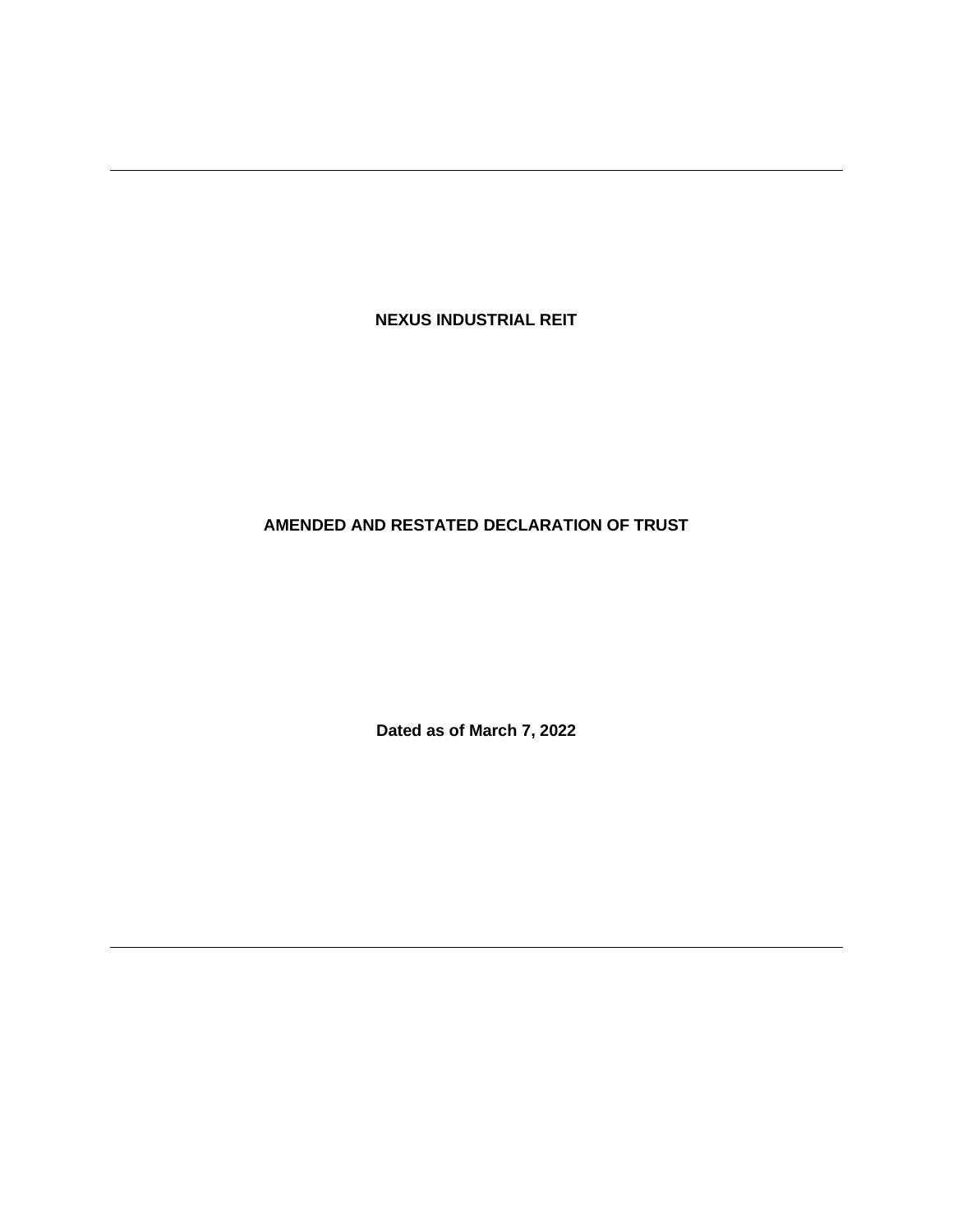# Page

|  | 1.1  |  |  |  |
|--|------|--|--|--|
|  | 1.2  |  |  |  |
|  | 1.3  |  |  |  |
|  | 1.4  |  |  |  |
|  |      |  |  |  |
|  | 2.1  |  |  |  |
|  | 2.2  |  |  |  |
|  | 2.3  |  |  |  |
|  | 2.4  |  |  |  |
|  | 2.5  |  |  |  |
|  | 2.6  |  |  |  |
|  | 2.7  |  |  |  |
|  | 2.8  |  |  |  |
|  | 2.9  |  |  |  |
|  |      |  |  |  |
|  | 3.1  |  |  |  |
|  | 3.2  |  |  |  |
|  | 3.3  |  |  |  |
|  | 3.4  |  |  |  |
|  | 3.5  |  |  |  |
|  | 3.6  |  |  |  |
|  | 3.7  |  |  |  |
|  | 3.8  |  |  |  |
|  | 3.9  |  |  |  |
|  | 3.10 |  |  |  |
|  | 3.11 |  |  |  |
|  | 3.12 |  |  |  |
|  | 3.13 |  |  |  |
|  | 3.14 |  |  |  |
|  | 3.15 |  |  |  |
|  |      |  |  |  |
|  | 4.1  |  |  |  |
|  | 4.2  |  |  |  |
|  | 4.3  |  |  |  |
|  | 4.4  |  |  |  |
|  | 4.5  |  |  |  |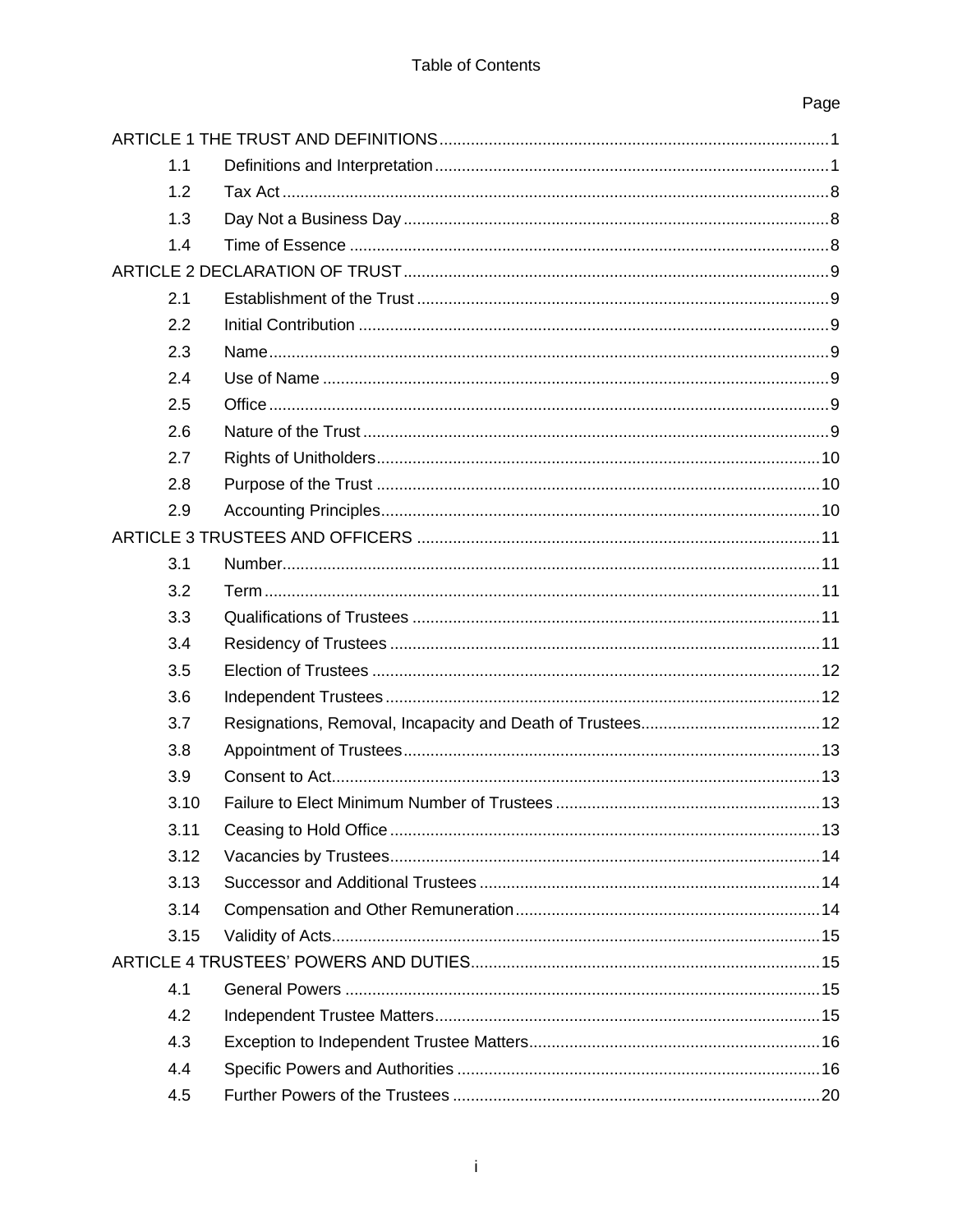|      |                                                               | Page |
|------|---------------------------------------------------------------|------|
| 4.6  |                                                               |      |
| 4.7  |                                                               |      |
| 4.8  |                                                               |      |
| 4.9  |                                                               |      |
| 4.10 |                                                               |      |
| 4.11 |                                                               |      |
| 4.12 |                                                               |      |
| 4.13 |                                                               |      |
| 4.14 |                                                               |      |
| 4.15 |                                                               |      |
|      |                                                               |      |
| 5.1  |                                                               |      |
| 5.2  |                                                               |      |
| 5.3  |                                                               |      |
| 5.4  |                                                               |      |
| 5.5  |                                                               |      |
|      |                                                               |      |
| 6.1  |                                                               |      |
| 6.2  |                                                               |      |
| 6.3  | Amendments to Investment Guidelines and Operating Policies 30 |      |
| 6.4  |                                                               |      |
| 6.5  |                                                               |      |
| 6.6  |                                                               |      |
|      |                                                               |      |
| 7.1  |                                                               |      |
| 7.2  |                                                               |      |
| 7.3  |                                                               |      |
| 7.4  |                                                               |      |
| 7.5  |                                                               |      |
| 7.6  |                                                               |      |
| 7.7  |                                                               |      |
| 7.8  |                                                               |      |
| 7.9  |                                                               |      |
| 7.10 |                                                               |      |
| 7.11 |                                                               |      |
| 7.12 |                                                               |      |
| 7.13 |                                                               |      |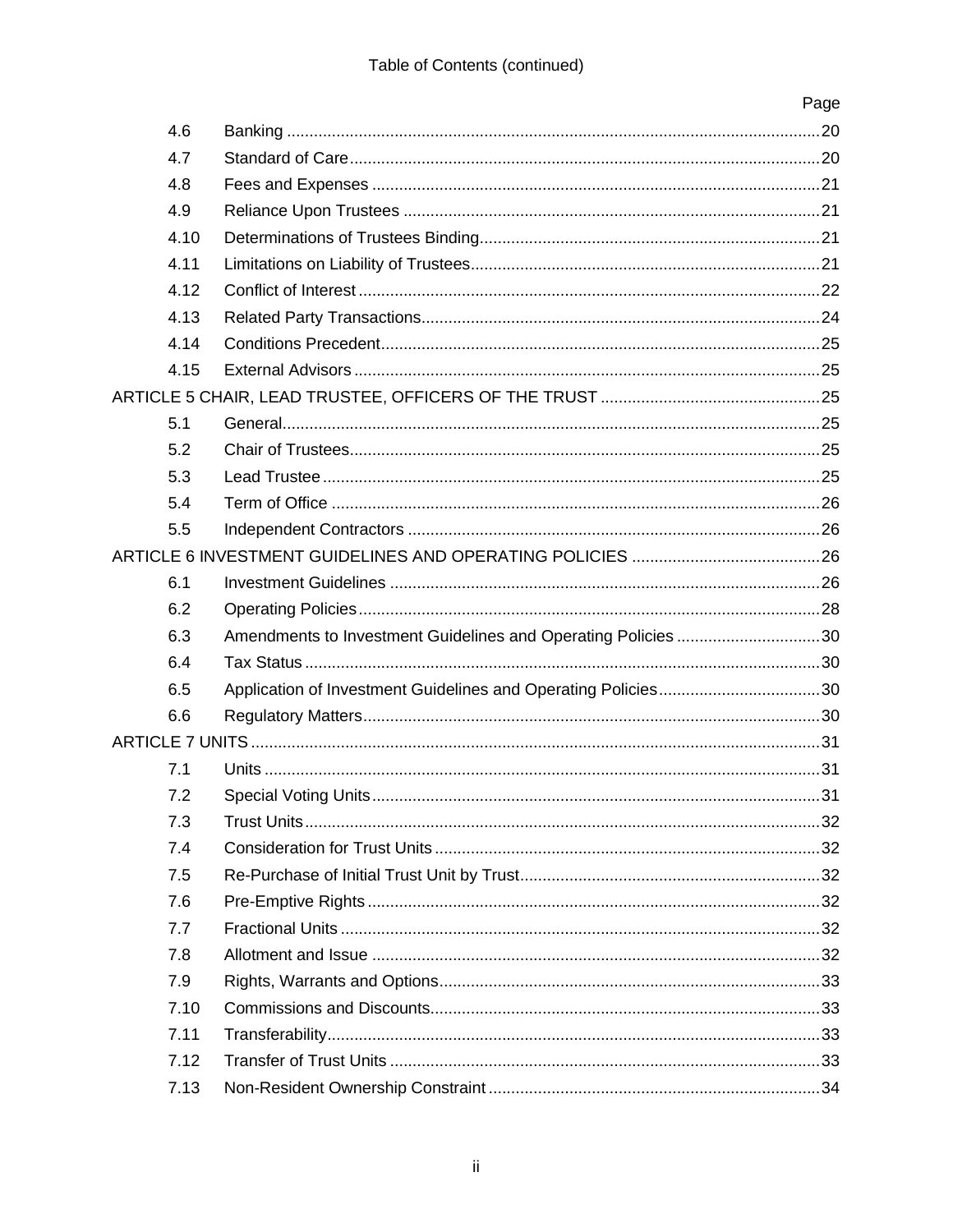|      |                                                                      | Page |
|------|----------------------------------------------------------------------|------|
| 7.14 |                                                                      |      |
| 7.15 |                                                                      |      |
| 7.16 |                                                                      |      |
| 7.17 |                                                                      |      |
| 7.18 |                                                                      |      |
| 7.19 |                                                                      |      |
| 7.20 |                                                                      |      |
| 7.21 |                                                                      |      |
| 7.22 |                                                                      |      |
| 7.23 |                                                                      |      |
| 7.24 |                                                                      |      |
| 7.25 |                                                                      |      |
| 7.26 |                                                                      |      |
| 7.27 |                                                                      |      |
| 7.28 |                                                                      |      |
|      |                                                                      |      |
| 8.1  |                                                                      |      |
| 8.2  |                                                                      |      |
| 8.3  |                                                                      |      |
| 8.4  |                                                                      |      |
| 8.5  |                                                                      |      |
| 8.6  |                                                                      |      |
| 8.7  |                                                                      |      |
| 8.8  |                                                                      |      |
| 8.9  |                                                                      |      |
| 8.10 |                                                                      |      |
| 8.11 |                                                                      |      |
| 8.12 |                                                                      |      |
| 8.13 |                                                                      |      |
| 8.14 |                                                                      |      |
| 8.15 |                                                                      |      |
| 8.16 |                                                                      |      |
| 8.17 |                                                                      |      |
| 8.18 |                                                                      |      |
| 8.19 | Meetings by Telephone, Electronic or Other Communications Facility54 |      |
|      |                                                                      |      |
| 9.1  |                                                                      |      |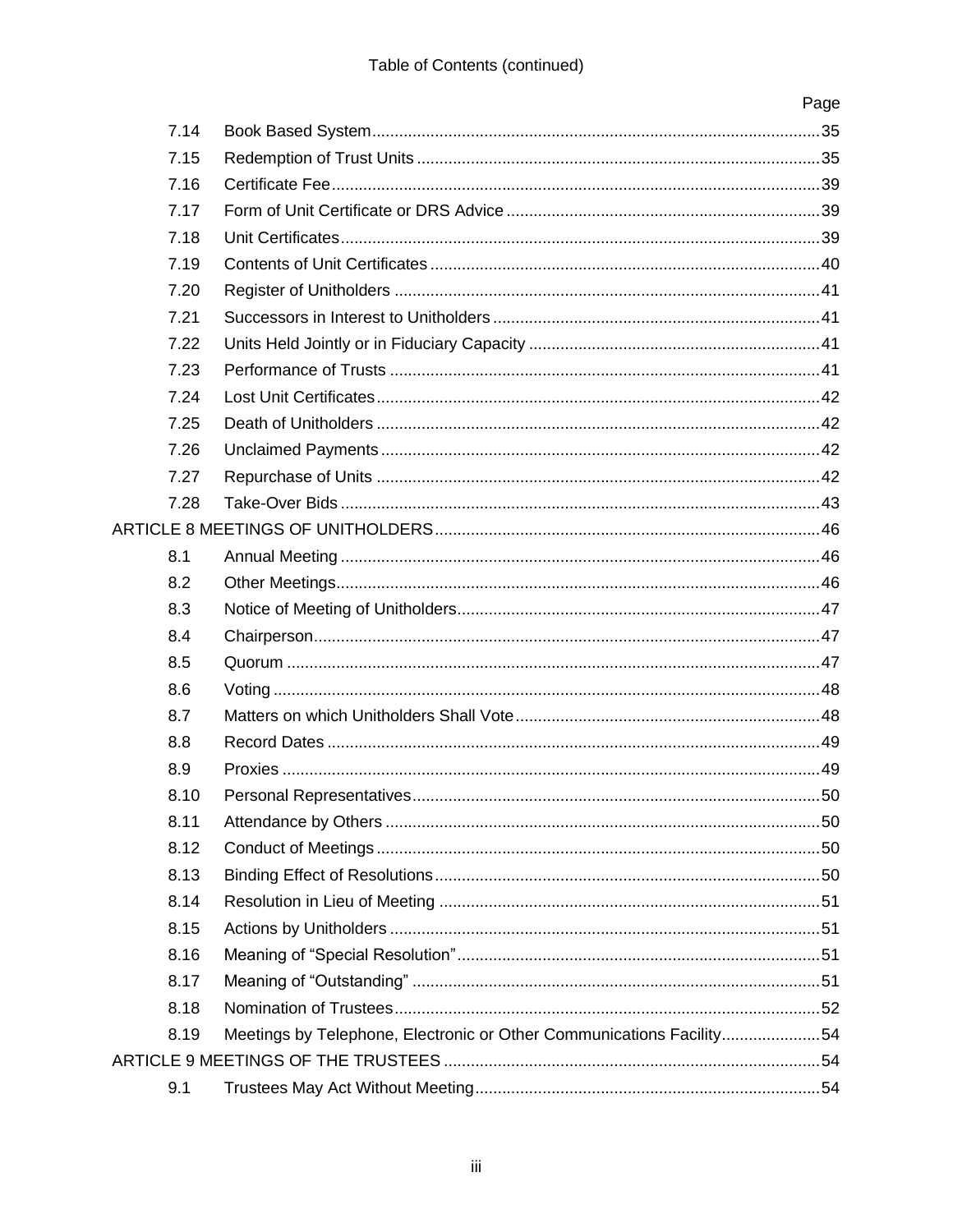|      | Page |
|------|------|
| 9.2  |      |
| 9.3  |      |
| 9.4  |      |
| 9.5  |      |
|      |      |
| 10.1 |      |
| 10.2 |      |
| 10.3 |      |
| 10.4 |      |
|      |      |
| 11.1 |      |
| 11.2 |      |
| 11.3 |      |
| 11.4 |      |
| 11.5 |      |
| 11.6 |      |
|      |      |
| 12.1 |      |
| 12.2 |      |
| 12.3 |      |
|      |      |
| 13.1 |      |
| 13.2 |      |
| 13.3 |      |
| 13.4 |      |
| 13.5 |      |
| 13.6 |      |
|      |      |
| 14.1 |      |
|      |      |
| 15.1 |      |
|      |      |
| 16.1 |      |
| 16.2 |      |
| 16.3 |      |
| 16.4 |      |
| 16.5 |      |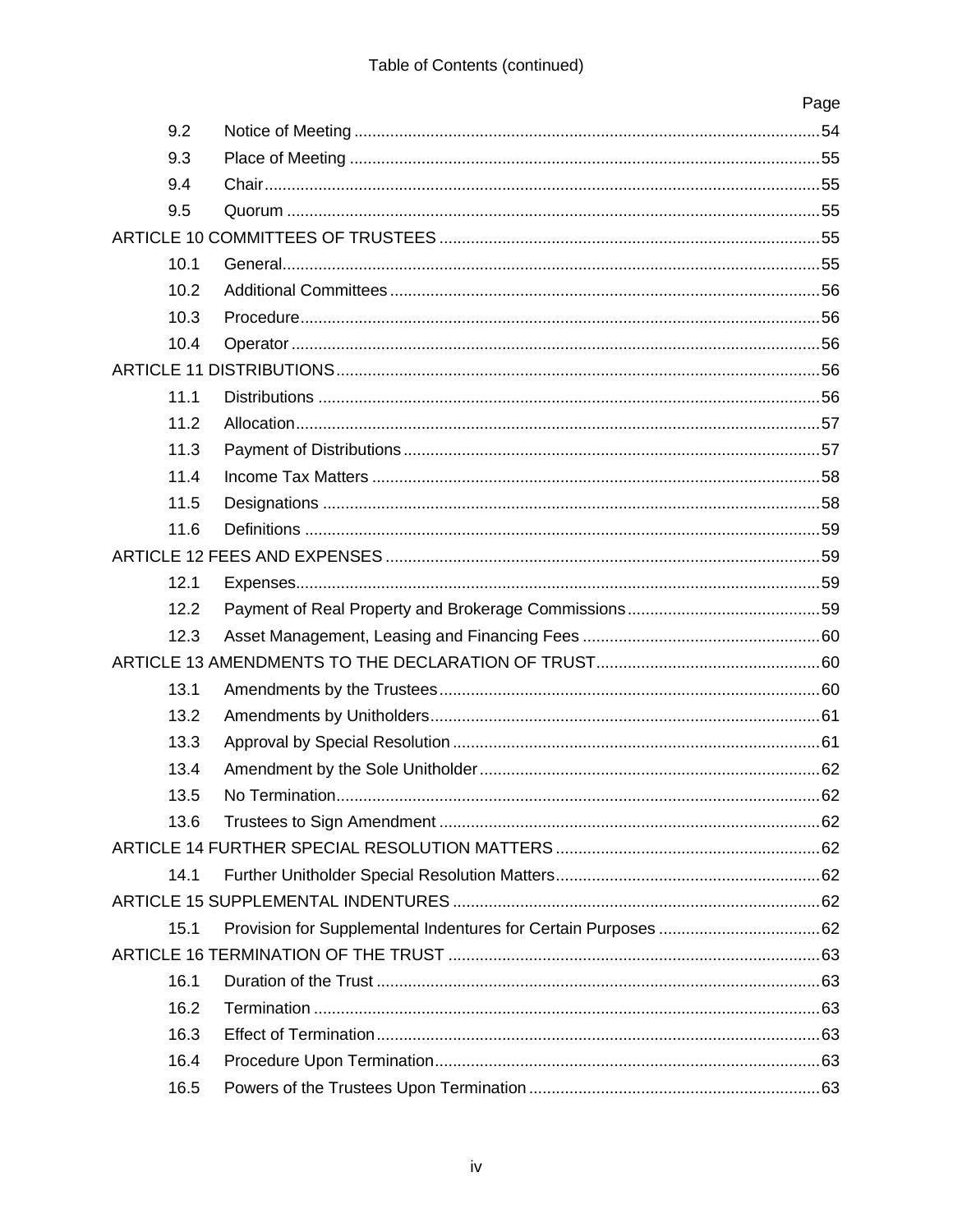|       | Page |
|-------|------|
| 16.6  |      |
| 16.7  |      |
|       |      |
| 17.1  |      |
| 17.2  |      |
| 17.3  |      |
| 17.4  |      |
| 17.5  |      |
|       |      |
| 18.1  |      |
| 18.2  |      |
| 18.3  |      |
| 18.4  |      |
| 18.5  |      |
| 18.6  |      |
| 18.7  |      |
| 18.8  |      |
| 18.9  |      |
| 18.10 |      |
| 18.11 |      |
| 18.12 |      |
| 18.13 |      |
| 18.14 |      |
| 18.15 |      |
| 18.16 |      |
| 18.17 |      |
| 18.18 |      |
| 18.19 |      |
| 18.20 |      |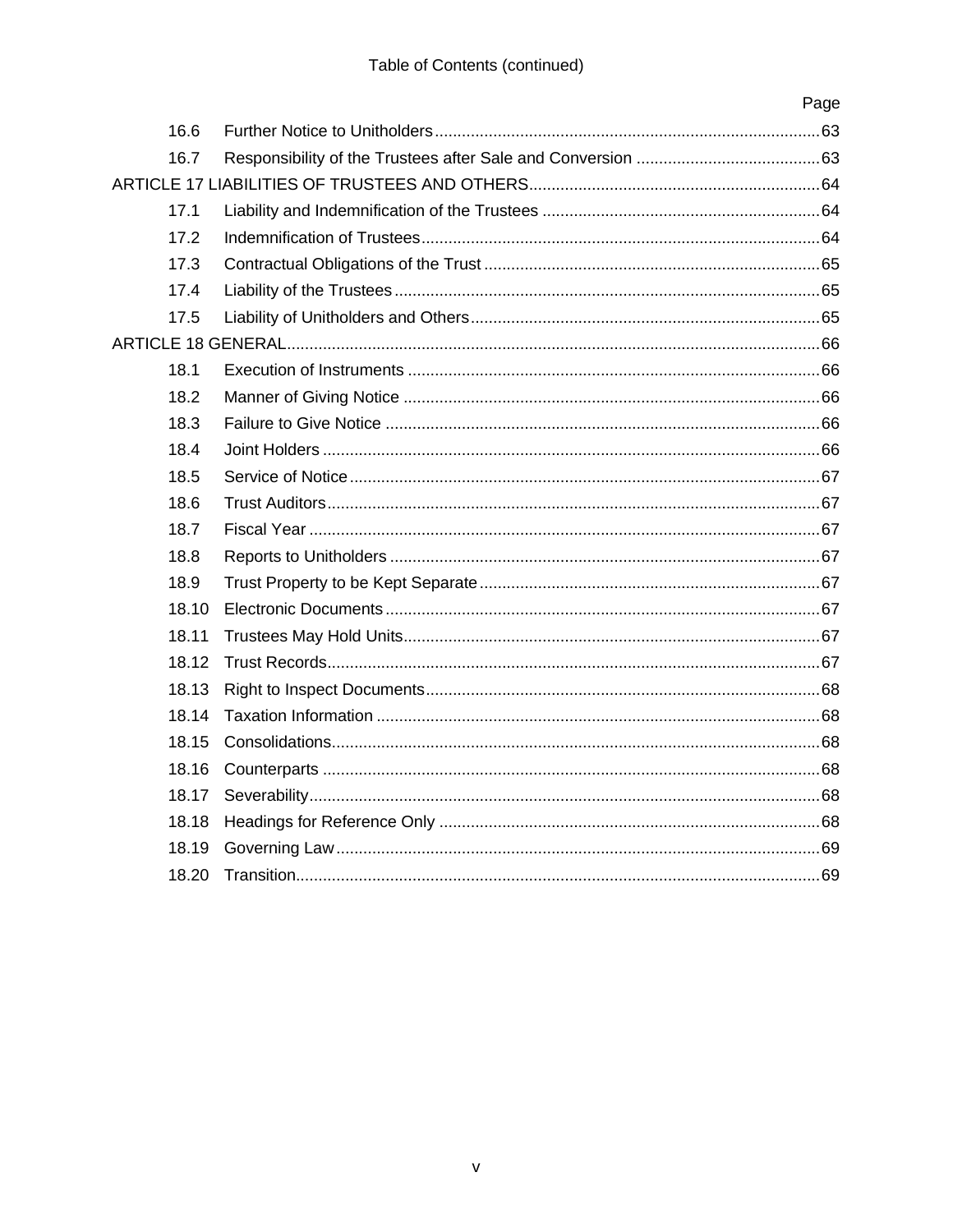#### **NEXUS INDUSTRIAL REIT**

#### **AMENDED AND RESTATED DECLARATION OF TRUST**

THIS FIFTH AMENDED AND RESTATED DECLARATION OF TRUST is made as of the 7<sup>th</sup> day of March, 2022 among the Trustees (as defined herein).

## **RECITALS**

**WHEREAS** the trust was formed by declaration of trust dated as of May 10, 2013 ("**Original Declaration of Trust**");

AND WHEREAS the Trustees amended the Declaration of Trust as of the 4<sup>th</sup> day of December, 2013 (the "**Amended and Restated Declaration of Trust**") in connection with certain matters relating to the conversion of Edgefront Realty Corp. into Edgefront Real Estate Investment Trust (the "**REIT Conversion**");

**AND WHEREAS** the Trustees amended the Amended and Restated Declaration of Trust as of the 28th day of April, 2014 (the "**Second Amended and Restated Declaration of Trust**") to conform to the terms of the management information circular of the Trust sent in respect of the REIT Conversion;

**AND WHEREAS** pursuant to Subsection 2.4 of the Second Amended and Restated Declaration of Trust, the Trustees approved a change in name of the Trust from "Edgefront Real Estate Investment Trust" to "Nexus Real Estate Investment Trust" effective as of the 3<sup>rd</sup> day of April, 2017 and subsequently amended the Second Amended and Restated Declaration of Trust as of the 28<sup>th</sup> day of November, 2017 (the "**Third Amended and Restated Declaration of Trust**") to reflect the change in name of the Trust;

**AND WHEREAS** pursuant to Subsection 13.1 of the Third Amended and Restated Declaration of Trust, the Trustees further amended the Third Amended and Restated Declaration of Trust as of the 13th day of August, 2021 (the "**Fourth Amended and Restated Declaration of Trust**") to provide for the ability to issue Units (as defined herein) pursuant to the Direct Registration System of the Transfer Agent (as defined herein), the ability to hold meetings by telephone, electronic or other communications facility and certain other housekeeping changes;

**AND WHEREAS** pursuant to Subsection 2.4 of the Fourth Amended and Restated Declaration of Trust, the Trustees approved a change in name of the Trust from "Nexus Real Estate Investment Trust" to "Nexus Industrial REIT" effective as of the 7<sup>th</sup> day of March, 2022;

**AND WHEREAS** pursuant to Subsection 13.1, the Trustees hereby further amend the Fourth Amended and Restated Declaration of Trust to reflect the change in name of the Trust;

**NOW THEREFORE**, under the authority granted to the Trustees under this Declaration of Trust, the Trustees wish to create this Fifth Amended and Restated Declaration of Trust to amend the Fourth Amended and Restated Declaration of Trust.

#### **ARTICLE 1 THE TRUST AND DEFINITIONS**

## **1.1 Definitions and Interpretation**

In this Declaration of Trust, words in the singular number include the plural and words in the plural number include the singular, and the masculine includes the feminine and the feminine includes the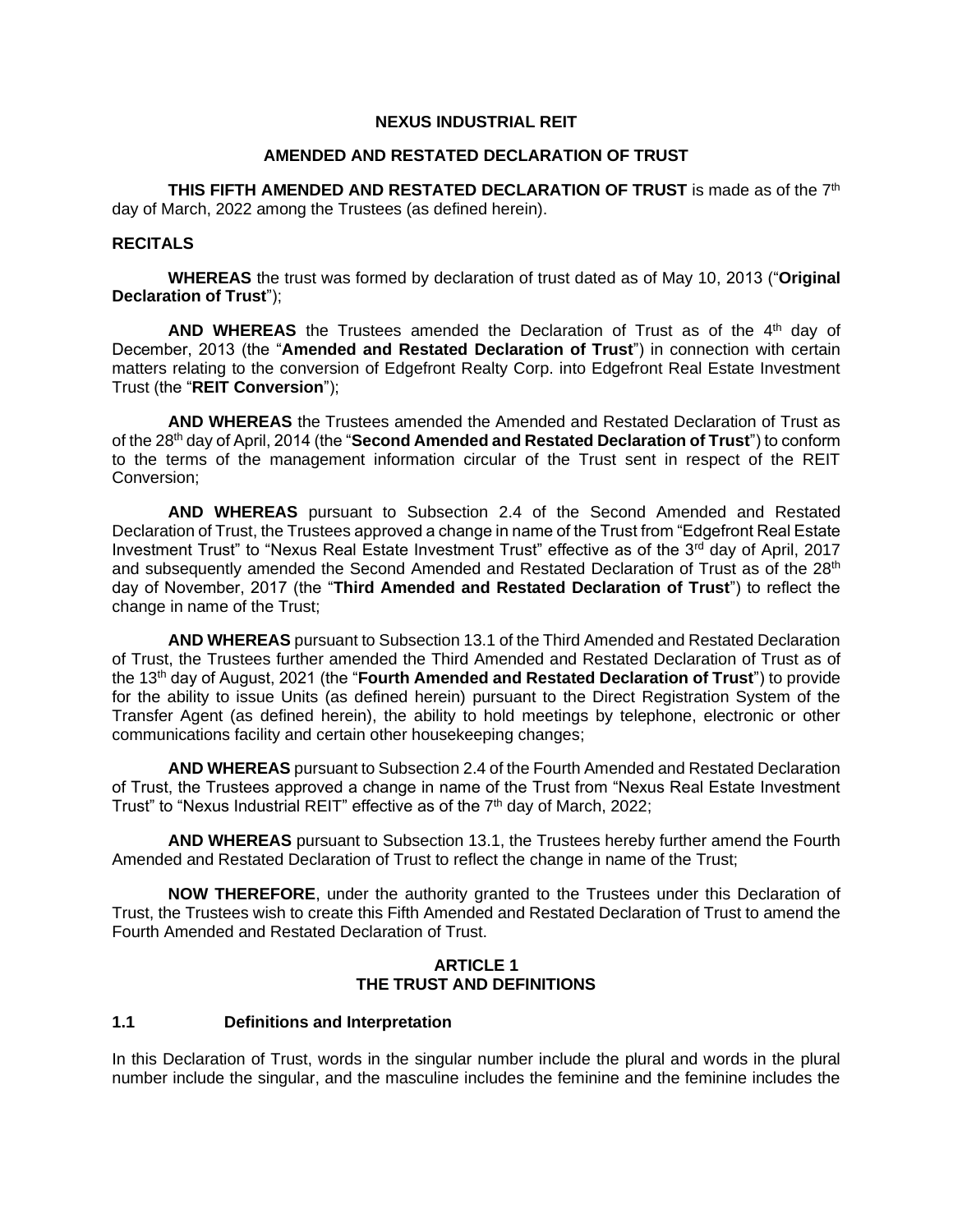masculine. In this Declaration of Trust, except where the context otherwise requires, the following terms shall have the following meanings:

- (a) "**Acquired Issuer**" has the meaning given thereto in Subsection 6.1(e);
- (b) "**Acquisition**" means the direct or indirect acquisition of the REIT Properties by the Trust as described in the Circular;
- (c) "**Affiliate**" of a person means any person that would be deemed to be an affiliated entity of such person within the meaning of National Instrument 45-106 - *Prospectus and Registration Exemptions*, as replaced or amended from time to time (including any successor rule or policy thereto) if the term "person" therein was as defined in this Declaration of Trust;
- (d) "**Ancillary Rights**" means, in respect of a Class B LP Unit, the Exchange Rights in respect of such Class B LP Unit and related rights attached to the Special Voting Units required to be issued in respect of such Class B LP Unit, collectively;
- (e) "**Annuitant**" means the annuitant or beneficiary of a Plan or any other plan of which a Unitholder acts as trustee or carrier;
- (f) "**Arrangement**" means the plan of arrangement converting Edgefront Realty Corp. into a real estate investment trust;
- (g) "**Associate**" when used to indicate a relationship with a person or company has the meaning ascribed thereto in the *Securities Act* (Ontario), as replaced or amended from time to time;
- (h) "**Audit Committee**" has the meaning given thereto in Subsection 10.1(a);
- (i) "**Auditors**" means the firm of chartered accountants appointed as the auditors of the Trust from time to time in accordance with the provisions hereof and, initially, means PricewaterhouseCoopers LLP, Chartered Accountants;
- (j) "**Beneficial Owner**" has the meaning given thereto in Section 7.14;
- (k) "**Book-Entry System**" means the record-entry securities transfer and pledge system known, as of the date hereof, by such name, which is administered by CDS in accordance with the operating rules and procedures of CDSX in force from time to time, or any successor system which CDS may offer from time to time;
- (l) "**Bonus Distribution**" means a distribution of Units made pursuant to the terms of a DRIP to the Unitholders that participate therein;
- (m) "**Business Day**" means any day other than a Saturday, Sunday or statutory holiday in the Province of Ontario;
- (n) "**CDS**" means CDS Clearing and Depository Services Inc. and its successors;
- (o) "**CDS Participant**" means a broker, dealer, bank, other financial institution or other person who, directly or indirectly, from time to time, effects book-based transfers with CDS and pledges of securities deposited with CDS;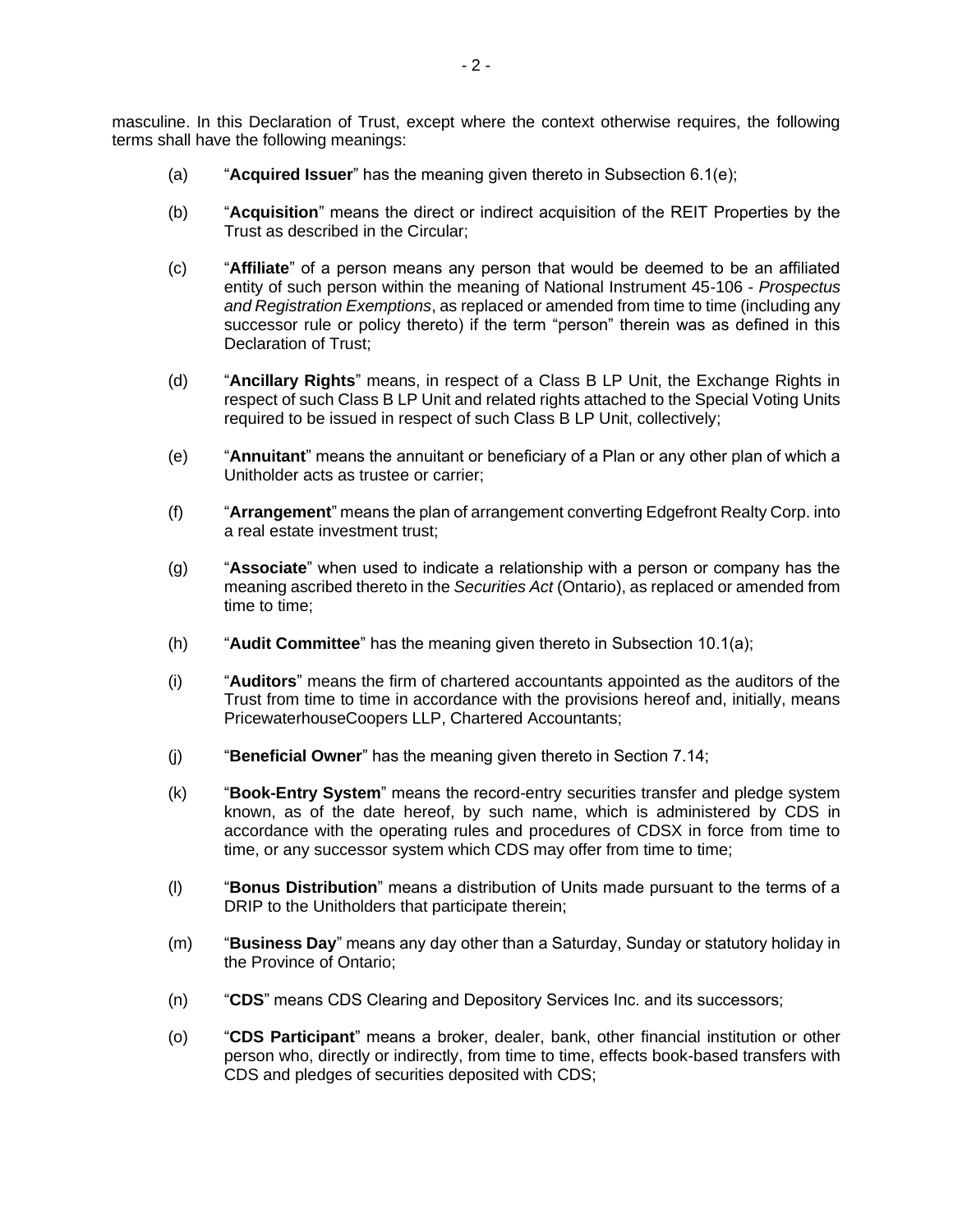- (p) "**Chair**", "**President**", "**Lead Trustee**", "**Vice-Chair**", "**Chief Executive Officer**", "**Chief Financial Officer**", "**Chief Operating Officer**", "**Treasurer**" and "**Secretary**" mean the person(s) holding the respective office, or acting in the respective capacity, from time to time if so elected, appointed, employed or engaged, directly or indirectly, by the Trustees;
- (q) "**Circular**" means the information circular of Edgefront Realty Corp. relating to the Arrangement;
- (r) "**Class B LP Units**" means the class B limited partnership units of a partnership;
- (s) "**Closing**" means the closing of the Arrangement as described in the Circular; and "**Closing Date**" means the date on which the Closing occurs;
- (t) "**Declaration of Trust**" means this declaration of trust as further amended, supplemented or amended and restated from time to time;
- (u) "**Dissenting Offeree**" means, where a Take-over Bid is made for all of the Trust Units other than those held by the Offeror (and its Affiliates and Associates), a Trust Unitholder who does not accept the Take-over Bid and includes a subsequent holder of those Trust Units who acquires them from the first mentioned holder;
- (v) "**Distribution Date**" means, in respect of any Distribution Period, on or about the 15th day of the immediately following month or on such other dates as the Trustees so determine in their discretion;
- (w) "**Distribution Period**" means each calendar month in each calendar year from and including the first day thereof and to and including the last day thereof whether or not such days are Business Days. Notwithstanding the foregoing, the initial Distribution Period shall mean the period from and including the Closing Date to and including the last day in the calendar month in which Closing takes place whether or not such days are Business Days;
- (x) "**DRIP**" means any plan established by the Trust from time to time relating to reinvestment by Trust Unitholders of distributions of the Trust in additional Trust Units;
- (y) "**DRS Advice**" means a direct registration system advice or similar document evidencing the electronic registration of ownership of Units;
- (z) "**Edgefront Affiliates**" means, collectively, Edgefront Realty Advisors and its Affiliates;
- (aa) "**Edgefront Realty Advisors**" means Edgefront Realty Advisors Inc.;
- (bb) "**Exchange**" means the TSX Venture Exchange, Toronto Stock Exchange or such other exchange on which the Units are listed and posted for trading;
- (cc) "**Exchange Agreement**" means, as the context requires, (i) the exchange agreement to be entered into at Closing, as more fully described in the Circular, as such agreement may be amended, supplemented or amended and restated from time to time, (ii) an exchange agreement with a Subsidiary Entity of the Trust, as such agreement may be amended, supplemented or amended and restated from time to time;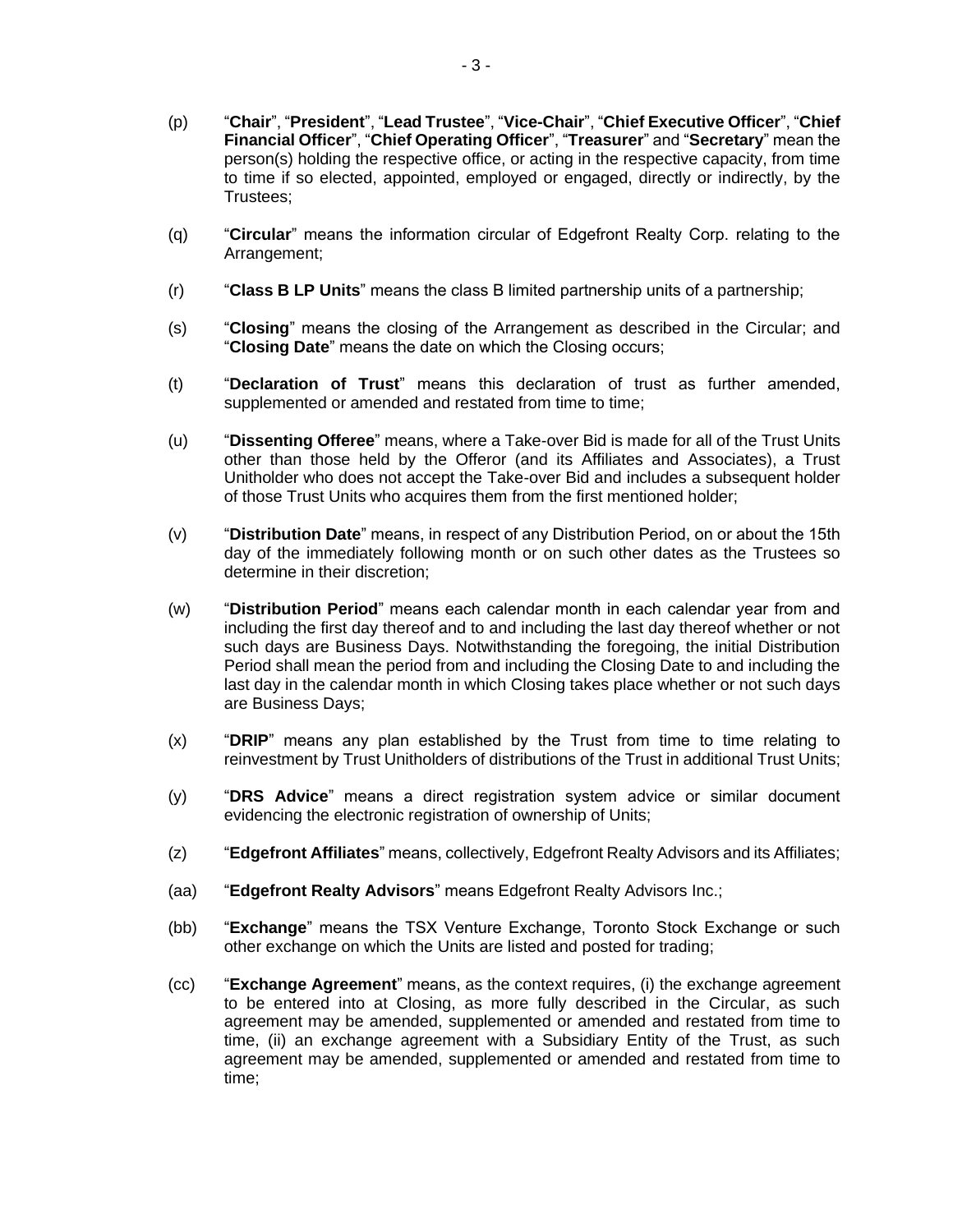- (dd) "**Exchange Offer**" has the meaning given thereto in Section 7.28(r);
- (ee) "**Exchange Rights**" means the exchange rights granted to holders of Class B LP Units pursuant to an Exchange Agreement to exchange their Class B LP Units for Units;
- (ff) "**Exempt Plans**" means, collectively, trusts governed by registered retirement savings plans, registered retirement income funds, registered education savings plans, deferred profit sharing plans, registered disability savings plans and tax-free saving accounts, each as defined in the Tax Act;
- (gg) "**Fiscal Year**" means each fiscal year of the Trust;
- (hh) "**Governance, Compensation and Nominating Committee**" has the meaning given thereto in Subsection 10.1(b);
- (ii) "**Gross Book Value**" means the acquisition cost of the assets of the Trust plus (i) the cumulative impact of fair value adjustments, (ii) acquisition related costs in respect of completed investment property acquisitions that were expensed in the period incurred, (iii) accumulated amortization on property, plant and equipment, and other assets, and (iv) deferred loan costs;
- (jj) "**herein**", "**hereof**, "**hereby**", "**hereunder**", "**this Declaration of Trust**" and similar expressions refer to this Declaration of Trust and include every instrument supplemental or ancillary to or in implementation of this Declaration of Trust and, except where the context otherwise requires, does not refer to any particular article, section or other portion hereof or thereof;
- (kk) "**IFRS**" means International Financial Reporting Standards established by the International Accounting Standards Board;
- (ll) "**including**" means "including, without limitation";
- (mm) "**Indebtedness**" means (without duplication) on a consolidated basis:
	- (i) any obligation of the Trust for borrowed money (other than the impact of any net discount or premium on Indebtedness at the time assumed from vendors of properties at rates of interest less or greater than, respectively, fair value and any undrawn amounts under any acquisition or operating facility);
	- (ii) any obligation of the Trust (other than the impact of any net discount or premium on Indebtedness at the time assumed from vendors of properties at rates of interest less or greater than, respectively, fair value and any undrawn amounts under any acquisition or operating facility) incurred in connection with the acquisition of property, assets or businesses other than the amount of future income tax liability arising out of indirect acquisitions;
	- (iii) any obligation of the Trust issued or assumed as the deferred purchase price of property;
	- (iv) any capital lease obligation of the Trust; and
	- (v) any obligation of the type referred to in subsections (i) through (iv) of another person, the payment of which the Trust has guaranteed or for which the Trust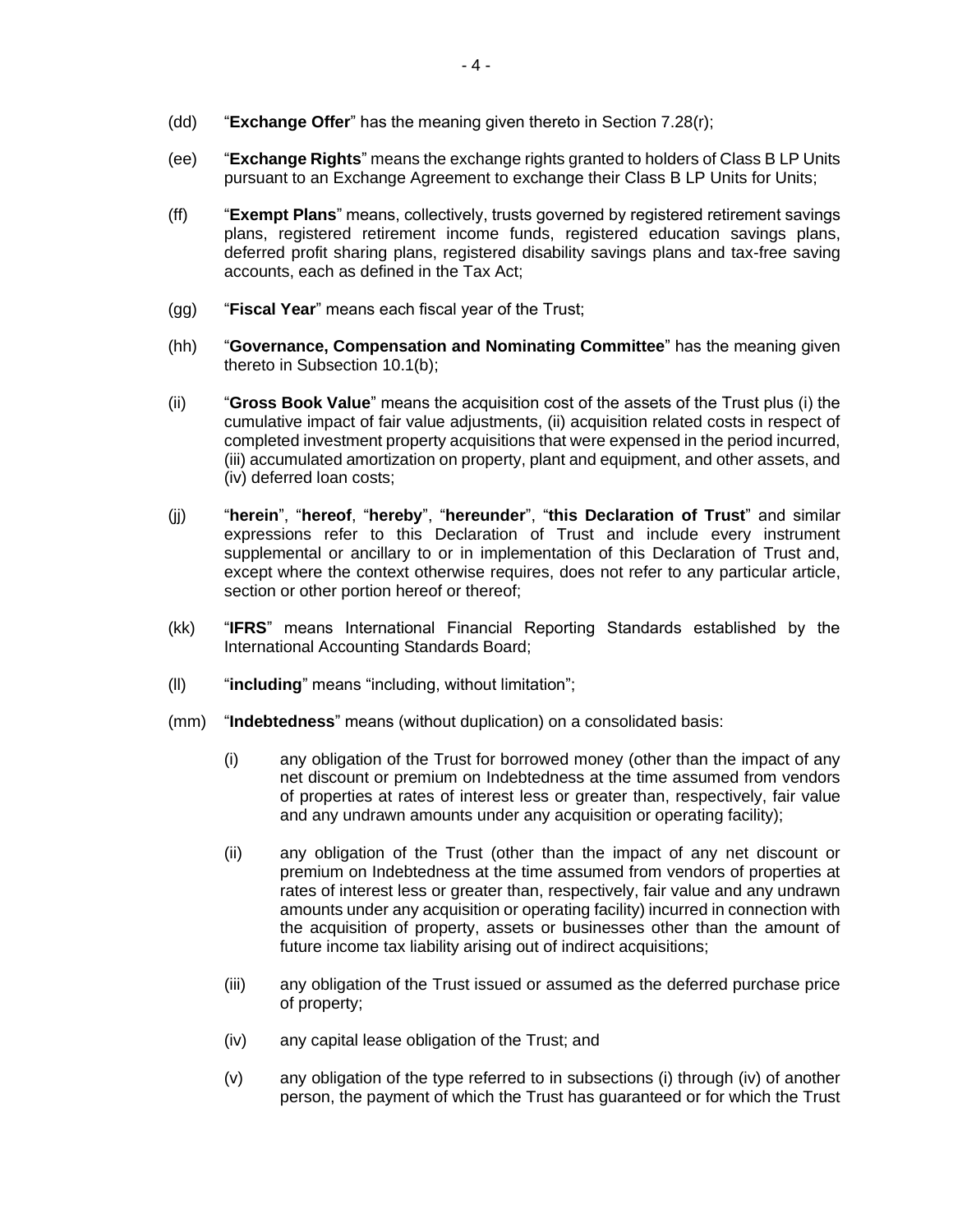is responsible for or liable, other than such an obligation in connection with a property that has been disposed of by the Trust for which the purchaser has assumed such obligation and provided the Trust with an indemnity or similar arrangement therefor;

provided that (A) for the purposes of subsections (i) through (iv), an obligation (other than convertible debentures) will constitute Indebtedness only to the extent that it would appear as a liability on the consolidated balance sheet of the Trust in accordance with IFRS, (B) obligations referred to in subsections (i) through (iii) exclude trade accounts payables, security deposits, distributions payable to Trust Unitholders and accrued liabilities arising in the ordinary course of business, (C) convertible debentures will constitute Indebtedness to the extent of the principal amount thereof outstanding; and (D) Trust Units and exchangeable securities, including Class B LP Units, will not constitute Indebtedness;

- (nn) "**Independent Trustee**" means a Trustee who, in relation to the Trust from and after Closing, is "independent" within the meaning of National Instrument 58-101 - *Disclosure of Corporate Governance Practices*, as replaced or amended from time to time (including any successor rule or policy thereto);
- (oo) "**Initial Contribution**" means the amount of \$100 paid by the Initial Unitholder to the Trustees for the purpose of establishing the Trust;
- (pp) "**Initial Trust Unit**" means the initial Trust Unit issued by the Trust to the Initial Unitholder;
- (qq) "**Initial Unitholder**" means the holder of the Initial Trust Unit;
- (rr) "**Lead Trustee**" has the meaning given thereto in Section 5.3;
- (ss) "**Limited Partnership Agreement**" means, as the context requires, (i) the limited partnership agreement of the Partnership, as more fully described in the Circular, as such agreement may be amended, supplemented or amended and restated from time to time, or (ii) a limited partnership agreement of a Subsidiary Entity of the Trust, as such agreement may be amended, supplemented or amended and restated from time to time;
- (tt) "**LP Units**" means, collectively, the class A limited partnership units of the Partnership and the Class B LP Units;
- (uu) "**Material Agreements**" means, collectively, those agreements listed in the section entitled "Material Contracts" in the Circular;
- (vv) "**Monthly Limit**" has the meaning given thereto in Paragraph 7.15(d)(i);
- (ww) "**Mortgage**" means any mortgage, charge, hypothec, bond, debenture, note or other evidence of indebtedness, in each case which is directly or indirectly secured by real property;
- (xx) "**Multilateral Instrument 61-101**" means Multilateral Instrument 61-101 *Take-over Bids and Special Transactions*, as replaced or amended from time to time (including any successor rule or policy thereto);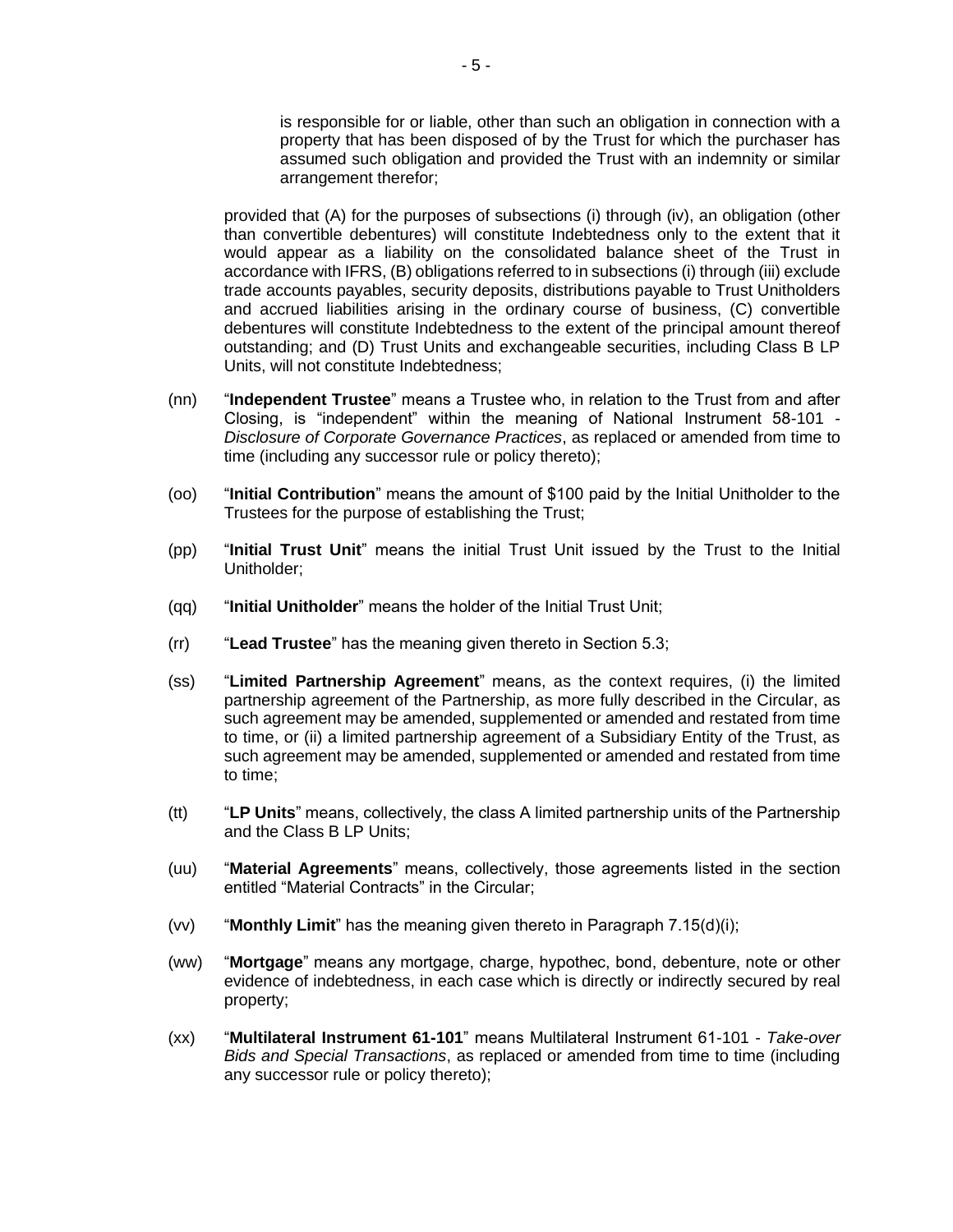- (yy) "**Net Realized Capital Gains of the Trust**" for any period means the amount, if any, by which the aggregate amount of the realized capital gains of the Trust for the period exceeds the aggregate of (i) the amount of any realized capital losses of the Trust for the period determined in accordance with the Tax Act, and (ii) the amount of any net capital losses of the Trust carried forward from a previous period to the extent not previously deducted from realized capital gains of the Trust determined in accordance with the Tax Act;
- (zz) "**Nominating Unitholder**" has the meaning given thereto in Paragraph 8.18(a)(iii);
- (aaa) "**Non-Resident**" means a person who is not a Resident and, for the purposes of Section 7.13, includes a partnership that is not a Canadian partnership within the meaning of the Tax Act;
- (bbb) "**Notice Date**" has the meaning given thereto in Paragraph 8.18(c)(i);
- (ccc) "**Offeree**" means a person to whom a Take-over Bid is made;
- (ddd) "**Offeror**" means a person, other than an agent, who makes a Take-over Bid for the Trust Units, and includes two or more persons who, directly or indirectly:
	- (i) make a Take-over Bid for the Trust Units jointly or in concert; or
	- (ii) intend to exercise jointly or in concert voting rights attached to the Trust Units for which a Take-over Bid is made by one or more such persons;
- (eee) "**Officer**" has the meaning ascribed thereto in the *Securities Act* (Ontario), as replaced or amended from time to time;
- (fff) "**Partnership**" means Edgefront Limited Partnership;
- (ggg) "**person**" means and includes any individual, general partnership, limited partnership, joint venture, syndicate, sole proprietorship, company or corporation with or without share capital, joint stock company, association, trust, trust company, bank, pension fund, trustee, executor, administrator or other legal personal representative, regulatory body or agency, government or governmental agency, authority or other organization or entity, whether or not a legal entity, however designated or constituted;
- (hhh) "**Plans**" means, collectively, trusts governed by registered retirement savings plans, registered retirement income funds, a registered education savings plans, deferred profit sharing plans or tax-free savings accounts, each as described in the Tax Act;
- (iii) "**real property**" means property which in law is real property and includes, whether or not the same would in law be real property, leaseholds, Mortgages, undivided joint interests in real property (whether by way of tenancy-in-common, joint tenancy, coownership, joint venture or otherwise), any interests in any of the foregoing and securities of trusts, corporations or partnerships the sole or principal purpose and activity of which is to invest in, hold and deal in real property;
- (jjj) "**Redemption Date**" has the meaning given thereto in Paragraph 7.15(c)(i);
- (kkk) "**Redemption Price**" has the meaning given thereto in Paragraph 7.15(c)(i);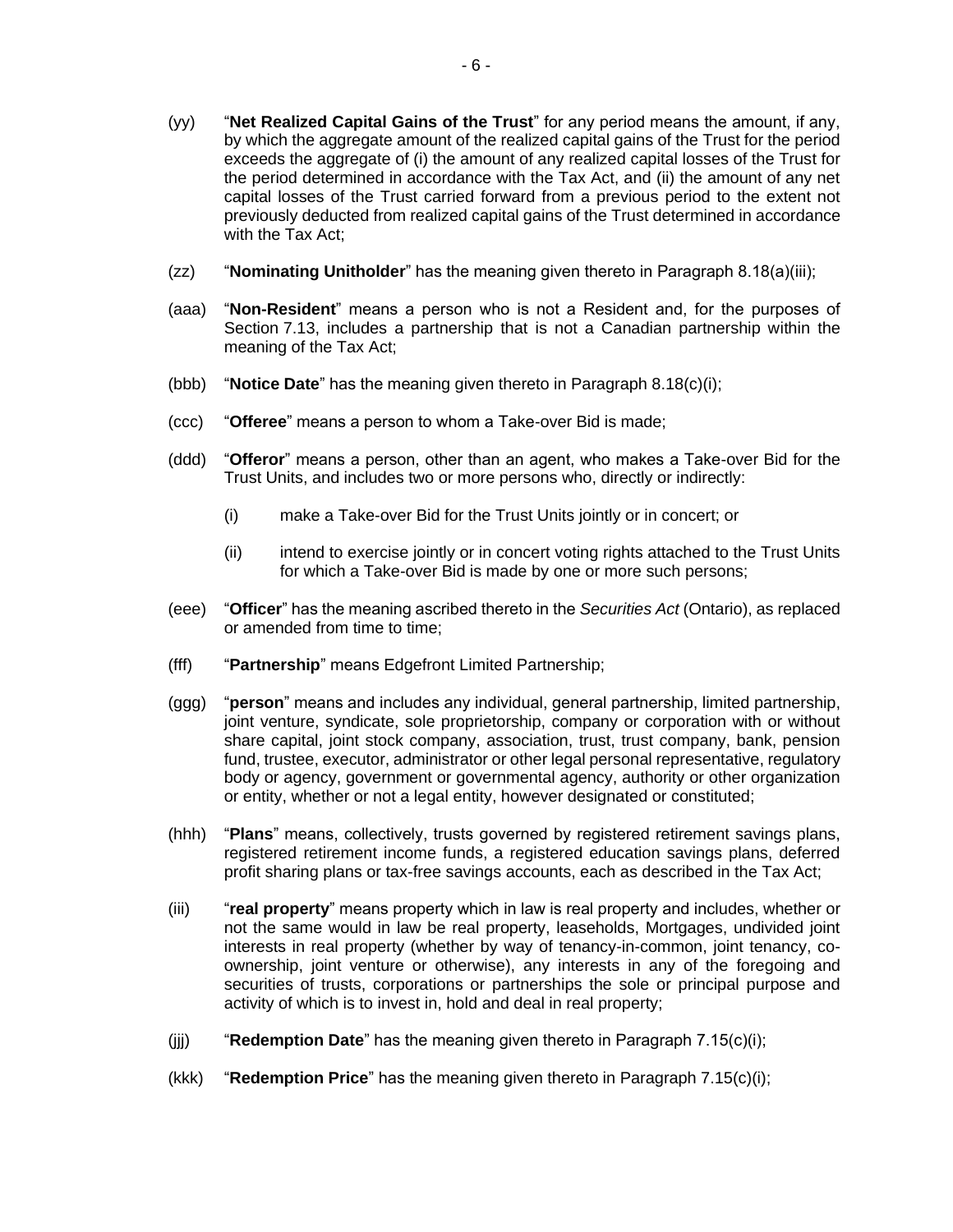- (lll) "**Register**" has the meaning given thereto in Section 7.20;
- (mmm) "**REIT Properties**" means the properties to be indirectly acquired by the Trust in connection with its conversion to a real estate investment trust as listed as described in the Circular;
- (nnn) "**Related Party**" means, with respect to any person, a person who is a "related party" as that term is defined in Multilateral Instrument 61-101;
- (ooo) "**Residents**" means persons who are resident in Canada for purposes of the Tax Act;
- (ppp) "**Retiring Trustee**" has the meaning given thereto in Subsection 3.7(c);
- (qqq) "**Securities Laws**" means, collectively, the applicable securities laws of each of the provinces and territories of Canada and the respective regulations and rules made under those securities laws together with all published policy statements, instruments, blanket orders and rulings of Canadian securities commissions and all discretionary orders or rulings, if any, of Canadian securities commissions made in connection with the transactions contemplated by the Circular and this Declaration of Trust;
- (rrr) "**SIFT Tax**" means the tax payable by a SIFT Trust pursuant to section 122 of the Tax Act or by a SIFT partnership pursuant to section 197 of the Tax Act;
- (sss) "**SIFT Trust**" has the meaning given thereto in the Tax Act;
- (ttt) "**Special Resolution**" has the meaning given thereto in Subsection 8.16(a);
- (uuu) "**Special Voting Units**" means the special voting units of the Trust designated as such in Subsection 7.1(a) authorized and issued hereunder;
- (vvv) "**Subsidiary**" and "**Subsidiaries**" has the meaning ascribed thereto in National Instrument 45-106 – *Prospectus Exemptions*, as replaced or amended from time to time (including any successor rule or policy thereto);
- (www) "**Subsidiary Entity**" a partnership, a trust all of the units of which, or a corporation all of the shares of which, are owned directly or indirectly by the Trust or another entity that would be consolidated with the Trust under IFRS;
- (xxx) "**Subsidiary Notes**" means promissory notes of a Subsidiary Entity having a maturity date, determined at the time of issuance, of not more than five years, bearing interest at a market rate determined by the Trustees at the time of issuance;
- (yyy) "**Take-over Bid**" has the meaning given thereto in the *Securities Act* (Ontario) as replaced or amended from time to time;
- (zzz) "**Tax Act**" means the *Income Tax Act* (Canada) and the regulations thereunder, as replaced or amended from time to time;
- (aaaa) "**Taxation Year**" means the taxation year of the Trust for the purposes of the Tax Act;
- (bbbb) "**Transfer Agent**" means any such company as may from time to time be appointed by the Trust to act as registrar and transfer agent of the Units and/or Special Voting Units, together with any sub-transfer agent duly appointed by the Transfer Agent;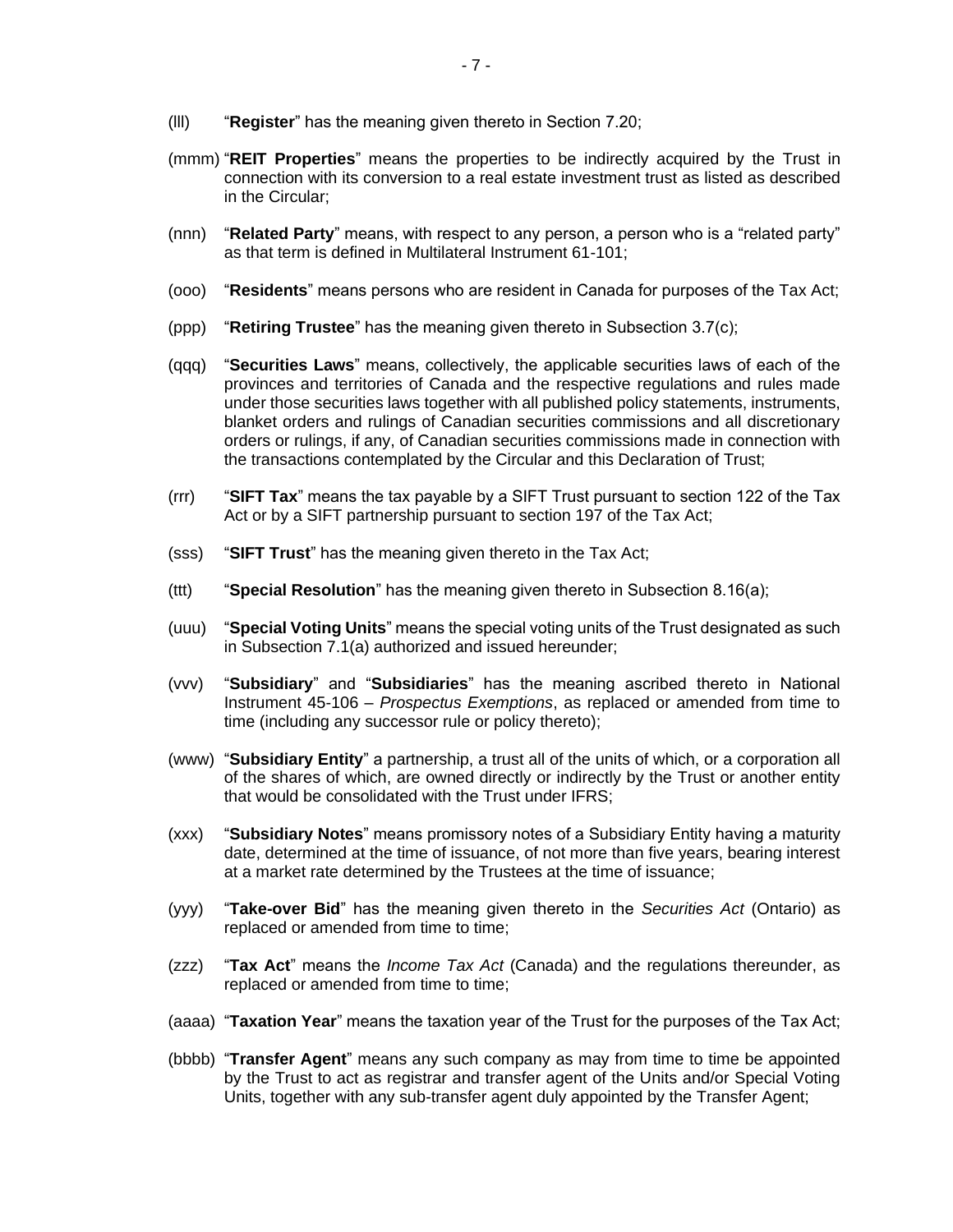- (cccc) "**Trust**" means Nexus Industrial REIT, a trust created pursuant to the Original Declaration of Trust and governed by this Declaration of Trust pursuant to the laws of the Province of Ontario;
- (dddd) "**Trust Property**" means, at any particular time, any and all property and assets of the Trust, including all proceeds therefrom;
- (eeee) "**Trust Unit**" means a unit of interest in the Trust but, for greater certainty, excludes a Special Voting Unit;
- (ffff) "**Trust Unitholder**" means a person whose name appears on the Register as a holder of one or more Trust Units;
- (gggg) "**Trustees**" means the trustee or trustees of the Trust holding office under and in accordance with this Declaration of Trust from time to time and "Trustee" means any one of them.
- (hhhh) "**Trustees' Regulations**" means the regulations adopted by the Trustees pursuant to Section 4.5;
- (iiii) "**Units**" means, collectively, the Trust Units and the Special Voting Units;
- (jjjj) "**Unit Certificate**" means a certificate, in the form stipulated by Article 7, evidencing one or more Units, issued and certified in accordance with the provisions hereof; and
- (kkkk) "**Unitholder**" means a person whose name appears on the Register as a holder of one or more Trust Units or Special Voting Units.

# **1.2 Tax Act**

Any reference herein to a particular provision of the Tax Act shall include a reference to that provision as it may be replaced, renumbered or amended from time to time. Where there are proposals for amendments to the Tax Act that have not been enacted into law or proclaimed into force on or before the date on which such proposals are to become effective, the Trustees may take such proposals into consideration and apply the provisions hereof as if such proposals had been enacted into law and proclaimed into force.

## **1.3 Day Not a Business Day**

Except in respect of amounts to be determined or any actions required to be taken on the last day of a Taxation Year and except as expressly specified in this Declaration of Trust, in the event that any day on which any amount is to be determined or any action is required to be taken hereunder is not a Business Day, then such amount shall be determined or such action shall be required to be taken at or before the requisite time on the next succeeding day that is a Business Day.

## **1.4 Time of Essence**

Time shall be of essence in this Declaration of Trust.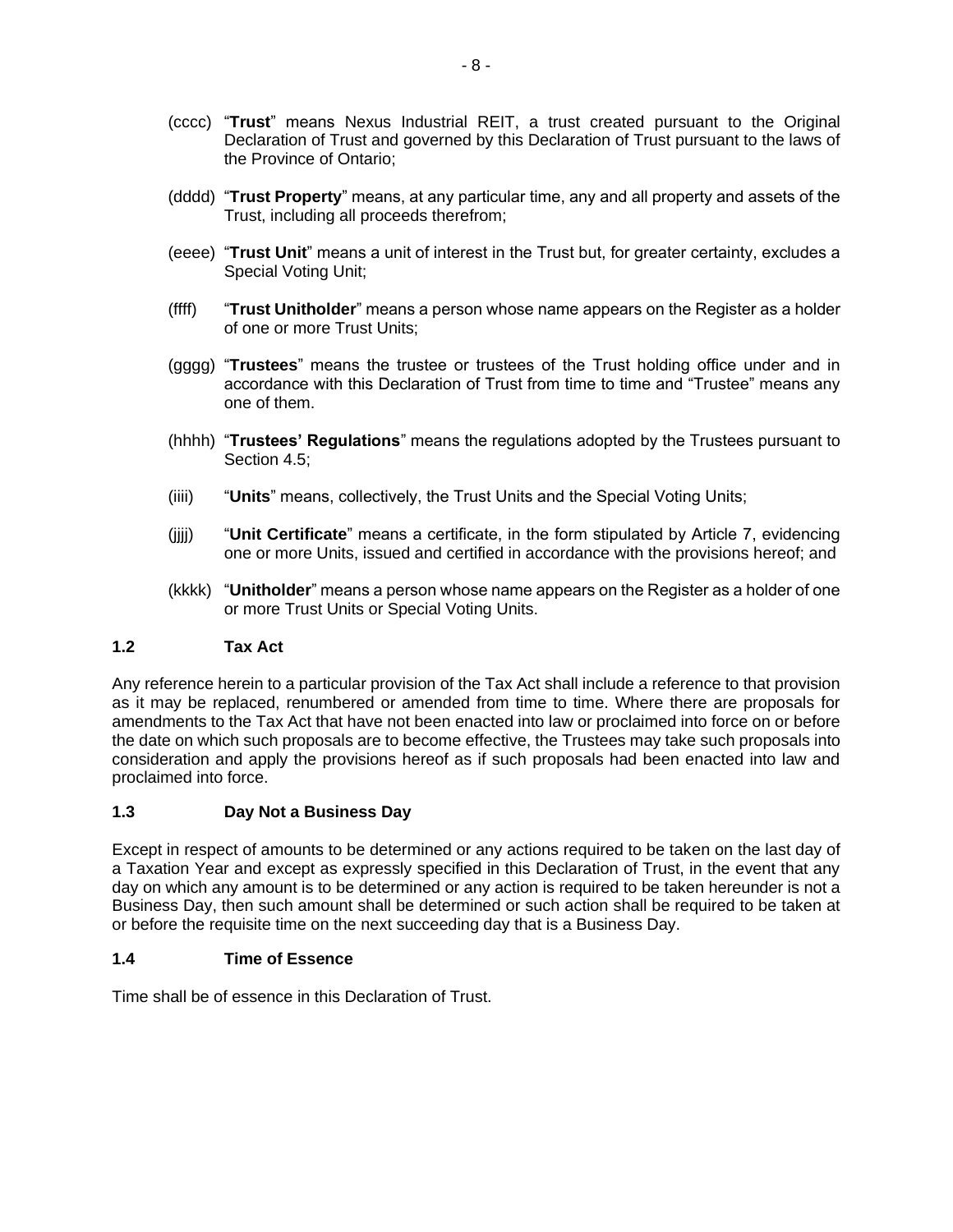#### **ARTICLE 2 DECLARATION OF TRUST**

## **2.1 Establishment of the Trust**

The Trustees hereby agree to hold and administer the property, real, personal or otherwise, tangible or intangible, which has been or is hereafter transferred, conveyed or paid to or otherwise received by the Trust or to which the Trust is otherwise entitled, including the Initial Contribution, and all rents, income, profits and gains therefrom in trust for the use and benefit of the Trust Unitholders, their successors, permitted assigns and personal representatives upon the trusts and subject to the terms and conditions hereinafter declared and set forth, such trust to constitute the Trust hereunder.

## **2.2 Initial Contribution**

The Trustees hereby acknowledge and confirm that the Initial Unitholder has made the Initial Contribution to the Trustees for the purpose of establishing the Trust.

## **2.3 Name**

The name of the Trust is Nexus Industrial REIT. As far as practicable and except as otherwise provided in this Declaration of Trust, the Trustees shall conduct the affairs of the Trust, hold property, execute all documents and take all legal proceedings under that name. For greater certainty, where any reference is made in this Declaration of Trust, or any other instrument to which the Trust or the Trustees, as trustees of the Trust, are a party, to an act to be performed by, an appointment to be made by, an obligation or liability of, an asset or right of, a discharge or release to be provided by, a suit or proceeding to be taken by or against, or a covenant, representation or warranty by or with respect to (i) the Trust; or (ii) the Trustees, such reference shall be construed and applied for all purposes as if it referred to an act to be performed by, an appointment to be made by, an obligation or liability of, an asset or right of, a discharge or release to be provided by, a suit or proceeding taken by or against, or a covenant, representation or warranty by or with respect to the Trustees as trustees of the Trust.

## **2.4 Use of Name**

Should the Trustees determine that the use of the name Nexus Industrial REIT is not practicable, legal or convenient, they may use such other designation or they may adopt such other name for the Trust as they deem appropriate and the Trust may hold property and conduct its activities under such other designation or name.

## **2.5 Office**

The principal, registered and head office and centre of administration of the Trust shall be located at 211-1540 Cornwall Road, Oakville, Ontario, L6J 7W5, unless changed by the Trustees to another location in Canada. The Trust may have such other offices or places for the conduct of its affairs as the Trustees may from time to time determine as necessary or desirable.

## **2.6 Nature of the Trust**

The Trust is an unincorporated open-ended limited purpose trust. The Trust, its Trustees and its property shall be governed by the general law of trusts, except as such general law of trusts has been or is from time to time modified, altered or abridged for trusts or for the Trust by:

(a) applicable laws, regulations or other requirements imposed by applicable securities or other regulatory authorities; and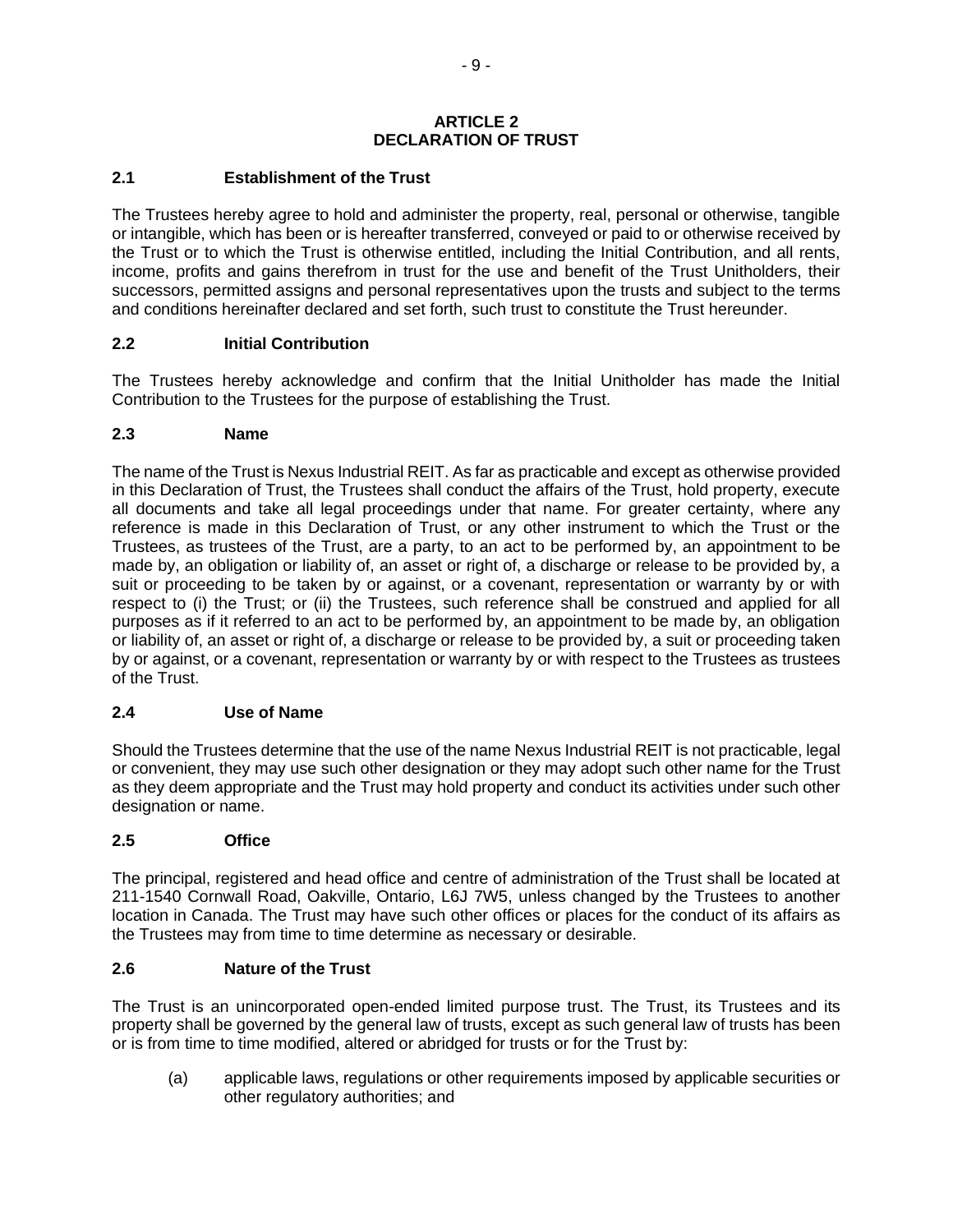(b) the terms, conditions and trusts set forth in this Declaration of Trust.

The Trust is not and is not intended to be, shall not be deemed to be and shall not be treated, as a general partnership, limited partnership, syndicate, association, joint venture, company, corporation or joint stock company nor shall the Trustees or the Unitholders or any of them or any officers or other employees of the Trust or any one of them for any purpose be, or be deemed to be, treated in any way whatsoever to be, liable or responsible hereunder as partners or joint venturers. Neither the Trustees nor any officer or other employee of the Trust shall be, or be deemed to be, agents of the Unitholders. The relationship of the Trust Unitholders to the Trustees, to the Trust and to the property of the Trust shall be solely that of beneficiaries of the Trust and their rights shall be limited to those conferred upon them by this Declaration of Trust. In filing a return of income for the Trust with respect to its first Taxation Year, the Trust shall elect, assuming that the requirements for such election are met, that the Trust be deemed a "mutual fund trust" for purposes of the Tax Act throughout such year.

# **2.7 Rights of Unitholders**

The rights of each Unitholder to call for a distribution or division of assets, monies, funds, income and capital gains held, received or realized by the Trustees are limited to those contained herein and, except as provided herein, no Unitholder shall be entitled to call for any partition or division of the Trust's property or for a distribution of any particular asset forming part of the Trust's property or of any particular monies or funds received by the Trustees. The legal ownership of the property of the Trust and the right to conduct the activities of the Trust are vested exclusively in the Trustees, and no Unitholder has or is deemed to have any right of ownership in any of the property of the Trust, except as specifically provided herein. Except as specifically provided herein, no Unitholder shall be entitled to interfere with or give any direction to the Trustees with respect to the affairs of the Trust or in connection with the exercise of any powers or authorities conferred upon the Trustees under this Declaration of Trust. The Units shall be personal property and shall confer upon the holders thereof only the interest and rights specifically set forth in this Declaration of Trust.

# **2.8 Purpose of the Trust**

The purpose of the Trust is to establish and carry on activities in order to produce income for the exclusive benefit of the unitholders and to distribute the Trust Property upon termination of those activities by the Trust in accordance with Article 16. The undertakings and activities of the Trust will be (i) the transfer, acquisition or acceptance of the Trust Property determined by the Trustees from time to time and the administration of such Trust Property; (ii) arranging for the funding of such acquisitions to the extent necessary; (iii) the granting of security in the Trust Property for the obligations of the Trust; all in such manner and on such terms as the Trustees, acting reasonably, deem appropriate; and (iv) all such other activities as may be reasonably incidental to the foregoing or necessary in connection with the performance by the Trustees of their obligations under any agreement to which they are or may become parties for such purposes or in connection with such activities. The Trust shall not engage directly or indirectly in any activity other than the activities permitted by this Section 2.8.

# **2.9 Accounting Principles**

Where the character or amount of any asset or liability or item of revenue or expense is required to be determined, or any consolidation or other accounting computation is required to be made for the purpose of this Agreement, such determination or calculation shall, to the extent applicable and except as otherwise specified herein or as otherwise agreed in writing by the parties, be made in accordance with IFRS, and all financial data prepared pursuant to this Declaration of Trust shall be prepared in accordance with such principles, consistently applied. In the event of a change in IFRS, the Trustees shall revise (if appropriate) the financial data prepared pursuant to this Declaration of Trust to reflect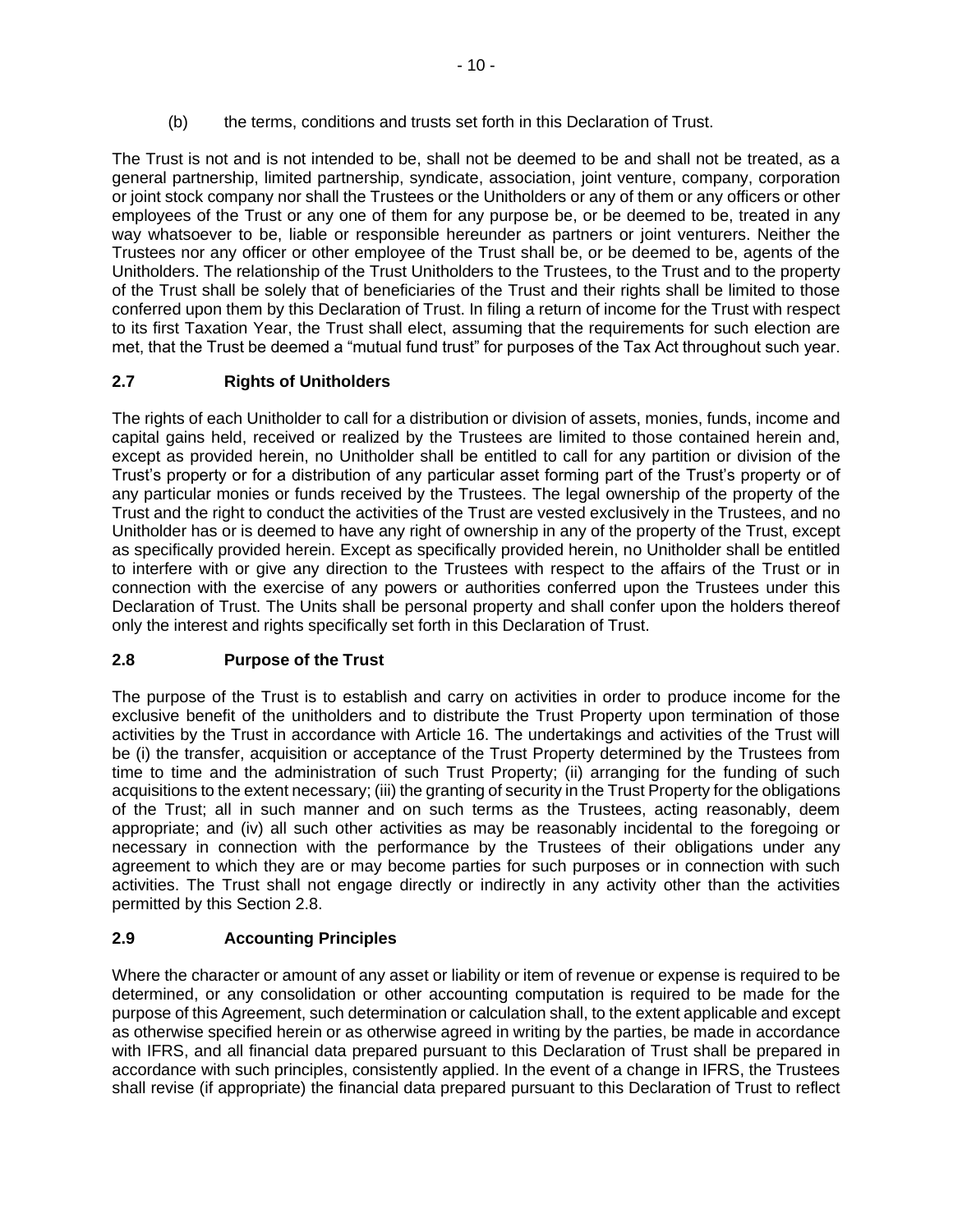IFRS as then in effect, in which case all financial data shall be made on a basis consistent with IFRS in existence as at the date of such revisions.

### **ARTICLE 3 TRUSTEES AND OFFICERS**

#### **3.1 Number**

There shall be a minimum of three and a maximum of ten Trustees. The number of Trustees within such minimum and maximum numbers may be changed by the Trustees and/or Unitholders, unless otherwise provided herein.

#### **3.2 Term**

Trustees elected at an annual meeting will be elected for a term expiring at the close of the next annual meeting or until his successor is appointed and will be eligible for re-election. Trustees appointed by the Trustees between meetings of Unitholders in accordance with Subsection 3.8(a) shall be appointed for a term expiring at the conclusion of the next annual meeting or until his successor is appointed and will be eligible for election or re-election, as the case may be.

## **3.3 Qualifications of Trustees**

A Trustee shall be an individual that is at least 18 years of age, not under any legal disability and not found to be of unsound mind or incapable of managing property by a court in Canada or elsewhere, and not have the status of bankrupt.

#### **3.4 Residency of Trustees**

A majority of the Trustees and a majority of the Independent Trustees must be Residents. If at any time a majority of the Trustees or a majority of the Trustees of any committee of the Trustees are not Residents because of the death, resignation, insolvency, bankruptcy, adjudicated incompetence or incapacity, removal or change in circumstance of any Trustee who was a Resident Trustee, or there are no Trustees who are Residents, the Trustee or Trustees who are Non-Residents, shall, immediately before that time, be deemed to have resigned and shall cease to be Trustees with effect from the time of such deemed resignation and the remaining Trustees shall appoint a sufficient number of Resident Trustees to comply with this requirement. If at any time the number of Trustees is less than the number required under this Declaration of Trust and the remaining Trustee or Trustees fail or are unable to act in accordance with Section 3.7 and/or Section 3.12 to appoint one or more additional Trustees or if, upon the resignation or deemed resignation of one or more Trustees there would be no Trustees, then the board of Trustees of the Trust shall appoint one or more Trustees so that following such appointment a majority of the Trustees are Residents and, failing such appointment, any remaining Trustee or Unitholder or officer of the Trust or the Auditors, as the case may be, may apply to the Superior Court of Justice of Ontario for an order appointing one or more Trustees so that following such appointment a majority of the Trustees are Residents, to act until the next annual meeting of Unitholders or on such other terms as the Court may order. Any Trustee who is a Resident who proposes to become a Non-Resident shall notify the other Trustees thereof as soon as reasonably practicable and, in the event that the residency requirements hereunder would no longer be fulfilled if such Trustee became a Non-Resident, shall resign as a Trustee effective upon the day of such notification and shall be replaced with a Trustee who is a Resident. The Trustees will carry out their functions of managing the Trust in Canada and will exercise the main powers and discretions in respect of their duties as Trustees of the Trust in Canada.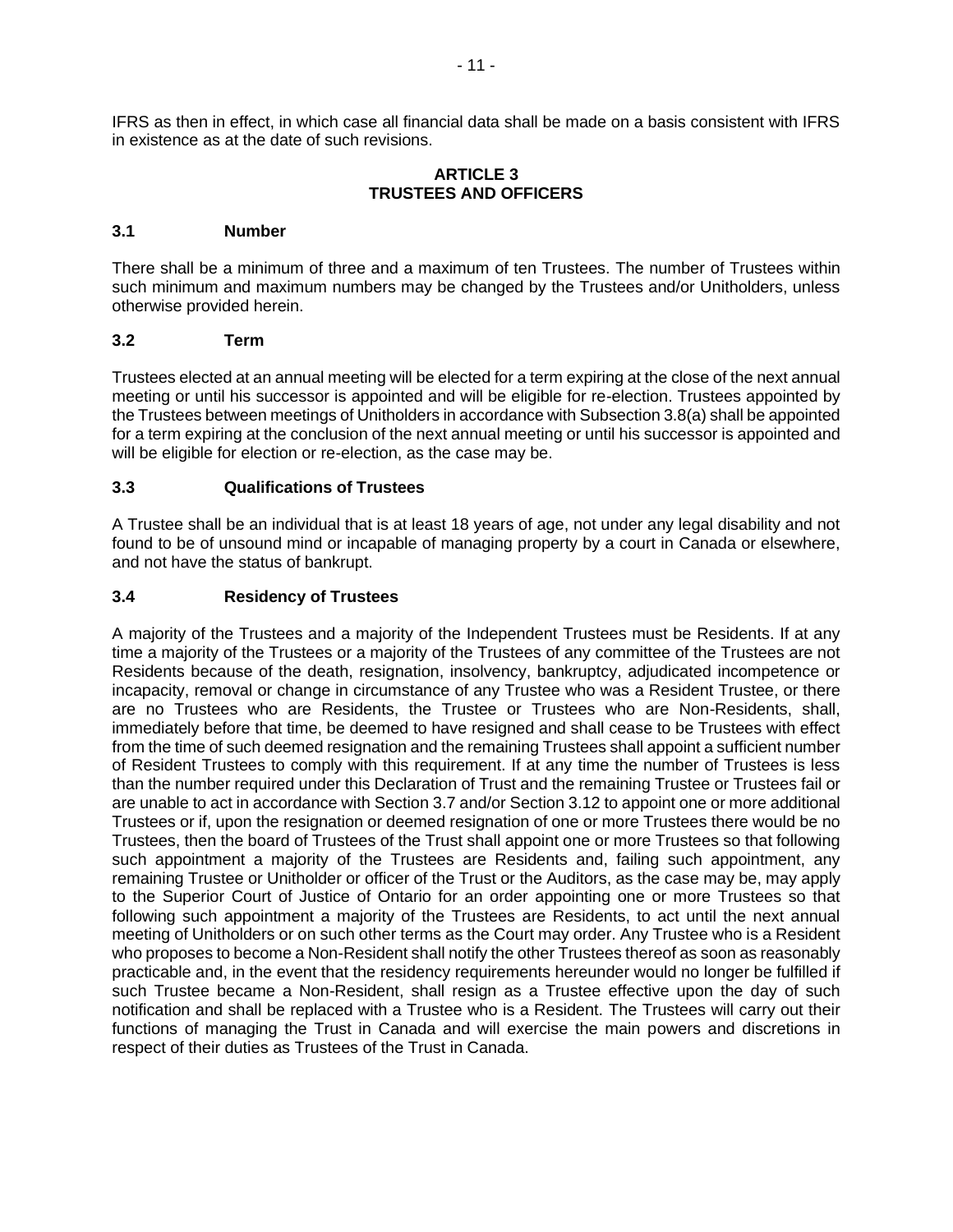Subject to Sections 3.4, 3.7, 3.8 and 3.12, the election of the Trustees shall be by the vote of Unitholders. The appointment or election of any Trustee (other than an individual who is serving as a Trustee immediately prior to such appointment or election) shall not become effective unless and until such person shall have in writing accepted such appointment or election and agreed to be bound by the terms of this Declaration of Trust.

# **3.6 Independent Trustees**

A majority of the Trustees must be Independent Trustees provided, however, that if at any time a majority of the Trustees are not Independent Trustees because of the death, resignation, bankruptcy, adjudicated incompetence, removal or change in circumstance of any Trustee who was an Independent Trustee, this requirement shall not be applicable for a period of 60 days thereafter, during which time the remaining Trustees shall appoint a sufficient number of Independent Trustees to comply with the requirement.

# **3.7 Resignations, Removal, Incapacity and Death of Trustees**

- (a) A Trustee may resign at any time by an instrument in writing signed by the Trustee and delivered or mailed to the Lead Trustee, or, if there is no Lead Trustee, the Chair of Trustees, or, if there is no Chair of Trustees, the Chief Executive Officer, or, if there is no Chief Executive Officer, the Unitholders. A resignation of a Trustee becomes effective 30 days immediately following the date a written resignation is received by the Trust, or at the time specified in the resignation, provided that if, upon the resignation becoming effective, the number of remaining Trustees would be less than the number necessary to constitute a quorum for a meeting of Trustees, the resignation is not effective until the resigning Trustee's successor is duly appointed as a Trustee, except in the case of a deemed resignation under Section 3.4 which shall be effective at the time therein prescribed.
- (b) A Trustee may be removed at any time with or without cause by a majority of the votes cast at a meeting of Unitholders called for that purpose or with cause by the resolution passed by an affirmative vote of not less than two-thirds of the remaining Trustees. Any removal of a Trustee shall take effect immediately following the aforesaid vote or resolution or at any later time specified in the notice without need for prior accounting, and any Trustee so removed shall be so notified by the Chief Executive Officer or another officer of the Trust or if there is no officer of the Trust, by any remaining Trustee or if there is no Trustee then remaining, by the Unitholders, following such removal.
- (c) Upon the resignation or removal of any Trustee, or such Trustee otherwise ceasing to be a Trustee (in each case, a "**Retiring Trustee**"), such Retiring Trustee shall cease to have the rights, privileges and powers of a Trustee hereunder, shall cease to be a party to this Declaration of Trust, shall account to the remaining Trustees as they may require for all property which he holds as Trustee and do all such other things as may be required pursuant to Subsection 3.11(b) hereof; provided however that notwithstanding any other provision of this Declaration of Trust, each such Retiring Trustee shall always continue to have the protections afforded to Trustees in Article 17.
- (d) Upon the incapacity or death of any Trustee, such Retiring Trustee's legal representative shall execute and deliver on such Trustee's behalf such documents as the remaining Trustees may require as provided in this Section 3.7. In the event that a Trustee or his legal representatives, as applicable, are unable or unwilling to execute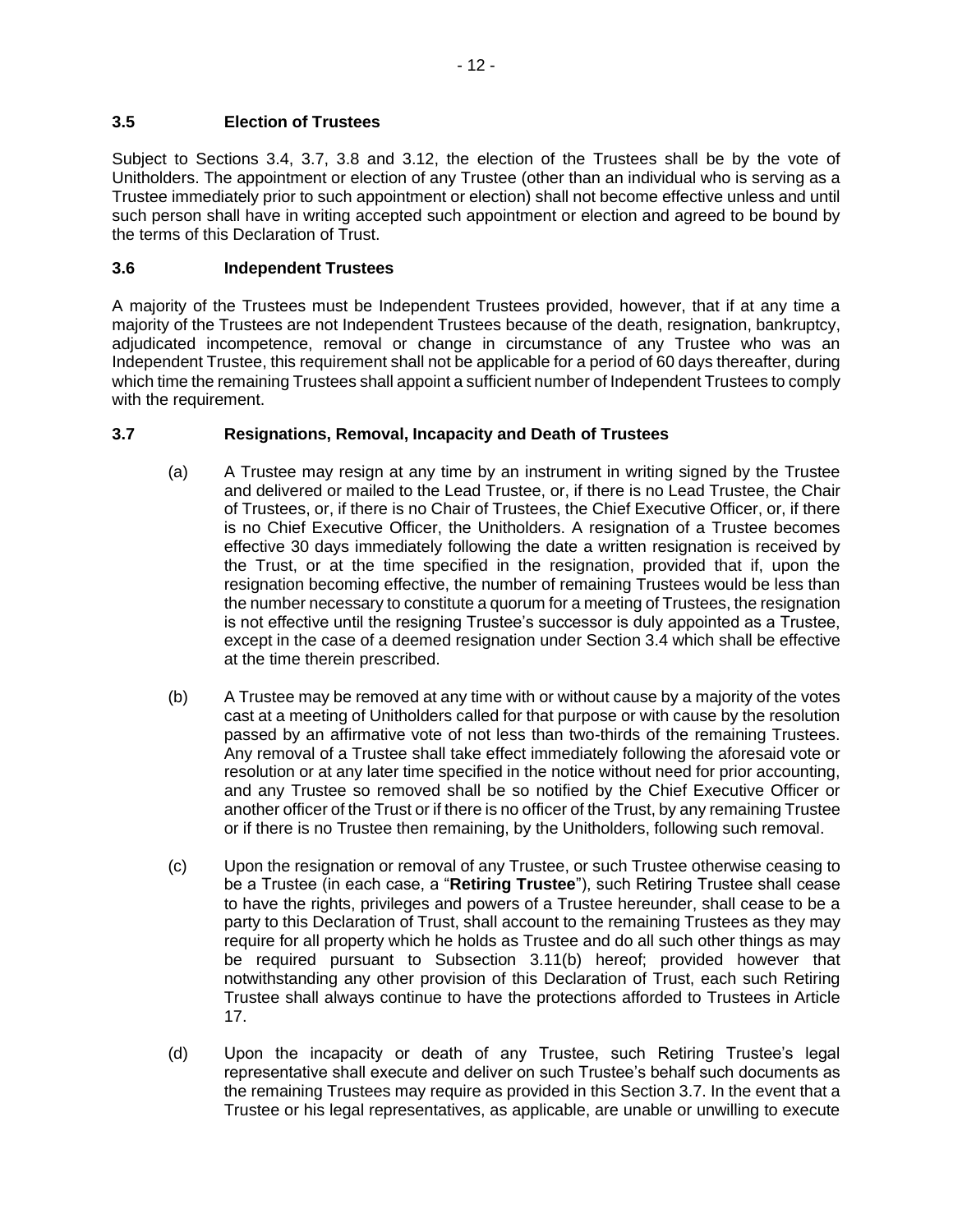and deliver such required documents, each of the remaining Trustees is hereby appointed as the attorney of such Trustee for the purpose of executing and delivering such required documents.

## **3.8 Appointment of Trustees**

- (a) Except as otherwise provided herein, Trustees shall be elected (including the reelection of incumbent Trustees), at each annual meeting of Unitholders, and may be elected at a special meeting of Unitholders. Any such election shall be made either by a resolution approved by a majority of the votes cast at a meeting of Unitholders or shall be made by resolution in writing in the manner set out in Section 8.14. Notwithstanding the foregoing:
	- (i) if no Trustees are elected at the annual meeting of Unitholders held immediately before the term of office of the then existing Trustees expires, such existing Trustees shall continue to hold the office of Trustees under this Declaration of Trust until successors have been appointed or they cease to hold office; and
	- (ii) the Trustees may, between annual meetings of the Unitholders, appoint one or more additional Trustees to serve until the next annual meeting of Unitholders; provided that the number of additional Trustees so appointed will not at any time exceed one-third of the number of Trustees who held such office at the conclusion of the immediately preceding annual meeting of Unitholders (rounding to the nearest whole number).

### **3.9 Consent to Act**

A person who is appointed a Trustee hereunder shall provide and deliver to the Trust a consent, substantially in the form as determined from time to time by the Trustees.

## **3.10 Failure to Elect Minimum Number of Trustees**

If a meeting of Unitholders fails to elect the minimum number of Trustees required by this Declaration of Trust by reason of the disqualification or death of any nominee, the Trustees elected at the meeting may exercise all of the powers of the Trustees if the number of Trustees so elected constitutes a quorum.

## **3.11 Ceasing to Hold Office**

- (a) A Trustee ceases to hold office when:
	- (i) the Trustee ceases to be duly qualified to act as a Trustee as provided under Section 3.3;
	- (ii) the Trustee ceases to be a Trustee in accordance with Section 3.4;
	- (iii) the Trustee dies or resigns; or
	- (iv) the Trustee is removed in accordance with Section 3.7.
- (b) Upon a Trustee ceasing to hold office as such hereunder, such Trustee shall cease to be a party (as a Trustee) to this Declaration of Trust; provided, however, that such Trustee shall continue to be entitled to be paid any amounts owing by the Trust to the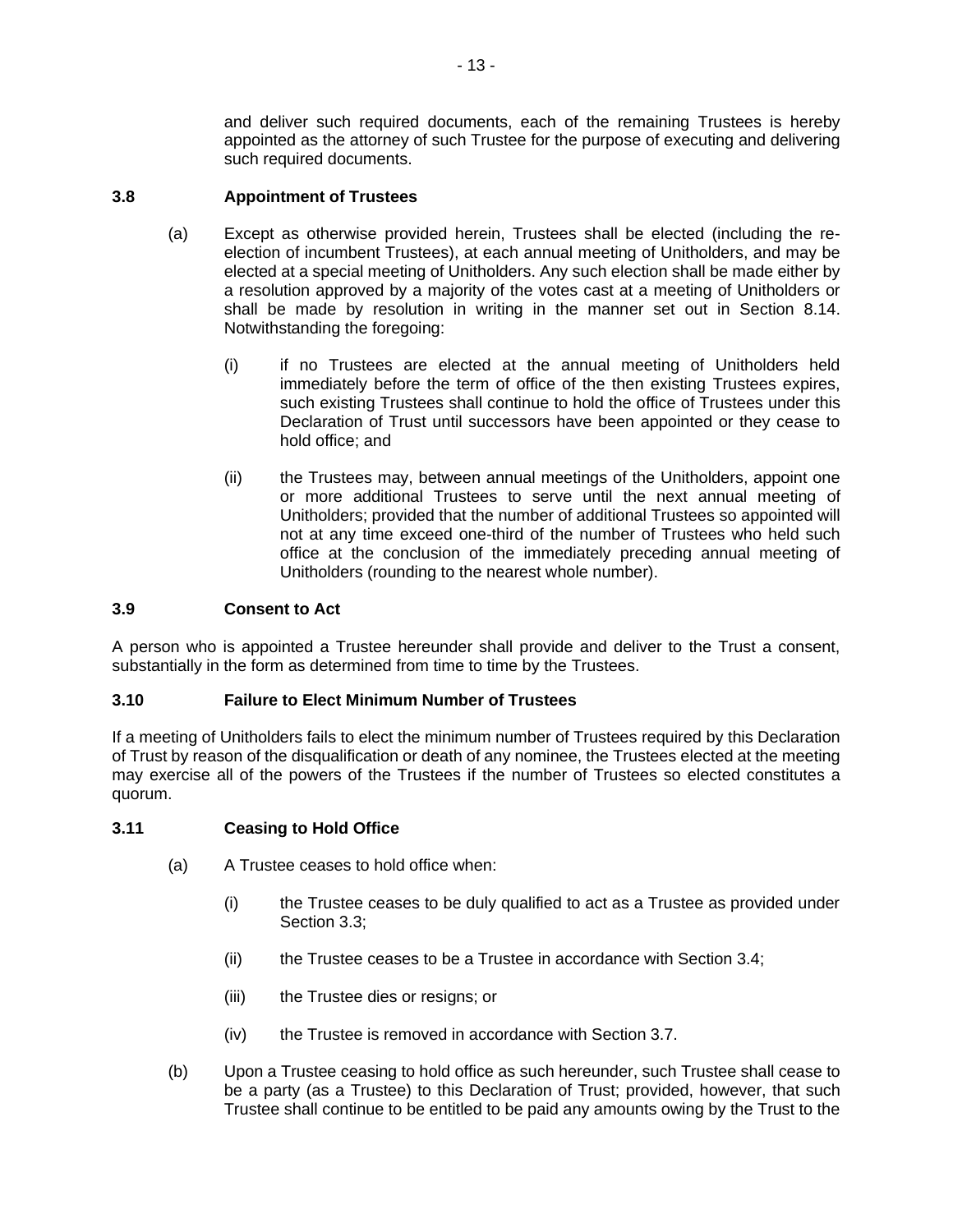Trustee and to the benefits of the indemnity provided in Section 17.2. Such Trustee shall execute and deliver such documents as the remaining Trustees shall reasonably require for the conveyance of any Trust property held in that Trustee's name, shall account to the remaining Trustees as they may reasonably require for all property which that Trustee holds as Trustee, shall resign from all directorship or similar positions held by such Trustee in any entity in which the Trust has an interest and shall thereupon be discharged as Trustee. Upon the incapacity or death of any Trustee, his legal representative shall execute and deliver on his behalf such documents as the remaining Trustees may reasonably require as provided in this Subsection 3.11(b). In the event that a Trustee or his legal representatives, as applicable, are unable or unwilling to execute and deliver such required documents, each of the remaining Trustees is hereby appointed as the attorney of such Trustee for the purposes of executing and delivering such required documents. This power of attorney granted to each of the remaining Trustees is not intended to be a continuing power of attorney within the meaning of the *Substitute Decisions Act, 1992* (Ontario), exercisable during a Trustee's incapacity to manage property, or any similar power of attorney under equivalent legislation in any of the provinces or territories of Canada (a "**CPOA**"). The execution of this power of attorney will not terminate any CPOA granted by the Trustee previously and will not be terminated by the execution by the Trustee in the future of a CPOA, and the Trustee hereby agrees not to take any action in future which results in the termination of this power of attorney.

# **3.12 Vacancies by Trustees**

The death, resignation, bankruptcy, adjudicated incompetence or other incapacity to exercise the duties of the office of a Trustee or the removal or other cessation to hold office of a Trustee shall not operate to annul this Declaration of Trust or affect the continuity of the Trust. Until vacancies are filled, the remaining Trustee or Trustees (even if less than a quorum) may exercise the powers of the Trustees hereunder. In the case of a vacancy, the Unitholders or, so long as they constitute a quorum and a majority of the Trustees constituting such quorum are Residents, a majority of the Trustees continuing in office may fill such vacancy, except a vacancy resulting from a failure of the Unitholders to elect the minimum number of Trustees fixed by or pursuant to this Declaration of Trust. If there is not such a quorum of Trustees and there is a failure by the Unitholders to elect the minimum number of Trustees required by or pursuant to this Declaration of Trust, the Trustees then in office shall promptly call a special meeting of Unitholders to fill the vacancy and, if they fail to call a meeting or if there are no Trustees then in office, the meeting may be called by any Unitholder. A Trustee appointed to fill a vacancy holds office, subject to Section 3.7 and Section 3.11, until the close of the next annual meeting of the Unitholders, unless such Trustee is elected at the next annual meeting.

# **3.13 Successor and Additional Trustees**

The right, title and interest of the Trustees in and to the property and assets of the Trust shall vest automatically in all persons who may hereafter become Trustees upon their due election or appointment and qualification and acceptance thereof without any further act and they shall thereupon have all the rights, privileges, powers, obligations and immunities of Trustees hereunder. Such right, title and interest shall vest in the Trustees whether or not conveyancing documents have been executed and delivered pursuant to Section 3.11 or otherwise.

# **3.14 Compensation and Other Remuneration**

Trustees shall receive such fees and other reasonable compensation (including, without limitation, fees for serving as Chair of the Trust, for serving as chair of any committee of Trustees and for attendance at each meeting of Trustees and of each committee of Trustees) as the Trustees may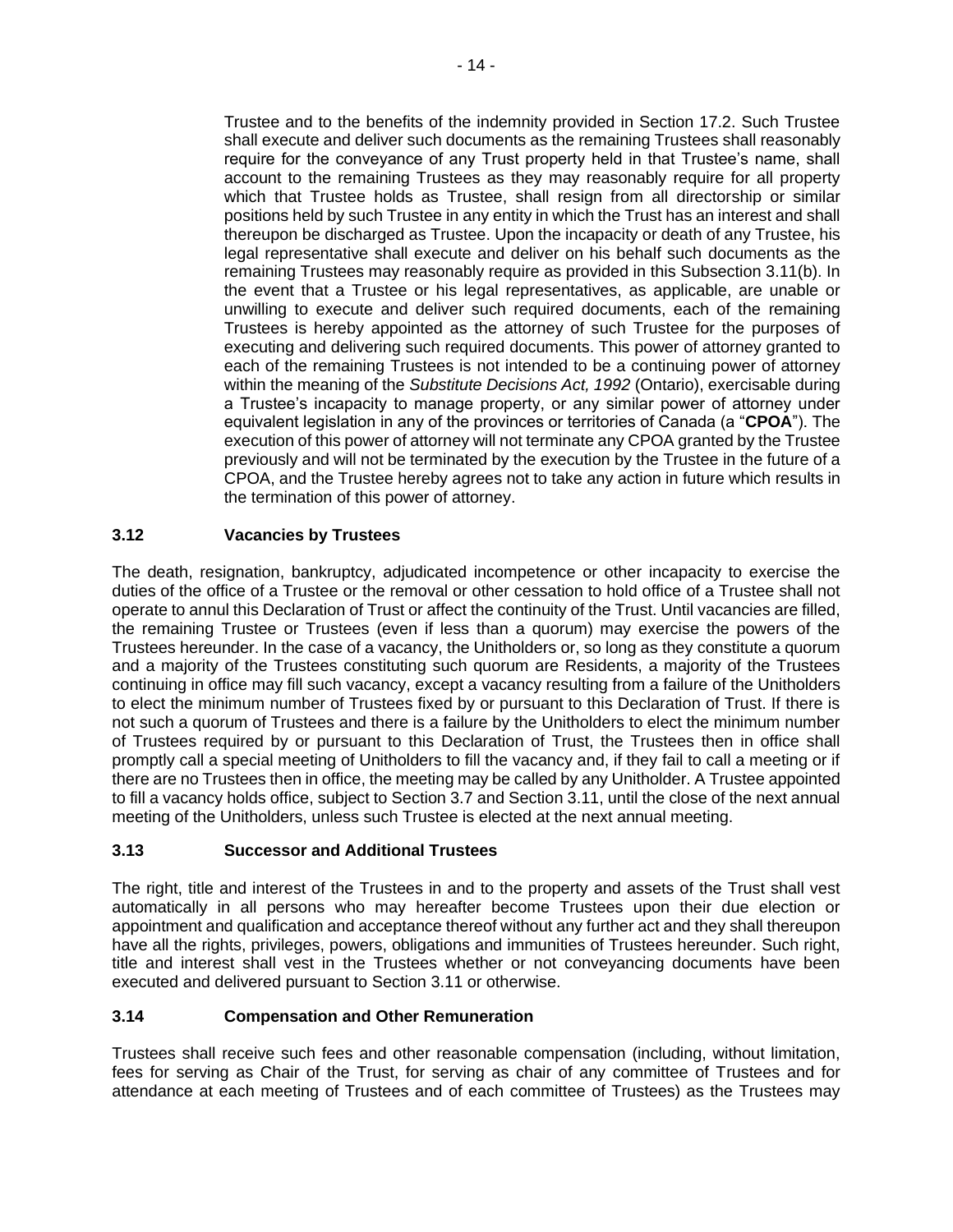determine from time to time. All Trustees shall be entitled to reimbursement from the Trust of their reasonable travel and out-of-pocket expenses properly incurred in acting as a Trustee.

Each of the Trustees, either directly or indirectly, shall also be entitled to receive remuneration for services rendered to the Trust in any other capacity. Such services may include, without limitation, services as an officer of the Trust, legal, accounting or other professional services or services as a broker, transfer agent or underwriter, whether performed by a Trustee or any Person Affiliated with a Trustee.

## **3.15 Validity of Acts**

Any act of a Trustee is valid notwithstanding any irregularity in the appointment or election of the Trustees or a defect in the qualifications of the Trustees.

#### **ARTICLE 4 TRUSTEES' POWERS AND DUTIES**

## **4.1 General Powers**

The Trustees, subject only to the terms and conditions contained in this Declaration of Trust, including without limitation, Sections 4.2, 6.1, 6.2 and 8.7, shall have, without further or other authorization, action or consent and free from any control or direction on the part of the Unitholders, full, absolute and exclusive power, control and authority over the assets of the Trust and over the affairs and operations of the Trust to the same extent as if the Trustees were the sole and absolute legal and beneficial owners of such assets in their own right, to do all such acts and things as in their sole judgment and discretion are necessary or incidental to, or desirable for, the carrying out of any of the purposes of the Trust or the conducting of the affairs of the Trust. In construing the provisions of this Declaration of Trust, there shall be a presumption in favour of the power and authority having been granted to the Trustees. The enumeration of any specific power or authority herein shall not be construed as limiting the general powers or authority or any other specified power or authority conferred herein on the Trustees. Except as specifically required by such laws, the Trustees shall in carrying out investment activities not be in any way restricted by the provisions of the laws of any jurisdiction limiting or purporting to limit investments which may be made by trustees. Without limiting the generality of the foregoing, the Trustees may, subject to the terms and conditions contained in this Declaration of Trust, make any investments without being required to adhere to all of, or any particular portion of the investment criteria or diversification requirements set forth in the *Trustee Act* (Ontario), as replaced or amended from time to time, including, without limitation, investments in mutual funds, common trust funds, unit trusts and similar types of investment vehicles, to alter or vary such investments from time to time in a like manner, to retain such investments for such length of time as the Trustees, in their discretion determine and to delegate management and authority to discretionary managers of investment funds as the Trustees in their discretion determine appropriate.

For greater certainty and without limiting the generality of this Section 4.1, the Trust is authorized to complete the transactions set forth in the Circular, including to (i) prepare, file, execute and deliver the Circular and all other agreements, documents and instruments as may be necessary or, in the Trustees' discretion, desirable to complete the Arrangement; (ii) enter into the Material Agreements to which it is a party; and (iii) negotiate and enter into any financing arrangements, including those described in the Circular. For greater certainty, the Trust is not required to complete the Arrangement unless and until the Trustees are satisfied with the terms and conditions thereof.

## **4.2 Independent Trustee Matters**

Notwithstanding anything herein to the contrary other than Section 4.3, following Closing, the following matters shall require, in addition to the approval of a majority of the Trustees present in person or by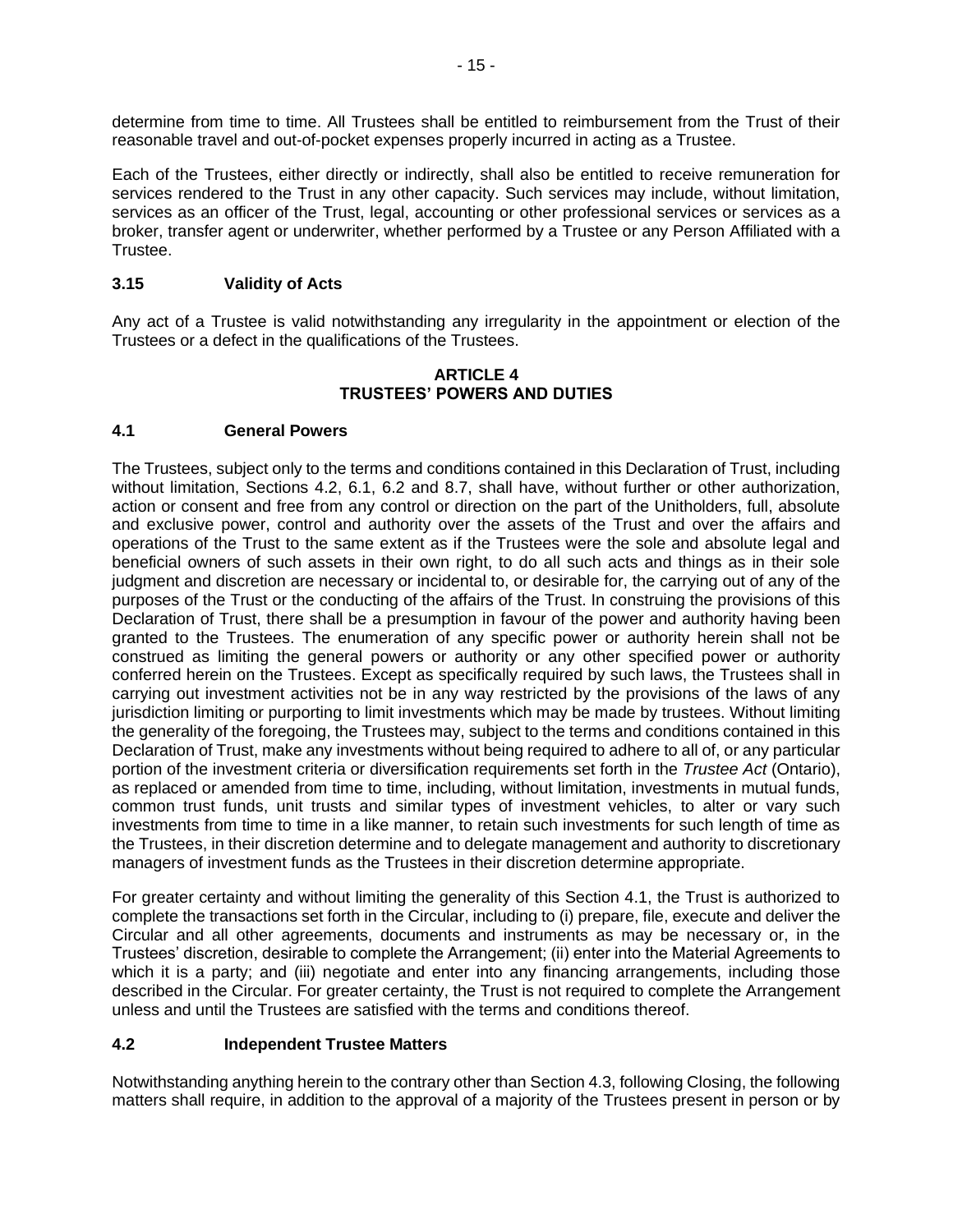phone at a meeting of the board of Trustees, the prior approval of a majority of the Independent Trustees holding office as such at the time (given by vote at a meeting of Trustees or by a written resolution signed by all of the Independent Trustees), in order to become effective:

- (a) an acquisition of a property or an investment in a property, whether by co-investment or otherwise, in which Edgefront Affiliates or any Related Party of the Trust has any direct or indirect interest, whether as owner, operator or manager;
- (b) a material change to any agreement with Edgefront Affiliates or a Related Party of the Trust or any renewal, extension or termination thereof or any increase in any fees (including any transaction fees) or distributions payable thereunder;
- (c) the entering into of, or the waiver, exercise or enforcement of any rights or remedies under, any agreement entered into by the Trust or any of its Subsidiaries, or the making, directly or indirectly, of any co-investment, in each case with (i) any Trustee, (ii) any entity directly or indirectly controlled by any Trustee or in which any Trustee holds a significant interest, or (iii) any entity for which any Trustee acts as a director or other similar capacity;
- (d) the refinancing, increase or renewal of any indebtedness owed by or to (i) any Trustee, (ii) any entity directly or indirectly controlled by any Trustee or in which any Trustee holds a significant interest, or (iii) any entity for which any Trustee acts as a director or other similar capacity; or
- (e) decisions relating to any claims by or against one or more parties to any agreement with Edgefront Affiliates or any Related Party of the Trust.

# **4.3 Exception to Independent Trustee Matters**

Notwithstanding anything to the contrary in this Declaration of Trust, the provisions of Section 4.2 above shall not apply prior to Closing.

## **4.4 Specific Powers and Authorities**

Subject only to the terms and conditions contained in this Declaration of Trust including, without limitation in Sections 4.2, 6.1, 6.2 and 8.7, and in addition to any powers and authorities conferred by this Declaration of Trust or which the Trustees may have by virtue of any present or future statute or rule of law, the Trustees, without any authorization, action or consent by the Unitholders, shall have and may exercise, on behalf of the Trust or otherwise, at any time and from time to time the following powers and authorities which may or may not be exercised by them in their sole judgment and discretion and in such manner and upon such terms and conditions as they may from time to time deem proper:

- (a) to retain, invest and re-invest the capital or other funds of the Trust in real or personal property of any kind, all without regard to whether any such properties are authorized by law for the investment of trust funds, and to possess and exercise all the rights, powers and privileges appertaining to the ownership of the property of the Trust and to increase the capital of the Trust at any time by the issuance of additional Trust Units for such consideration as they deem appropriate;
- (b) for such consideration as they deem proper, to invest in, purchase or otherwise acquire for cash or other property or through the issuance of Trust Units or through the issuance of notes, debentures, bonds or other obligations or securities of the Trust and hold for investment the entire or any participating interest in any Mortgages. In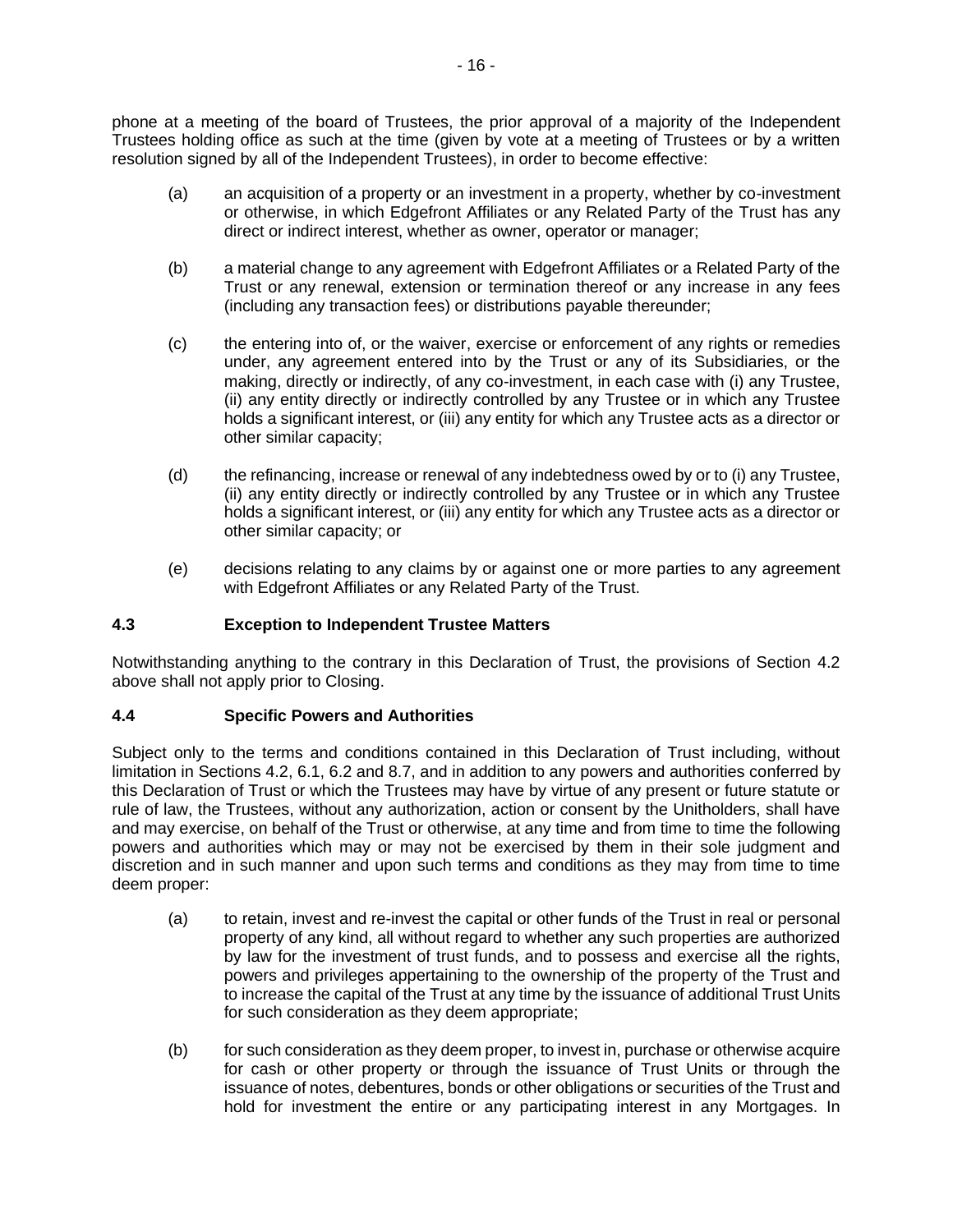connection with any such investment, purchase or acquisition, the Trustees shall have the power to acquire a share of rents, lease payments or other gross income from or a share of the profits from or a share in the equity or ownership of real property;

- (c) to sell, rent, lease, hire, exchange, release, partition, assign, Mortgage, pledge, hypothecate, grant security interests in, encumber, negotiate, convey, transfer or otherwise dispose of any or all of the property of the Trust by deeds, trust deeds, assignments, bills of sale, transfers, leases, Mortgages, financing statements, security agreements and other instruments for any of such purposes executed and delivered for and on behalf of the Trust by one or more of the Trustees or by a duly authorized officer, employee, agent or any nominee of the Trust;
- (d) to enter into leases, contracts, obligations and other agreements for a term extending beyond the term of office of the Trustees and beyond the possible termination of the Trust or for a lesser term, and perform the obligations of the Trust thereunder;
- (e) to borrow money from or incur indebtedness to any person, to guarantee, indemnify or act as surety with respect to payment or performance of obligations of third parties; to enter into other obligations on behalf of the Trust; and to assign, convey, transfer, Mortgage, subordinate, pledge, grant security interests in, encumber or hypothecate the property of the Trust to secure any of the foregoing;
- (f) without limit as to amount, to issue any type of debt securities or convertible debt securities and to borrow money or incur any other form of indebtedness for the purpose of carrying out the purposes of the Trust or for other expenses incurred in connection with the Trust and for such purposes may draw, make, execute and issue promissory notes and other negotiable and non-negotiable instruments or securities and evidences of indebtedness, secure the payment of sums so borrowed or indebtedness incurred and Mortgage, pledge, assign or grant a security interest in any money owing to the Trust or its property or engage in any other means of financing the Trust;
- (g) to lend money or other property of the Trust, whether secured or unsecured;
- (h) to incur and pay out of the property of the Trust any charges or expenses and disburse any funds of the Trust, which charges, expenses or disbursements are, in the opinion of the Trustees, necessary or incidental to or desirable for the carrying out of any of the purposes of the Trust or conducting the affairs of the Trust including, without limitation, taxes or other governmental levies, charges and assessments of whatever kind or nature, imposed upon or against the Trustees in connection with the Trust or the property of the Trust or upon or against the property of the Trust or any part thereof and for any of the purposes herein;
- (i) to deposit funds of the Trust in banks, trust companies and other depositories, whether or not such deposits will earn interest, the same to be subject to withdrawal on such terms and in such manner and by such person or persons (including, without limitation, any one or more Trustees, officers, agents or representatives) as the Trustees may determine;
- (j) to possess and exercise all the rights, powers and privileges appertaining to the ownership of or interest in all or any Mortgages or securities, issued or created by, or interest in, any person, forming part of the assets of the Trust, to the same extent that an individual might and, without limiting the generality of the foregoing, to vote or give any consent, request or notice, or waive any notice, either in person or by proxy or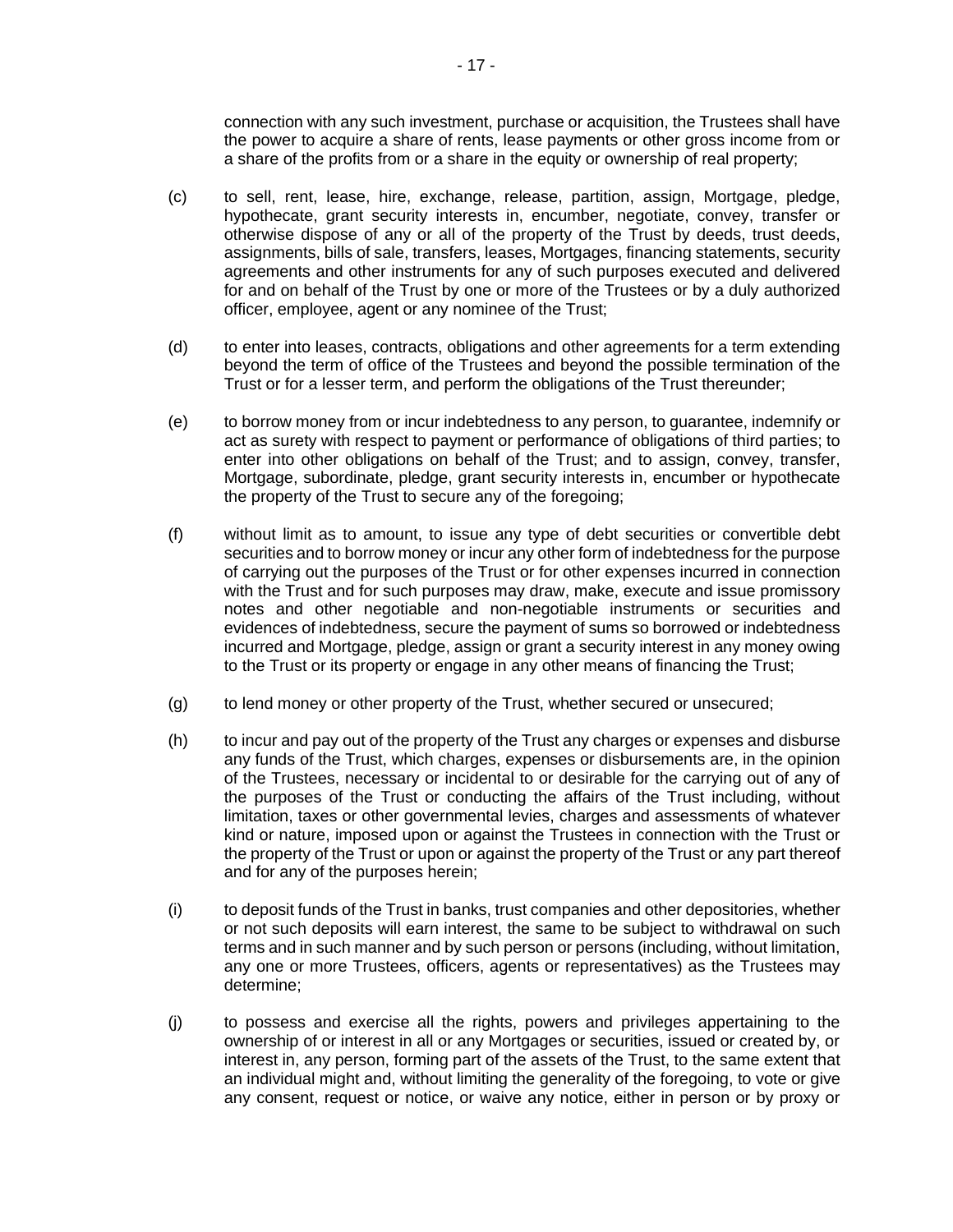power of attorney, with or without power of substitution, to one or more persons, which proxies and powers of attorney may be for meetings or action generally or for any particular meeting or action and may include the exercise of discretionary power;

- (k) to exercise any conversion privilege, subscription right, warrant or other right or option available in connection with any property of the Trust at any time held by it and to make payments incidental thereto; to consent, or otherwise participate in or dissent from, the reorganization, consolidation, amalgamation, merger or readjustment of the finances of any person (other than the Trust), any of the securities of which may at any time be held, directly or indirectly, by the Trust, including LP Units, or to the sale, Mortgage or lease of the property of any such person; and to do any act with reference thereto, including (without limitation) the delegation of discretionary powers, the exercise of options, the making of agreements or subscriptions and the payment of expenses, assessments or subscriptions which it may consider necessary or advisable in connection therewith;
- (l) to elect, appoint, engage or employ officers for the Trust (including, without limitation, the Chair of Trustees, Lead Trustee, Vice-Chair, President, Chief Executive Officer, Chief Operating Officer, Chief Financial Officer, Secretary, Treasurer and such vicepresidents and other officers as the Trustees may determine), who may be removed or discharged at the discretion of the Trustees, such officers to have such powers and duties, and to serve such terms as may be prescribed by the Trustees or by the Trustees' Regulations; to engage, appoint, employ or contract with any persons as agents, representatives, employees or independent contractors or otherwise (including, without limitation, real estate advisors, investment advisors, registrars, underwriters, accountants, lawyers, real estate agents, property managers, appraisers, brokers, architects, engineers, construction managers, general contractors or otherwise) in one or more capacities, and to pay compensation from the Trust for services in as many capacities as such persons may be so engaged or employed; and, except as prohibited by law or this Declaration of Trust, to delegate any of the powers and duties of the Trustees (including, without limitation, the power of delegation) to any one or more Trustees, agents, representatives, officers, employees, independent contractors or other persons without regard to whether such power, authority or duty is normally granted or delegated by Trustees;
- (m) to collect, sue for and receive sums of money coming due to the Trust, and to engage in, intervene in, prosecute, join, defend, compromise, abandon or adjust, by arbitration or otherwise, any actions, suits, proceedings, disputes, claims, demands or other litigation relating to the Trust, the assets of the Trust or the Trust's affairs, to enter into agreements therefor whether or not any suit is commenced or claim accrued or asserted and, in advance of any controversy, to enter into agreements regarding the arbitration, adjudication or settlement thereof;
- (n) to renew, modify, release, compromise, extend, consolidate or cancel, in whole or in part, any obligation to or of the Trust;
- (o) to purchase and pay for, out of the assets of the Trust, insurance contracts and policies insuring the assets of the Trust against any and all risks and insuring the Trust and/or any or all of the Trustees, the Unitholders or officers of the Trust against any and all claims and liabilities of any nature asserted by any person arising by reason of any action alleged to have been taken or omitted by the Trust or by the Trustees, the Unitholders or the officers of the Trust;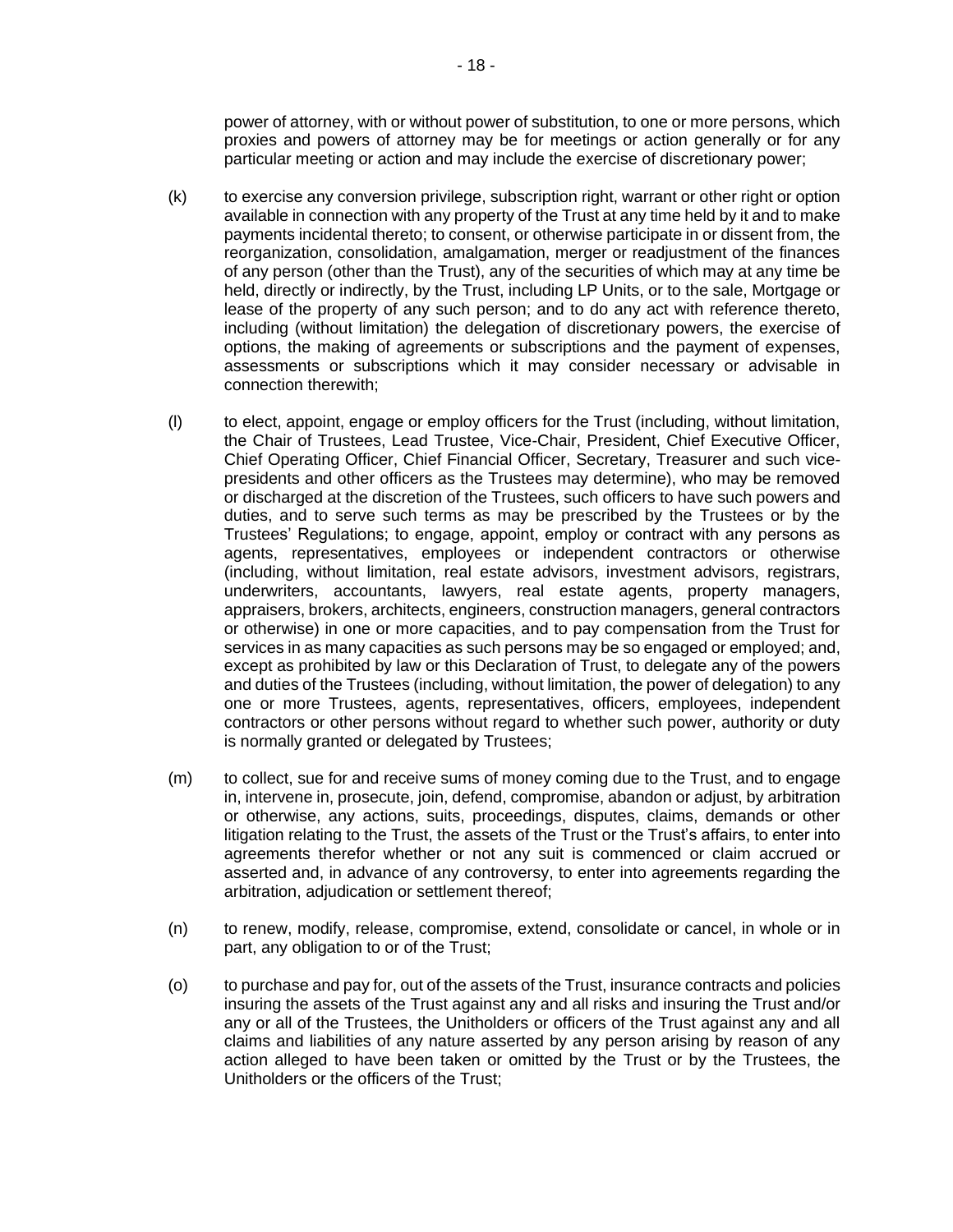- (p) to cause legal title to any of the assets of the Trust to be held by and/or in the name of the Trustees, or by and/or in the name of the Trust or one or more of the Trustees or any other person, on such terms, in such manner with such powers in such person as the Trustees may determine and with or without disclosure that the Trust or Trustees are interested therein provided, however, that should legal title to any of the assets of the Trust be held by and/or in the name of any person or persons other than the Trust, the Trustees shall require such person or persons to execute a declaration of trust acknowledging that legal title to such assets is held in trust for the benefit of the Trust;
- (q) to determine conclusively the allocation to capital, income or other appropriate accounts for all receipts, expenses, disbursements and, property of the Trust;
- (r) to issue Units for such consideration as the Trustees may deem appropriate in their sole discretion, such issuance to be subject to the terms and conditions of this Declaration of Trust;
- (s) to make or cause to be made application for the listing on any stock exchange of any Units or other securities of the Trust, and to do all things which in the opinion of the Trustees may be necessary or desirable to effect or maintain such listing or listings;
- (t) to prepare, sign and file or cause to be prepared, signed and filed any circular, offering memorandum or similar document, and any amendment thereto and all agreements contemplated therein or ancillary thereto or relating to or resulting from any offerings of the Units or other securities issued or held by the Trust and to pay the cost thereof and related thereto out of the property of the Trust whether or not such offering is or was of direct benefit to the Trust or those persons (if any) who were Unitholders immediately prior to such offering;
- (u) in addition to the mandatory indemnification provided for in Section 17.2, to the extent permitted by law, to indemnify, or enter into agreements with respect to the indemnification of any person with whom the Trust has dealings including, without limitation, the Trustees, the depositary, the Transfer Agent or any escrow agent, to such extent as the Trustees shall determine;
- (v) to determine conclusively the value of any or all of the property of the Trust from time to time and, in determining such value, to consider such information and advice as the Trustees, in their sole judgment, may deem material and reliable;
- (w) prepare, execute and file the Trust's income tax returns, make all designations, elections, determinations, allocations and applications under the Tax Act as the Trustees consider to be reasonable in the circumstances and satisfy, perform and discharge all obligations and responsibilities of the Trustees under the Tax Act (including any obligations of the Trust under Part XIII of the Tax Act);
- (x) to do all such acts and things and to exercise such powers as may be delegated to the Trustees by any person who co-owns real property with the Trust; and
- (y) to do all such other acts and things as are incidental to the foregoing, and to exercise all powers that are necessary or useful to carry on the business of the Trust, to promote any of the purposes for which the Trust is formed and to carry out the provisions of this Declaration of Trust.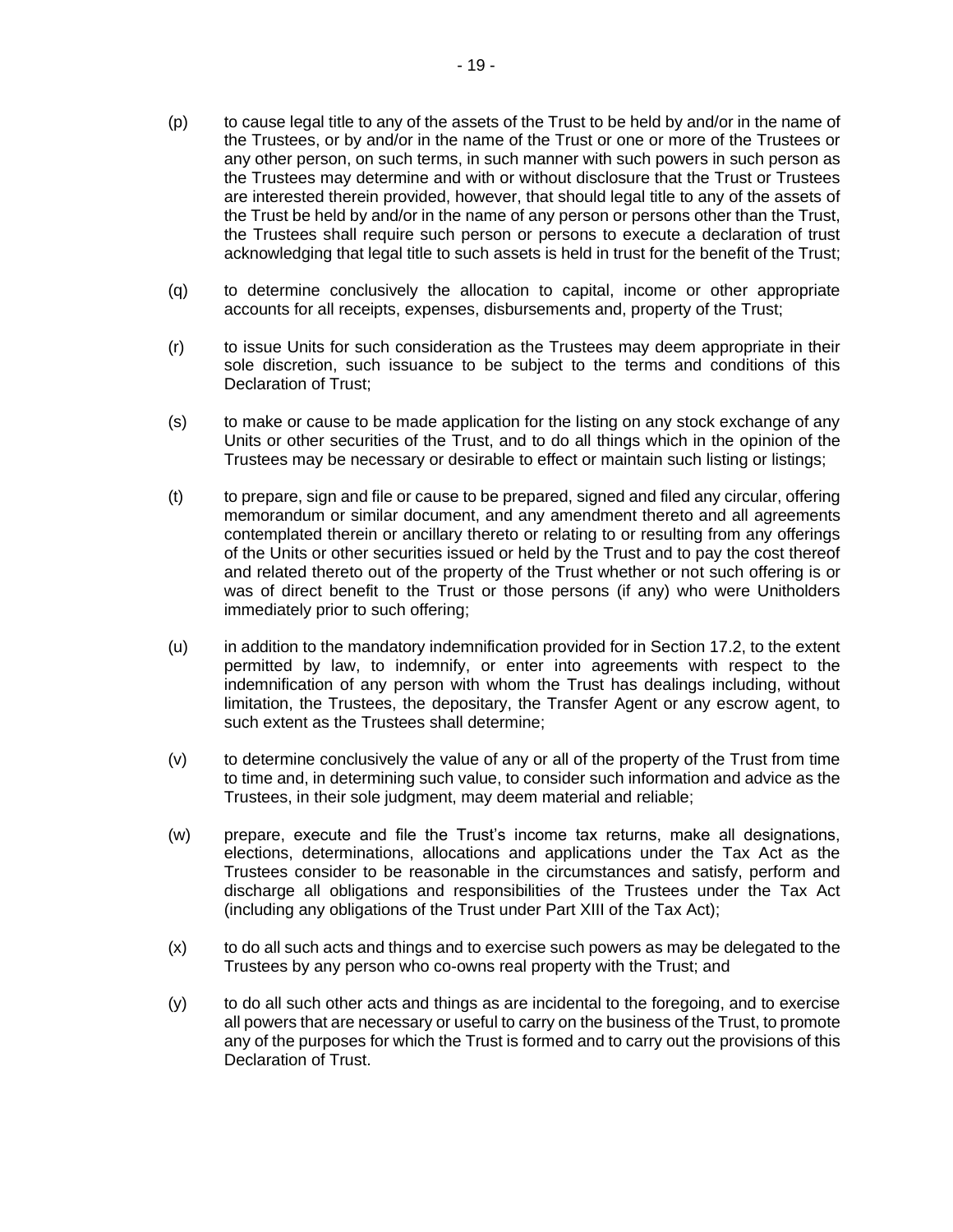## **4.5 Further Powers of the Trustees**

The Trustees shall have the power to prescribe any form provided for or contemplated by this Declaration of Trust. The Trustees may make, adopt, amend, or repeal regulations containing provisions relating to the Trust, the conduct of its affairs, the rights or powers of the Trustees and the rights or powers of the Unitholders or officers, provided that such regulations shall not be inconsistent with law or with this Declaration of Trust and not, in the opinion of the Trustees, prejudicial to Unitholders. The Trustees shall also be entitled to make any decisions, designations or determinations not inconsistent with law or with this Declaration of Trust which they may determine are necessary or desirable in interpreting, applying or administering this Declaration of Trust or in administering, managing or operating the Trust. To the extent of any inconsistency between this Declaration of Trust and any regulation, decision, designation or determination made by the Trustees, this Declaration of Trust shall prevail and such regulation, decision, designation or determination shall be deemed to be modified to eliminate such inconsistency. Any regulations, decisions, designations or determinations made in accordance with this Section 4.5 shall be conclusive and binding upon all persons affected thereby.

Subject to any agreement between the Trust and any Trustee and subject as otherwise herein provided, the Trustees may from time to time in their discretion: appoint, employ, invest in, contract or deal with any person including, without limitation, any Affiliate of any of them and any person in which any one or more of them may be directly or indirectly interested and, without limiting the generality of the foregoing, any Trustee may purchase, hold, sell, invest in or otherwise deal with real property or other property of the same class and nature as may be held by the Trustees as property of the Trust, whether for the Trustee's own account or for the account of another (in a fiduciary capacity or otherwise), without being liable to account therefor and without being in breach of his duties and responsibilities hereunder.

## **4.6 Banking**

The banking activities of the Trust, or any part thereof, including, but without restricting the generality of the foregoing, the operation of the Trust's accounts; the making, signing, drawing, accepting, endorsing, negotiation, lodging, depositing or transferring of any cheques, promissory notes, drafts, acceptances, bills of exchange and orders for the payment of money; the giving of receipts for orders relating to any property of the Trust; the execution of any agreement relating to any property of the Trust; the execution of any agreement relating to any such banking activities and defining the rights and powers of the parties thereto; and the authorizing of any officer of such bank to do any act or thing on the Trust's behalf to facilitate such banking activities, shall be transacted with such bank, trust company, or other firm or corporation carrying on a banking business as the Trustees may designate, appoint or authorize from time to time and shall be transacted on the Trust's behalf by one or more officers of the Trust as the Trustees may designate, appoint or authorize from time to time.

## **4.7 Standard of Care**

The exclusive standard of care required of the Trustees in exercising their powers and carrying out their functions hereunder shall be that they exercise their powers and discharge their duties hereunder as Trustees honestly, in good faith and in the best interests of the Trust and the Unitholders and in connection therewith, that they exercise the degree of care, diligence and skill that a reasonably prudent person would exercise in comparable circumstances. Unless otherwise required by law, no Trustee shall be required to give bond, surety or security in any jurisdiction for the performance of any duties or obligations hereunder. The Trustees in their capacity as Trustees shall not be required to devote their entire time to the investments, business or affairs of the Trust.

No Trustee shall be liable in carrying out such Trustee's duties under this Declaration of Trust except in cases where the Trustee fails to act honestly, in good faith and in the best interests of the Trust and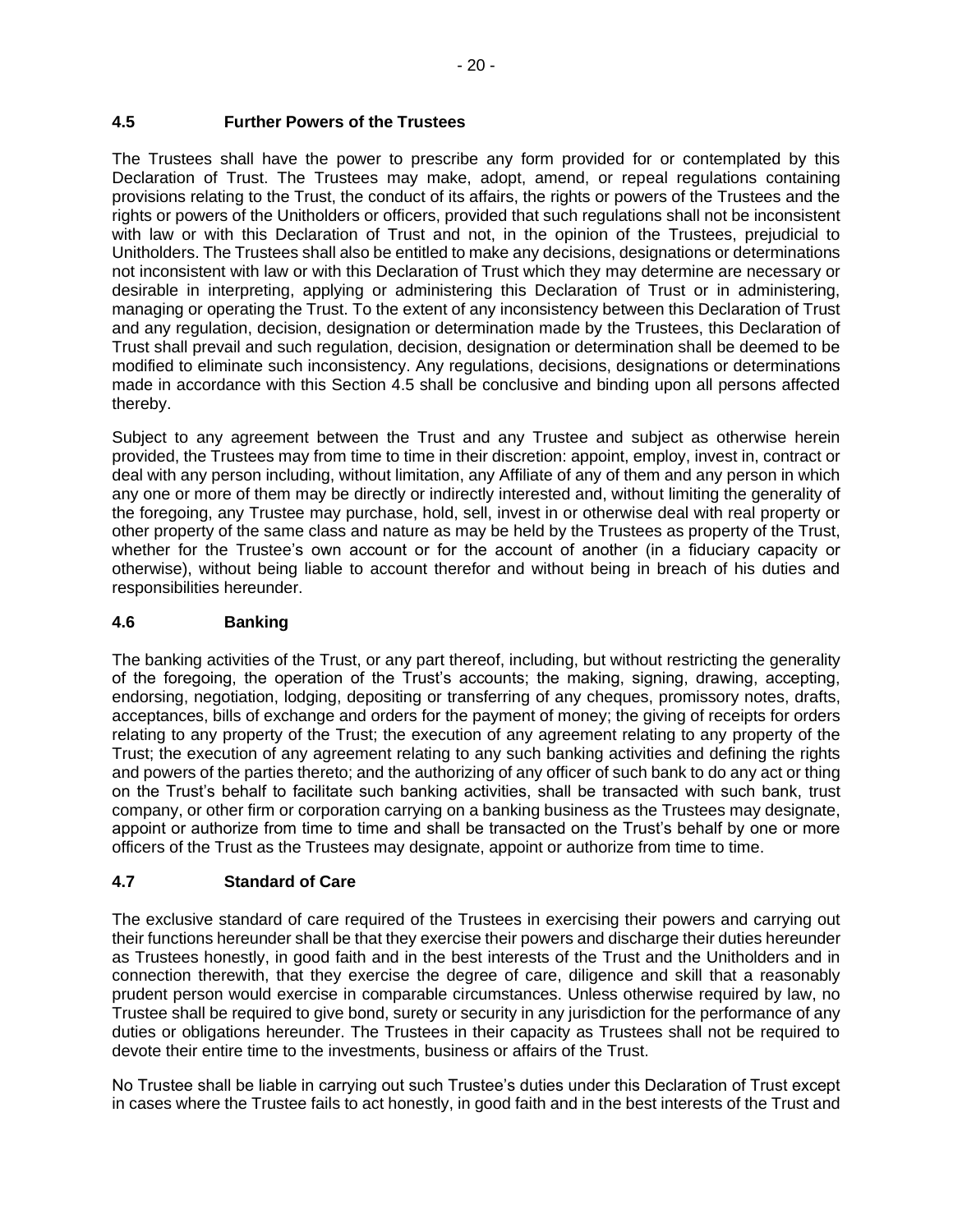the Trust Unitholders or, in connection therewith, fails to exercise the degree of care, diligence and skill that a reasonably prudent person would exercise in comparable circumstances. The duties and standard of care of the Trustees provided as aforesaid are intended to be similar to, and not to be any greater than, those imposed on a director of a corporation governed by the *Business Corporations Act (Ontario).*

# **4.8 Fees and Expenses**

As part of the expenses of the Trust, the Trustees may pay or cause to be paid out of the Trust's property, fees, costs and expenses incurred in connection with the administration and management of the Trust, including (without limitation), real property and brokerage commissions in respect of investments and dispositions of real property made by the Trust, fees of auditors, accountants, lawyers, engineers, appraisers and other agents, consultants and professional advisors employed by or on behalf of the Trust, fees of stock exchanges and the cost of reporting or giving notices to Unitholders. All costs, charges and expenses properly incurred by the Trustees on behalf of the Trust shall be payable out of the Trust's property.

# **4.9 Reliance Upon Trustees**

Any person dealing with the Trust in respect of any matters pertaining to the assets of the Trust and any right, title or interest therein or to securities of the Trust shall be entitled to rely on a certificate or statutory declaration (including, without limiting the foregoing, a certificate or statutory declaration as to the passing of a resolution of the Trustees) executed by any single Trustee or officer of the Trust or, without limiting the foregoing, such other person as may be authorized by the Trustees as to the capacity, power and authority of the Trustees or any such other person to act for and on behalf and in the name of the Trust. No person dealing with the Trustees or officers of the Trust shall be bound to see to the application of any funds or property passing into the hands or control of the Trustees. The receipt by or on behalf of the Trustees or officers of the Trust for monies or other consideration shall be binding upon the Trust.

# **4.10 Determinations of Trustees Binding**

All determinations of the Trustees which are made in good faith with respect to any matters relating to the Trust, including, without limitation, whether any particular investment or disposition meets the requirements of this Declaration of Trust, shall be final and conclusive and shall be binding upon the Trust and all Unitholders (and, where the Unitholder is a Plan, or other similar fund or plan registered under the Tax Act, upon plan beneficiaries and plan holders past, present and future) and Units of the Trust shall be issued and sold on the condition and understanding that any and all such determinations shall be binding as aforesaid.

# **4.11 Limitations on Liability of Trustees**

(a) Subject to the standard of care set forth in Section 4.7, none of the Trustees nor any officers, employees or agents of the Trust shall be liable to any Unitholder or any other person in tort, contract or otherwise for any action taken or not taken in good faith in reliance on any documents that are, prima facie, properly executed; for any depreciation of, or loss to, the Trust incurred by reason of the sale of any security; for the loss or disposition of monies or securities; for any action or failure to act by any person to whom the Trustees are permitted to delegate and have delegated any of their duties hereunder; or for any other action or failure to act including, without limitation, the failure to compel in any way any former Trustee to redress any breach of trust or any failure by any person to perform obligations or pay monies owed to the Trust, unless such liabilities arise out of a breach of the standard of care, diligence and skill as set out in Section 4.7. If the Trustees have retained an appropriate expert,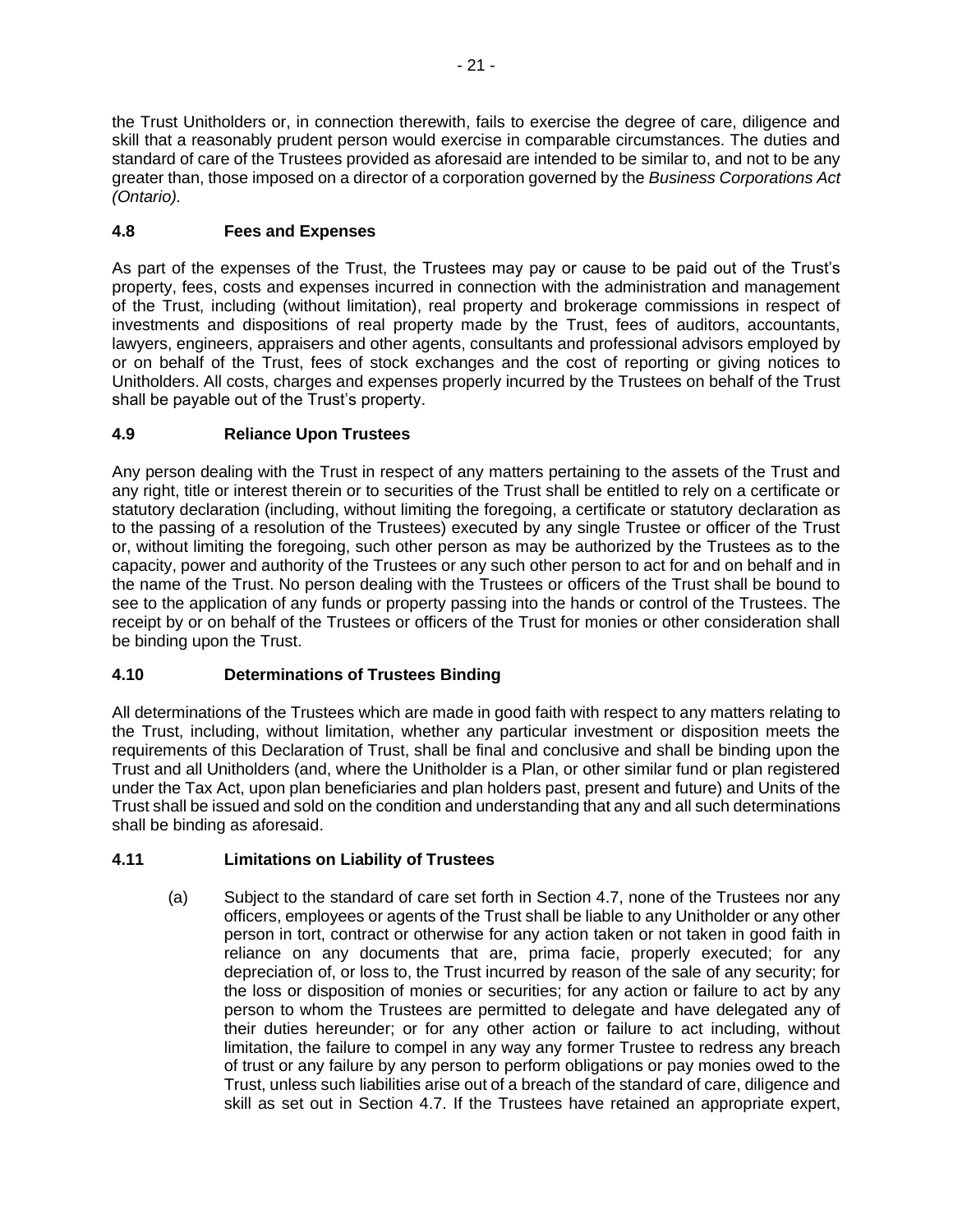advisor or legal counsel with respect to any matter connected with their duties under this Declaration of Trust, the Trustees may act or refuse to act based on the advice of such expert, advisor or legal counsel and, notwithstanding any provision of this Declaration of Trust, including, without limitation, the standard of care, diligence and skill set out in Section 4.7 hereof, the Trustees shall not be liable for and shall be fully protected from any action or refusal to act based on the advice of any such expert, advisor or legal counsel which it is reasonable to conclude is within the expertise of such expert, advisor or counsel to give.

(b) The Trustees shall not be subject to any personal liability for any debts, liabilities, obligations, claims, demands, judgments, costs, charges or expenses against or with respect to the Trust arising out of anything done or permitted or omitted to be done in respect of the execution of the duties of the office of Trustees for or in respect to the affairs of the Trust unless such Trustee shall have failed to meet the standard of care set out in Section 4.7. No property or assets of the Trustees, owned in their personal capacity or otherwise, will be subject to any levy, execution or other enforcement procedure with regard to any obligations under this Declaration of Trust or under any other related agreements unless such Trustee shall have failed to meet the standard of care set out in Section 4.7. No recourse may be had or taken, directly or indirectly, against the Trustees in their personal capacity or against any incorporator, shareholder, director, officer, employee or agent of the Trustees or any successor of the Trustees unless such Trustee shall have failed to meet the standard of care set out in Section 4.7. The Trust shall be solely liable therefor and resort shall be had solely to the Trust's property for payment or performance thereof unless such Trustee shall have failed to meet the standard of care set out in Section 4.7.

In the exercise of the powers, authorities or discretion conferred upon the Trustees under this Declaration of Trust, the Trustees are and shall be conclusively deemed to be acting as trustees of the Trust's property.

# **4.12 Conflict of Interest**

Subject to Section 18.20, if a Trustee or officer of the Trust:

- (a) is a party to a material contract or transaction or proposed material contract or transaction with the Trust (or an Affiliate thereof), including a material contract or transaction involving the making or disposition of any investment in real property or a joint venture agreement; or
- (b) is a director or officer of, or otherwise has a material interest in, any person who is a party to a material contract or transaction or proposed material contract or transaction with the Trust (or an Affiliate thereof),

such Trustee or officer of the Trust shall disclose in writing to the Trustees or request to have entered into the minutes of meetings of the Trustees or committee of Trustees, as the case may be, the nature and extent of such interest as follows:

- (c) The disclosure required in the case of a Trustee shall be made:
	- (i) at the meeting of Trustees or committee of Trustees, as the case may be, at which a proposed contract or transaction is first considered;
	- (ii) if the Trustee was not then interested in a proposed contract or transaction, at the first such meeting after he becomes so interested;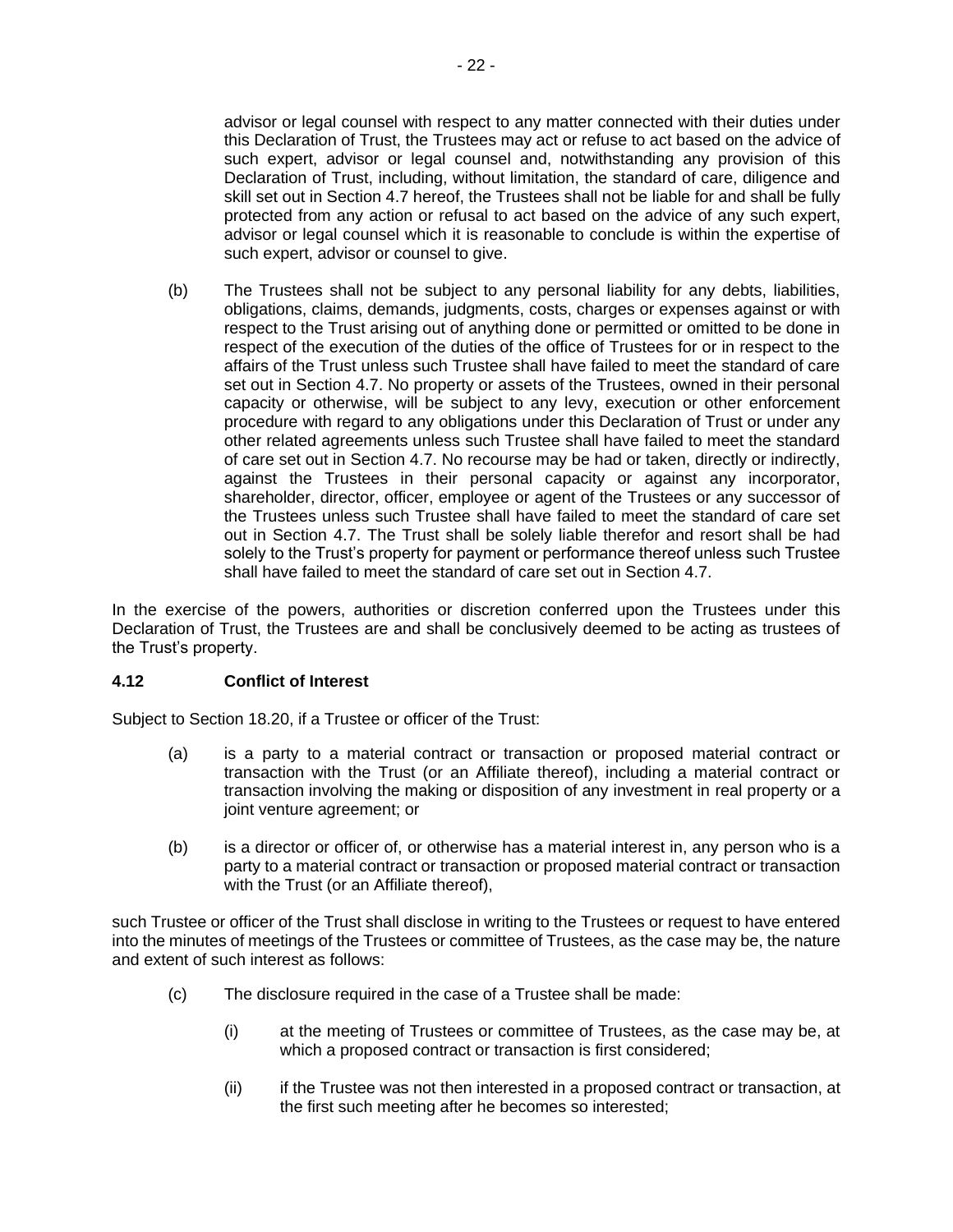- (iii) if the Trustee becomes interested after a contract is made or a transaction is entered into, at the first meeting after he becomes so interested; or
- (iv) if a person who is interested in a contract or transaction later becomes a Trustee, at the first such meeting after he becomes a Trustee.
- (d) The disclosure required in the case of an officer of the Trust who is not a Trustee shall be made:
	- (i) forthwith after such person becomes aware that the contract or transaction or proposed contract or transaction is to be considered or has been considered at a meeting of the Trustees or committee of Trustees;
	- (ii) if such person becomes interested after a contract is made or transaction is entered into, forthwith after such person becomes aware that he has become so interested; or
	- (iii) if a person who is interested in a contract or a transaction later becomes an officer of the Trust, forthwith after he becomes an officer of the Trust.
- (e) Notwithstanding Subsections 4.12(a) and 4.12(b), where this section applies to any person in respect of a material contract or transaction or proposed material contract or transaction that, in the ordinary course of the affairs of the Trust, would not require approval by the Trustees, such person shall disclose in writing to the Trustees or request to have entered into the minutes of meetings of the Trustees, or a committee thereof, the nature and extent of such person's interest forthwith after such person becomes aware of the contract or transaction or proposed contract or transaction.
- (f) A Trustee referred to in this Section 4.12 shall not vote on any resolution to approve the said contract or transaction unless the contract or transaction is:
	- (i) one relating primarily to such Trustee's direct remuneration as a Trustee, officer, employee or agent of the Trust; or
	- (ii) one for indemnity of such Trustee under Section 17.1 hereof or the purchase or maintenance of liability insurance,

provided, however, that the presence of such Trustee at the relevant meeting or the written recognition by such Trustee of any resolution in writing shall be counted toward any quorum requirement or requirement that at least a minimum number of Trustees or Independent Trustees act.

(g) For the purposes hereof, a general notice to the Trustees by a Trustee or an officer of the Trust disclosing that such person is a director or officer of or has a material interest in a person and is to be regarded as interested in any contract made or any transaction entered into with that person, is a sufficient disclosure of interest in relation to any contract so made or transaction so entered into. In the event that a meeting of Unitholders is called to confirm or approve a contract or transaction which is the subject of a general notice to the Trustees, the notice and extent of the interest in the contract or transaction of the person giving such general notice shall be disclosed in reasonable detail in the notice calling the said meeting of Unitholders or in any information circular to be provided by this Declaration of Trust or by law.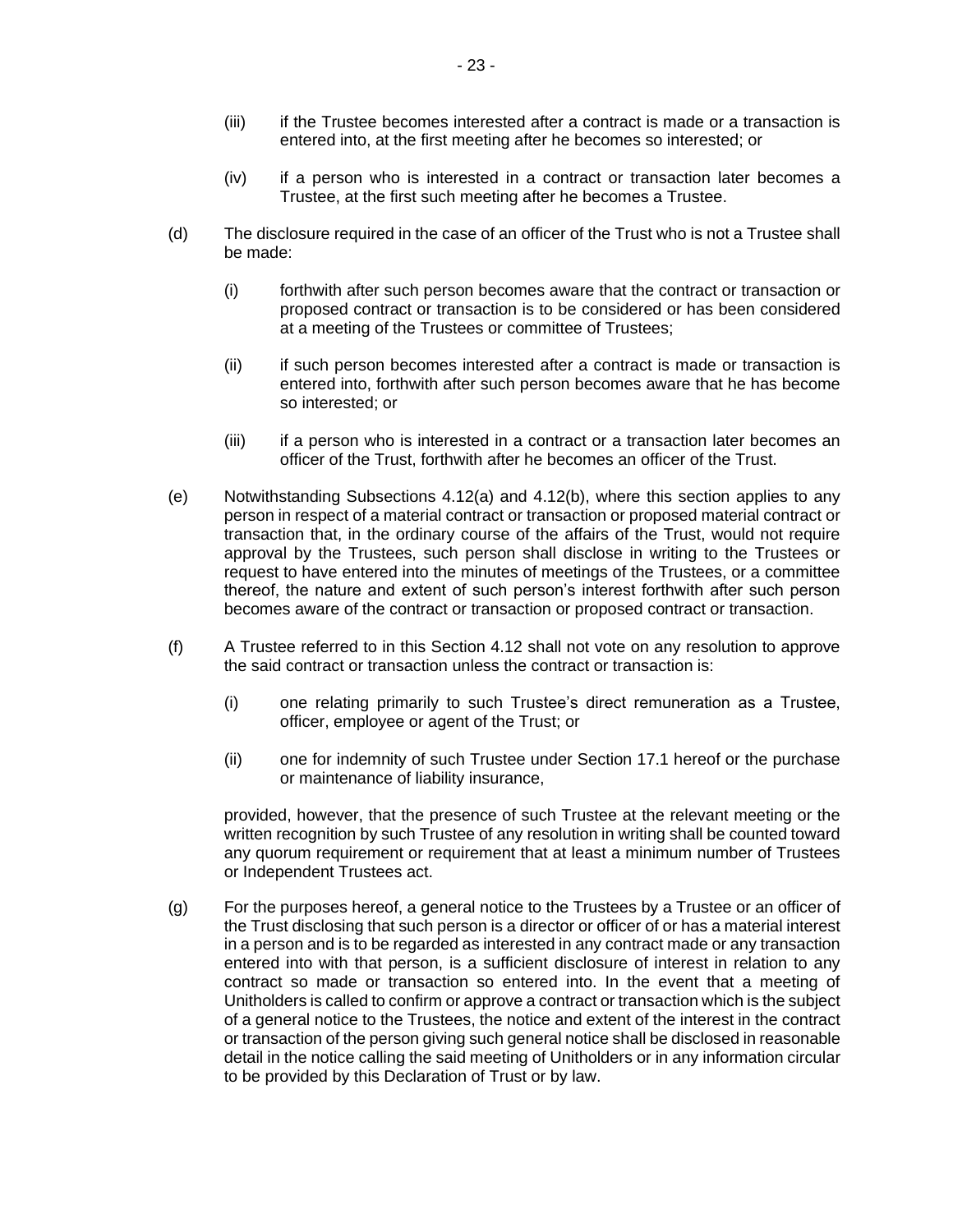- (h) Where a material contract is made or a material transaction is entered into between the Trust and a Trustee or an officer of the Trust, or between the Trust and another person in which a Trustee or an officer of the Trust is a director or officer or in which he has a material interest:
- (i) such person is not accountable to the Trust or to the Unitholders for any profit or gain realized from the contract or transaction; and
	- (i) the contract or transaction is neither void nor voidable, by reason only of that relationship or by reason only that such person is present at or is counted to determine the presence of a quorum at the meeting of the Trustees or committee of Trustees that authorized the contract or transaction, if such person disclosed such person's interest in accordance with this Section 4.12, and the contract or transaction was reasonable and fair to the Trust at the time it was so approved.
	- (ii) Notwithstanding anything in this Section 4.12, but without limiting the effect of Subsection 4.12(f) hereof, a Trustee or an officer of the Trust, acting honestly and in good faith, is not accountable to the Trust or to the Unitholders for any profit or gain realized from any such contract or transaction by reason only of such person holding such office or position, and the contract or transaction, if it was reasonable and fair to the Trust at the time it was approved, is not by reason only of such person's interest therein void or voidable, where:
	- (iii) the contract or transaction is confirmed or approved at a meeting of Unitholders duly called for that purpose; and
	- (iv) the nature and extent of such person's interest in the contract or transaction are disclosed in reasonable detail in the notice calling the meeting or in any information circular to be provided by this Declaration of Trust or by law.
- $(i)$  Subject to Subsections 4.12(f), 4.12(h) and 4.12(i) hereof, where a Trustee or an officer of the Trust fails to disclose such person's interest in a material contract or transaction in accordance with this Declaration of Trust or otherwise fails to comply with this Section 4.12, the Trustees or any Unitholder, in addition to exercising any other rights, or remedies in connection with such failure exercisable at law or in equity, may apply to a court for an order setting aside the contract or transaction and directing that such person account to the Trust for any profit or gain realized.

## **4.13 Related Party Transactions**

- (a) Other than in respect of transactions pursuant to the Arrangement, in the event of any proposed purchase or sale of real property from or to a Related Party of the Trust, if applicable, the Trust shall comply with the provisions of Multilateral Instrument 61-101 requiring the preparation of and provision of an independent valuation.
- (b) Without limitation and other than in respect of transactions pursuant to the Arrangement, and in addition to the requirement, if any, under Multilateral Instrument 61-101 or this Declaration of Trust to obtain the approval of Unitholders, or to obtain minority approval within the meaning of Multilateral Instrument 61-101, for any related party transaction within the meaning of Multilateral Instrument 61-101, the Trust shall not carry out a proposed purchase or sale of real property from or to a Related Party, or otherwise effect a related party transaction unless such transaction is determined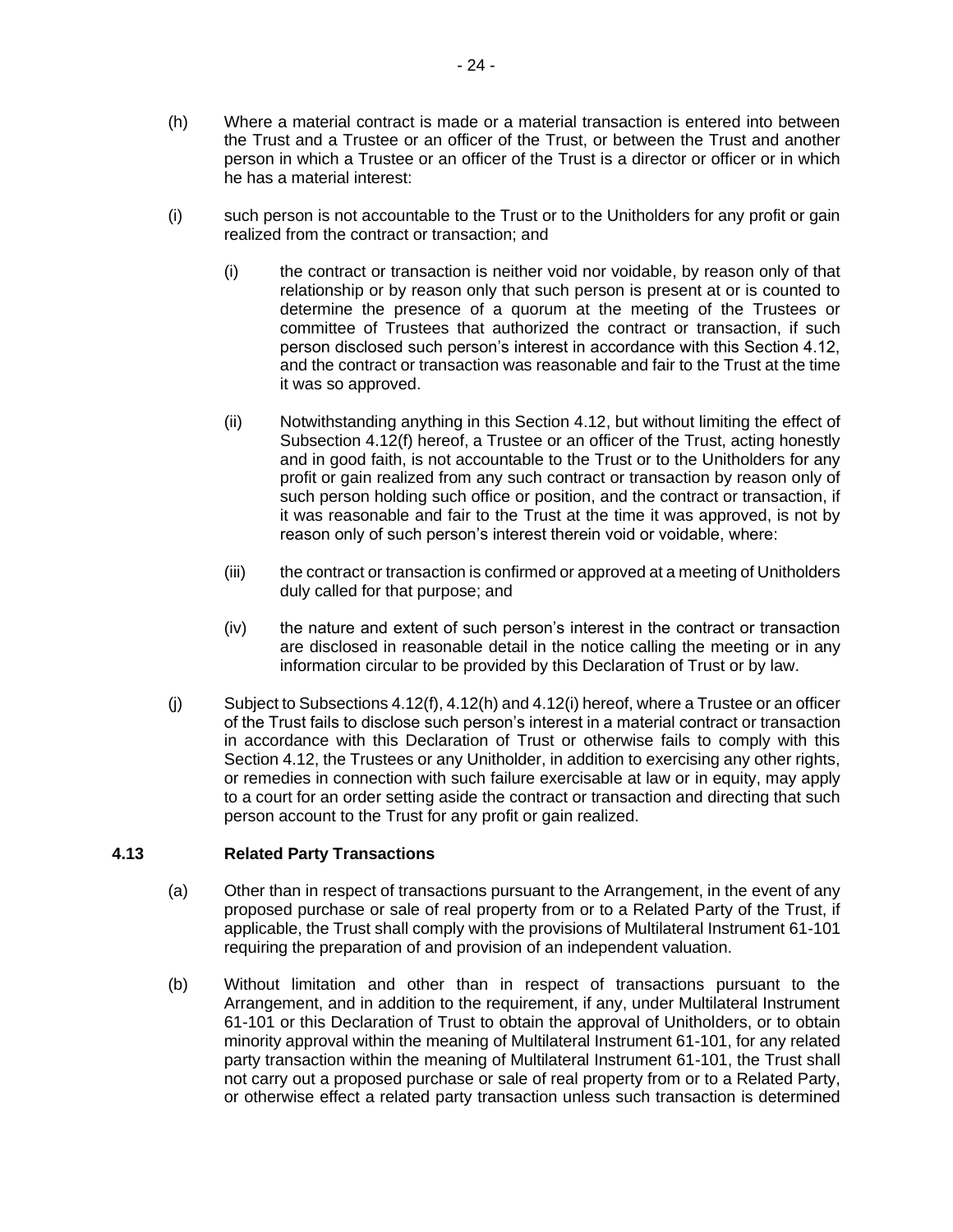to be on commercially reasonable terms and is approved by a majority of the Trustees who are not parties to such transaction, or who are not directors, officers or employees of, or who do not have a material interest in, any person (other than the Trust) who is a party to such transaction.

# **4.14 Conditions Precedent**

The obligation of the Trustees to commence or continue any act, action, suit or proceeding or to represent the Trust in any action, suit or proceeding shall be conditional upon sufficient funds being available to the Trustees from the Trust's property to commence or continue such act, action, suit or proceeding or to represent the Trust in any action, suit or proceeding and an indemnity reasonably satisfactory to the Trustees to protect and hold harmless the Trustees against the costs, charges and expenses and liabilities to be incurred therein and any loss and damage it may suffer by reason thereof. None of the provisions contained in this Declaration of Trust shall require the Trustees to expend or risk their own funds or otherwise incur financial liability in the performance of their duties or in the exercise of any of their rights or powers unless they are given an indemnity and funding satisfactory to the Trustees, acting reasonably.

# **4.15 External Advisors**

In connection with any transaction involving the Trust, including any transaction which requires the approval of a majority of the Independent Trustees pursuant to Section 4.2 or otherwise, the board of Trustees and the officers of the Trust shall have the authority to retain external legal counsel, consultants or other advisors to assist it in negotiating and completing such transaction without, in the case of the board of Trustees, consulting or obtaining the approval of any officer of the Trust

## **ARTICLE 5 CHAIR, LEAD TRUSTEE, OFFICERS OF THE TRUST**

# **5.1 General**

The Trust shall have a Chair of Trustees, and may have one or more other officers as the Trustees may appoint from time to time, including without limitation a Chief Executive Officer and Chief Financial Officer. Any officer of the Trust, other than the Chair of Trustees may, but need not be, a Trustee. One person may hold two or more offices. Officers of the Trust may be appointed and, without prejudice to rights under any employment contract, removed or discharged, and their powers, responsibilities and, in the case of the Chief Financial Officer, remuneration, determined by the Trustees and, in the absence of such determination, their responsibilities shall be those usually applicable to the office held. A majority of officers so appointed shall be Residents.

## **5.2 Chair of Trustees**

The Chair of Trustees shall be appointed from among the Trustees. When present, the Chair of Trustees shall be chairperson of meetings of Trustees and Unitholders and shall have such other powers and duties as the Trustees may determine from time to time to manage the affairs of the board of Trustees and monitor the effectiveness of the Trustees, subject to those powers granted to the Lead Trustee.

## **5.3 Lead Trustee**

Provided that the Chair of Trustees is not an Independent Trustee, the lead trustee (the "**Lead Trustee**") shall be appointed from among the Trustees. The Lead Trustee must be an Independent Trustee. The Lead Trustee will act as an effective leader of the board of Trustees in respect of matters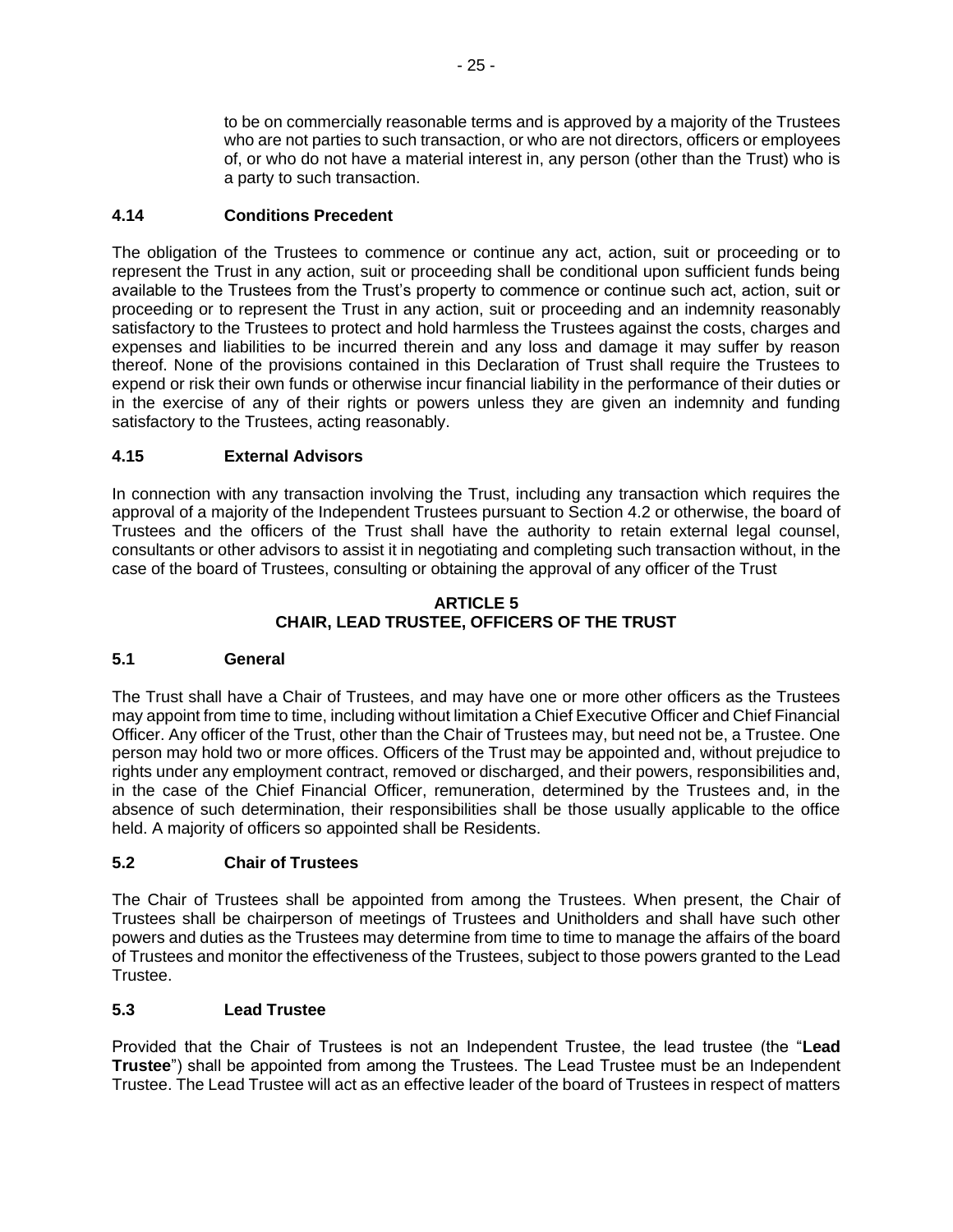required to be considered by the Independent Trustees only, and will ensure that the board of Trustee's agenda will enable it to successfully carry out its duties.

# **5.4 Term of Office**

The Chair of Trustees, Lead Trustee and any officer appointed by the Trustees shall hold such position until his or her successor is elected or appointed, provided, without prejudice to rights under any employment contract, that the Trustees may at any time remove an officer from office at any time in their sole discretion.

## **5.5 Independent Contractors**

Any office of the Trust appointed by the Trustees may be held by an individual who is not an employee of the Trust but has been retained by the Trust to hold such office or act in such capacity pursuant to a service agreement entered into between the Trust and that individual or that individual's employer. For greater certainty, an individual whose services are provided to the Trust pursuant to Limited Partnership Agreements may serve any office or act in the capacity of an officer of the Trust.

#### **ARTICLE 6 INVESTMENT GUIDELINES AND OPERATING POLICIES**

## **6.1 Investment Guidelines**

Notwithstanding any other provision hereof, the assets of the Trust may be invested only with the approval of the Trustees and only in accordance with the following restrictions:

- (a) the Trust may only invest, directly or indirectly, in interests (including fee ownership and leasehold interests) in income-producing commercial real estate located in Canada or the United States and assets ancillary thereto necessary for the operation of such real estate and such other activities as are consistent with the other investment guidelines of the Trust;
- (b) notwithstanding anything else contained in the Declaration of Trust, the Trust shall not directly or indirectly make any investment, take any action or omit to take any action where such investment, action or omission would result in Units not being units of a "unit trust" or a "mutual fund trust" within the meaning of the Tax Act or that would result in the Units not being qualified investments for Exempt Plans, or that would cause the Trust or a Subsidiary of the Trust to be subject to tax under Part XII.2 of the Tax Act;
- (c) notwithstanding anything else in this Declaration of Trust, the Trust shall not directly or indirectly make any investment, take any action or omit to take any action where such investment, action or omission would result in the Trust or any of its Subsidiaries being subject to the special tax applicable to a "SIFT trust" within the meaning of subsection 122.1(1) of the Tax Act or a "SIFT partnership" within the meaning of subsection 197(1) of the Tax Act (unless in the best interests of the Unitholders as determined by the Trustees acting reasonably);
- (d) other than the acquisition of the REIT Properties, the Trust shall not invest in any interest in a single real property if, after giving effect to the proposed investment, the cost to the Trust of such investment (net of the amount of debt incurred or assumed in connection with such investment) will exceed the greater of \$20,000,000 or 20% of Gross Book Value at the time the investment is made;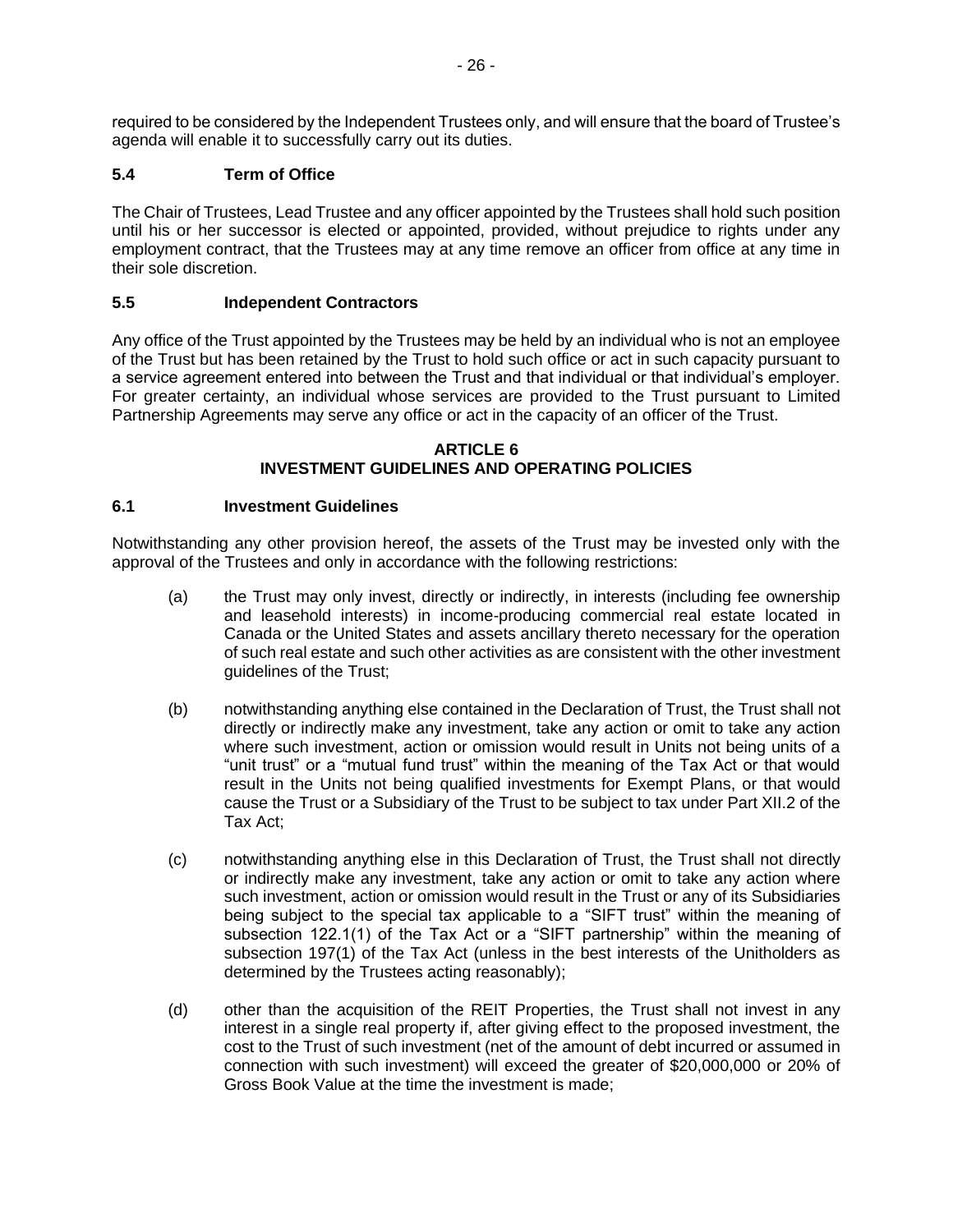- (e) the Trust may, directly or indirectly, invest in a joint venture arrangement for the purposes of owning interests or investments otherwise permitted to be held by the Trust, provided that such joint venture arrangement contains terms and conditions which, in the opinion of the Independent Trustees, are commercially reasonable, including without limitation such terms and conditions relating to restrictions on the transfer, acquisition and sale of the Trust's and any joint venturer's interest in the joint venture arrangement, provisions to provide liquidity to the Trust, provisions to limit the liability of the Trust and its Unitholders to third parties, and provisions to provide for the participation of the Trust in the management of the joint venture arrangement. For purposes hereof, a "joint venture arrangement" is an arrangement between the Trust and one or more other persons pursuant to which the Trust, directly or indirectly, conducts an undertaking for one or more of the purposes set out in the investment guidelines of the Trust and in respect of which the Trust may hold its interest jointly or in common or in another manner with others either directly or through the ownership of securities of a corporation or other entity;
- (f) except for temporary investments held in cash, deposits with a Canadian chartered bank or trust company registered under the laws of a province of Canada, deposits with a savings institution, trust company, credit union or similar financial institution that is organized or chartered under the laws of a state or of the United States short-term government debt securities or money market instruments maturing prior to one year from the date of issue and except as permitted pursuant to the investment guidelines and operating policies of the Trust, the Trust may not hold securities of a person other than to the extent such securities would constitute an investment in real property (as determined by the Trustees) and provided further that, notwithstanding anything contained in the Declaration of Trust to the contrary, but in all events subject to paragraph (b) above, the Trust may hold securities of a person: (i) acquired in connection with the carrying on, directly or indirectly, of the Trust's activities or the holding of its assets; or (ii) which focuses its activities primarily on the activities described in paragraph (a) above, provided in the case of any proposed investment or acquisition which would result in the beneficial ownership of more than 10% of the outstanding securities of an issuer (the "**Acquired Issuer**"), the investment is made for the purpose of subsequently effecting the merger or combination of the business and assets of the Trust and the Acquired Issuer or for otherwise ensuring that the Trust will control the business and operations of the Acquired Issuer;
- (g) the Trust shall not invest in rights to or interests in mineral or other natural resources, including oil or gas, except as incidental to an investment in real property;
- (h) the Trust shall not invest, directly or indirectly, in operating businesses unless such investment is an indirect investment and is incidental to a transaction:
	- (i) where revenue will be derived, directly or indirectly, principally from real property that is capital property for purposes of the Tax Act; or
	- (ii) which principally involves the ownership, maintenance, development, improvement, leasing or management, directly or indirectly, of real property that is capital property for purposes of the Tax Act (in each case as determined by the Trustees);
- (i) the Trust shall not invest in raw land for development, except (i) for existing properties with additional development or properties adjacent to existing properties of the Trust for the purpose of the renovation or expansion of existing properties, or (ii) the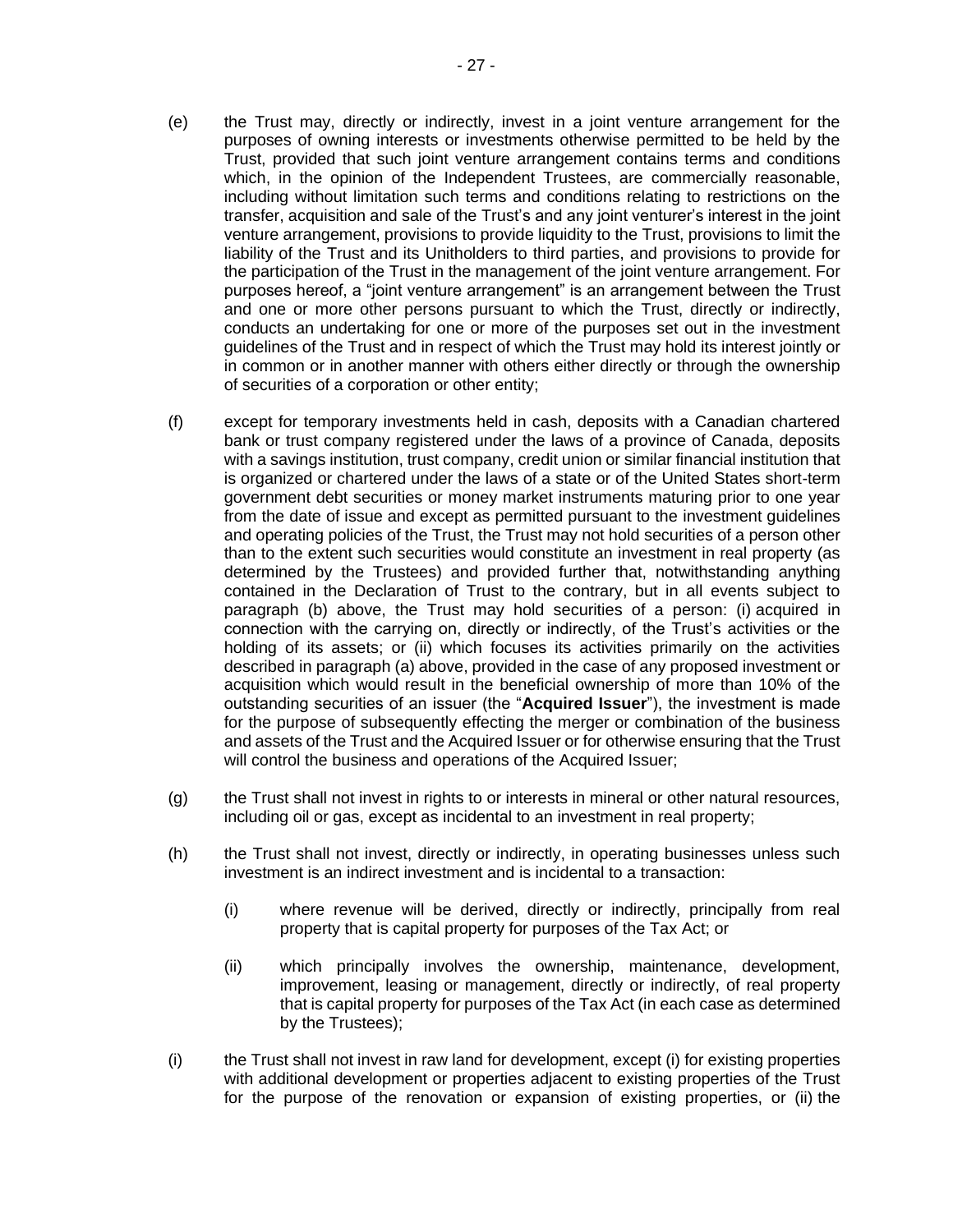development of new properties which will be capital property of the Trust, provided that the aggregate value of the investments of the Trust in raw land, excluding raw land under development, after giving effect to the proposed investment, will not exceed 5% of Gross Book Value;

- (j) the Trust may invest in mortgages and mortgage bonds (including participating or convertible mortgages) and similar instruments where:
	- (i) the real property which is security therefor is income producing real property which otherwise meets the other investment guidelines of the Trust; and
	- (ii) the aggregate book value of the investments of the Trust in mortgages, after giving effect to the proposed investment, will not exceed 15% of Gross Book Value; and
- (k) the Trust may invest an amount (which, in the case of an amount invested to acquire real property, is the purchase price less the amount of any debt incurred or assumed in connection with such investment) up to 15% of the Gross Book Value of the Trust in investments which do not comply with one or more of paragraphs (a), (e), (f), (h) and (i).

For the purpose of the foregoing restrictions, the assets, liabilities and transactions of a corporation or other entity wholly or partially-owned by the Trust will be deemed to be those of the Trust on a proportionate consolidation basis. In addition, any references in the foregoing to investment in real property will be deemed to include an investment in a joint venture arrangement that invests in real property.

## **6.2 Operating Policies**

The operations and affairs of the Trust are to be conducted in accordance with the following policies:

- (a) the Trust shall not purchase, sell, market or trade in currency or interest rate futures contracts otherwise than for hedging purposes where, for the purposes hereof, the term "hedging" has the meaning ascribed thereto by National Instrument 81-102 — *Mutual Funds adopted by the Canadian Securities Administrators*, as replaced or amended from time to time;
- (b) (i) any written instrument creating an obligation which is or includes the granting by the Trust of a mortgage; and (ii) to the extent the Trustees determine to be practicable and consistent with their fiduciary duties to act in the best interest of the Unitholders, any written instrument which is, in the judgment of the Trustees, a material obligation, shall contain a provision, or be subject to an acknowledgement to the effect, that the obligation being created is not personally binding upon, and that resort must not be had to, nor will recourse or satisfaction be sought from, by lawsuit or otherwise the private property of any of the Trustees, Unitholders, annuitants or beneficiaries under a plan of which a Unitholder acts as a trustee or carrier, or officers, employees or agents of the Trust, but that only property of the Trust or a specific portion thereof is bound; the Trust, however, is not required, but must use all reasonable efforts, to comply with this requirement in respect of obligations assumed by the Trust upon the acquisition of real property;
- (c) the Trust may engage in construction or development of real property: (i) to maintain its real properties in good repair or to improve the income producing potential of properties in which the Trust has an interest; and (ii) to develop new properties that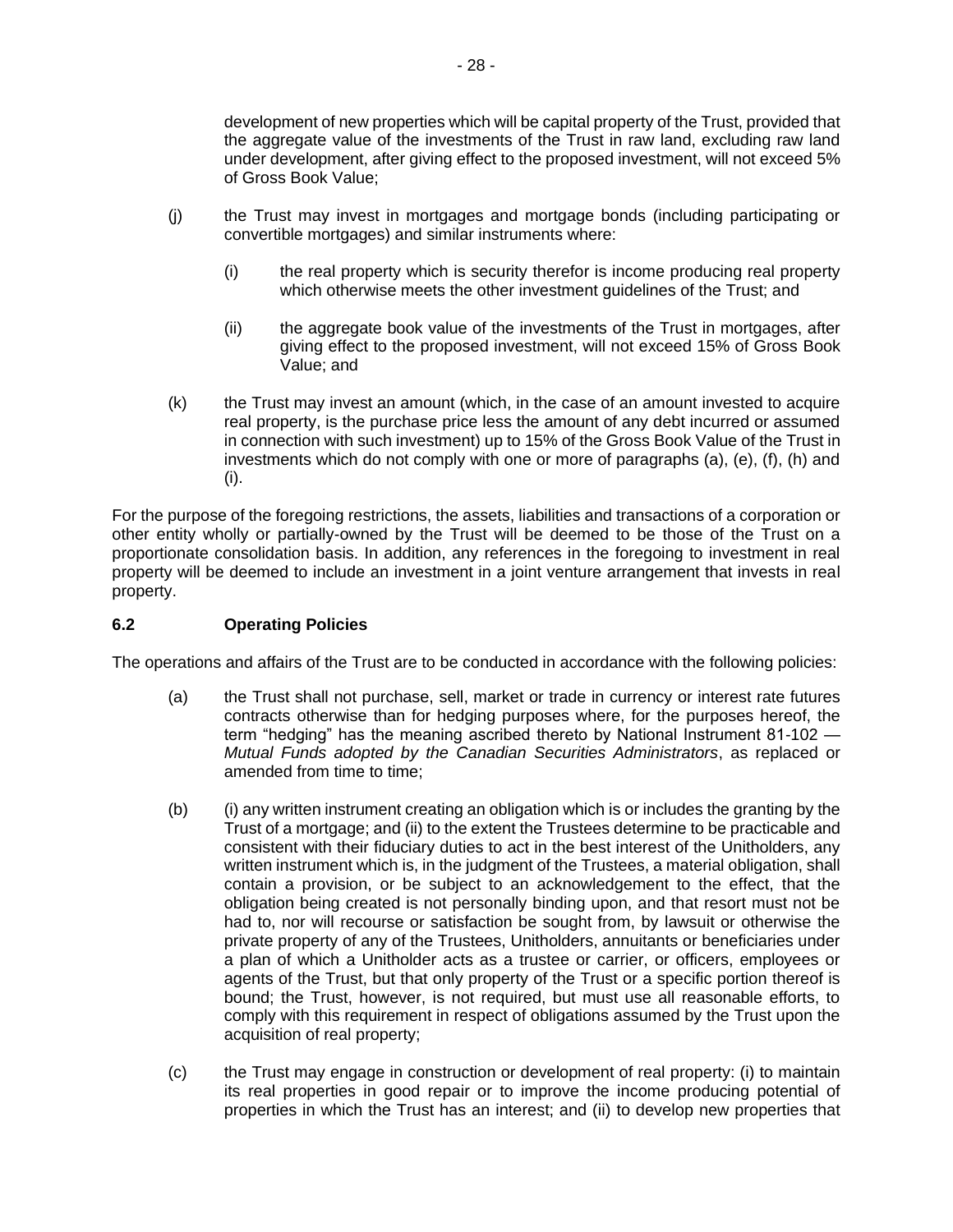will be capital properties of the Trust on completion, provided that the aggregate value of the investments of the Trust in properties under development after giving effect to the proposed investment in the construction or development, will not exceed 15% of Gross Book Value;

- (d) title to each real property shall be held by and registered in the name of the Trust, the Trustees or a corporation or other entity wholly-owned, directly or indirectly, by the Trust or jointly-owned, directly or indirectly, by the Trust, with joint venturers; provided that, where land tenure will not provide fee simple title, the Trust, the Trustees or a corporation or other entity wholly-owned, directly or indirectly, by the Trust or jointly owned, directly or indirectly, by the Trust shall hold a land lease as appropriate under the land tenure system in the relevant jurisdiction;
- (e) at no time shall the Trust incur indebtedness aggregating more than 15% of Gross Book Value (excluding debt with an original maturity of one year or more falling due in the next 12 months or variable rate debt for which the Trust has entered into interest rate swap agreements to fix the interest rate for a one year period or more) at floating interest rates or having maturities of less than one year;
- (f) the Trust shall not incur or assume any indebtedness if, after giving effect to the incurrence or assumption of such indebtedness, the total indebtedness of the Trust would be more than 65% of Gross Book Value;
- (g) the Trust shall not directly or indirectly guarantee any indebtedness or liabilities of any kind of a third party, except indebtedness or liabilities assumed or incurred by an entity in which the Trust holds an interest, directly or indirectly, or by an entity jointly owned by the Trust with joint venturers and operated solely for the purpose of holding a particular property or properties, where such indebtedness, if granted by the Trust directly, would cause the Trust to contravene its investment guidelines or operating policies. The Trust is not required but shall use its reasonable best efforts to comply with this requirement (i) in respect of obligations assumed by the Trust pursuant to the acquisition of real property; or (ii) if doing so is necessary or desirable in order to further the initiatives of the Trust permitted under the Declaration of Trust, provided for the avoidance of doubt that the Trust shall not directly or indirectly guarantee any indebtedness or liability of any person if such guarantee would result in the Trust failing to qualify as a "mutual fund trust" for purposes of the Tax Act, or would otherwise violate the requirements of Section 6.1(b) described above;
- (h) the Trust shall directly or indirectly obtain and maintain at all times property insurance coverage in respect of potential liabilities of the Trust and the accidental loss of value of the assets of the Trust from risks, in amounts, with such insurers, and on such terms as the Trustees consider appropriate, taking into account all relevant factors including the practice of owners of comparable properties;
- (i) the Trust shall have obtained an appraisal of each real property that it intends to acquire and an engineering survey with respect to the physical condition thereof, in each case, by an independent and experienced consultant, unless the requirement for such an appraisal or engineering survey is waived by the Independent Trustees; and
- (j) other than the REIT Properties, the Trust shall obtain a Phase I environmental site assessment of each real property to be acquired by it and, if the Phase I environmental site assessment report recommends that a further environmental site assessment be conducted, the Trust shall have conducted such further environmental site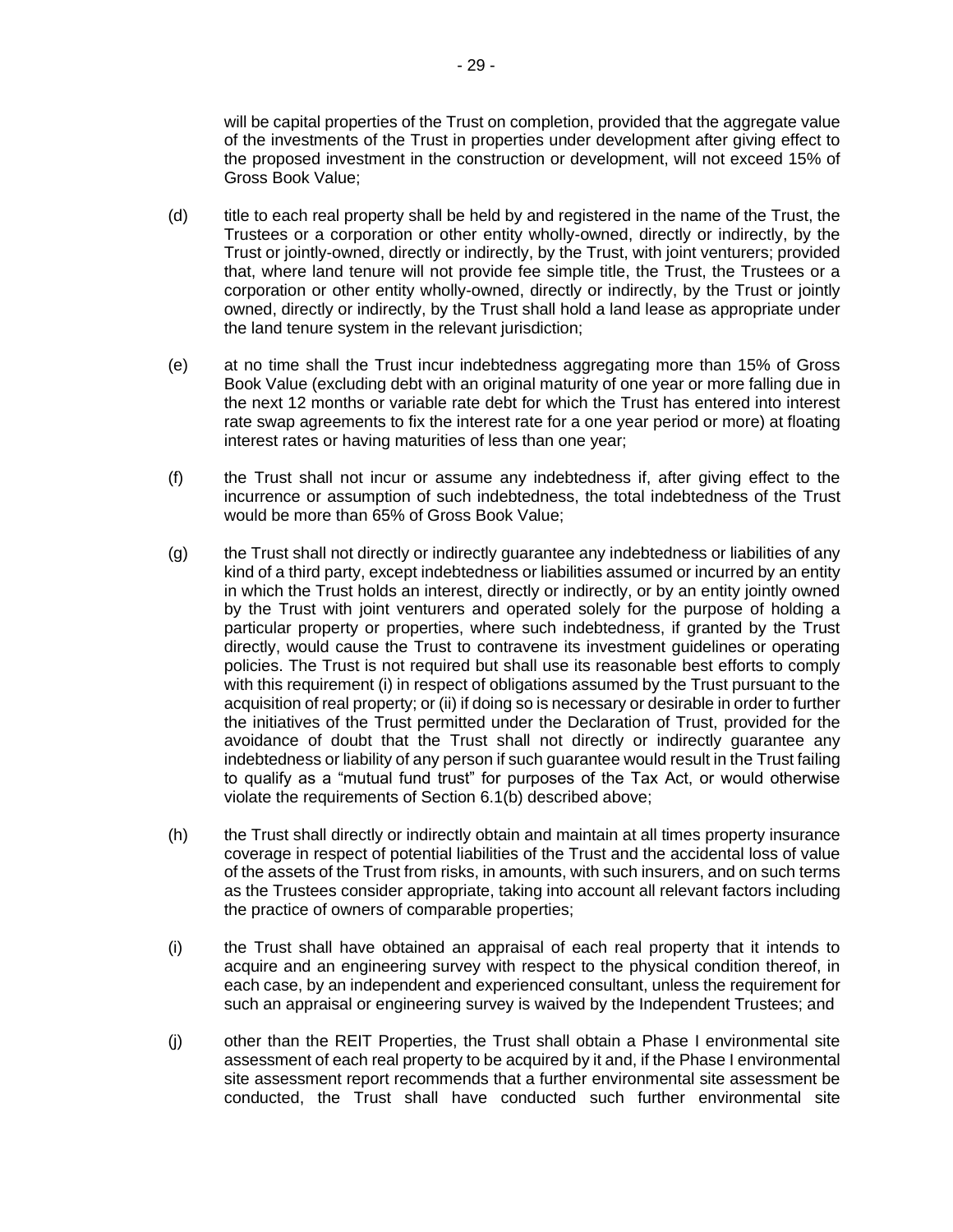assessments as the Trustees determine, in each case by an independent and experienced environmental consultant; as a condition to any acquisition such assessments shall be satisfactory to the Trustees.

For the purpose of the foregoing investment guidelines and operating policies, the assets, liabilities and transactions of a corporation or other entity wholly or partially-owned by the Trust will be deemed to be those of the Trust on a proportionate consolidation basis, except in the case of paragraphs (b) and (c) of the of the investment guidelines to the extent such consolidation would be inconsistent with the applicable requirements under the Tax Act. In addition, any references in the foregoing investment guidelines and operating policies to investment in real property will be deemed to include an investment in a joint venture arrangement that invests in real property.

# **6.3 Amendments to Investment Guidelines and Operating Policies**

All of the investment guidelines set out in Section 6.1 and the operating policies contained in Subsections 6.2(a), 6.2(f), 6.2(g), 6.2(h) and 6.2(j) may be amended only with the approval of twothirds of the votes cast by Unitholders at a meeting called for such purpose. The remaining operating policies may be amended with the approval of a majority of the votes cast by Unitholders at a meeting called for such purpose.

Notwithstanding the foregoing paragraph, if at any time a government or regulatory authority having jurisdiction over the Trust or any property of the Trust shall enact any law, regulation or requirement which is in conflict with any investment guideline or operating policy of the Trust then in force (other than Section 6.1(b) or Section 6.1(c)), such investment guideline or operating policy in conflict shall, if the Trustees on the advice of legal counsel to the Trust so resolve, be deemed to have been amended to the extent necessary to resolve any such conflict and, notwithstanding anything to the contrary, any such resolution of the Trustees shall not require the prior approval of Unitholders.

# **6.4 Tax Status**

The Trustees shall cause the Trust to elect, in its return of income for the first taxation year of the Trust, pursuant to Subsection 132(6.1) of the Tax Act, that the Trust be deemed to be a "mutual fund trust" for the purposes of the Tax Act from the date it was established, provided that prior to filing such return of income the Trust has sufficient unitholders so as to be entitled to make such election and has otherwise complied with the requirements thereof. Notwithstanding anything else contained in this Declaration of Trust, the Trust shall not make any investment, take any action or omit to take any action that would result in the Trust failing or ceasing to qualify as a "mutual fund trust" within the meaning of the Tax Act and the Trust shall use its reasonable efforts not to be liable for SIFT Tax at any time, provided it is in the best interests of Unitholders as determined by the Trustees, acting reasonably.

# **6.5 Application of Investment Guidelines and Operating Policies**

With respect to the investment guidelines and operating policies contained in Sections 6.1 and 6.2 and where any maximum or minimum percentage limitation is specified in any of the guidelines and policies therein contained, such guidelines and policies shall, unless otherwise specified, be applied on the basis of the relevant amounts calculated immediately after the making of such investment or the taking of such action. Any subsequent change relative to any percentage limitation, which results from a subsequent change in the Gross Book Value, will not require divestiture of any investment.

# **6.6 Regulatory Matters**

If at any time a government or regulatory authority having jurisdiction over the Trust or any property of the Trust shall enact any law, regulation or requirement which is in conflict with any investment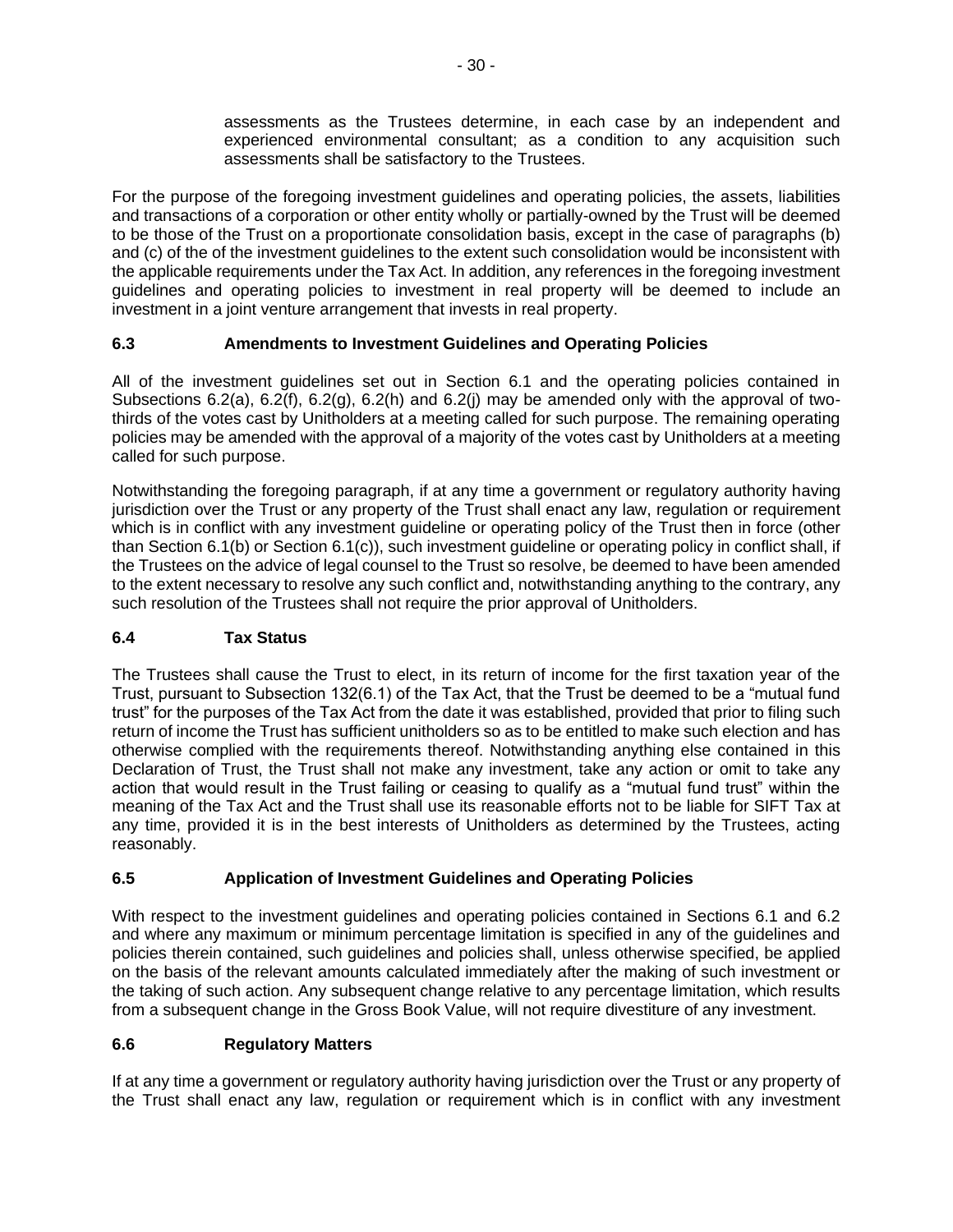guideline of the Trust then in force (other than Subsection 6.1(b)), such guideline in conflict shall, if the Trustees on the advice of legal counsel to the Trust so resolve, be deemed to have been amended to the extent necessary to resolve any such conflict and, notwithstanding anything to the contrary herein contained, any such resolution of the Trustees shall not require the prior approval of Unitholders.

### **ARTICLE 7 UNITS**

#### **7.1 Units**

- (a) The beneficial interests in the Trust shall be divided into interests of two classes, described and designated as "**Trust Units**" and "**Special Voting Units**", respectively, which shall be entitled to the rights and subject to the limitations, restrictions and conditions set out herein. Each Trust Unit and Special Voting Unit shall vest indefeasibly in the holder thereof and the interest of each Unitholder shall be determined by the number of Trust Units and Special Voting Units registered in the name of the Unitholder.
- (b) The number of Trust Units and Special Voting Units that the Trust may issue shall be unlimited.
- (c) The issued and outstanding Trust Units and Special Voting Units may be subdivided or consolidated from time to time by the Trustees without notice to or approval of the holders of Trust Units or holders of Special Voting Units.
- (d) Units may be represented by Unit Certificates, DRS Advice or pursuant to the bookbased system of CDS in accordance with Section [7.14](#page-40-0)

#### **7.2 Special Voting Units**

- (a) Each Special Voting Unit shall have no economic entitlement in the Trust or in the distributions or assets of the Trust, but shall entitle the holder of record thereof to a number of votes at any meeting of the Unitholders equal to the number of Trust Units that may be obtained upon the exchange of the exchangeable security, including a Class B LP Unit, to which such Special Voting Unit is attached. Special Voting Units may only be issued in connection with or in relation to securities exchangeable into Trust Units, including Class B LP Units, for the purpose of providing voting rights with respect to the Trust to the holders of such securities.
- (b) Special Voting Units shall not be transferable separately from the exchangeable securities to which they are attached and will automatically be transferred upon the transfer of any such exchangeable securities.
- (c) Upon the exchange or surrender of an exchangeable security for a Trust Unit, the Special Voting Unit attached to such exchangeable security will automatically be redeemed and cancelled for no consideration without any further action of the Trustees, and the former holder of such Special Voting Unit will cease to have any rights with respect thereto.
- (d) Concurrently with the issuance of exchangeable securities issued from time to time to which Special Voting Units would be attached, the Trust shall enter into such agreements (including an Exchange Agreement and a Limited Partnership Agreement) as may be necessary or desirable to properly provide for the terms of the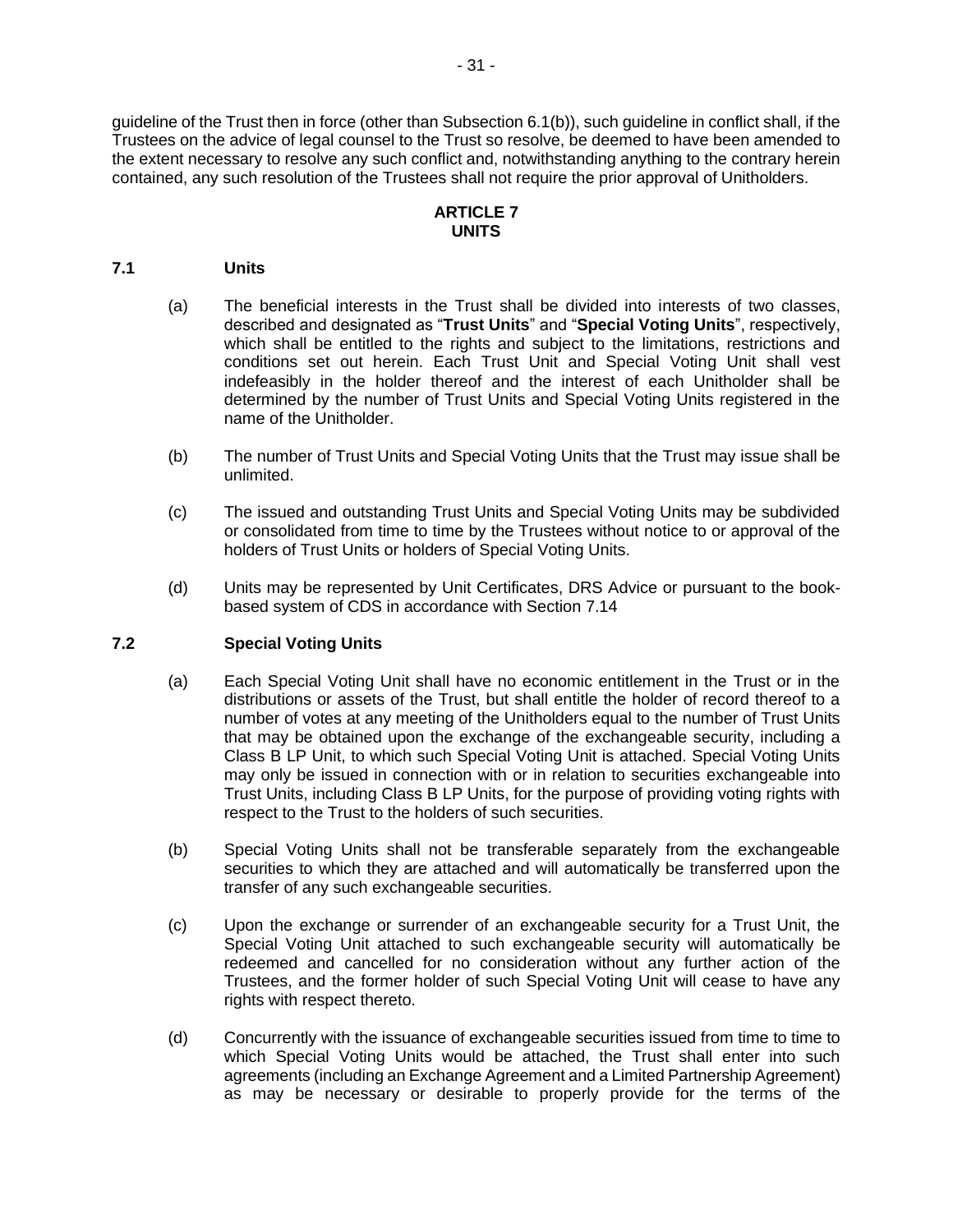exchangeable securities, including to provide for the voting of such Special Voting **Units** 

## **7.3 Trust Units**

Each Trust Unit shall represent a proportionate, undivided beneficial ownership interest in the Trust and shall confer the right to one vote at any meeting of Unitholders and to participate pro rata in any distributions by the Trust, whether of net income, Net Realized Capital Gains of the Trust or other amounts, and, in the event of termination or winding-up of the Trust, in the net assets of the Trust remaining after satisfaction of all liabilities. No Trust Unit shall have any preference or priority over any other. Trust Units shall rank among themselves equally and rateably without discrimination, preference or priority. Notwithstanding the foregoing and for the avoidance of doubt, the Trust may pay Bonus Distributions in accordance with the terms of any applicable DRIP.

## **7.4 Consideration for Trust Units**

No Trust Units shall be issued other than as fully paid and non-assessable and a Trust Unit shall not be fully paid until the consideration therefor has been received in full by or on behalf of the Trust, provided that Trust Units may be issued and sold on an instalment basis, in which event beneficial ownership of such Units may be represented by instalment receipts, but shall otherwise be nonassessable. The consideration for any Trust Unit shall be paid in money or in property or in past services that are not less in value than the fair equivalent of the money that the Trust would have received if the Trust Unit had been issued for money. In determining whether property or past services are the fair equivalent of consideration paid in money, the Trustees may take into account reasonable charges and expenses of organization and reorganization and payments for property and past services reasonably expected to benefit the Trust.

## **7.5 Re-Purchase of Initial Trust Unit by Trust**

The Trust may re-purchase the Initial Trust Unit from the Initial Unitholder at any time, and the Initial Unitholder will at such time sell the Initial Trust Unit to the Trust, for a purchase price of \$100 and, upon the completion of such purchase and sale, the Initial Trust Unit shall be cancelled and shall no longer be outstanding for any purpose of this Declaration of Trust.

## **7.6 Pre-Emptive Rights**

Subject to any binding agreement entered into by the Trust (including an Exchange Agreement), no person shall be entitled, as a matter of right, to subscribe for or purchase any Units of the Trust, whether by pre-emptive right or otherwise.

## **7.7 Fractional Units**

If as a result of any act of the Trustees hereunder any person becomes entitled to a fraction of a Trust Unit, such fractional Trust Unit may either be issued, or rounded down to the nearest whole Trust Unit. Fractional Trust Units will not entitle the holder thereof to vote, except to the extent that such fractional Trust Units may represent in the aggregate one or more whole Trust Units.

## **7.8 Allotment and Issue**

The Trustees may allot and issue Trust Units at such time or times and in such manner (including, without limitation, as consideration for the acquisition of new properties or assets, pursuant to any incentive or option plan established by the Trust from time to time or any DRIP or pursuant to a unitholder rights plan of the Trust) and for such consideration and to such person, persons or class of persons as the Trustees in their sole discretion shall determine. Special Voting Units may only be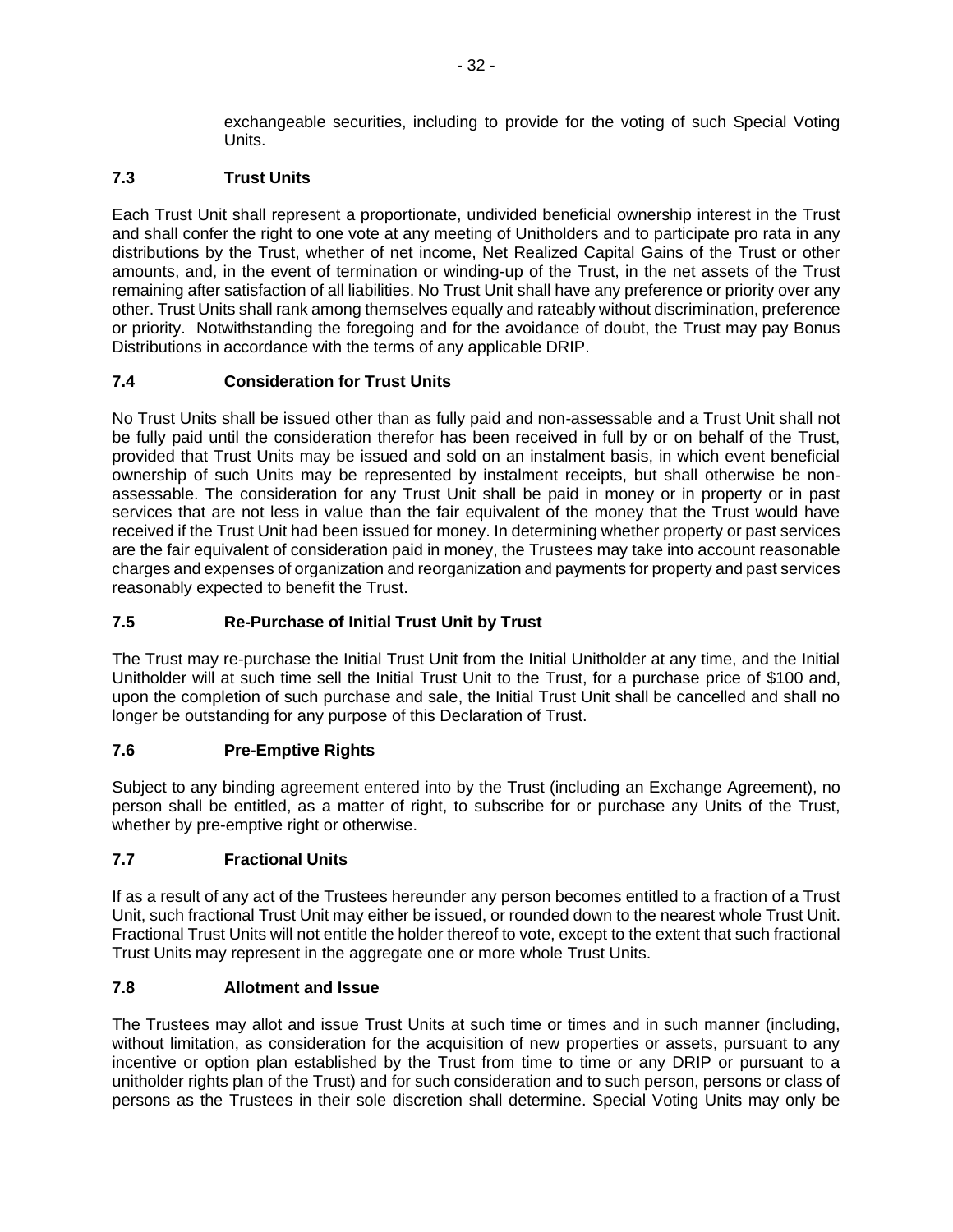issued in connection with or in relation to exchangeable securities, including Class B LP Units, for the purpose of providing voting rights to the holders of such securities with respect to the Trust. In the event that Trust Units are issued in whole or in part for consideration other than money, the resolution of the Trustees allotting and issuing such Trust Units shall express the fair equivalent in money of the other consideration received. The price or value of the consideration for which Trust Units may be issued will be determined by the Trustees in their sole discretion, generally in consultation with investment dealers or brokers who may act as underwriters in connection with offerings of Trust Units.

## **7.9 Rights, Warrants and Options**

The Trust may create and issue rights, warrants or options or other instruments or securities to subscribe for fully paid Trust Units which rights, warrants, options, instruments or securities may be exercisable at such subscription price or prices and at such time or times as the Trustees may determine. The rights, warrants, options, instruments or securities so created may be issued for such consideration or for no consideration, all as the Trustees may determine. A right, warrant, option, instrument or security shall not be a Unit and a holder thereof shall not be a Unitholder. Upon the approval by the Independent Trustees of any unit option plan for the Trustees, officers and/or employees of the Trust or any Subsidiary of the Trust and/or their personal holding companies or family trusts and/or persons who provide services to the Trust (including pursuant to any Limited Partnership Agreements), the Governance, Compensation and Nominating Committee may recommend to the Trustees the granting of options upon the terms and subject to the conditions set forth in such plan.

Subject to the provisions of Article 6 hereof, the Trustees may create and issue indebtedness of the Trust in respect of which interest, premium or principal payable thereon may be paid, at the option of the Trust or the holder, in fully paid Trust Units, or which indebtedness, by its terms, may be convertible into Trust Units at such time and for such prices as the Trustees may determine. Any indebtedness so created shall not be a Trust Unit and a holder thereof shall not be a Trust Unitholder unless and until fully paid Trust Units are issued in accordance with the terms of such indebtedness.

## **7.10 Commissions and Discounts**

The Trustees may provide for the payment of commissions or may allow discounts to persons in consideration of their subscribing or agreeing to subscribe, whether absolutely or conditionally, for Trust Units or other securities issued by the Trust or of their agreeing to procure subscriptions therefor, whether absolute or conditional.

## **7.11 Transferability**

The Trust Units are freely transferable and, except as stipulated in Section 7.12, the Trustees shall not impose any restriction on the transfer of Trust Units by any Trust Unitholder except with the consent of such Trust Unitholder. Special Voting Units will not be transferable separately from the exchangeable securities, including Class B LP Units, to which they are attached and will be automatically transferred upon the transfer of such Class B LP Unit.

## **7.12 Transfer of Trust Units**

(a) Subject to the provisions of this Article 7, the Trust Units shall be for all purposes of the Trust and this Declaration of Trust, personal and moveable property, and the Trust Units shall be fully transferable without charge as between persons, but no transfer of Trust Units shall be effective as against the Trustees or shall be in any way binding upon the Trustees until the transfer has been recorded on the Register maintained by the Trustees, the Trust or the Transfer Agent or in the case of the Initial Trust Unit, the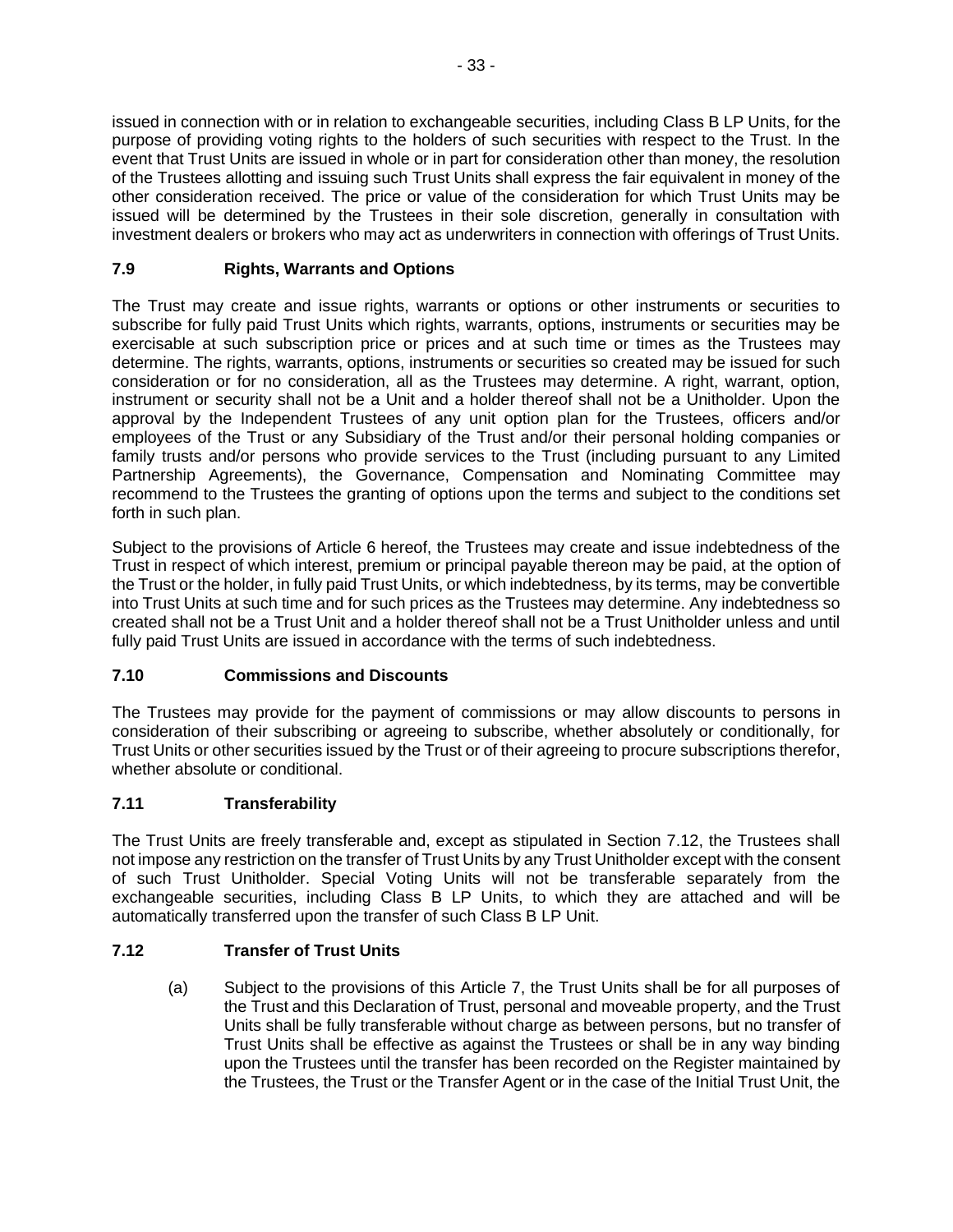transfer has been approved by the Trustees. No transfer of a Trust Unit shall be recognized unless such transfer is of a whole Trust Unit.

(b) Subject to the provisions of this Article 7, Trust Units shall be transferable on the Register only by the holders of record thereof or their executors, administrators or other legal representatives or by their agents or attorneys duly authorized in writing, and only upon delivery to the Trust or to the Transfer Agent of the certificate therefor, properly endorsed or accompanied by a duly executed instrument of transfer or power of attorney and accompanied by all necessary transfer or other taxes imposed by law, together with such evidence of the genuineness of such endorsement, execution and authorization and other matters that may reasonably be required by the Trustees or the Transfer Agent. Upon such delivery the transfer shall be recorded on the Register or branch transfer registers and a new Unit Certificate or DRS Advice for the Trust Units shall be issued to the transferee and a new Unit Certificate or DRS Advice for the balance of Trust Units not transferred shall be issued to the transferor.

Unit Certificates or DRS Advice representing any number of Trust Units may be exchanged without charge for Unit Certificates or DRS Advice representing an equivalent number of Trust Units in the aggregate. Any exchange of Unit Certificates or DRS Advice may be made at the offices of the Trust or the Transfer Agent where registers are maintained for Unit Certificates or DRS Advice pursuant to the provisions of this Article 7. Any Unit Certificates or DRS Advice tendered for exchange shall be surrendered to the Trustees or appropriate Transfer Agent and then shall be cancelled.

## **7.13 Non-Resident Ownership Constraint**

At no time may Non-Residents be the beneficial owners of more than 49% of the Trust Units (determined on a basic or fully diluted basis) then outstanding and the Trustees will inform the Transfer Agent of this restriction. The Trustees may require a registered holder of Trust Units to provide the Trustees with a declaration as to the jurisdictions in which beneficial owners of Trust Units are resident and as to whether such beneficial owners are Non-Residents. If the Trustees become aware, as a result of acquiring such declarations as to beneficial ownership or as a result of any other investigations, that the beneficial owners of 49% of the Trust Units (determined on a basic or fully diluted basis) then outstanding are, or may be, Non-Residents or that such a situation is imminent, the Trustees may make a public announcement thereof and the Transfer Agent shall not accept a subscription for Trust Units from or issue or register a transfer of Trust Units to a person unless the person provides a declaration in form and content satisfactory to the Trustees that the person is not a Non-Resident and does not hold such Trust Units for the benefit of Non-Residents.

If, notwithstanding the foregoing, the Trustees determine that more than 49% of the Trust Units (determined on a basic or fully diluted basis) then outstanding are held by Non-Residents, the Trustees may send a notice to such Non-Resident holders of Trust Units chosen in inverse order to the order of acquisition or registration or in such other manner as the Trustees may consider equitable and practicable, requiring them to sell their Trust Units or a portion thereof within a specified period of not less than 60 days. If the securityholders receiving such notice have not sold the specified number of Trust Units or provided the Trustees with satisfactory evidence that they are not Non-Residents within such period, the Trustees may, on behalf of such securityholders sell such Trust Units without further notice and, in the interim, shall suspend the voting and distribution rights attached to such Trust Units (other than the right to receive the net proceeds from the sale). Upon such sale or conversion, the affected holders shall cease to be holders of the relevant Trust Units and their rights shall be limited to receiving the net proceeds of sale, upon surrender of the certificates, if any, representing such Trust Units subject to the right to receive payment of any distributions declared by the Trustee which are unpaid and owing to such holders. The Trustees shall have no liability for the amount received provided that they act in good faith. The Trust may direct its Transfer Agent to do any of the foregoing.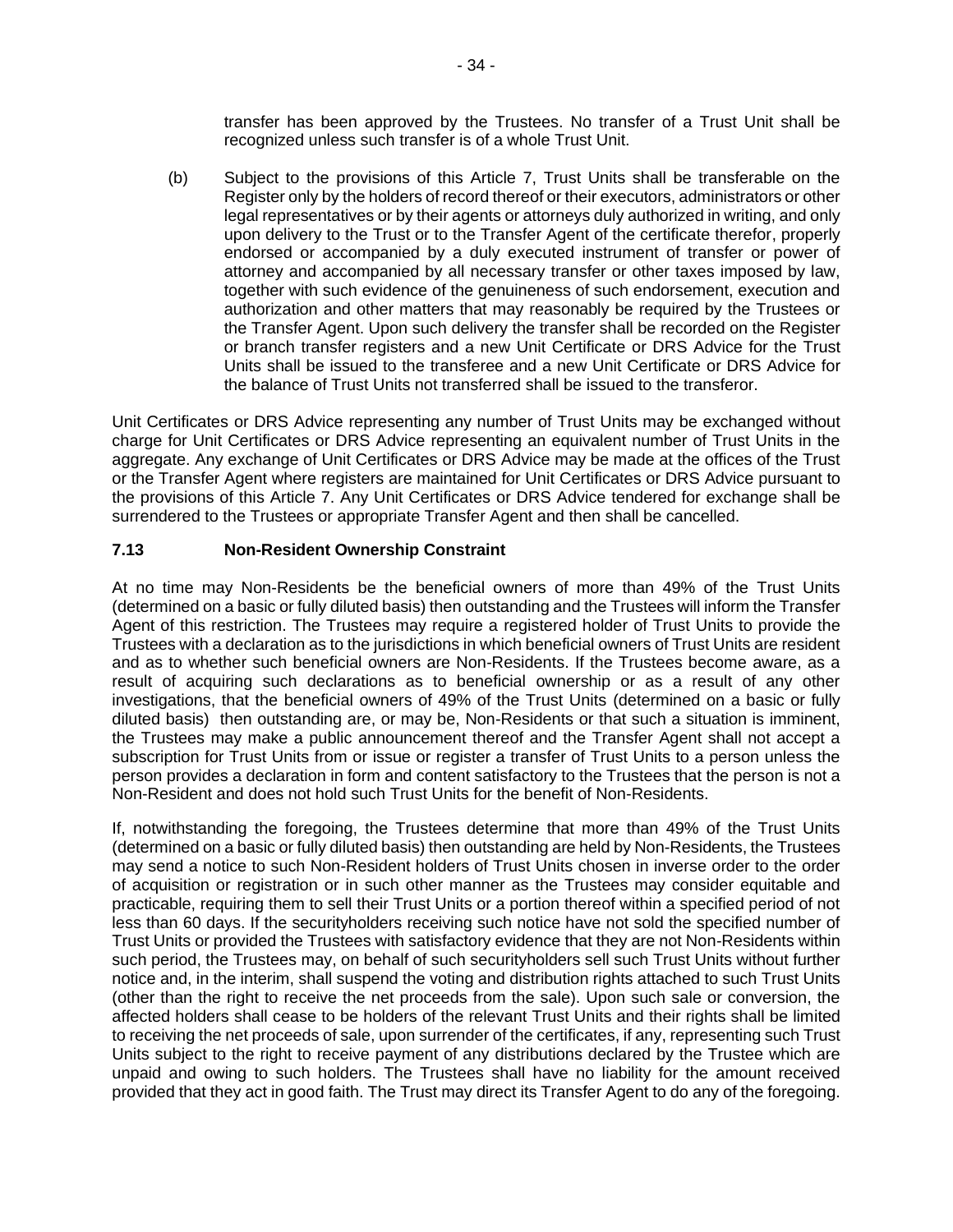Special Voting Units (together with the exchangeable securities, including Class B LP Units, to which they are attached) may not be transferred to Non-Residents.

For greater certainty, the Trust may sell Units in accordance with the terms hereof despite the fact that the Trust does not possess the Unit Certificate or Unit Certificates, if any, or DRS Advice, if any, representing the Units at the time of the sale. Where, in accordance with this Section 7.13, Units are sold by the Trust without possession of the Unit Certificate or Unit Certificates, if any, or DRS Advice, if any, representing the same and, after the sale, a person establishes that it is a bona fide purchaser without notice of the Units from the Unitholder, then, subject to applicable law:

- (a) the Trust shall be entitled to treat the Units so purchased by the bona fide purchaser as validly issued and outstanding Units in addition to the Units sold by the Trust; and
- (b) notwithstanding any other provisions of this Declaration of Trust, the Trust is entitled to the deposit made with respect to such sale and shall add the amount of the deposit to the capital account maintained by the Trust in respect of outstanding Units.

The Trustees shall have the sole right and authority to make any determination required or contemplated under this Section 7.13. The Trustees shall make all determinations necessary for the administration of the provisions of this Section 7.13 and, without limiting the generality of the foregoing, if the Trustees consider that there are reasonable grounds for believing that a contravention of the non-resident ownership restriction has occurred or will occur, the Trustees shall make a determination with respect to the matter. Any such determination shall be conclusive, final and binding except to the extent modified by any subsequent determination by the Trustees. Notwithstanding the foregoing, the Trustees may delegate, in whole or in part, their power to make a determination to any officer of the Trust.

Notwithstanding the foregoing, the Trustees may determine not to take any of the actions described above if the Trustees have been advised by legal counsel that the failure to take any of such actions would not adversely impact the status of the Trust as a "mutual fund trust" for purposes of the Tax Act or, alternatively, may take such other action or actions as may be necessary to maintain the status of the Trust as a "mutual fund trust" for purposes of the Tax Act.

## <span id="page-40-0"></span>**7.14 Book Based System**

Units may be represented in the form of one or more fully registered unit certificates held by, or on behalf of, CDS, as custodian of such certificates for the participants of CDS, registered in the name of CDS, or its nominee, and registration of ownership and transfers of Units may be effected to the bookbased system administered by CDS.

## **7.15 Redemption of Trust Units**

- (a) Each Trust Unitholder shall be entitled to demand, at any time, the Trust to redeem from time to time all or any part of the Trust Units registered in the name of the Trust Unitholder at the prices determined and payable in accordance with the conditions hereinafter provided.
	- (i) To exercise a Trust Unitholder's right to require redemption under this Section 7.15, a duly completed and properly executed notice requiring the Trust to redeem Trust Units, in a form approved by the Trustees, together with written instructions as to the number of Trust Units to be redeemed, shall be sent to the Trust at the head office of the Trust. No form or manner of completion or execution shall be sufficient unless the same is in all respects satisfactory to the Trustees and is accompanied by any further evidence that the Trustees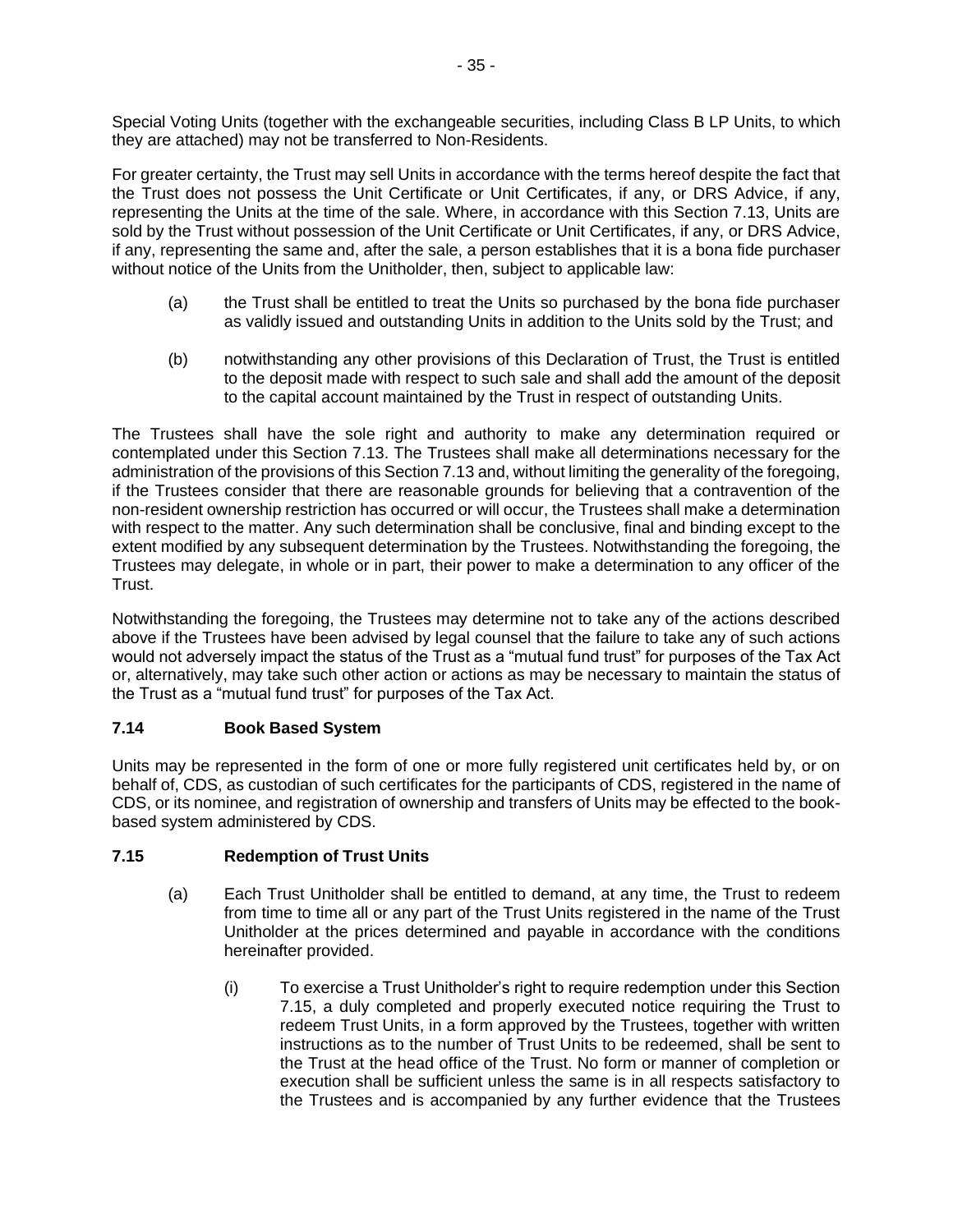may reasonably require with respect to the identity, capacity or authority of the person giving such notice.

- (ii) Upon receipt by the Trust of the notice to redeem Trust Units, the Trust Unitholder shall thereafter cease to have any rights with respect to the Trust Units tendered for redemption (other than to receive the redemption payment therefor) including the right to receive any distributions thereon which are declared payable to the Trust Unitholders of record on a date which is subsequent to the day of receipt by the Trust of such notice. Trust Units shall be considered to be tendered for redemption on the date that the Trust has, to the satisfaction of the Trustees, received the notice and other required documents or evidence as aforesaid.
- (b) (i) Upon receipt by the Trust of the notice to redeem Trust Units, and other required documentation, if any, in accordance with this Section 7.15, the holder of the Trust Units tendered for redemption shall be entitled to receive a price per Trust Unit (the "**Redemption Price**") equal to the lesser of
	- (A) 90% of the "market price" of the Trust Units calculated as of the date (the "**Redemption Date**") on which the Trust Units were surrendered for redemption; and
	- (B) 100% of the "closing market price" on the Redemption Date;

For the purposes of this calculation, "**market price**" of a Trust Unit as at a specified date will be:

- (x) an amount equal to the weighted average trading price of a Trust Unit on the principal exchange or market on which the Trust Units are listed or quoted for trading during the period of ten consecutive trading days ending on such date;
- (y) an amount equal to the weighted average of the closing market prices of a Trust Unit on the principal exchange or market on which the Trust Units are listed or quoted for trading during the period of ten consecutive trading days ending on such date, if the applicable exchange or market does not provide information necessary to compute a weighted average trading price; or
- (z) if there was trading on the applicable exchange or market for fewer than five of the ten trading days, an amount equal to the simple average of the following prices established for each of the ten consecutive trading days ending on such date: the simple average of the last bid and last asking price of the Trust Units for each day on which there was no trading; the closing price of the Trust Units for each day that there was trading if the exchange or market provides a closing price; and the simple average of the highest and lowest prices of the Trust Units for each day that there was trading, if the market provides only the highest and lowest prices of Trust Units traded on a particular day.

The "**closing market price**" of a Trust Unit for the purpose of the foregoing calculations, as at any date will be: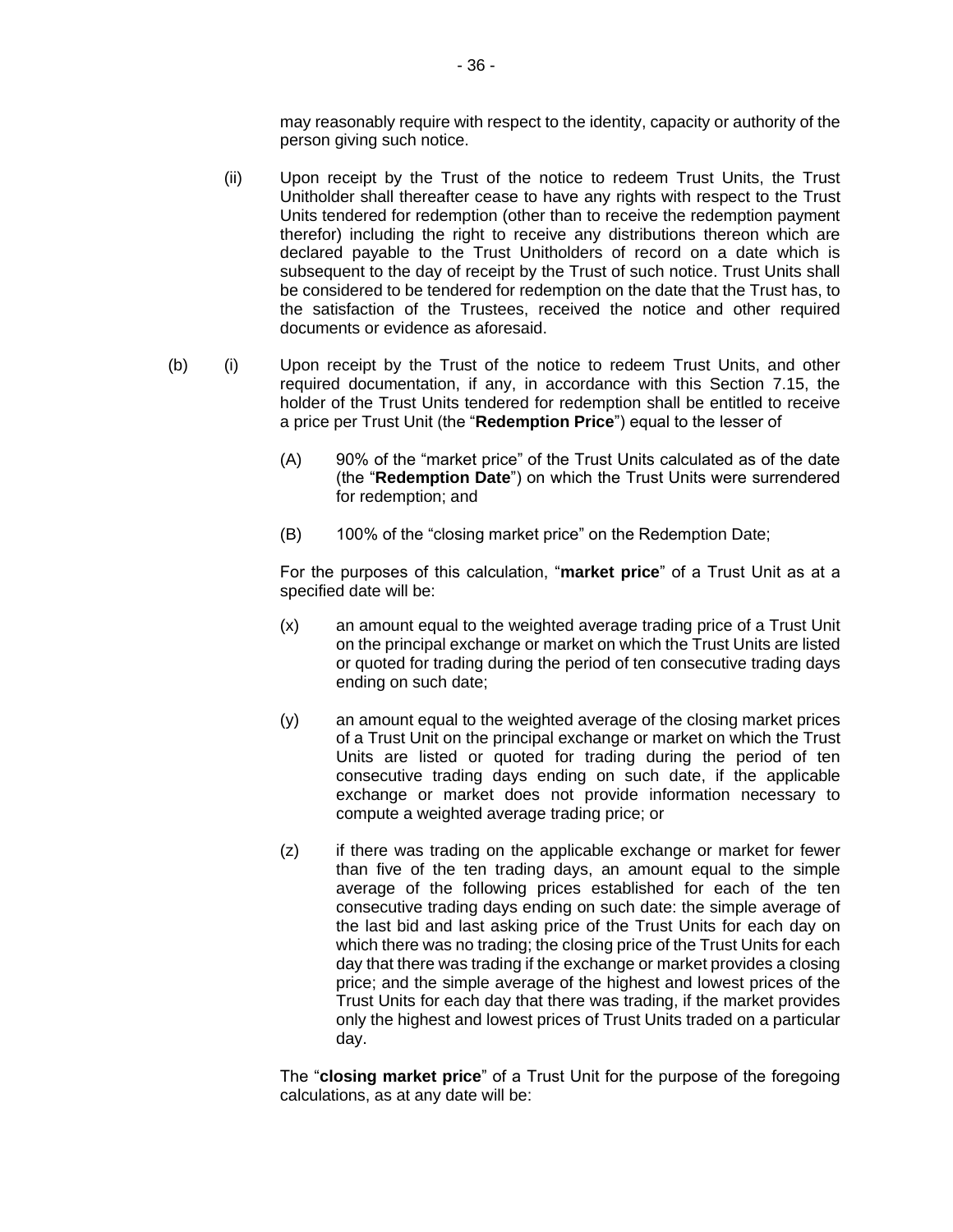an amount equal to the weighted average trading price of a Trust Unit on the principal exchange or market on which the Trust Units are listed or quoted for trading on the specified date if the principal exchange or market provides information necessary to compute a weighted average trading price of the Trust Units on the specified date;

an amount equal to the closing price of a Trust Unit on the principal market or exchange if there was a trade on the specified date and the principal exchange or market provides only a closing price of the Trust Units on the specified date;

an amount equal to the simple average of the highest and lowest prices of the Trust Units on the principal market or exchange, if there was trading on the specified date and the principal exchange or market provides only the highest and lowest trading prices of the Trust Units on the specified date; or

the simple average of the last bid and last asking prices of the Trust Units on the principal market or exchange, if there was no trading on the specified date.

If Trust Units are not listed or quoted for trading in a public market, the Redemption Price will be the fair market value of the Trust Units, which will be determined by the Trustees in their sole discretion.

- (ii) Subject to Subsections 7.15(d) and (e), the Redemption Price payable in respect of the Trust Units tendered for redemption during any calendar month shall be paid by cheque, drawn on a Canadian chartered bank or a trust company in lawful money of Canada, payable at par to, or to the order of, the Unitholder who exercised the right of redemption within 30 days after the end of the calendar month in which the Trust Units were tendered for redemption. Payments made by the Trust of the Redemption Price are conclusively deemed to have been made upon the mailing of a cheque in a postage prepaid envelope addressed to the former Unitholder unless such cheque is dishonoured upon presentment. Upon such payment, the Trust shall be discharged from all liability to the former Unitholder in respect of the Trust Units so redeemed.
- (c) Paragraph 7.15(c)(ii) shall not be applicable to Trust Units tendered for redemption by a Trust Unitholder, if
	- $(i)$  the total amount payable by the Trust pursuant to Subsection 7.15(c) in respect of such Trust Units and all other Trust Units tendered for redemption in the same calendar month exceeds \$50,000 (the "**Monthly Limit**"); provided that the Trustees may, in their sole discretion, waive such limitation in respect of all Trust Units tendered for redemption in any calendar month and, in the absence of such a waiver, Trust Units tendered for redemption in any calendar month in which the total amount payable by the Trust pursuant to Paragraph 7.15(c)(ii) exceeds the Monthly Limit will be redeemed for cash pursuant to Paragraph 7.15(c)(ii) and, subject to any applicable regulatory approvals, by a distribution in specie of assets held by the Trust on a pro rata basis;
	- (ii) at the time the Trust Units are tendered for redemption, the outstanding Trust Units are not listed for trading on an Exchange, in their sole discretion, provides representative fair market value prices for the Trust Units;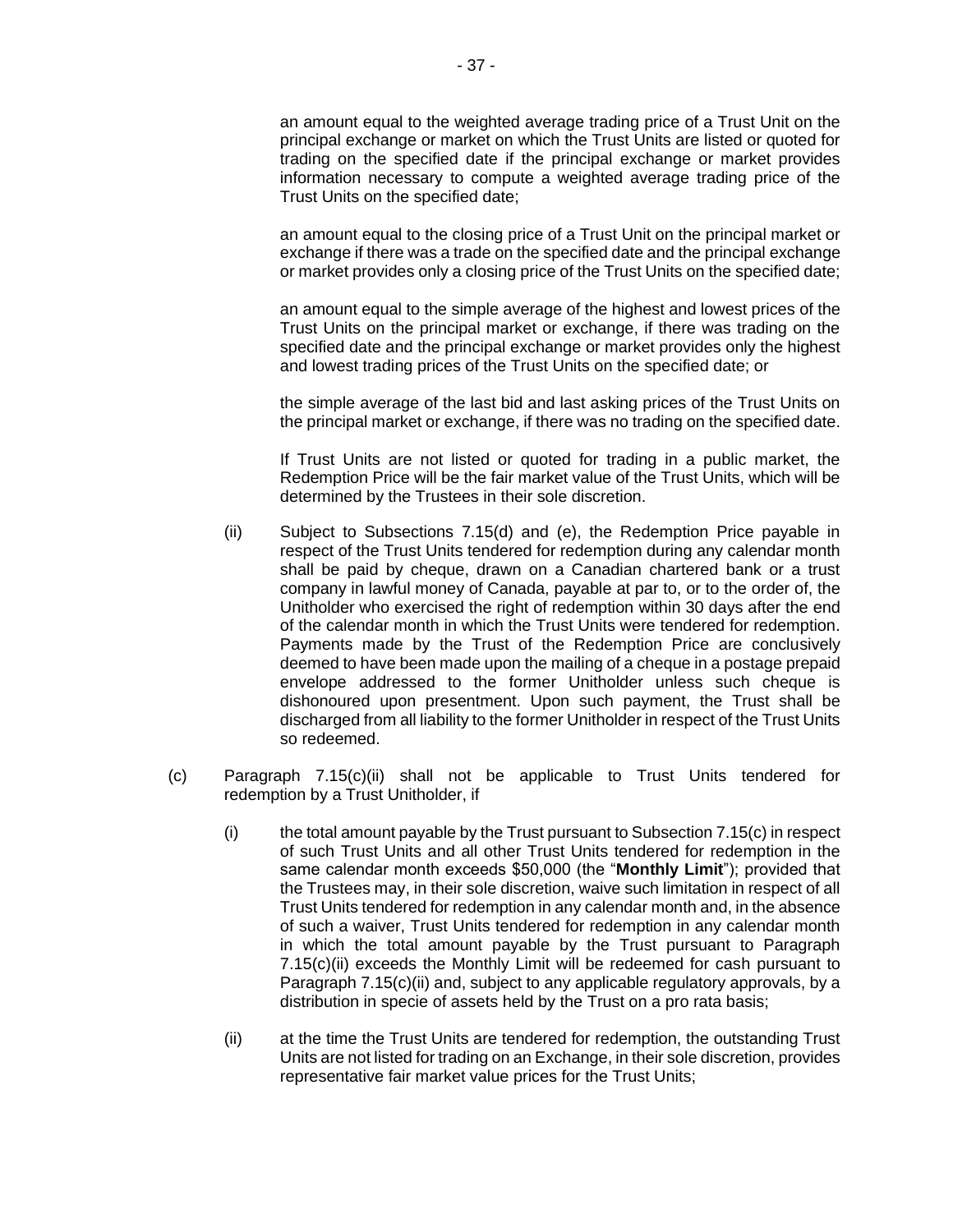- (iii) the normal trading of the outstanding Trust Units is suspended or halted on any stock exchange on which the Trust Units are listed for trading or, if not so listed, on any market on which the Trust Units are quoted for trading, on the Redemption Date for such Trust Units or for more than five trading days during the 10 trading day period commencing immediately after the Redemption Date for such Trust Units; or
- (iv) redemption of the Trust Units would result in the delisting of the Trust Units from the principal Exchange on which such Trust Units are listed.
- (d) (i) If Paragraph 7.15(c)(ii) is not applicable to Trust Units tendered for redemption by a Unitholder pursuant to Paragraph 7.15(d)(i), the Redemption Price per Trust Unit specified in Subsection 7.15(c) shall be paid and satisfied as follows: (A) a portion of the Redemption Price per Trust Unit equal to the Monthly Limit divided by the number of Trust Units tendered for redemption in the month shall be paid and satisfied in accordance with Paragraph 7.15(c)(ii) applied *mutatis mutandis* and (B) subject to receipt of all necessary regulatory approvals (which the Trust shall use reasonable commercial efforts to obtain forthwith), the remainder of the Redemption Price per Trust Unit shall be paid and satisfied by way of a distribution in specie to such Unitholder of Subsidiary Notes having a fair market value determined by the Trustees equal to the product of (y) the remainder of the Redemption Price per Trust Unit of the Trust Units tendered for redemption and (z) the number of Trust Units tendered by such Unitholder for redemption.
	- $(ii)$  If Paragraph 7.15 $(c)$ (ii) is not applicable to all of the Trust Units tendered for redemption by a Unitholder pursuant to Paragraphs 7.15(d)(ii) and (iii), the Redemption Price per Trust Unit specified in Subsection 7.15(c) shall, subject to receipt of all necessary regulatory approvals (which the Trust shall use reasonable commercial efforts to obtain forthwith), be paid and satisfied by way of a distribution in specie to such Unitholder of Subsidiary Notes having a fair market value equal to the product of (A) the Redemption Price per Trust Unit of the Trust Units tendered for redemption and (B) the number of Trust Units tendered by such Unitholder for redemption.
	- (iii) For purposes of this Subsection 7.15(e), each Subsidiary Note shall be in a principal amount of \$100 or such other amount as may be determined by the Trustee, no fractional Subsidiary Notes will be distributed and where the number of Subsidiary Notes received by a Trust Unitholder upon a redemption would otherwise include a fraction, the number shall be rounded to the next lowest whole number of Subsidiary Notes.
	- (iv) The Redemption Price payable pursuant to this Subsection 7.15(e) in respect of Trust Units tendered for redemption during any month shall, subject to receipt of all necessary regulatory approvals, be paid by the transfer to or to the order of the Trust Unitholder who exercised the right of redemption, of the Subsidiary Notes, if any, and the cash payment, if any, determined in accordance with the provisions of this Subsection 7.15(e), on or before the last day of the calendar month immediately following the month in which the Trust Units were tendered for redemption.
	- (v) Payments by the Trust pursuant to this Subsection 7.15(e) are conclusively deemed to have been made upon the mailing of certificates representing the Subsidiary Notes, if any, and a cheque, if any, by registered mail in a postage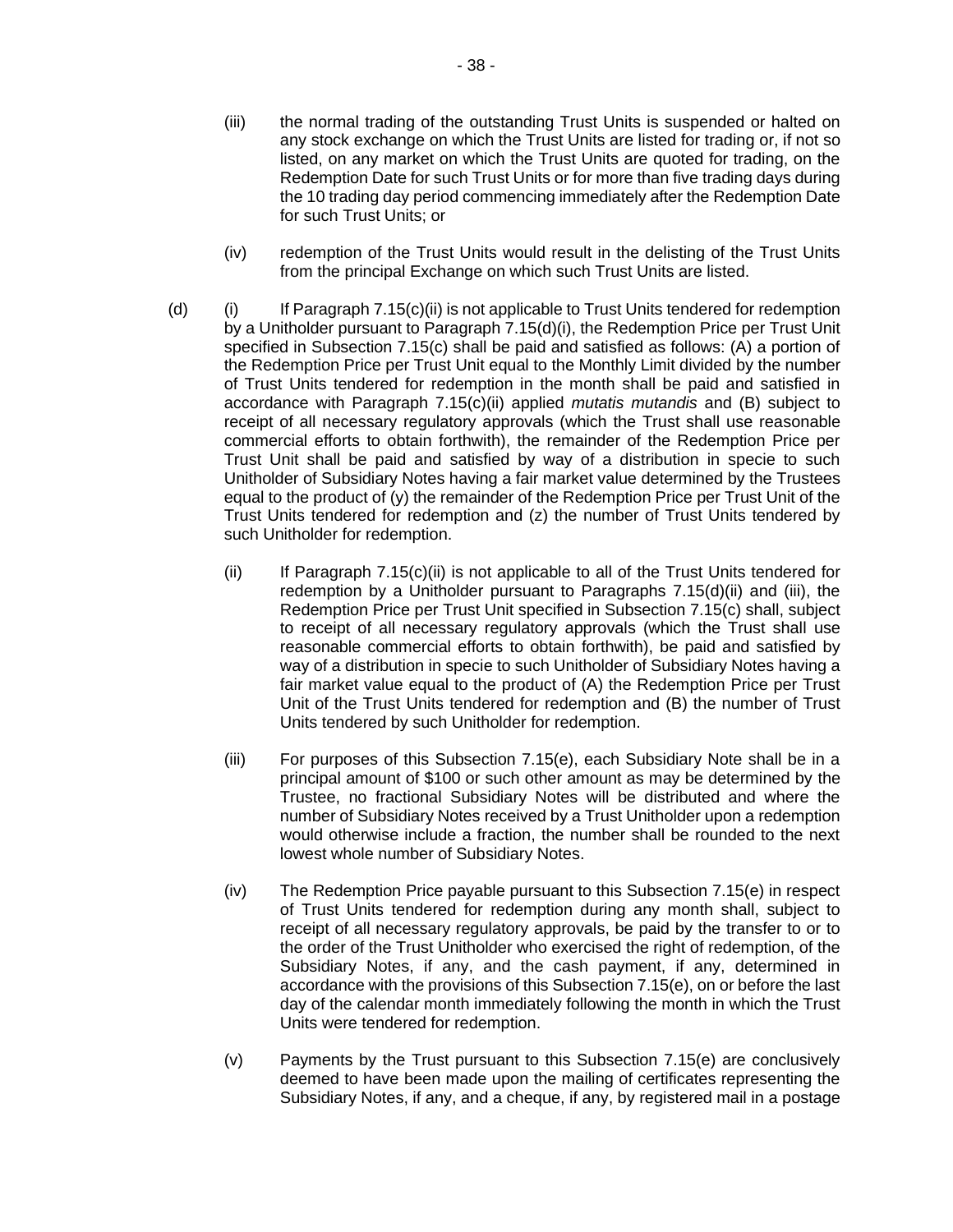prepaid envelope addressed to the former Trust Unitholder and/or any party having a security interest and, upon such payment, the Trust shall be discharged from all liability to such former Trust Unitholder and any party having a security interest in respect of the Trust Units so redeemed.

- (vi) The Trust shall be entitled to all accrued interest, paid or unpaid, on the Subsidiary Notes, if any, on or before the date of distribution in specie pursuant to this Subsection 7.15(e).
- (vii) Where the Trust makes a distribution in specie on a redemption of Trust Units pursuant to this Subsection 7.15(e), the Trustees may, in their sole discretion, designate and treat as having been paid to the redeeming Trust Unitholders any amount of the capital gains or income realized by the Trust on or in connection with the distribution of such securities to the Trust Unitholder.
- (e) All Trust Units which are redeemed under this Section 7.15 shall be cancelled and such Trust Units shall no longer be outstanding and shall not be reissued.

#### **7.16 Certificate Fee**

The Trustees may establish a reasonable fee to be charged for every Unit Certificate or DRS Advice issued.

### **7.17 Form of Unit Certificate or DRS Advice**

- (a) The form of certificate representing Trust Units and the instrument of transfer, if any, on the reverse side thereof shall, subject to the provisions hereof, be in such form as is from time to time authorized by the Trustees.
- (b) Unless otherwise determined by the Trustees, no holder of a Special Voting Unit shall be entitled to a certificate or other instrument from the Trust evidencing the holder's ownership of such Special Voting Unit, and such holder shall only be entitled to be entered on the Register in accordance with Section 7.20.
- (c) The form of DRS Advice representing Trust Units shall be in the standard form of the Transfer Agent for the Trust Units, or such other form as is from time to time authorized by the Trustees.

#### **7.18 Unit Certificates**

- (a) If issued, Unit Certificates are issuable only in fully registered form.
- (b) The definitive form of the Unit Certificates shall:
	- (i) be in the English language or in the English language and the French language;
	- (ii) be dated as of the date of issue thereof; and
	- (iii) contain such distinguishing letters and numbers as the Trustees shall prescribe.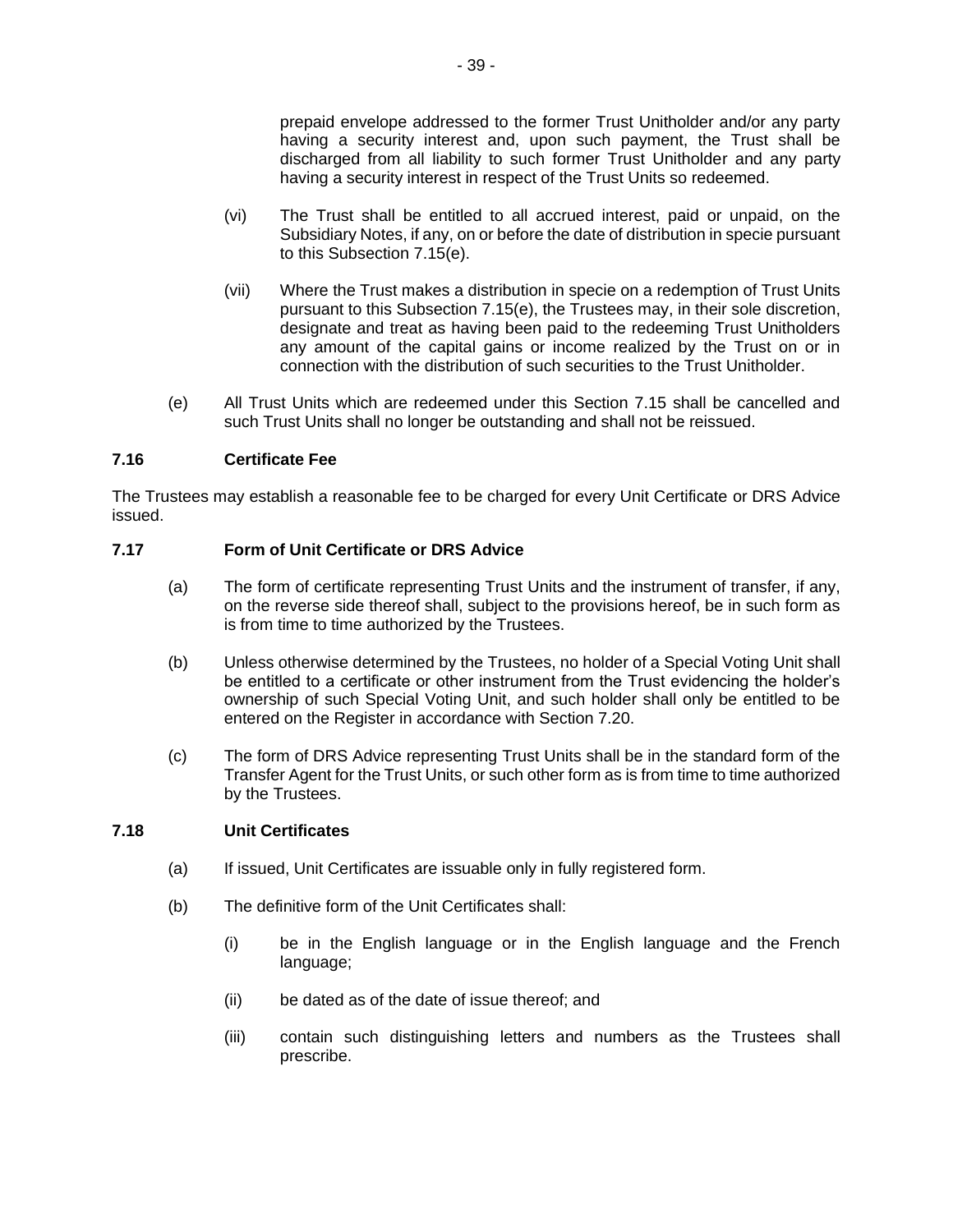- (c) In the event that the Unit Certificate is translated into the French language and any provision of the Unit Certificate in the French language shall be susceptible of an interpretation different from the equivalent provision in the English language, the interpretation of such provision in the English language shall be determinative.
- (d) Each Unit Certificate shall be signed on behalf of the Trustees and if so decided by the Trustees, signed or certified by the Transfer Agent of the Trust Units. The signature of the Trustees required to appear on such certificate may be printed, lithographed or otherwise mechanically reproduced thereon and, in such event, certificates so signed are as valid as if they had been signed manually. If a Unit Certificate contains the printed or mechanically reproduced signature of a person, then the Trust may issue the Unit Certificate even though such person has ceased to be a Trustee or an authorized representative thereof and such Unit Certificate is as valid as if such person continued to be a Trustee or an authorized representative thereof at the date of its issue.

### **7.19 Contents of Unit Certificates**

- (a) Until otherwise determined by the Trustees, each Unit Certificate shall legibly set forth on the face thereof, inter alia, the following:
	- (i) the name of the Trust and the words "A trust governed under the laws of the Province of Ontario governed by an Amended and Restated Declaration of Trust made the 4<sup>th</sup> day of December, 2013, as amended from time to time" or words of like effect;
	- (ii) the name of the person to whom the Unit Certificate is issued as Unitholder;
	- (iii) the number of Units represented thereby and whether or not the Units represented thereby are fully paid;
	- (iv) that the Units represented thereby are transferable;
	- (v) "The Units represented by this certificate are issued upon the terms and subject to the conditions of the Declaration of Trust, which Declaration of Trust is binding upon all holders of Units and, by acceptance of this certificate, the holder assents to the terms and conditions of the Declaration of Trust. A copy of the Declaration of Trust, pursuant to which this certificate and the Units represented thereby are issued, may be obtained by a Unitholder on demand and without fee from the head office of the Trust" or words of like effect; and
	- (vi) "For information as to personal liability of a Unitholder, see the reverse side of this certificate" or words of like effect.
- (b) Until otherwise determined by the Trustees, each such certificate shall legibly set forth on the reverse side thereof, inter alia, the following:
	- (i) "The Declaration of Trust provides that no Unitholder shall be subject to any personal liability whatsoever, in tort, contract or otherwise, to any person in connection with the assets of the Trust or the obligations or the affairs of the Trust and all such persons shall look solely to the assets of the Trust for satisfaction of claims of any nature arising out of or in connection therewith and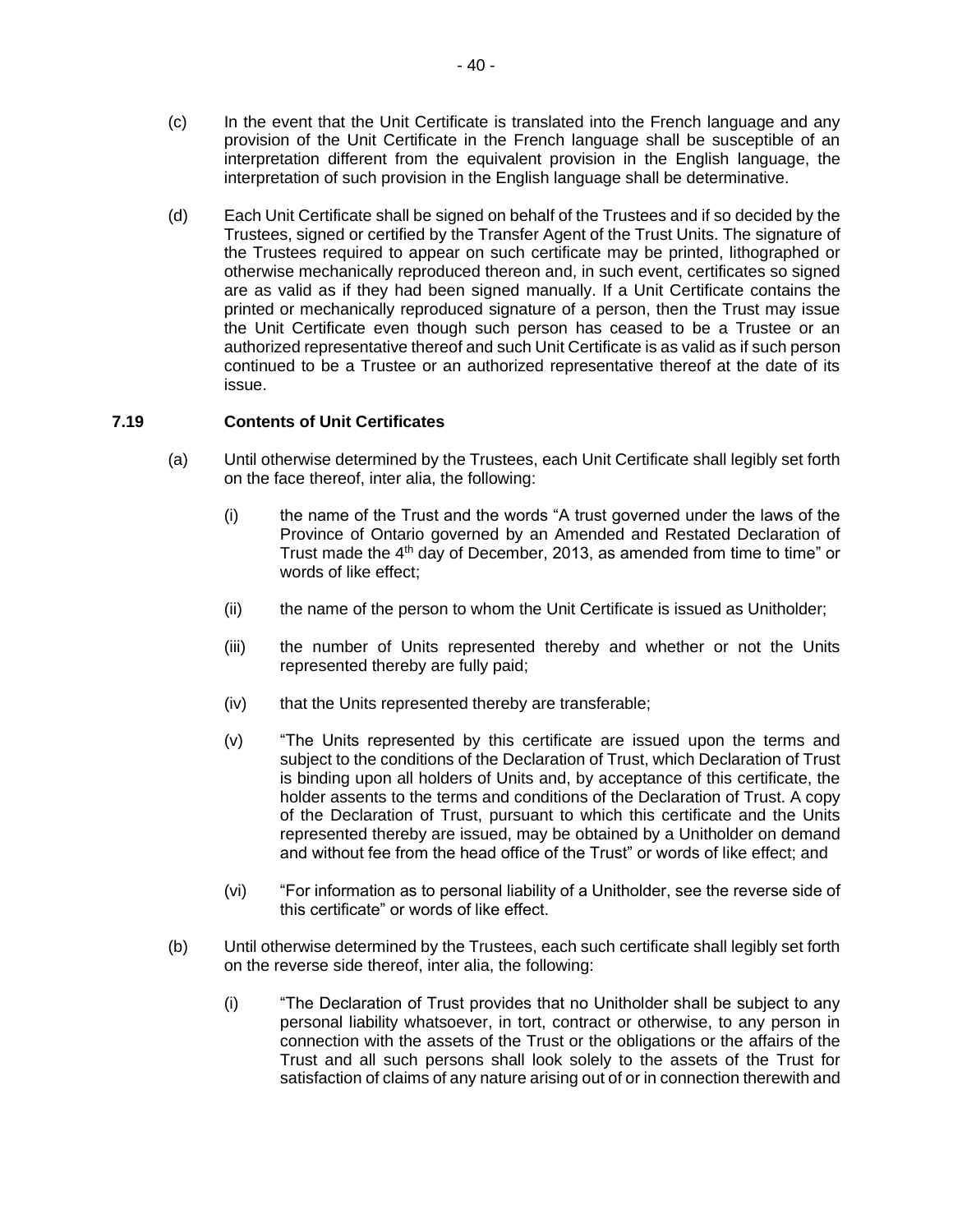the assets of the Trust only shall be subject to levy or execution", or words of like effect; and

(ii) appropriate forms of notice of exercise of the right of redemption, if applicable, and of powers of attorney for transferring Units.

The Unit Certificates may be engraved, printed or lithographed, or partly in one form and partly in another, as the Trustees may determine.

## **7.20 Register of Unitholders**

A register shall be kept at the principal office of the Transfer Agent in Toronto, Ontario, which Register shall contain the names and addresses of the Trust Unitholders, the respective numbers of Trust Units held by them, the certificate numbers of certificates representing such Trust Units and a record of all transfers and redemptions thereof and a register shall be kept at the principal office of the Trust in Toronto, Ontario, which Register shall contain the names and addresses of the holders of Special Voting Units, the respective numbers of Special Voting Units held by them, and a record of all transfers and redemptions thereof (collectively, the "**Register**"). Only Unitholders whose certificates are so recorded shall be entitled to receive distributions or to exercise or enjoy the rights of Unitholders hereunder. The Trustees shall have the right to treat the person registered as a Unitholder on the Register as the owner of such Units for all purposes, including, without limitation, payment of any distribution, giving notice to Unitholders and determining the right to attend and vote at meetings of Unitholders.

## **7.21 Successors in Interest to Unitholders**

Any person purporting to become entitled to any Units as a consequence of the death, bankruptcy or incompetence of any Unitholder or otherwise by operation of law, shall be recorded in the Register as the holder of such Units, but until such record is made, the Unitholder of record shall continue to be and shall be deemed to be the holder of such Units for all purposes whether or not the Trust, the Trustees or the Transfer Agent or registrar of the Trust shall have actual or other notice of such death, bankruptcy, incompetence or other event and any person becoming entitled to such Units shall be bound by every notice or other document in respect of the Units which shall have been duly given to the person from whom such person derives title to such Units. Once such record is made, the Trustees shall deal with the new holder of such units as Unitholder from thereon and shall have no liability to any other person purporting to have been entitled to the Units prior to the making of such record.

## **7.22 Units Held Jointly or in Fiduciary Capacity**

The Trust may treat two or more persons holding any Unit as joint tenants of the entire interest therein unless the ownership is expressly otherwise recorded in the Register, but no entry shall be made in the Register that any person is in any other manner entitled to any future, limited or contingent interest in any Unit; provided, however, that any person recorded in the Register as a Unitholder may, subject to the provisions herein contained, be described in the Register as a fiduciary of any kind and any customary words may be added to the description of the holder to identify the nature of such fiduciary relationship.

## **7.23 Performance of Trusts**

None of the Trustees of the Trust, the officers of the Trust, the Unitholders or the Transfer Agent or other agent of the Trust or the Trustees shall have a duty to inquire into any claim that a transfer of a Unit or other security of the Trust was or would be wrongful or that a particular adverse person is the owner of or has an interest in the Unit or other security or any other adverse claim, or be bound to see to the performance of any trust, express, implied or constructive, or of any charge, pledge or equity to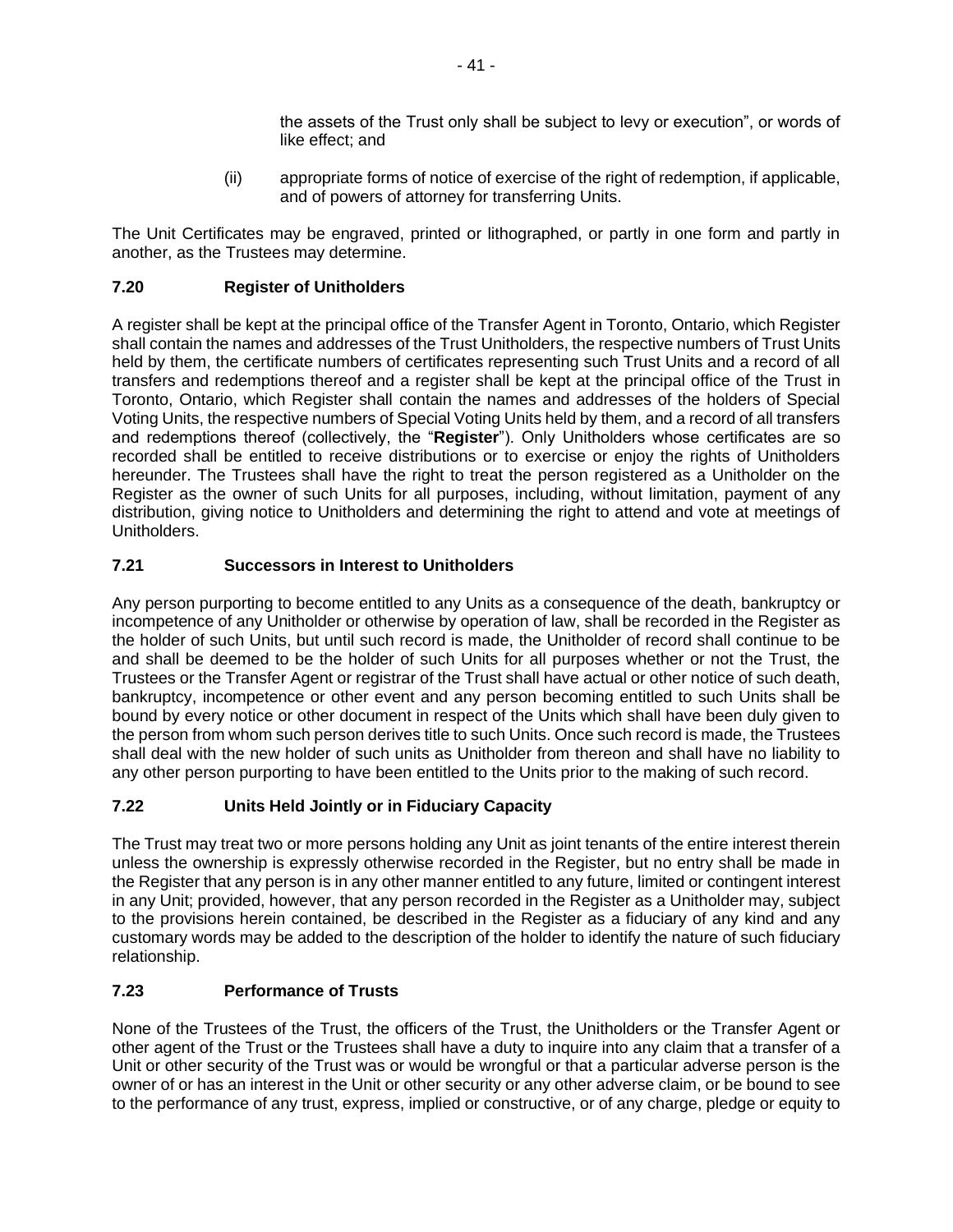which any of the Units or other securities or any interest therein are or may be subject, or to ascertain or inquire whether any sale or transfer of any such Units or other securities or interest therein by any such Unitholder or holder of such security or his personal representatives is authorized by such trust, charge, pledge or equity, or to recognize any person as having any interest therein, except for the person recorded as Unitholder.

# **7.24 Lost Unit Certificates**

In the event that any Unit Certificate is lost, stolen, destroyed or mutilated, the Trustees may authorize the issuance of a new Unit Certificate for the same number of Trust Units, as the case may be, in lieu thereof. The Trustees may in their discretion, before the issuance of such new Unit Certificate, require the owner of the lost, stolen, destroyed or mutilated Unit Certificate, or the legal representative of the owner, to make such affidavit or statutory declaration, setting forth such facts as to the loss, theft, destruction or mutilation as the Trustees or any officers of the Trust deem necessary and may require the applicant to surrender any mutilated Unit Certificate and to require the applicant to supply to the Trust a "lost certificate bond" or similar bond in such reasonable amount as the Trustees or Transfer Agent may direct indemnifying the Trustees or any officers of the Trust and the Transfer Agent for so doing. The Trustees or any officers of the Trust shall have the power to acquire from an insurer or insurers a blanket lost security bond or bonds in respect of the replacement of lost, stolen, destroyed or mutilated Unit Certificates. The Trust shall pay all premiums and other sums of money payable for such purpose out of the property of the Trust with such contribution, if any, by those insured as may be determined by the Trustees or any officers of the Trust. If such blanket lost security bond is acquired, the Trustees or any officers of the Trust may authorize and direct (upon such terms and conditions as they from time to time impose) any registrar, transfer agent, trustee or others to whom the indemnity of such bond extends to take such action to replace such lost, stolen, destroyed or mutilated Unit Certificates without further action or approval by the Trustees or any officers of the Trust.

# **7.25 Death of Unitholders**

The death of a Unitholder during the continuance of the Trust shall not terminate the Trust or give the personal representatives or the heirs of the estate of the deceased Unitholder a right to an accounting or to take any action in the courts or otherwise against other Unitholders or the Trustees, officers of the Trust or the property of the Trust, but shall only entitle the personal representatives or the heirs of the estate of the deceased Unitholder to succeed to all rights of the deceased Unitholder under this Declaration of Trust.

# **7.26 Unclaimed Payments**

In the event that the Trustees hold any amounts to be paid to Trust Unitholders under Article 11 or otherwise because such amounts are unclaimed or cannot be paid for any reason, neither the Trustees nor any distribution disbursing agent shall be under any obligation to invest or reinvest the same and shall only be obligated to hold the same in a current or other non-interest bearing account with a chartered bank or trust company, pending payment to the person or persons entitled thereto. The Trustees shall, as and when required by law, and may at any time prior to such required time, pay all or part of such amounts so held to a court in the province where the Trust has its principal office or to the Public Guardian and Trustee (or other similar government official or agency) in the province where the Trust has its principal office whose receipt shall be a good and sufficient discharge of the obligations of the Trustees.

# **7.27 Repurchase of Units**

The Trust shall be entitled to purchase for cancellation at any time the whole or from time to time any part of the outstanding Units, at a price per Unit and on a basis determined by the Trustees in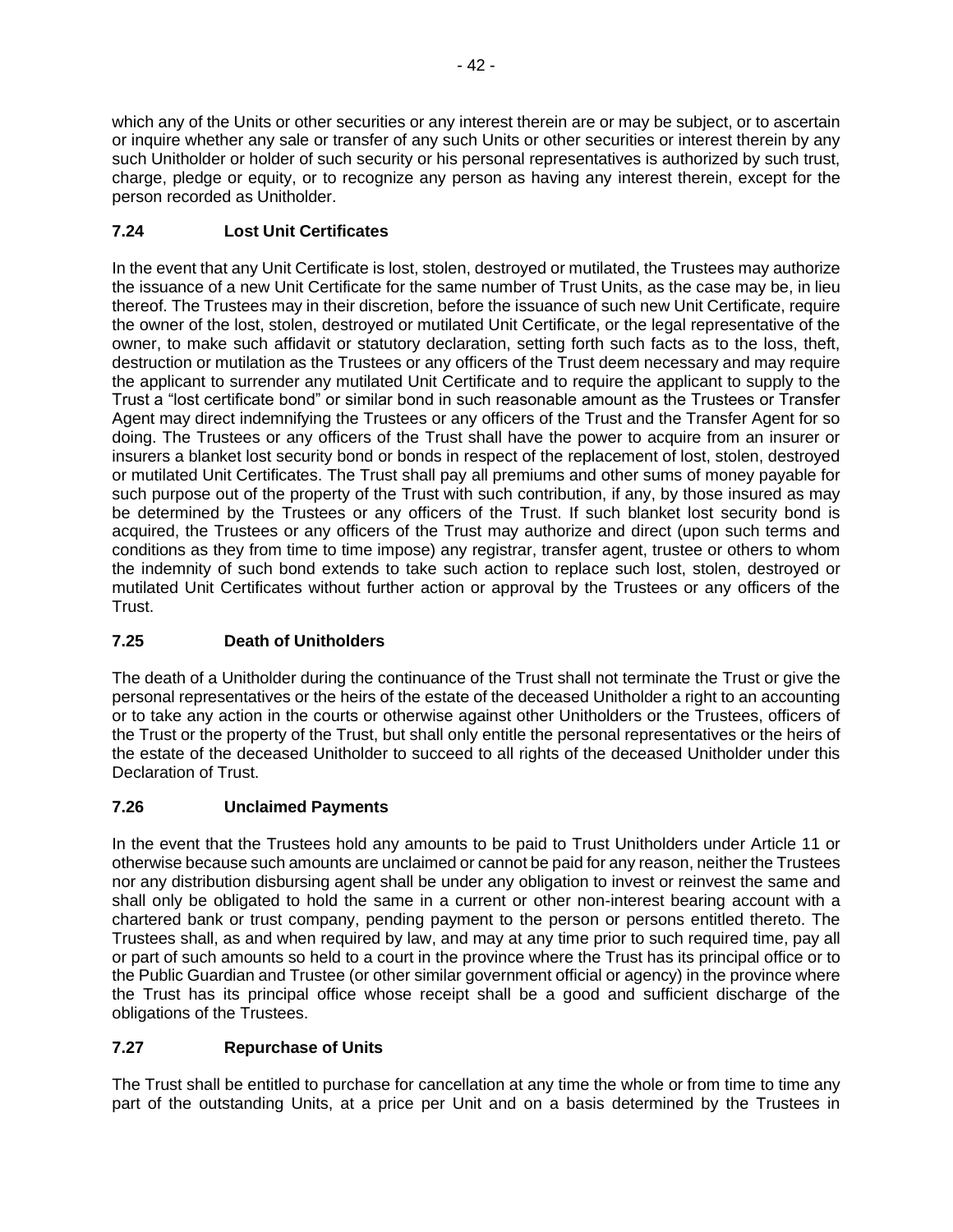compliance with all applicable Securities Laws or the rules or policies of any applicable stock exchange.

#### **7.28 Take-Over Bids**

- (a) If within 120 days after the date of a Take-over Bid the bid is accepted by the holders of not less than 90% of the Trust Units, other than Trust Units held at the date of the Take-over Bid by or on behalf of the Offeror or an Affiliate or Associate of the Offeror, the Offeror is entitled, on complying with this Section 7.28, to acquire the Trust Units held by the Dissenting Offerees.
- (b) An Offeror may acquire Trust Units held by a Dissenting Offeree by sending by registered mail within 60 days after the date of termination of the Take-over Bid and in any event within 180 days after the date of the Take-over Bid, an Offeror's notice to each Dissenting Offeree stating that:
	- (i) the Offerees holding more than 90% of the Trust Units to which the bid relates accepted the Take-over Bid;
	- (ii) the Offeror is bound to take up and pay for or has taken up and paid for the Trust Units of the Offerees who accepted the Take-over Bid;
	- (iii) a Dissenting Offeree is required to elect:
		- (A) to transfer her Trust Units to the Offeror on the terms on which the Offeror acquired the Trust Units of the Offerees who accepted the Take-over Bid, or
		- (B) to demand payment of the fair value of her Trust Units in accordance with Subsections 7.28(h) to 7.28(q) by notifying the Offeror within 20 days after she receives the Offeror's notice;
	- (iv) a Dissenting Offeree who does not notify the Offeror in accordance with Subparagraph 7.28(b)(iii)(B) is deemed to have elected to transfer her Trust Units to the Offeror on the same terms that the Offeror acquired the Trust Units from the Offerees who accepted the Take-over Bid; and
	- (v) a Dissenting Offeree must send her Unit Certificates representing the Trust Units to which the Take-over Bid relates to the Trust within 20 days after she receives the Offeror's notice.
- (c) Concurrently with sending the Offeror's notice under Subsection 7.28(b), the Offeror shall send to the Trust a notice of adverse claim disclosing the name and address of the Offeror and the name of the Dissenting Offeree with respect to each Trust Unit held by a Dissenting Offeree.
- (d) A Dissenting Offeree to whom an Offeror's notice is sent under Subsection 7.28(b) shall, within 20 days after she receives that notice, send her Unit Certificates to the Trust.
- (e) Within 20 days after the Offeror sends an Offeror's notice under Subsection 7.28(b), the Offeror shall pay or transfer to the Trust the amount of money or other consideration that the Offeror would have had to pay or transfer to a Dissenting Offeree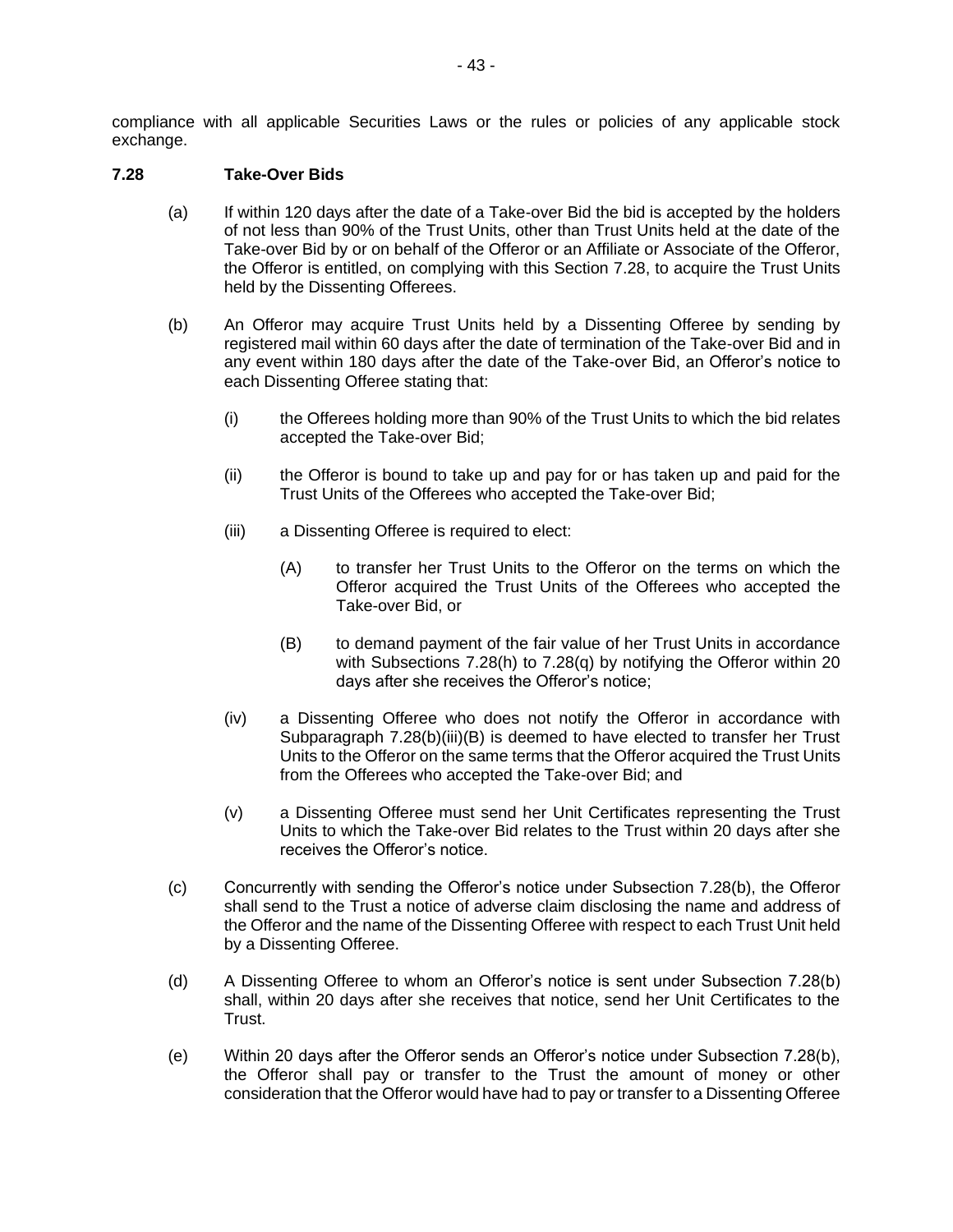if the Dissenting Offeree had elected to accept the Take-over Bid under Subsection 7.28(b)(iii)(A).

- (f) The Trust is deemed to hold in trust for the Dissenting Offeree the money or other consideration it receives under Subsection 7.28(e), and the Trust shall deposit the money in a separate account in a bank or other body corporate any deposits of which are insured by the Canada Deposit Insurance Corporation or guaranteed by the Québec Deposit Insurance Board, and shall place the other consideration in the custody of a bank or such other body corporate.
- (g) Within 30 days after the Offeror sends an Offeror's notice under Subsection 7.28(b), the Trust shall:
	- (i) issue to the Offeror a Unit Certificate in respect of the Trust Units that were held by Dissenting Offerees;
	- (ii) give to each Dissenting Offeree elects to accept the Take-over Bid terms under Subparagraph 7.28(b)(iii)(A) and who sends her Unit Certificates as required under Subsection 7.28(d), the money or other consideration to which she is entitled, disregarding fractional Trust Units, if any, which may be paid for in money; and
	- (iii) send to each Dissenting Offeree who has not sent her Unit Certificates as required under Subsection 7.28(d) a notice stating that:
		- (A) his Trust Units have been cancelled,
		- (B) the Trust or some designated person holds in trust for her the money or other consideration to which she is entitled as payment for or in exchange for her Trust Units, and
		- $(C)$  the Trust will, subject to Subsections 7.28(h) to 7.28(q), send that money or other consideration to her forthwith after receiving her Trust Units.
- (h) If a Dissenting Offeree has elected to demand payment of the fair value of her Trust Units under Subparagraph 7.28(b)(iii)(B), the Offeror may, within 20 days after it has paid the money or transferred the other consideration, under Subsection 7.28(e), apply to a court to fix the fair value of the Trust Units of that Dissenting Offeree.
- (i) If an Offeror fails to apply to a court under Subsection 7.28(h), a Dissenting Offeree may apply to a court for the same purpose within a further period of 20 days.
- (j) Where no application is made to a court under Subsection 7.28(i) within the period set out in that subsection, a Dissenting Offeree is deemed to have elected to transfer her Trust Units to the Offeror on the same terms that the Offeror acquired the Trust Units from the Offerees who accepted the Take-over Bid.
- (k) An application under Subsections 7.28(h) or 7.28(i) shall be made to a court having jurisdiction in the place where the Trust has its registered office.
- (l) A Dissenting Offeree is not required to give security for costs in an application made under Subsections 7.28(h) or 7.28(i).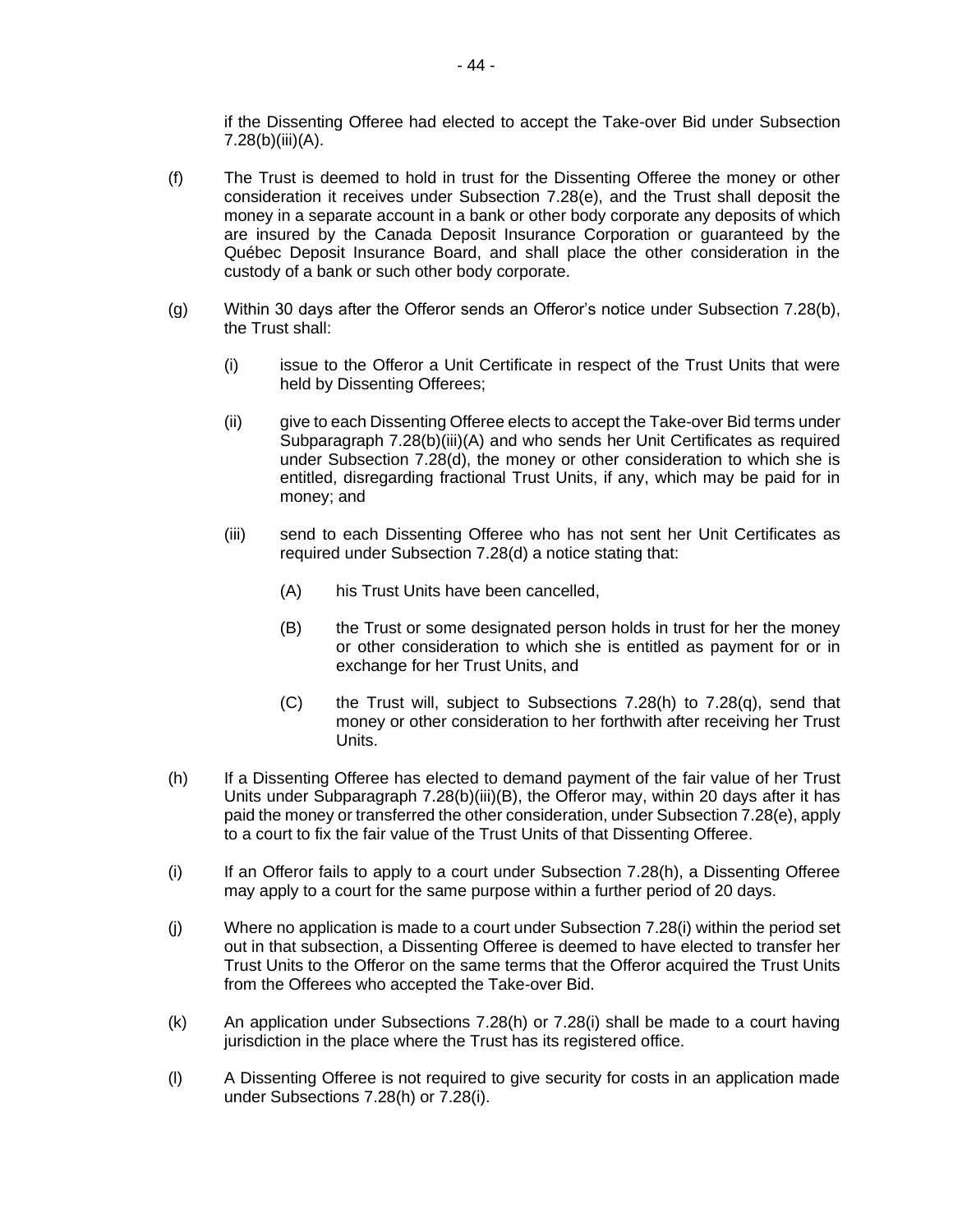- (m) On an application under Subsections 7.28(h) or 7.28(i):
	- (i) all Dissenting Offerees referred to in Subparagraph 7.28(b)(iii)(B) whose Trust Units have not been acquired by the Offeror shall be joined as parties and shall be bound by the decision of the court; and
	- (ii) the Offeror shall notify each affected Dissenting Offeree of the date, place and consequences of the application and of her right to appear and be heard in person or by counsel.
- (n) On an application to a court under Subsections 7.28(h) or 7.28(i) the court may determine whether any other person is a Dissenting Offeree who should be joined as a party, and the court shall then fix a fair value for the Trust Units of all Dissenting Offerees.
- (o) A court may in its discretion appoint one or more appraisers to assist the court to fix a fair value for the Trust Units of a Dissenting Offeree.
- (p) The final order of the court shall be made against the Offeror in favour of each Dissenting Offeree and for the amount for her Trust Units as fixed by the court.
- (q) In connection with proceedings under this Section 7.28, a court may make any order it thinks fit and, without limiting the generality of the foregoing, it may:
	- (i) fix the amount of money or other consideration that is required to be held in trust under Subsection 7.28(f);
	- (ii) order that money or other consideration be held in trust by a person other than the Trust; and
	- (iii) allow a reasonable rate of interest on the amount payable to each Dissenting Offeree from the date she sends or delivers her Unit Certificates under Subsection 7.28(d) until the date of payment.
- (r) Where an Offeror is entitled to acquire Units held by a Dissenting Offeree pursuant to Subsection 7.28(b) and the Offeror wishes to exercise such right, the Offeror shall also deliver an offer (the "**Exchange Offer**") to the Trustees, at the same time that an Offeror's notice is delivered pursuant to Subsection 7.28(b), addressed to each holder of exchangeable securities (including Class B LP Units) to acquire all Units issued to such holder by the Trust following the exchange of the holder's exchangeable securities for Units pursuant to an Exchange Agreement. The Exchange Offer shall be made on the same terms as the Offeror acquired the Units of the Unitholders who accepted the Take-over Bid and the exchange by the holder of the exchangeable securities and the acquisition by the Offeror of the Units issuable upon exchange thereof shall occur within 30 days of delivery of the Exchange Offer to the Trustees. The Trustees shall deliver the Exchange Offer to each holder of exchangeable securities forthwith upon receipt, if any such holders exist.
- (s) In the event that a non-exempt Take-over Bid from a person acting at arm's length to holders of exchangeable securities (including Class B LP Units), or any affiliate or associate thereof, is made for Units, unless the Take-over Bid is structured to permit holders of exchangeable securities to both exchange and tender conditional on takeup, then, from and after the first take-up of Units under the said Take-over Bid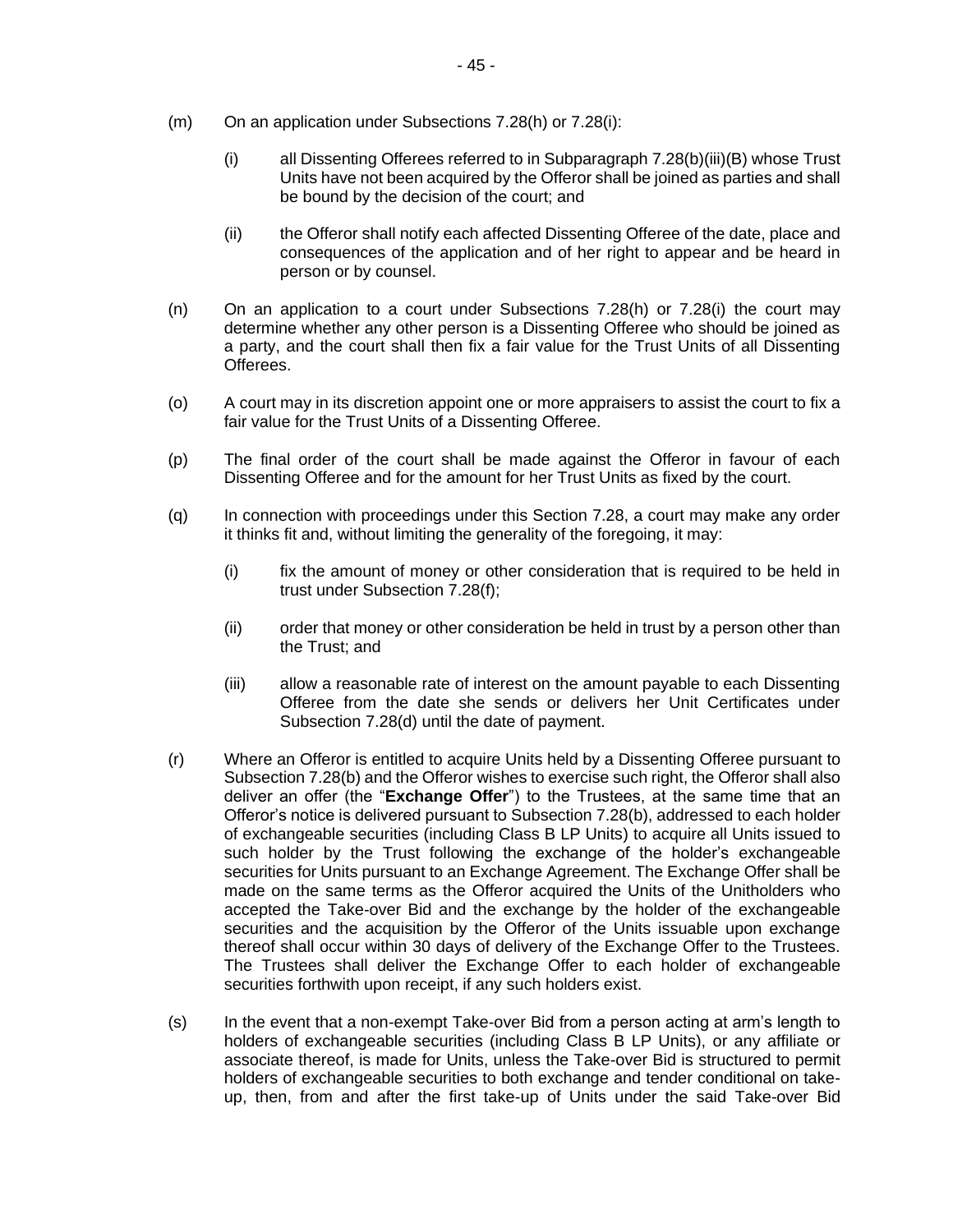(provided that not less than 25% of the Units other than Units held at the date of the Take-over Bid by the Offeror or associates or affiliates of the Offeror are so taken up) the terms and conditions of the exchangeable securities will be amended such that the exchange ratio shall be varied to equal 110% of the exchange ratio then in effect (such that on conversion, exercise or exchange the holder shall receive 1.1 Units for each Unit that the holder would otherwise have received). For greater certainty, notwithstanding any adjustment contemplated by this section, the holders of such exchangeable securities shall not be entitled to any adjustment to their entitlement to distributions until such time as such exchangeable securities are exchanged for Units.

#### **ARTICLE 8 MEETINGS OF UNITHOLDERS**

### **8.1 Annual Meeting**

There shall be an annual meeting of the Unitholders, commencing in 2014, at such time and place in Canada and for such purposes as the Trustees may prescribe for the purpose of presentation of the audited financial statements of the Trust for the immediately preceding year, electing Trustees, appointing or removing the Auditors of the Trust and transacting such other business as the Trustees may determine or as may properly be brought before the meeting. The annual meeting of Unitholders shall be held after delivery to the Unitholders of the information referred to in Section 18.8 and, in any event, within 180 days after the end of each Fiscal Year, commencing in 2014.

### **8.2 Other Meetings**

The Trustees shall have power at any time to call special meetings of the Unitholders at such time and place in Canada as the Trustees may determine. Unitholders holding in the aggregate not less than 5% of the outstanding Units of the Trust may requisition the Trustees in writing to call a special meeting of the Unitholders for the purposes stated in the requisition. If there are no Trustees, the officers of the Trust shall promptly call a special meeting of the Unitholders for the election of successor Trustees (other than Starlight Appointed Trustees). The requisition shall state in reasonable detail the business proposed to be transacted at the meeting and shall be sent to each of the Trustees at the principal office of the Trust. Unitholders shall have the right to obtain a list of Unitholders to the same extent and upon the same conditions as those which apply to shareholders of a corporation governed by the *Canada Business Corporations Act*. Upon receiving the requisition, the Trustees shall call a meeting of Unitholders to transact the business referred to in the requisition, unless:

- (a) a record date for a meeting of the Unitholders has been fixed and notice thereof has been given to each stock exchange in Canada on which the Trust Units are listed for trading;
- (b) the Trustees have called a meeting of the Unitholders and have given notice thereof pursuant to Section 8.3;
- (c) in connection with the business as stated in the requisition:
	- (i) it clearly appears to the Trustees, acting reasonably, that the matter covered by the requisition is submitted by the Unitholder primarily for the purpose of enforcing a personal claim or redressing a personal grievance against the Trust, the Trustees, the officers of the Trust or its security holders;
	- (ii) it clearly appears to the Trustees, acting reasonably, that the matter covered by the requisition does not relate in a significant way to the business or affairs of the Trust;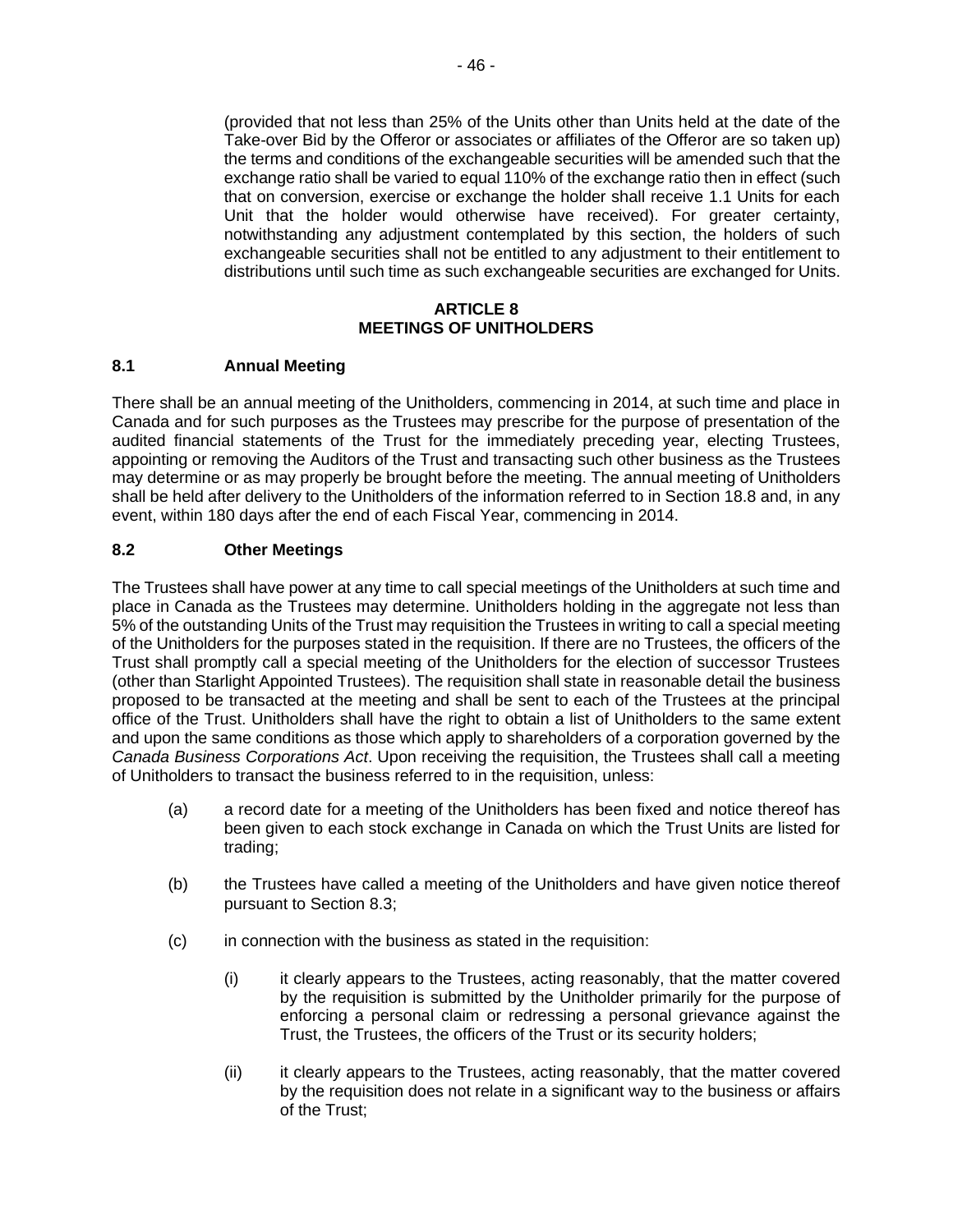- (iii) the Trust, at the Unitholder's request, included a matter covered by a requisition in an information circular relating to a meeting of Unitholders held within two years preceding the receipt of such request, and the Unitholder failed to present the matter, in person or by proxy, at the meeting;
- (iv) substantially the same matter covered by the requisition was submitted to Unitholders in an information circular (including a dissident's information circular) relating to a meeting of Unitholders held within two years preceding the receipt of the Unitholder's request and the matter covered by the requisition was defeated; or
- (v) the rights conferred by this Section 8.2 are being abused to secure publicity; or
- (d) the Unitholder(s) submitting the requisition previously submitted a requisition to call a special meeting of Unitholders (the "**past meeting**") within two years preceding the receipt of the present requisition and failed to continue to hold or own 10% of the outstanding Units of the Trust up to and including the day of such past meeting.

Subject to the foregoing, if the Trustees do not within 21 days after receiving the requisition call a meeting, any Unitholder who signed the requisition may call the meeting in accordance with the provisions of Section 8.3 and Section 8.8 and the Trustees' Regulations, mutatis mutandis. The phrase "meeting of the Unitholders" wherever it appears in this Declaration of Trust shall mean and include both an annual meeting and any other meeting of Unitholders.

## **8.3 Notice of Meeting of Unitholders**

Notice of all meetings of the Unitholders shall be mailed or delivered by the Trustees to each Trustee and to the Auditors of the Trust not less than 21 nor more than 50 days or within such other number of days as required by law or relevant stock exchange before the meeting. Such notice shall specify the time when, and the place where, such meeting is to be held and shall briefly state the general nature of the business to be transacted at such meeting, and shall otherwise include such information as would be provided to shareholders of a corporation governed by the *Business Corporations Act* (Ontario) in connection with a meeting of shareholders. Any adjourned meeting, other than a meeting adjourned for lack of a quorum under Section 8.5, may be held as adjourned without further notice. Notwithstanding the foregoing, a meeting of Unitholders may be held at any time without notice if all the Unitholders are present or represented thereat or those not so present or represented have waived notice. Any Unitholder (or a duly appointed proxy of a Unitholder) may waive any notice required to be given under the provisions of this Section 8.3, and such waiver, whether given before or after the meeting, shall cure any default in the giving of such notice. Attendance at a meeting of Unitholders shall constitute a waiver of notice unless the Unitholder or other person attends the meeting for the express purpose of objecting to the transaction of any business on the grounds that the meeting is not properly called.

## **8.4 Chairperson**

The chairperson of any annual or other meeting of Unitholders shall be the Chair of the Trustees or any other Trustee specified by resolution of the Trustees or, in the absence of any Trustee, any person appointed as chairperson of the meeting by the Unitholders present.

## **8.5 Quorum**

A quorum for any meeting of the Unitholders shall be individuals present in person or represented by proxy, not being less than two in number, provided that if the Trust has only one Unitholder, the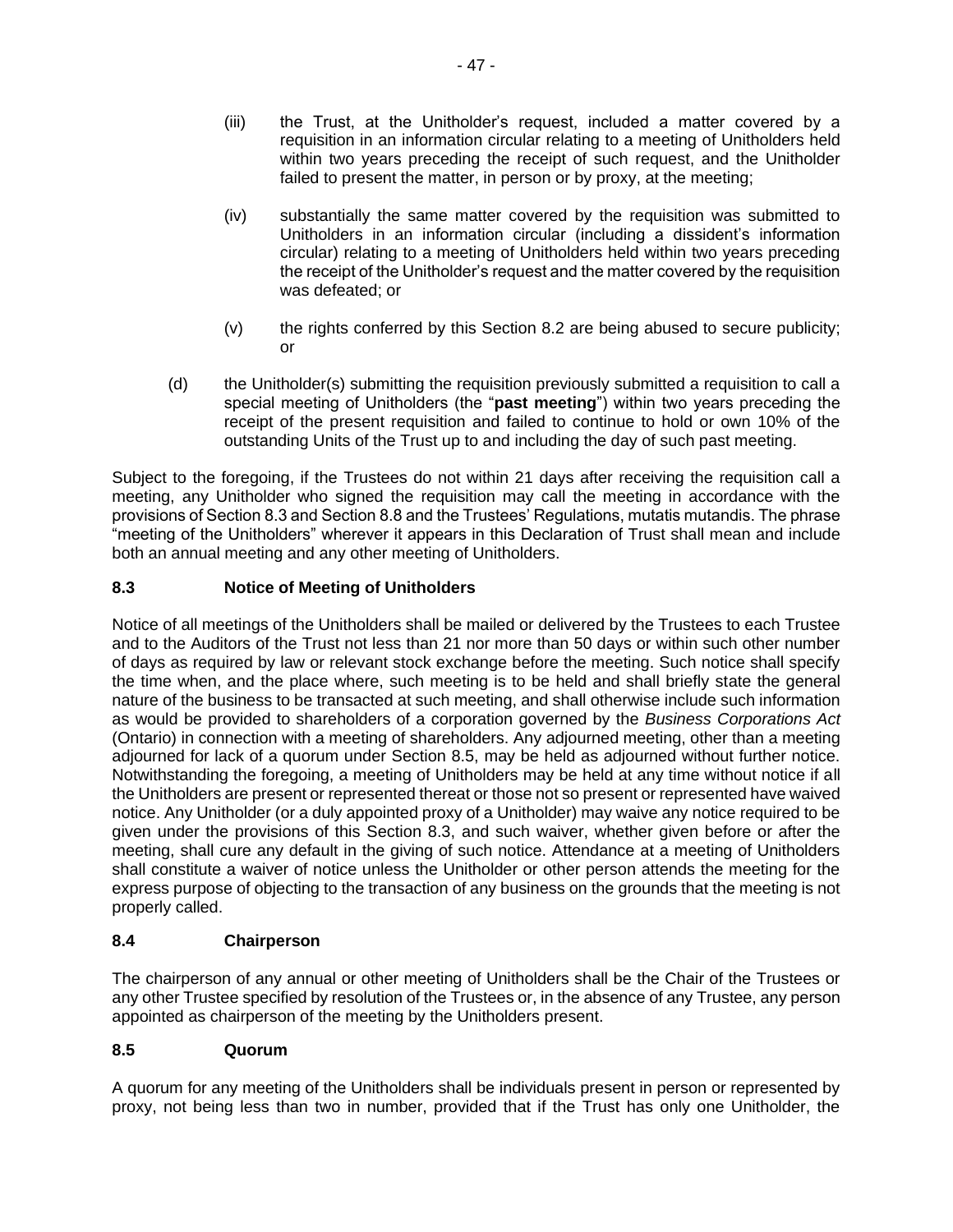Unitholder present in person or by proxy constitutes a meeting and a quorum for such meeting, representing in the aggregate not less than 10% of the total number of outstanding Units on the record date for the meeting. If a quorum is present at the opening of a meeting, the Unitholders may proceed with the business of the meeting, notwithstanding that a quorum is not present throughout the meeting. The Chair of any meeting at which a quorum of Unitholders is present may, with the consent of the majority of the Unitholders present in person or by proxy, adjourn at such meeting and no notice of any such adjournment need be given. In the event of such quorum not being present at the appointed place on the date for which the meeting is called within one-half hour after the time fixed for the holding of such meeting, the meeting, if called by request of Unitholders, shall be terminated and, if otherwise called, shall stand adjourned to such day being not less than 14 days later and to such place and time as may be appointed by the Chair of the meeting. If at such adjourned meeting a quorum as above defined is not present, the Unitholders present either personally or by proxy shall form a quorum, and any business may be brought before or dealt with at such an adjourned meeting which might have been brought before or dealt with at the original meeting in accordance with the notice calling the same.

## **8.6 Voting**

Holders of Units may attend and vote at all meetings of the Unitholders either in person or by proxy. Each Trust Unit shall entitle the holder of record thereof to one vote at all meetings of the Unitholders. Each Special Voting Unit will entitle the holder of record thereof to a number of votes at all meetings of the Unitholders equal to the number of Trust Units that may be obtained upon the exchange of the exchangeable security, including a Class B LP Unit, to which such Special Voting Unit is attached.

Any action to be taken by the Unitholders shall, except as otherwise required by this Declaration of Trust or by law, be authorized when approved by a majority of the votes cast at a meeting of the Unitholders. The Chair of any such meeting shall not have a second or casting vote. Every question submitted to a meeting, other than a Special Resolution, shall, unless a poll vote is demanded, be decided by a show of hands, on which every person present and entitled to vote shall be entitled to one vote.

At any such meeting, unless a poll is demanded, a declaration by the Chair that a resolution has been carried or carried unanimously or by a particular majority, or lost or not carried by a particular majority, shall be conclusive evidence of that fact. If a poll is demanded concerning the election of a chairperson or an adjournment, it shall be taken immediately upon request and, in any other case, it shall be taken at such time as the Chair may direct. The demand for a poll shall not prevent the continuation of a meeting for the transaction of any business other than the question on which the poll has been demanded.

At any meeting of Unitholders, on a show of hands every person who is present and entitled to vote, whether as a Unitholder or as a proxy, shall have one vote. At any meeting of Unitholders on a poll, each Unitholder present in person or represented by a duly appointed proxy shall have one vote for each Unit held on the applicable Record Date, except as otherwise set forth herein.

## **8.7 Matters on which Unitholders Shall Vote**

None of the following shall occur unless the same has been duly approved by the Unitholders at a meeting duly called and held:

- (a) except as provided in Sections 3.4, 3.6, 3.7, 3.8, or 3.12, the appointment, election or removal of Trustees;
- (b) except as provided in Section 18.6, the appointment or removal of Auditors;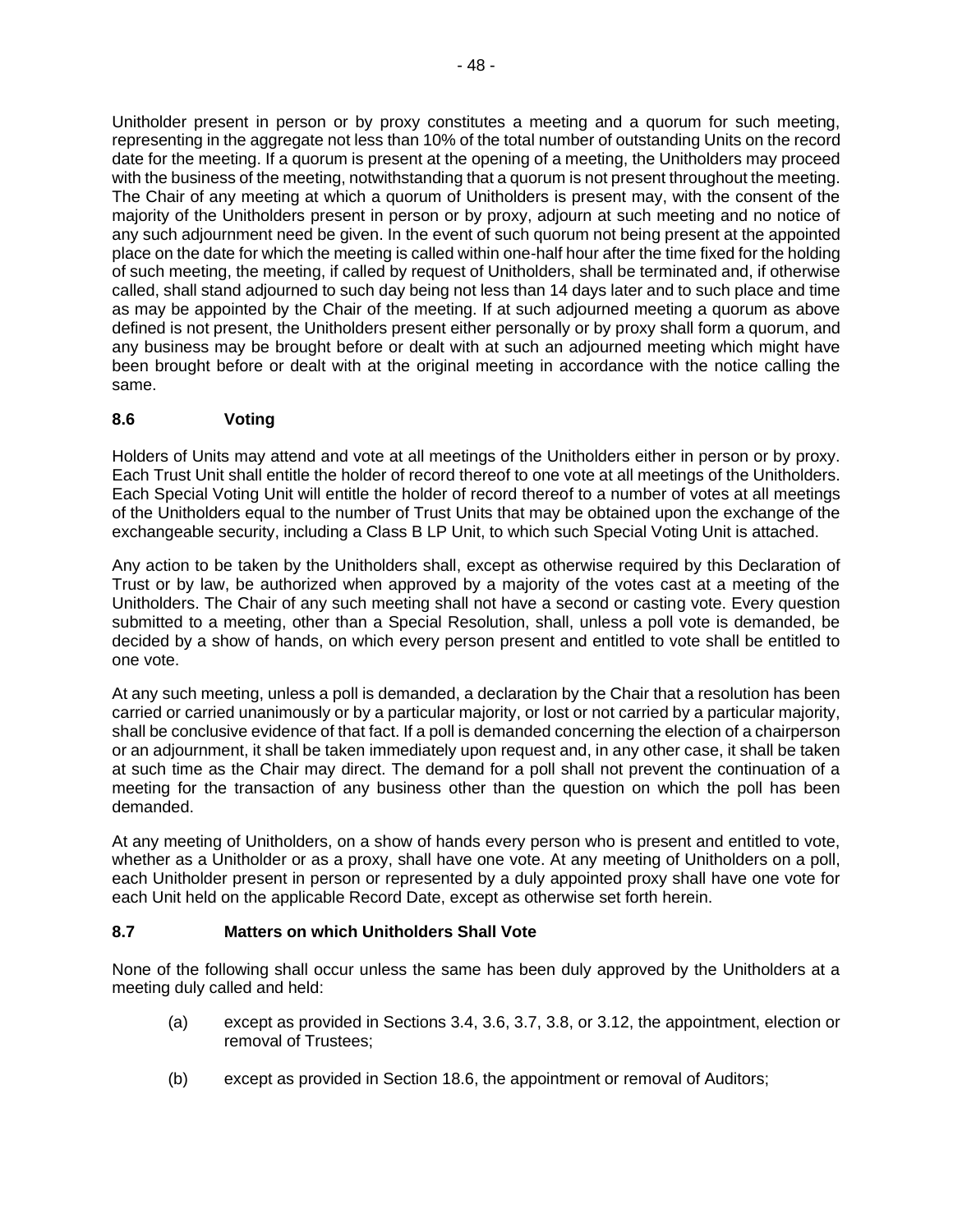- (c) any amendment to the Declaration of Trust (except as provided in Sections 6.6, 13.1 or 13.4);
- (d) the sale or transfer of the assets of the Trust and its Subsidiaries as an entirety or substantially as an entirety (other than as a part of an internal reorganization of the assets of the Trust and its Subsidiaries as approved by the Trustees);
- (e) the termination of the Trust or its Subsidiaries (other than as part of an internal reorganization as approved by the Trustees); or
- (f) the taking of any action upon any matter, which under applicable law (including policies of Canadian securities commissions) or applicable stock exchange rules, would require approval by ordinary resolution had the Trust been a reporting issuer (or the equivalent) in the jurisdictions in which the Trust is a reporting issuer (or the equivalent) and had Units been listed for trading on the stock exchanges where the Trust Units are listed for trading, respectively.

Nothing in this Section 8.7, however, shall prevent the Trustees from submitting to a vote of Unitholders any matter which they deem appropriate. Except with respect to the matters specified in Sections 8.7, 13.2, 13.3, 13.4 and 16.2 or matters submitted to a vote of the Unitholders by the Trustees, no vote of the Unitholders shall in any way bind the Trustees.

### **8.8 Record Dates**

For the purpose of determining the Unitholders who are entitled to receive notice of and vote at any meeting or any adjournment thereof or for the purpose of any other action, the Trustees may from time to time, without notice to the Unitholders, close the transfer books for such period, not exceeding 35 days, as the Trustees may determine; or without closing the transfer books the Trustees may fix a date not more than 60 days prior to the date of any meeting of the Unitholders or other action as a record date for the determination of Unitholders entitled to receive notice of and to vote at such meeting or any adjournment thereof or to be treated as Unitholders of record for purposes of such other action, and any Unitholder who was a Unitholder at the time so fixed shall be entitled to receive notice of and vote at such meeting or any adjournment thereof, even though she has since that date disposed of her Units, and no Unitholder becoming such after that date shall be entitled to receive notice of and vote at such meeting or any adjournment thereof or to be treated as a Unitholder of record for purposes of such other action. If, in the case of any meeting of Unitholders, no record date with respect to voting has been fixed by the Trustees, the record date for voting shall be 5:00 p.m. on the last Business Day before the meeting.

Unitholders may examine the list of Unitholders of record (a) during usual business hours at the registered office of the Trust or Transfer Agent; and (b) at the meeting of Unitholders for which the list was prepared.

#### **8.9 Proxies**

Whenever the vote or consent of Unitholders is required or permitted under this Declaration of Trust, such vote or consent may be given either directly by the Unitholder or by a proxy in such form as the Trustees may prescribe from time to time or, in the case of a Unitholder who is a body corporate or association, by an individual authorized by the board of directors or governing body of the body corporate or association to represent it at a meeting of the Unitholders. A proxy need not be a Unitholder. The Trustees may solicit such proxies from the Unitholders or any of them in any matter requiring or permitting the Unitholders' vote, approval or consent.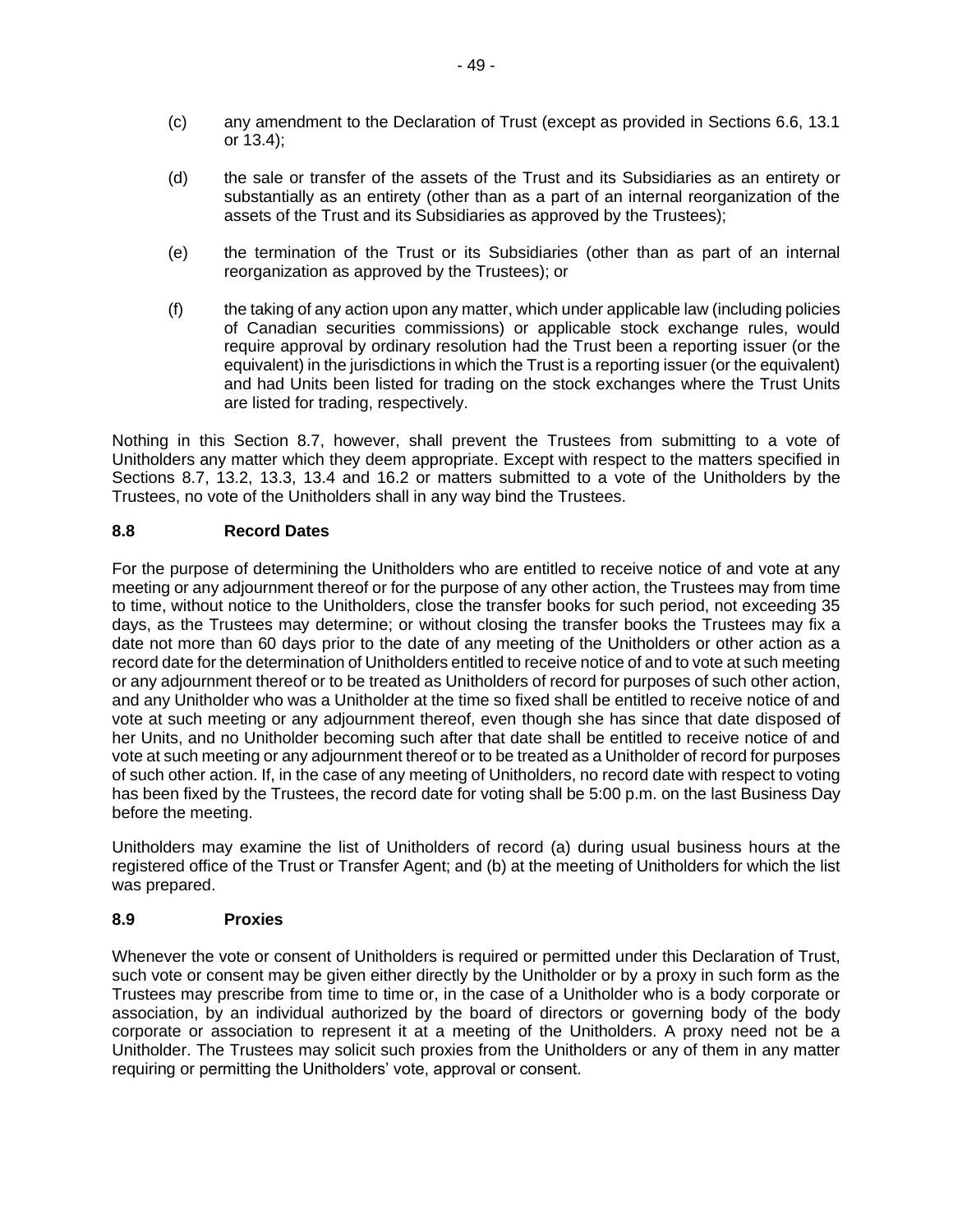The Trustees may adopt, amend or repeal such rules relating to the appointment of proxyholders and the solicitation, execution, validity, revocation and deposit of proxies, as they in their discretion from time to time determine.

An instrument of proxy executed in compliance with the foregoing shall be valid unless challenged at the time of or prior to its exercise and the person challenging the instrument shall have the burden of proving, to the satisfaction of the chairperson of the meeting at which the instrument is proposed to be used, that the instrument of proxy is invalid. Any decision of the chairperson of the meeting in respect of the validity of an instrument of proxy shall be final and binding upon all persons. An instrument of proxy shall be valid only at the meeting with respect to which it was solicited or any adjournment thereof.

A vote cast in accordance with any proxy shall be valid notwithstanding the death, incapacity, insolvency or bankruptcy of the Unitholder giving the proxy or the revocation of the proxy unless written notice of the death, incapacity, insolvency, bankruptcy or revocation of the proxy has been received by the chairperson of the meeting prior to the time the vote is cast.

## **8.10 Personal Representatives**

If a Unitholder is deceased, her personal representative, upon filing with the secretary of the meeting such proof of her appointment as the secretary considers sufficient, shall be entitled to exercise the same voting rights at any meeting of Unitholders as the Unitholder would have been entitled to exercise if she were living and for the purpose of the meeting shall be considered to be a Unitholder. Subject to the provisions of the will of a deceased Unitholder, if there is more than one personal representative, the provisions of Section 7.22 relating to joint holders shall apply. When any Unit is held jointly by several persons, any one of them may vote at any meeting in person or by proxy in respect of such Unit, but if more than one of them shall be present at such meeting in person or by proxy, and such joint owners or their proxies so present disagree as to any vote to be cast, such vote purporting to be executed by or on behalf of a Unitholder shall be deemed valid unless challenged at or prior to its exercise, and the burden of proving invalidity shall rest on the challenger.

## **8.11 Attendance by Others**

Any Trustee, officer or employee of the Trust, officer, director or employee of the Subsidiaries, representative of the Auditors of the Trust or other individuals approved by the Trustees may attend and speak at any meeting of Unitholders.

## **8.12 Conduct of Meetings**

To the extent that the rules and procedures for the conduct of a meeting of Unitholders are not prescribed herein, the rules and procedures shall be such reasonable rules and procedures as are determined by the chairperson of the meeting and such rules and procedures shall be binding upon all parties participating in the meeting.

## **8.13 Binding Effect of Resolutions**

Every resolution passed at a meeting in accordance with the provisions of this Article 8 shall be binding upon all Unitholders, whether present at or absent from the meeting. Subject to Section 8.7, no action taken by Unitholders at any meeting of Unitholders shall in any way bind the Trust or the Trustees without approval of the Trustees.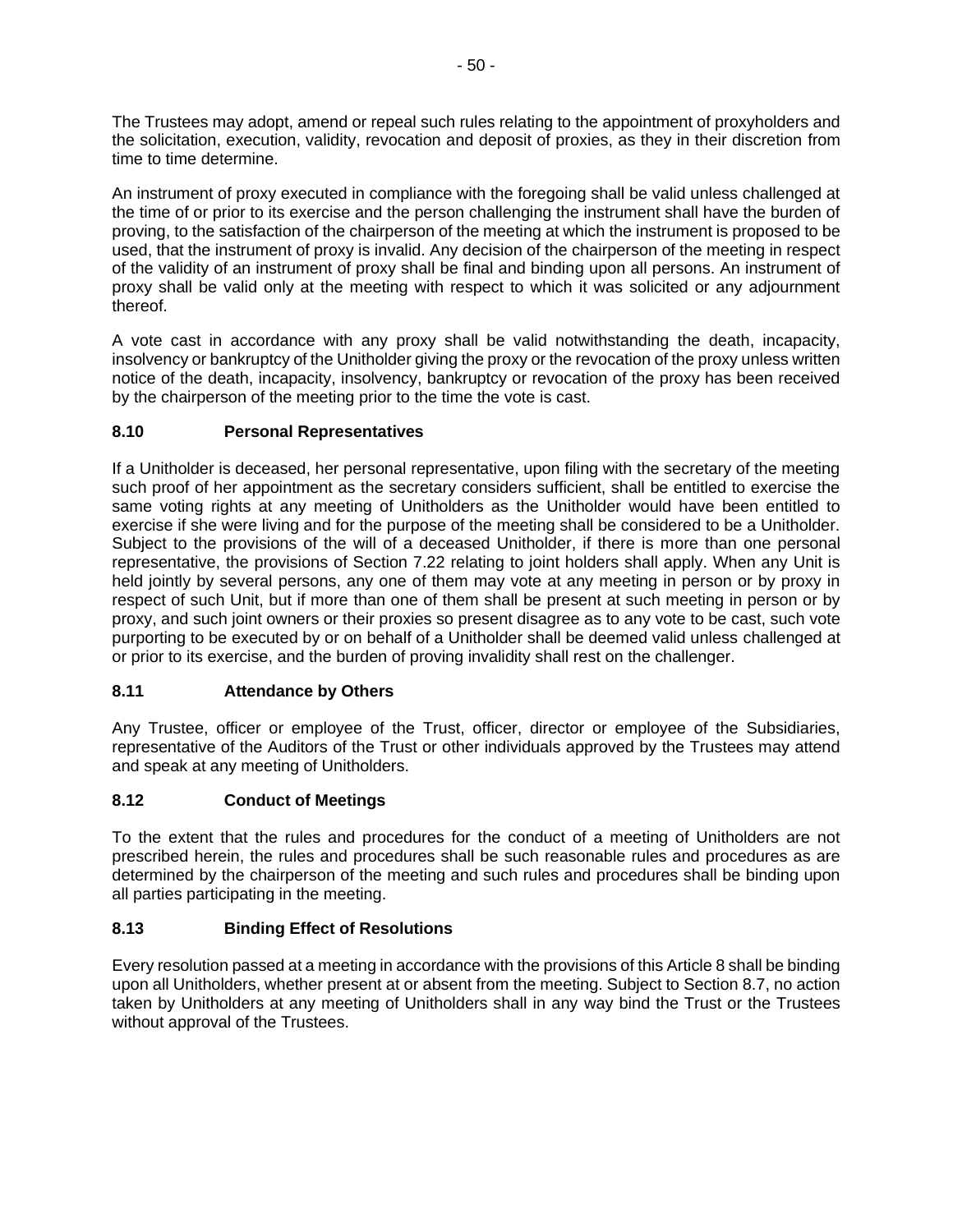A resolution signed in writing by all of the Unitholders entitled to vote on that resolution at a meeting of Unitholders is as valid as if it had been passed at a meeting of Unitholders. Notwithstanding any other provision of this Declaration of Trust, a resolution in writing executed by Unitholders holding a proportion of the outstanding Units equal to the proportion required to vote in favour thereof at a meeting of Unitholders to approve that resolution is valid as if it had been passed at a meeting of Unitholders.

## **8.15 Actions by Unitholders**

Any action, change, approval, decision or determination required or permitted to be taken or made by the Unitholders hereunder shall be effected by a resolution passed by the Unitholders at a duly constituted meeting (or a Special Resolution in lieu thereof) or by written resolution in lieu thereof, all in accordance with this Article 8.

## **8.16 Meaning of "Special Resolution"**

- (a) The expression "**Special Resolution**" when used in this Declaration of Trust means, subject to this Article 8, a resolution proposed to be passed as a special resolution at a meeting of Unitholders (including an adjourned meeting) duly convened for that purpose and held in accordance with the provisions of this Article 8 at which two or more individuals present in person or represented by proxy representing not less than 5% of the outstanding Units on the record date for the meeting and passed by the affirmative votes of the holders of not less than 66 2/3% of the Units represented at the meeting and voted on a poll upon such resolution.
- (b) Notwithstanding Subsection 8.16(a), if at any meeting of Unitholders at which a Special Resolution is proposed to be passed, two individuals representing not less than 10% of the outstanding Units on the record date for the meeting are not present in person or by proxy within one-half hour after the time appointed for the meeting, then the meeting, if convened by or on the requisition of Unitholders, shall be dissolved, but in any other case it shall stand adjourned to such date, being not less than 21 nor more than 60 days later and to such place and time as may be appointed by the chairperson of the meeting. Not less than 10 days' prior notice shall be given of the time and place of such adjourned meeting in the manner provided in Section 8.3. Such notice shall state that at the adjourned meeting the Unitholders present in person or by proxy shall form a quorum but it shall not be necessary to set forth the purposes for which the meeting was originally called or any other particulars. At the adjourned meeting, the Unitholders present in person or by proxy shall form a quorum and may transact the business for which the meeting was originally convened and a resolution proposed at such adjourned meeting and passed by the requisite vote as provided in Subsection 8.16(a) shall be a Special Resolution within the meaning of this Declaration of Trust.
- (c) Votes on a Special Resolution shall always be given on a poll and no demand for a poll on a Special Resolution shall be necessary.

## **8.17 Meaning of "Outstanding"**

Every Unit issued, certified and delivered hereunder shall be deemed to be outstanding until it shall be cancelled or delivered to the Trustees or Transfer Agent for cancellation provided that: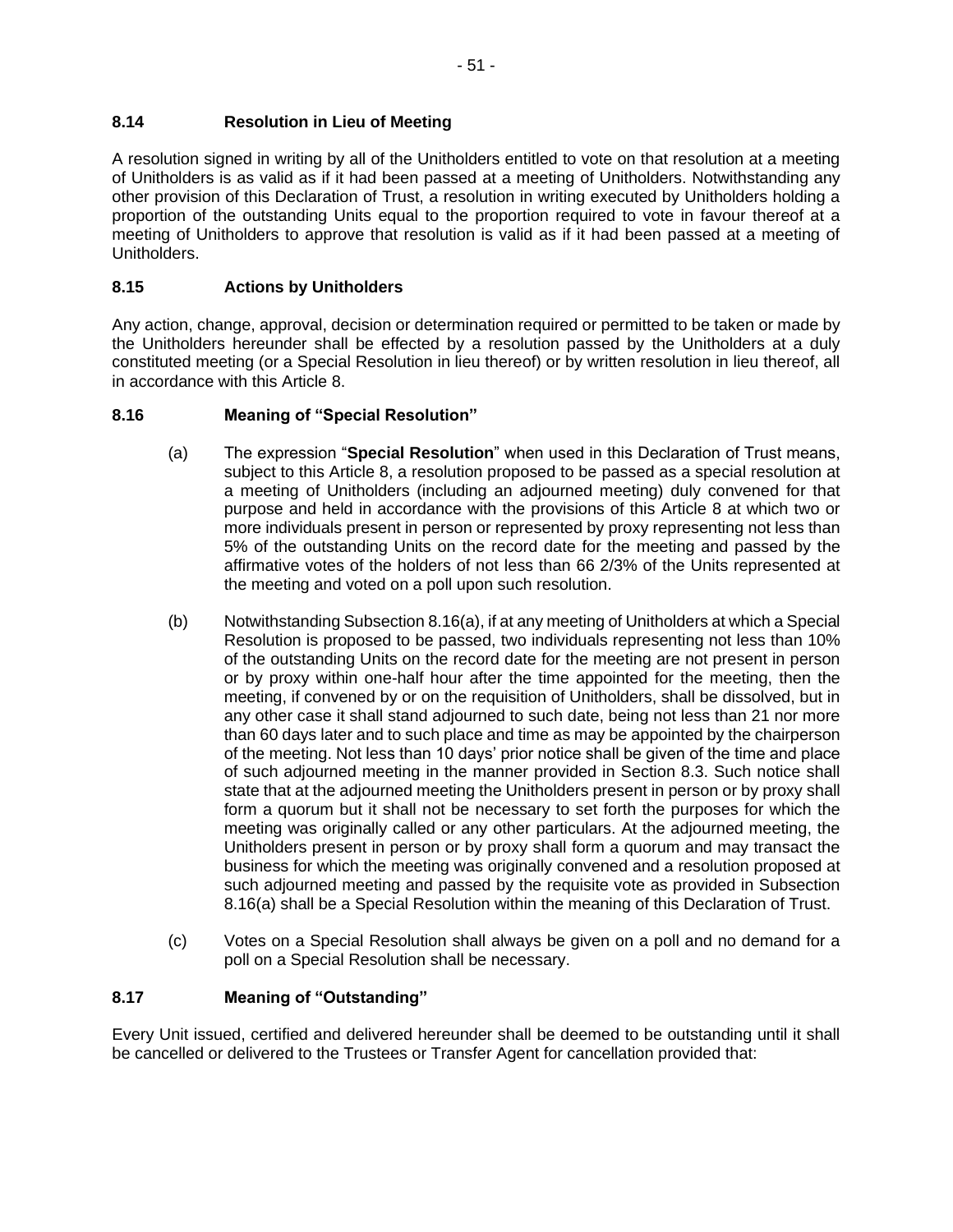- (a) when a new certificate has been issued in substitution for a Unit Certificate which has been lost, stolen, mutilated or destroyed, only one of such Unit Certificates shall be counted for the purposes of determining the number of Units outstanding; and
- (b) for the purpose of any provision of this Declaration of Trust entitling holders of outstanding Units to vote, sign consents, requisitions or other instruments or, take any action under this Declaration of Trust, Units owned directly or indirectly, legally or equitably, by the Trust or any Subsidiary thereof shall be disregarded, except that:
	- (i) for the purpose of determining whether the Trustees shall be protected in relying on any such vote, consent, requisition or other instrument or action only the Units which the Trustees know are so owned shall be so disregarded; and
	- (ii) Units so owned which have been pledged in good faith other than to the Trust or a Subsidiary thereof shall not be so disregarded if the pledgee shall establish to the satisfaction of the Trustees the pledgee's right to vote such Units in her discretion free from the control of the Trust or any Subsidiary thereof.

#### **8.18 Nomination of Trustees**

- (a) Only persons who are nominated in accordance with the following procedures shall be eligible for election as Trustees of the Trust. Nominations of persons for election to the board of Trustees may be made at any annual meeting of Unitholders, or at any special meeting of Unitholders, if one of the purposes for which the special meeting was called was the election of Trustees:
	- (i) by or at the direction of the board of Trustees, including pursuant to a notice of meeting;
	- (ii) by or at the direction or request of one or more Unitholders pursuant to a requisition of the Unitholders made in accordance with Paragraph 8.2;
	- (iii) by any person (a "**Nominating Unitholder**") who:
		- (A) at the close of business on the date of the giving of the notice provided for below in this Section 8.18 and on the record date for notice of such meeting, is entered in the Register as a holder of one or more Units carrying the right to vote at such meeting or who beneficially owns Units that are entitled to be voted at such meeting;
		- (B) who complies with the notice procedures set forth below in this Paragraph 8.18;
- (b) In addition to any other applicable requirements, for a nomination to be made by a Nominating Unitholder, the Nominating Unitholder must have given timely notice thereof to the Trustees in the manner prescribed by this Declaration of Trust. Furthermore, if such notice is made on a day which is not a Business Day or later than 5:00 p.m. (Toronto Time) on a day which is a Business Day, then such notice shall be deemed to have been made on the subsequent day that is a Business Day.
- (c) To be timely, a Nominating Unitholder's notice to the Trustees must be made: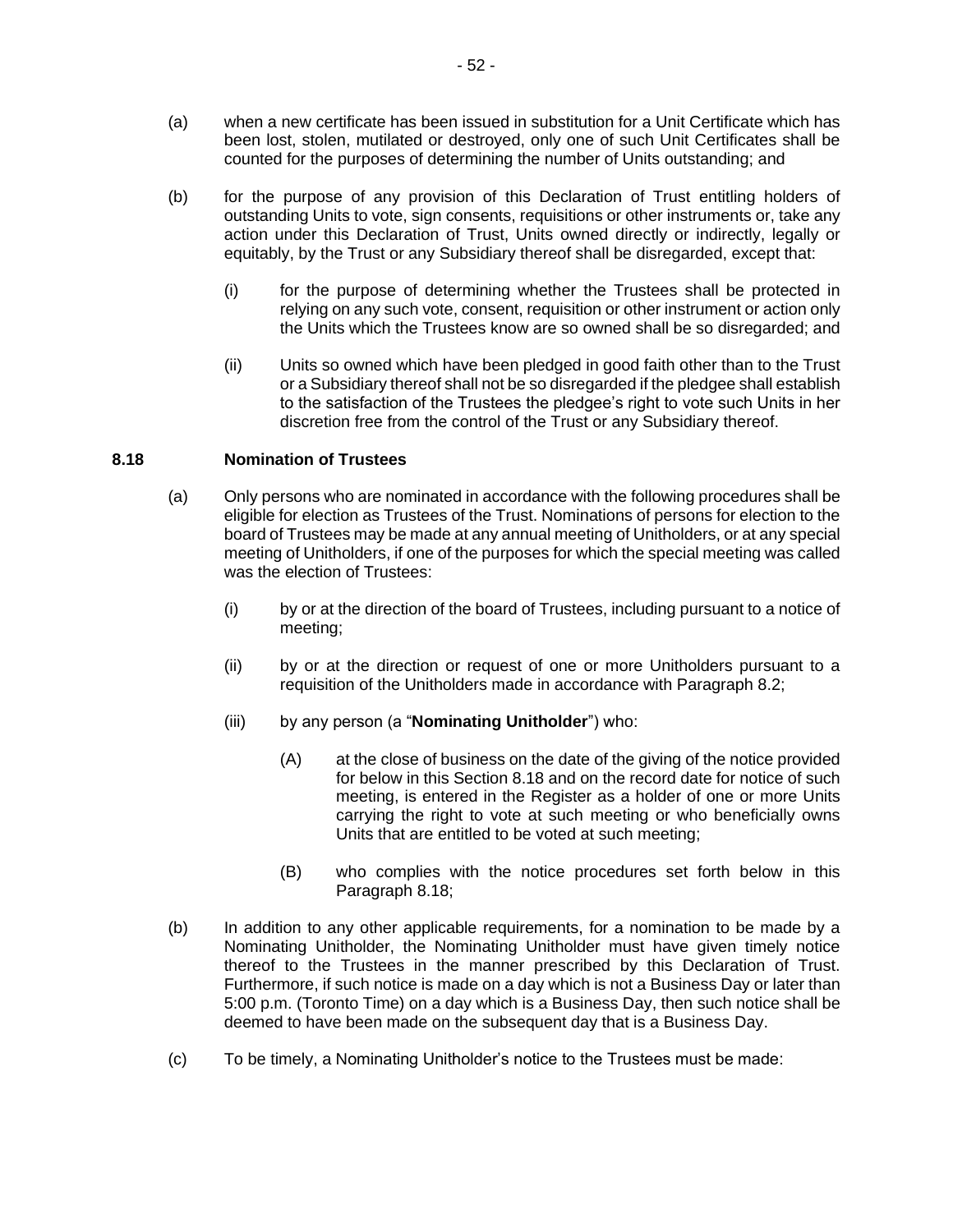- (i) in the case of an annual meeting of Unitholders, not less than 30 nor more than 65 days prior to the date of the annual meeting of Unitholders; provided, however, that in the event that the annual meeting of Unitholders is to be held on a date that is less than 50 days after the date (the "**Notice Date**") that is the earlier of the date that a notice of meeting is filed for such meeting or the date on which the first public announcement of the date of the annual meeting was made, notice by the Nominating Unitholder may be made not later than the close of business on the tenth  $(10<sup>th</sup>)$  day following the Notice Date; and
- (ii) in the case of a special meeting (which is not also an annual meeting) of Unitholders called for the purpose of electing Trustees (whether or not called for other purposes), not later than the close of business on the fifteenth  $(15<sup>th</sup>)$ day following the day on which the first public announcement of the date of the special meeting of Unitholders was made. In no event shall any adjournment or postponement of a meeting of Unitholders or the announcement thereof commence a new time period for the giving of a Nominating Unitholder's notice as described above.
- (d) To be in proper written form, a Nominating Unitholder 's notice to the Trustees must set forth:
	- (i) as to each person whom the Nominating Unitholder proposes to nominate for election as a Trustee:
		- (A) the name, age, business address and residential address of the person;
		- (B) the principal occupation or employment of the person;
		- (C) the class or series and number of Units of the Trust which are controlled or which are owned beneficially or of record by the person as of the record date for the meeting of Unitholders (if such date shall then have been made publicly available and shall have occurred) and as of the date of such notice;
		- (D) any other information relating to the person that would be required to be disclosed in a dissident's proxy circular in connection with solicitations of proxies for election of Trustees pursuant to applicable Securities Laws; and
	- (ii) as to the Nominating Unitholder giving the notice, any proxy, contract, arrangement, understanding or relationship pursuant to which such Nominating Unitholder has a right to vote any Units and any other information relating to such Nominating Unitholder that would be required to be made in a dissident's proxy circular in connection with solicitations of proxies for election of Trustees pursuant to applicable Securities Laws.
- (e) The Trust may require any proposed nominee to furnish such other information as may reasonably be required by the Trust to determine the eligibility of such proposed nominee to serve as an independent trustee of the Trust or that could be material to a reasonable Unitholder's understanding of the independence, or lack thereof, of such proposed nominee.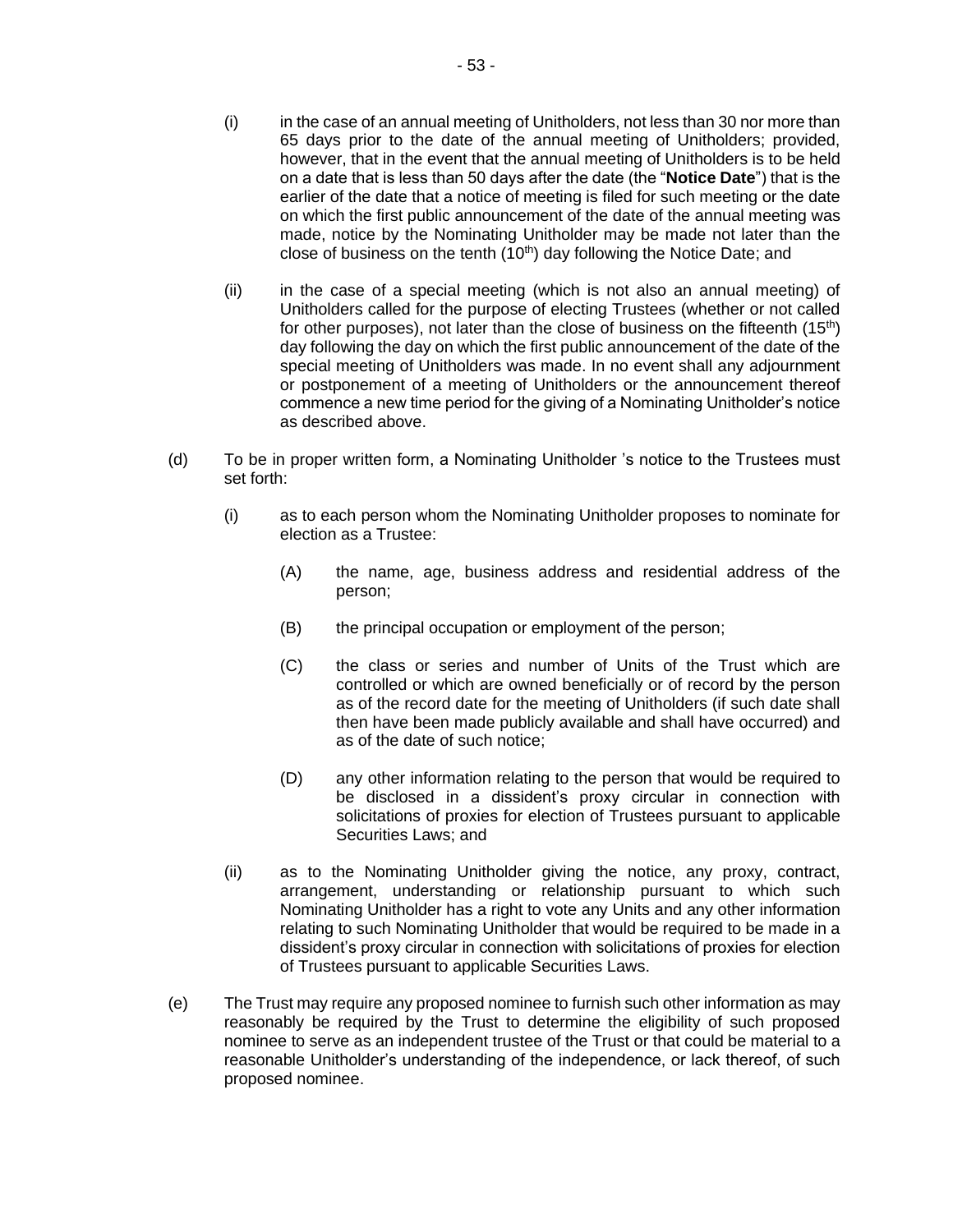- (f) No person shall be eligible for election as a Trustee of the Trust unless nominated in accordance with the provisions of this Section 6.10; provided, however, that nothing in this Section 6.10 shall be deemed to preclude discussion by a Unitholder (as distinct from the nomination of Trustees) at a meeting of Unitholders of any matter in respect of which it would have been entitled to submit to a vote pursuant to the terms and conditions contained in this Declaration of Trust. The chairperson of the applicable meeting shall have the power and duty to determine whether a nomination was made in accordance with the procedures set forth in the foregoing provisions and, if any proposed nomination is not in compliance with such foregoing provisions, to declare that such defective nomination shall be disregarded.
- (g) For purposes of this Paragraph 8.18, "public announcement" shall mean disclosure in a press release reported by a national news service in Canada, or in a document publicly filed by the Trust under its profile on the System of Electronic Document Analysis and Retrieval (SEDAR) at [www.sedar.com.](http://www.sedar.com/)
- (h) Notwithstanding the foregoing, the Trustees may, in their sole discretion, waive any requirement in this Paragraph 8.18.

### **8.19 Meetings by Telephone, Electronic or Other Communications Facility**

Any meeting of Unitholders may be held entirely by means of a telephonic, electronic or other communication facility. A person who votes at the meeting or establishes a communications link to the meeting is deemed to be present in person at the meeting. Any such meeting of the Unitholders shall be deemed to be held at the place where the registered office of the Trust is located. The rules and procedures for any meeting of Unitholders held by means of a telephonic, electronic or other communication facility shall be such reasonable rules and procedures as are determined by the Trustees and such rules and procedures shall be binding upon all parties participating in the meeting.

#### **ARTICLE 9 MEETINGS OF THE TRUSTEES**

#### **9.1 Trustees May Act Without Meeting**

The Trustees may act with or without a meeting. Any action of the Trustees or any committee of the Trustees may be taken at a meeting by majority vote, or without a meeting by written consent signed by all of the Trustees or the members of the applicable committee, as the case may be.

#### **9.2 Notice of Meeting**

Meetings of the Trustees may be held from time to time upon the giving of notice by any Trustee or the Chief Executive Officer or Chief Financial Officer of the Trust. Regular meetings of the Trustees may be held without call or notice at a time and place fixed in accordance with the Trustees' Regulations. Notice of the time and place of any other meetings shall be mailed or otherwise verbally given, by telephone or by other means of communication, not less than 48 hours before the meeting but may be waived in writing by any Trustee either before, at or after such meeting. Notice of a meeting of Trustees need not specify the purpose of or the business to be transacted at the meeting. If a quorum of Trustees is present, the Trustees may without notice hold a meeting immediately following an annual meeting of Unitholders. The attendance of a Trustee at a meeting, in person or by telephone shall constitute a waiver of notice of such meeting except where a Trustee attends a meeting for the express purpose of objecting to the transaction of any business on the ground that the meeting has not been lawfully called or convened.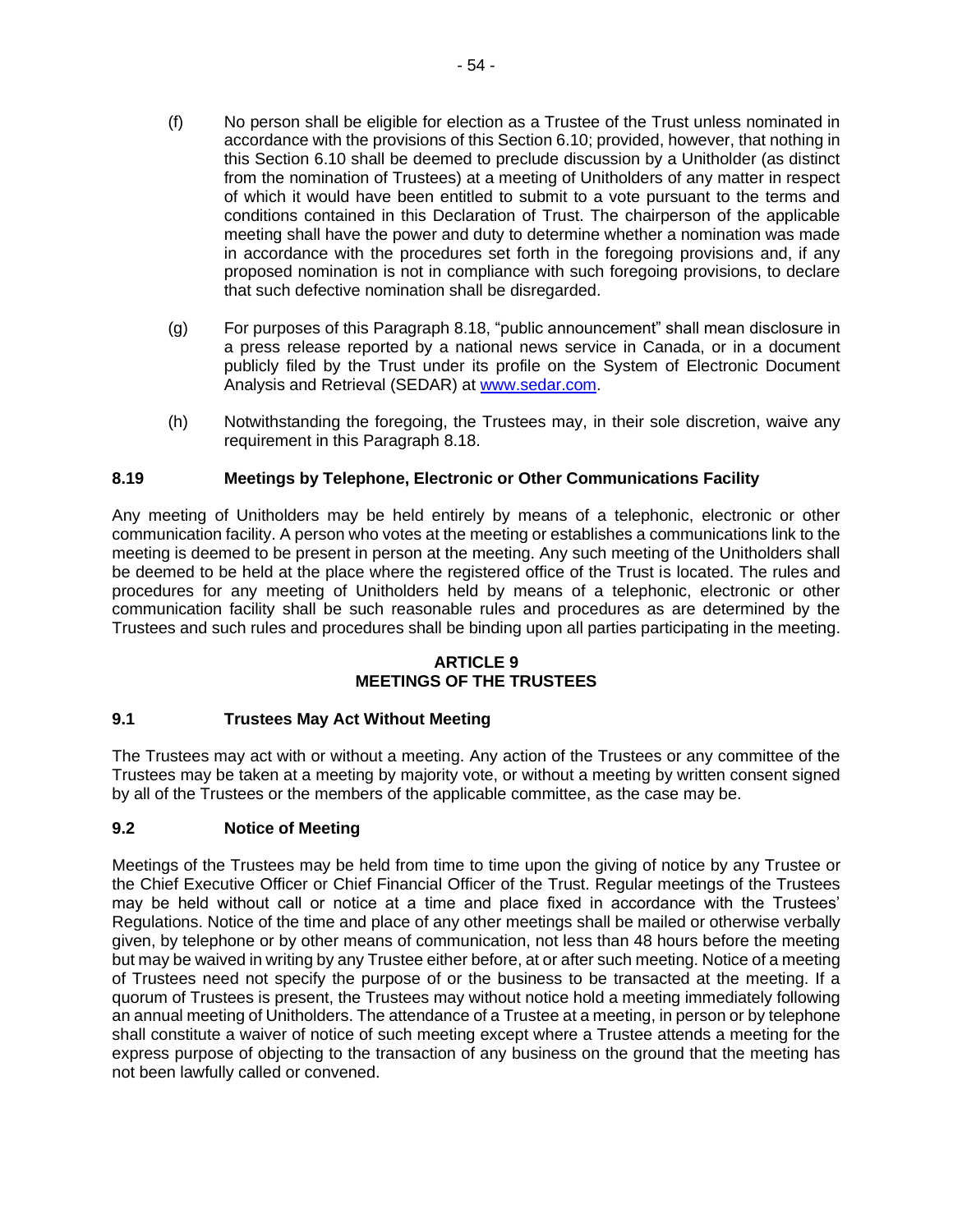### **9.3 Place of Meeting**

Meetings of the Trustees may be held at any place in Canada and may be held by telephone. A Trustee who attends a meeting of Trustees, in person or by telephone, is deemed to be present and counted for purposes of determining a quorum and is deemed to have consented to the time and location of the meeting except when he attends the meeting for the express purpose of objecting to the transaction of any business on the grounds that the meeting has not lawfully called or convened.

### **9.4 Chair**

The chair of any meeting of the Trustees shall be the Trustee present at the meeting who holds the office of Chair of the Trustees or if such person is not present, the Lead Trustee, or if neither of such persons are present, the Trustees present shall choose one of their number to be chairperson. In addition, if applicable, in order to transact any matter set out in Section 4.2, a majority of the Independent Trustees or of the Independent Trustees on such committee, as the case may be, must be present at the meeting of the Trustees or of the committee.

### **9.5 Quorum**

A quorum for all meetings of the Trustees or any committee thereof shall be a majority of the Trustees then holding office or of the Trustees on such committee, provided that a majority of the Trustees comprising the quorum must be Residents. Notwithstanding any vacancy among the number of Trustees, a quorum of Trustees may exercise all of the powers of the Trustees.

#### **ARTICLE 10 COMMITTEES OF TRUSTEES**

#### **10.1 General**

Except as prohibited by law, the Trustees may appoint from among their number a committee of Trustees and may delegate to such committee any of the powers of the Trustees, provided that a majority of the Trustees appointed to any committee, shall be Residents. The Trustees shall have the power to appoint, employ or contract with any person for any matter relating to the Trust or its assets or affairs. For greater certainty, the Trustees may delegate to any person (including, without limitation any one or more officers of the Trust) the power to execute any document or enter into any agreement on behalf of the Trust or exercise any discretion or make any amendment in relation thereto. The Trustees may grant or delegate such authority to an advisor or a committee of Trustees as the Trustees may in their sole discretion deem necessary or desirable without regard to whether such authority is normally granted or delegated by trustees. The Trustees shall have the power to determine the term and compensation of an advisor or any other person whom they may employ or with whom they may contract. The Trustees shall have the power to grant powers of attorney as required in connection with any financing or security relating thereto. Without in any way limiting the generality of the foregoing, the Trustees shall appoint:

(a) an audit committee (the "**Audit Committee**") to consist of at least three Trustees or such lesser number as permitted by Securities Laws, all of whom from and after Closing (i) shall be "independent" and "financially literate" within the meaning of National Instrument 52-110 - *Audit Committees*, as replaced or amended from time to time (including any successor rule or policy thereto) unless otherwise permitted by Securities Laws, (ii) shall meet any requirements imposed by applicable law for the purpose of membership on such committee; and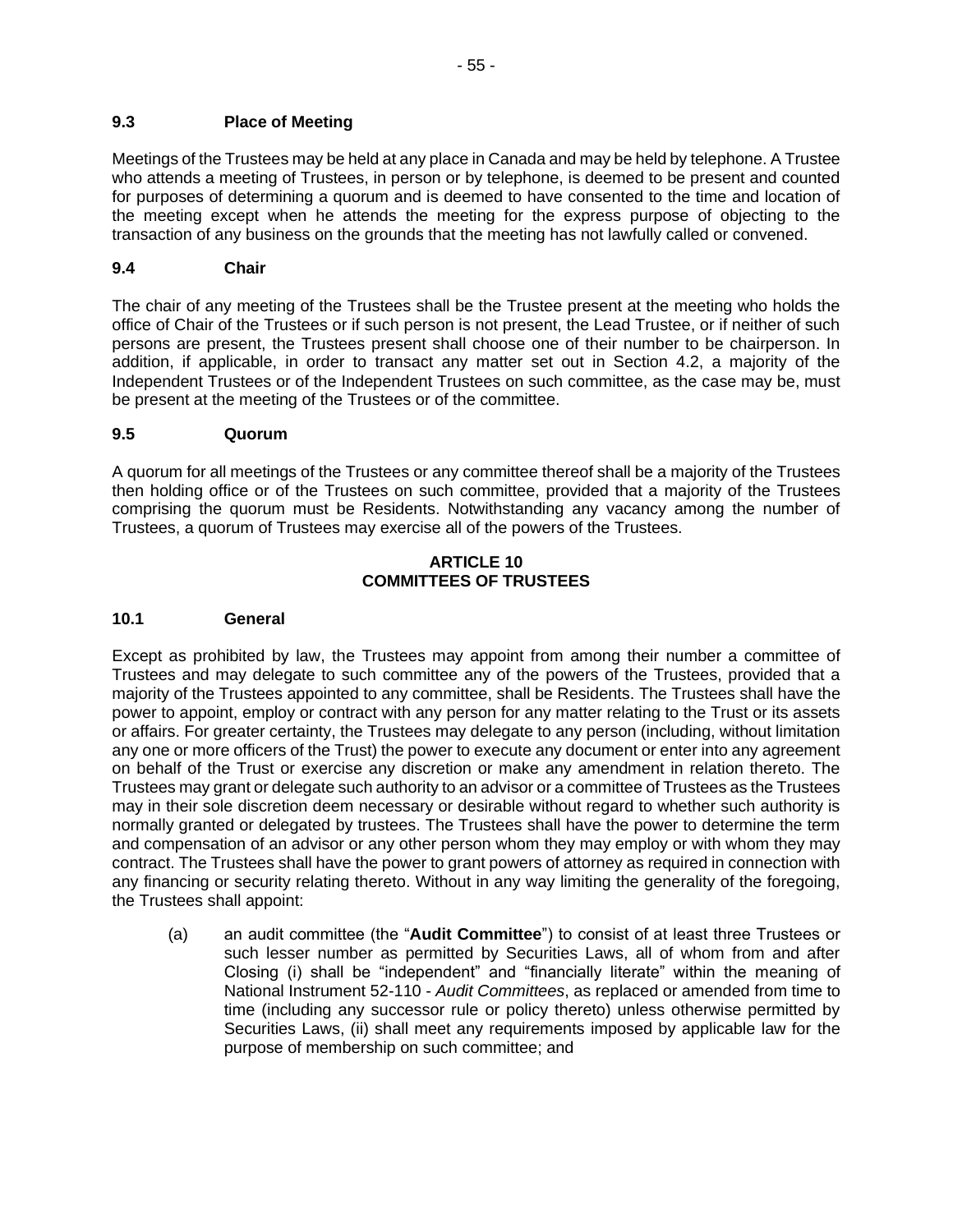(b) on Closing, a governance, compensation and nominating committee (the "**Governance, Compensation and Nominating Committee**") to consist of at least three Trustees, a majority of whom shall be Independent Trustees.

Each of the Audit Committee and the Governance, Compensation and Nominating Committee shall have the respective powers, rights and responsibilities as the Trustees may approve, all as set out in any written charter for such purpose approved by the Trustees.

## **10.2 Additional Committees**

The Trustees may create such additional committees as they, in their discretion, determine to be necessary or desirable for the purposes of properly governing the affairs of the Trust; provided that the Trustees may not delegate to any committee any powers or authority in respect of which a board of directors of a corporation governed by the *Business Corporations Act* (Ontario) may not so delegate.

## **10.3 Procedure**

Unless otherwise determined by the Trustees, a quorum for meetings of any committee shall be a majority of its members provided that a majority of the Trustees comprising such quorum must be Residents. Each committee shall have the power to appoint its chairperson who must be a Resident and may adopt its own rules for calling, holding, conducting and adjourning meetings of the committee. Each member of a committee shall serve during the pleasure of the Trustees and, in any event, only so long as he shall be a Trustee. The Trustees may fill vacancies in a committee by appointment from among their members. Provided that a quorum is maintained, the committee may continue to exercise its powers notwithstanding any vacancy among its members.

## **10.4 Operator**

The Trustees may exercise broad discretion in allowing any person to operate the real properties of the Trust, including operating, maintaining, leasing and marketing the said properties, to act as agent for the Trust in respect thereof and to execute documents on behalf of the Trustees in respect thereof, all subject to the overriding authority of the Trustees over the management and affairs generally of the Trust.

#### **ARTICLE 11 DISTRIBUTIONS**

## **11.1 Distributions**

- (a) The Trust may distribute to Trust Unitholders in respect of each calendar month such amounts as the Trustees determine in their sole discretion (including Bonus Distributions), which amounts shall be due and payable on the last day of the month, and shall be paid to Trust Unitholders by the following Distribution Date. Special Voting Units have no economic entitlement in the Trust and have no entitlement to any distributions from the Trust.
- (b) The Trustees may designate and make payable any income or capital gains realized by the Trust as a result of the redemption of Units (including any income or capital gains realized by the Trust on the redemption of Units in specie) pursuant to Section 7.15 to the redeeming Trust Unitholders in accordance with Paragraph 7.15 (e)(vii).
- (c) Distributions payable to Trust Unitholders pursuant to this Article 11 shall be deemed to be distributions of income of the Trust (including dividends), net realized taxable capital gains of the Trust, Trust capital or other items in such amounts as the Trustees,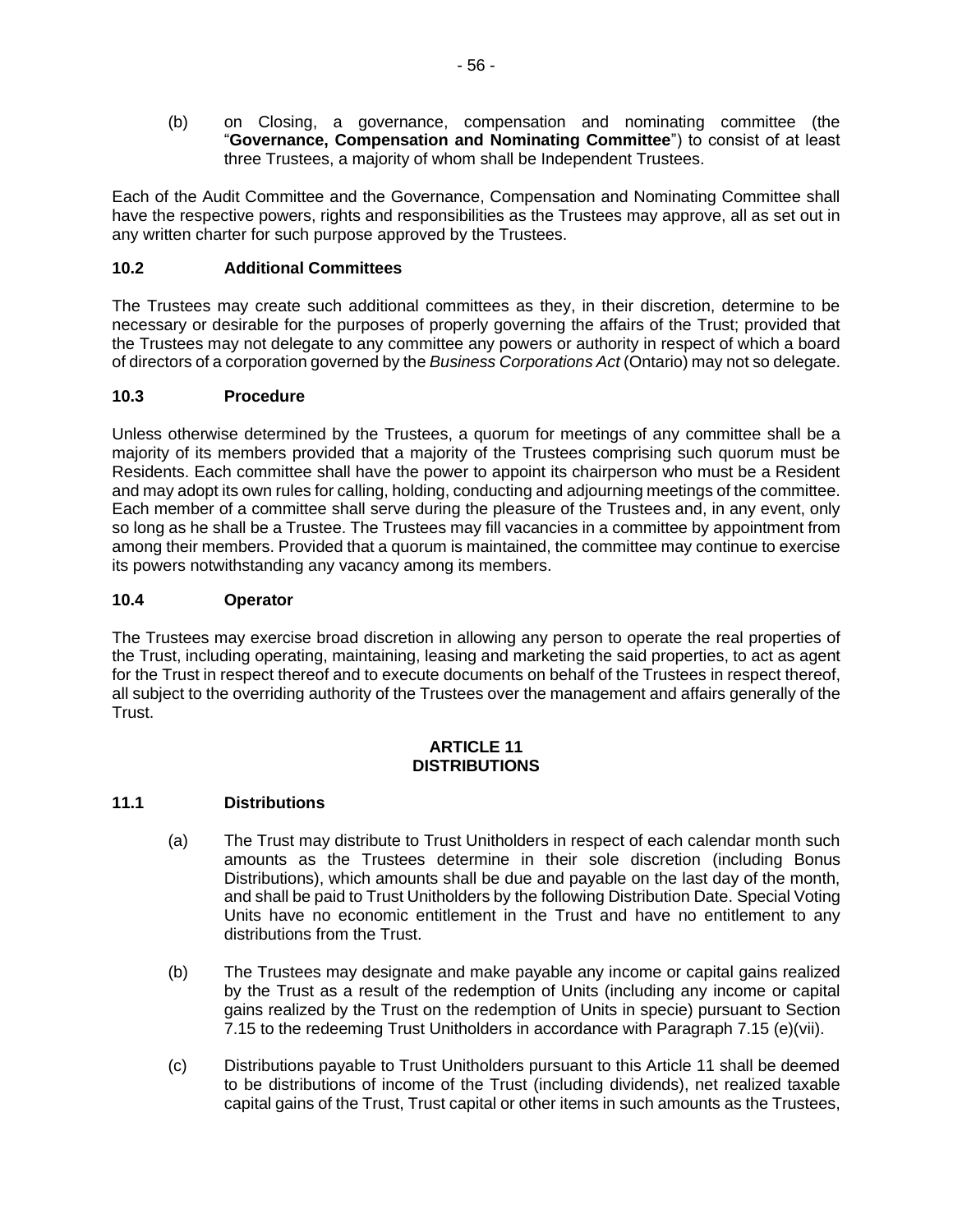in their absolute discretion determine and shall be allocated to the Trust Unitholder in the same proportions as distributions (other than Bonus Distributions) received by the Trust Unitholder, subject to the discretion of the Trustees to adopt an allocation method which the Trustees consider to be more reasonable in the circumstances, including in accordance with Paragraph 7.15(e)(vii). For greater certainty it is hereby declared that any distribution of Net Realized Capital Gains of the Trust shall include the non-taxable portion of the capital gains of the Trust which are included in such distribution.

- (d) Any distribution shall be made on a Distribution Date proportionately to persons who are Trust Unitholders as of the close of business on the record date for such distribution which shall be the last Business Day of the calendar month immediately preceding the month in which the Distribution Date falls or such other date, if any, as is fixed by the Trustees in accordance with Section 8.8 (except that Bonus Distributions, which shall be made in accordance with the terms and conditions of the applicable DRIP, need not be made proportionately to all Trust Unitholders). Each year the Trust intends to deduct such amounts as are paid or payable to Trust Unitholders for the year as is necessary to ensure that the Trust is not liable for non-refundable income tax under Part I of the Tax Act in the related Taxation Year.
- (e) Distributions may be adjusted for amounts paid in prior periods if the actual distribution for the prior periods is greater than or less than the estimates for the prior periods.
- (f) For greater certainty, it is hereby expressly declared that a Trust Unitholder shall have the immediate legal right to enforce payment of any amount which is stated to be payable to a Trust Unitholder hereunder at the time such amount is made payable.
- (g) Notwithstanding the foregoing, the total amount due and payable pursuant to this Section 11.1 on or before December 31 of any calendar year (determined without reference to any Bonus Distributions paid or payable in respect of such year) shall not be less than the amount necessary to ensure that the Trust will not be liable to pay non-refundable income tax under Part I of the Tax Act for such year. The amount, if any, which is required to be distributed to comply with the preceding sentence for a particular year shall be due and payable on the earlier of the last Distribution Date in respect of such year and December 31 of such year, to persons who are Trust Unitholders of record on that date, such amount to be payable in cash unless the Trustees determine in their absolute discretion to pay such amount in Trust Units in any particular year, in which case such amount shall be payable in Trust Units in accordance with the provisions of Section 11.3 regarding distributions of Trust Units.

#### **11.2 Allocation**

Unless the Trustees otherwise determine, the (i) net income of the Trust for a Taxation Year, determined in accordance with the provisions of the Tax Act other than Paragraph 82(1)(b) and Subsection 104(6); and (ii) Net Realized Capital Gains of the Trust payable to Trust Unitholders shall be allocated to the Trust Unitholders for the purposes of the Tax Act in the same proportion as the total distributions, excluding any Bonus Distributions, made to Trust Unitholders in the Taxation Year under Section 11.1. The Trustees shall in each year make such other designations for tax purposes in respect of distributions that the Trustees consider to be reasonable in all of the circumstances.

## **11.3 Payment of Distributions**

Subject to Paragraph 7.15(e)(vii) and this Section, or any obligations to pay Bonus Distributions under a DRIP, distributions shall be made by cheque payable to or to the order of the Trust Unitholder or by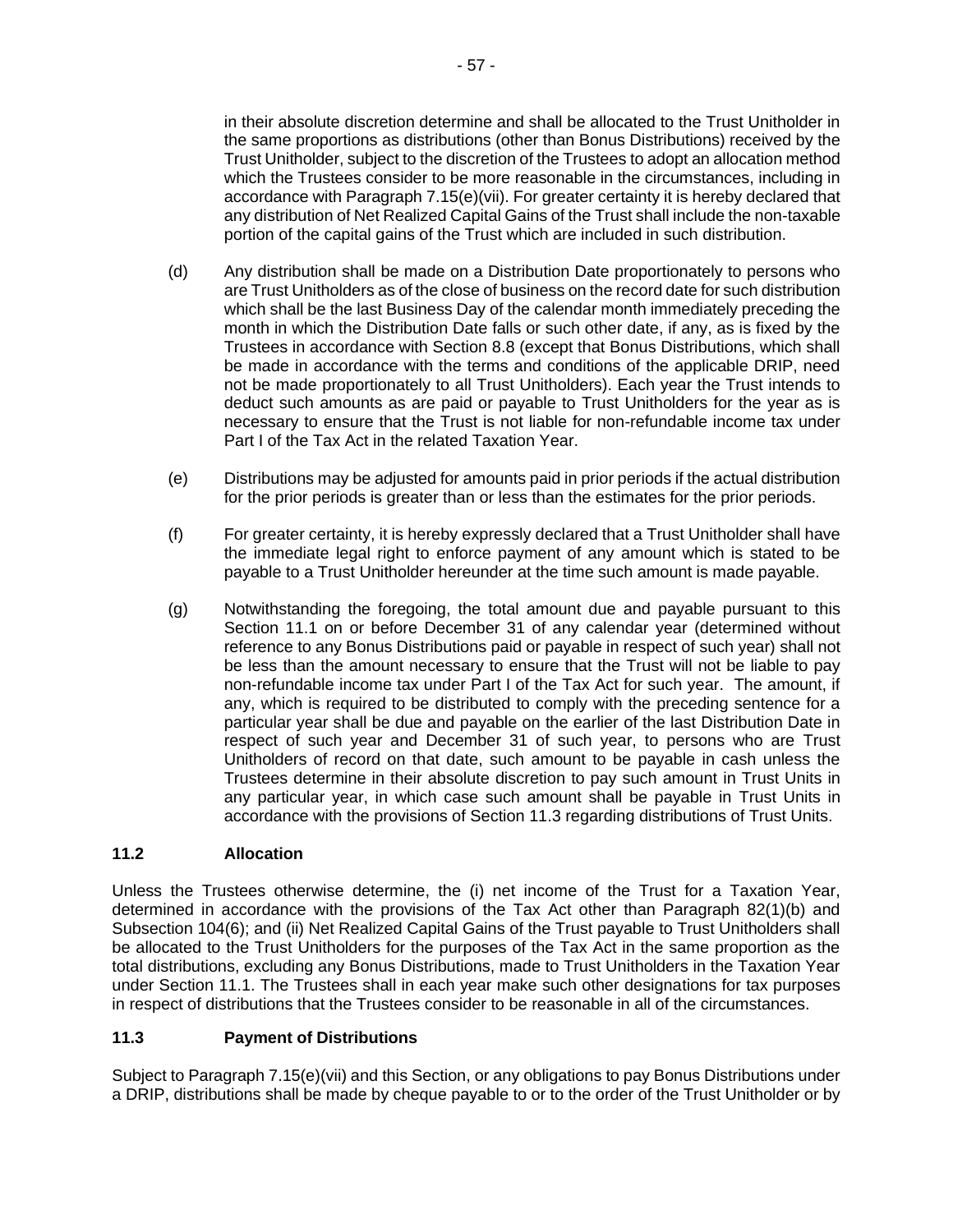electronic funds transfer or by such other manner of payment approved by the Trustees from time to time. The payment, if made by cheque, shall be conclusively deemed to have been made upon handdelivery of a cheque to the Trust Unitholder or to her agent duly authorized in writing or upon the mailing of a cheque by prepaid first-class mail addressed to the Trust Unitholder at her address as it appears in the Register unless the cheque is not paid on presentation. The Trustees may issue a replacement cheque if they are satisfied that the original cheque has not been received or has been lost or destroyed upon being furnished with such evidence of loss, indemnity or other document in connection therewith that they may in their discretion consider necessary.

The Trustees shall deduct or withhold from distributions payable to any Trust Unitholder all amounts required or permitted by law to be withheld from such distribution and the Trust shall remit such taxes to the appropriate governmental authority within the times prescribed by law. Trust Unitholders who are Non-Residents will be required to pay all withholding taxes payable in respect of any distributions of income by the Trust, whether such distributions are in the form of cash or additional Units, and the Trust may dispose of any Units or other property that is otherwise to be so distributed to such Unitholders in order to pay such withholding taxes and to pay all the Trust's reasonable expenses with regard thereto and the Trust shall have the power of attorney of such Unitholders to do so.

If the Trustees determine that the Trust does not have cash in an amount sufficient to make payment of the full amount of any distribution, the payment may include the issuance of additional Units having a value equal to the difference between the amount of such distribution and the amount of cash which has been determined by the Trustees to be available for the payment of such distribution. Immediately after a pro rata distribution of such Units to all Trust Unitholders in satisfaction of any non-cash distribution, the number of outstanding Units will be consolidated so that each Trust Unitholder will hold after the consolidation the same number of Units as the Trust Unitholder held before the noncash distribution. Each Unit Certificate or DRS Advice representing a number of Units prior to the noncash distribution is deemed to represent the same number of Units after the non-cash distribution and the consolidation.

Notwithstanding the foregoing, where tax is required to be withheld from a Trust Unitholder's share of the distribution and such amount is not paid by the Trust Unitholder to the Trust, the consolidation will result in such Trust Unitholder holding that number of Units equal to (i) the number of Units held by such Trust Unitholder prior to the distribution plus the number of Units received by such Trust Unitholder in connection with the distribution (net of the number of whole and part Units withheld on account of withholding taxes) multiplied by; (ii) the fraction obtained by dividing the aggregate number of Units outstanding prior to the distribution by the aggregate number of Units that would be outstanding following the distribution and before the consolidation if no withholding were required in respect of any part of the distribution payable to any Trust Unitholder. Such Trust Unitholder will be required to surrender the Unit Certificates or DRS Advice, if any, representing such Trust Unitholder's original Units, in exchange for a Unit Certificate or DRS Advice representing such Trust Unitholders' post-consolidation Units.

## **11.4 Income Tax Matters**

In computing the net income of the Trust for income tax purposes for any year, the Trust shall claim the maximum amount available to it as deductions under the relevant law, including but not limited to maximum capital cost allowance, unless the Trustees determine otherwise.

## **11.5 Designations**

The Trustees shall make such designations for income tax purposes in respect of amounts paid or payable to Trust Unitholders as distributions or redemption proceeds for such amounts that the Trustees consider to be reasonable, including, without limitation, designations relating to taxable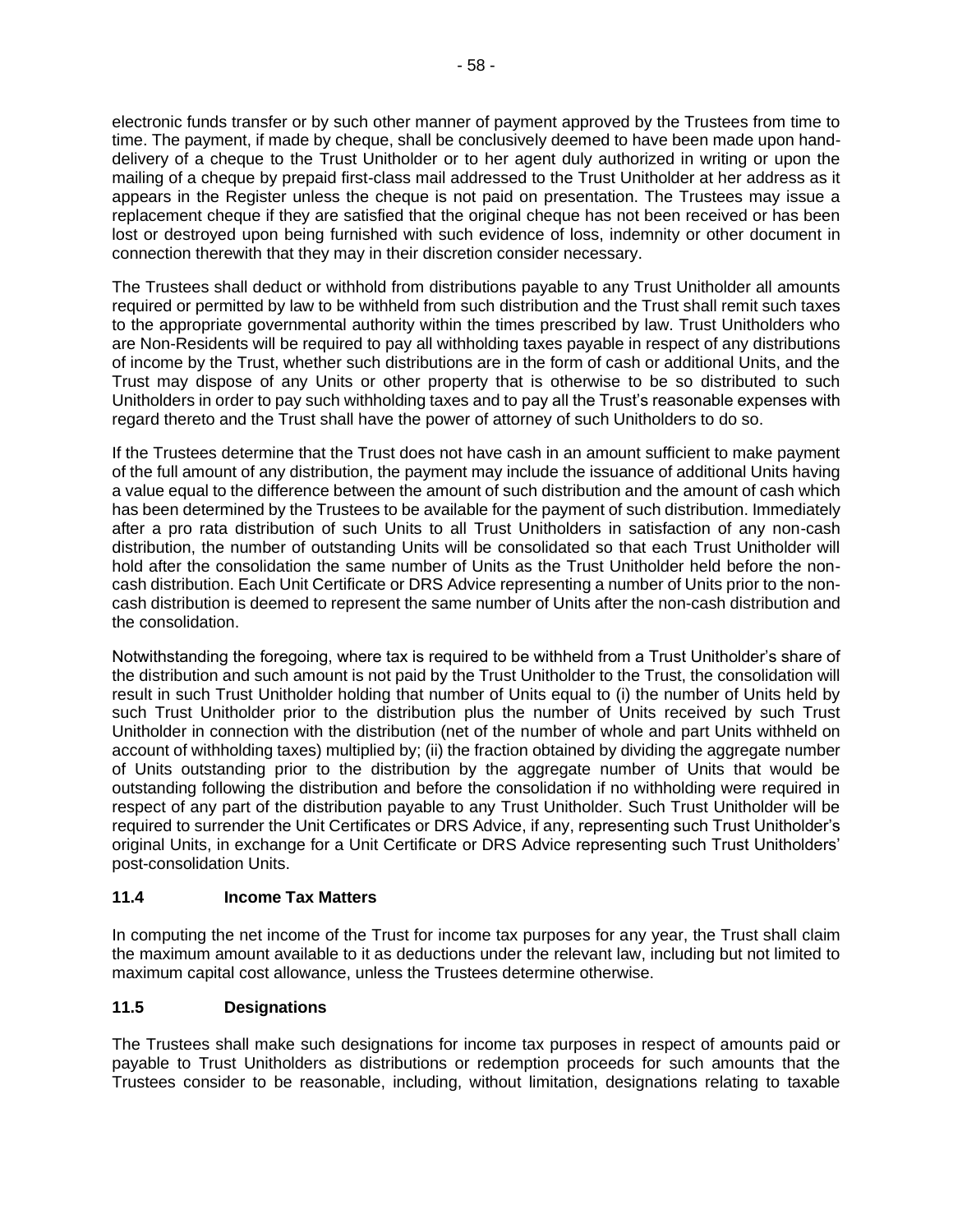dividends received by the Trust in the year on shares of taxable Canadian corporations, net taxable capital gains of the Trust in the year and foreign source income of the Trust for the year.

### **11.6 Definitions**

Unless otherwise specified or the context otherwise requires, any term in this Article 11 which is defined in the Tax Act shall have for the purposes of this Article 11 the meaning that it has in the Tax Act.

### **ARTICLE 12 FEES AND EXPENSES**

#### **12.1 Expenses**

The Trust shall pay all expenses incurred in connection with the administration and management of the Trust and its investments out of the property of the Trust, including without limitation:

- (a) interest and other costs of borrowed money;
- (b) fees and expenses of lawyers, accountants, auditors, appraisers and other agents or consultants employed by or on behalf of the Trust or the Trustees;
- (c) fees and expenses of the Trustees;
- (d) fees and expenses connected with the acquisition, disposition and ownership of real property interests or Mortgage loans or other property;
- (e) insurance as considered necessary by the Trustees;
- (f) expenses in connection with payments of distributions on Units of the Trust;
- (g) expenses in connection with communications to Unitholders and the other bookkeeping and clerical work necessary in maintaining relations with Unitholders;
- (h) expenses of amending the Declaration of Trust or terminating the Trust;
- (i) fees and charges of transfer agents, registrars, indenture trustees and other trustees and custodians;
- (j) all fees, expenses, taxes and other costs incurred in connection with the issuance, distribution, transfer and qualification for distribution to the public of Units and other required governmental filings; and
- (k) all costs and expenses in connection with the incorporation or establishment, organization and maintenance of corporations and other entities formed to hold real property or other property of the Trust.

### **12.2 Payment of Real Property and Brokerage Commissions**

The Trust may pay real property and brokerage commissions at commercial rates in respect of the acquisition and disposition of any investment acquired or disposed of by it.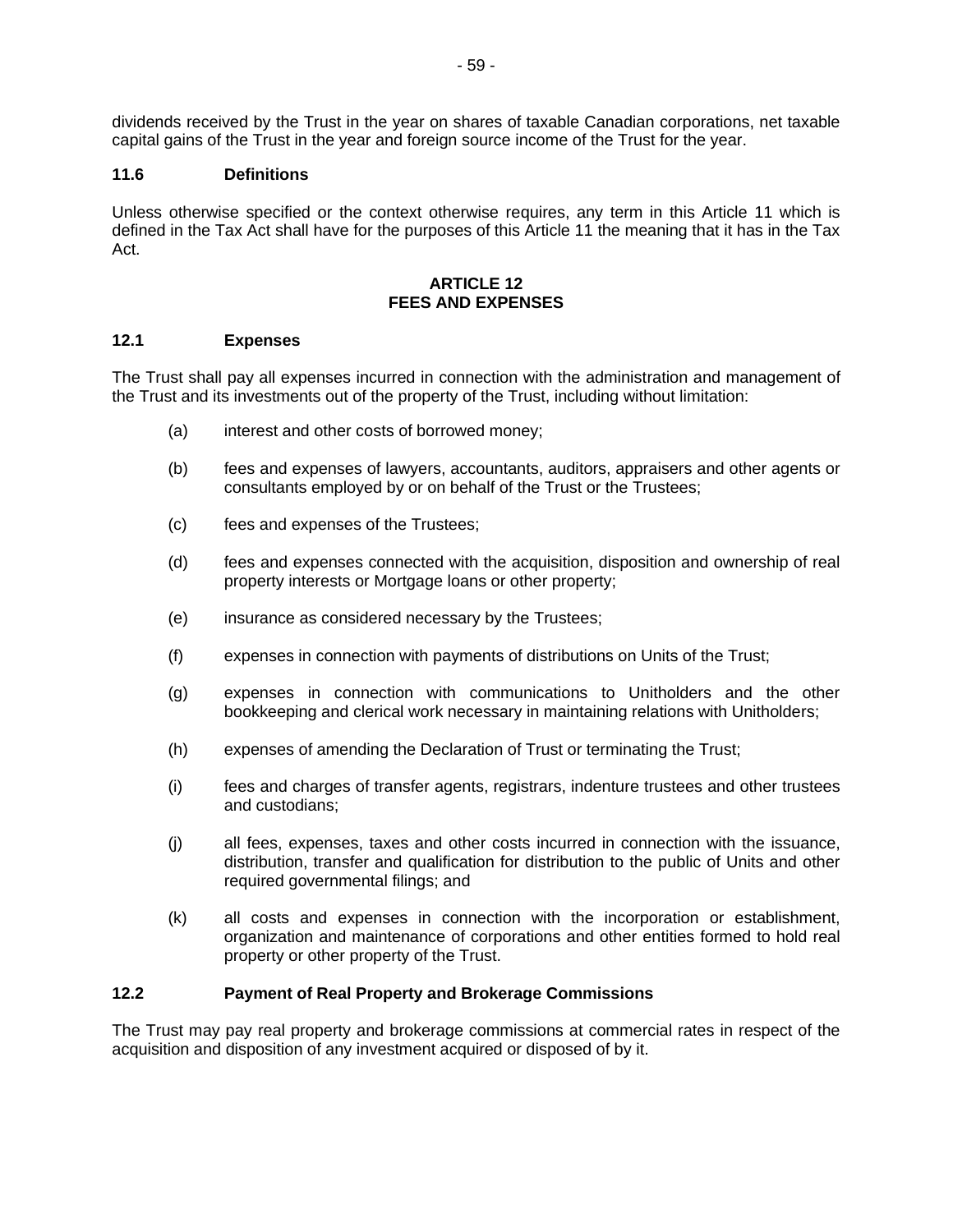#### **12.3 Asset Management, Leasing and Financing Fees**

The Trust may pay asset management fees, leasing fees, capital expenditure supervision fees, acquisition fees, disposition fees and financing fees in respect of any real property owned by it.

#### **ARTICLE 13 AMENDMENTS TO THE DECLARATION OF TRUST**

#### **13.1 Amendments by the Trustees**

The Trustees may (upon the approval of a majority of the Trustees present in person or by phone at a meeting of the Board), without the approval of the Unitholders, make certain amendments to the Declaration of Trust, including amendments:

- (a) aimed at ensuring continuing compliance with applicable laws, regulations, requirements or policies of any governmental authority having jurisdiction over: (i) the Trustees or the Trust; (ii) the status of the Trust as a "mutual fund trust", "unit trust or "real estate investment trust" under the Tax Act; or (iii) the distribution of Units;
- (b) which, in the opinion of the Trustees, provide additional protection for the Unitholders;
- (c) to remove any conflicts or inconsistencies in this Declaration of Trust or to make minor corrections which are, in the opinion of the Trustees, necessary or desirable and not prejudicial to the Unitholders;
- (d) which, in the opinion of the Trustees, are necessary or desirable to remove conflicts or inconsistencies between the disclosure in the Circular and this Declaration of Trust;
- (e) of a minor or clerical nature or to correct typographical mistakes, ambiguities or manifest omissions or errors, which amendments, in the opinion of the Trustees, are necessary or desirable and not prejudicial to the Unitholders;
- (f) which, in the opinion of the Trustees, are necessary or desirable: (i) to ensure continuing compliance with IFRS; or (ii) to ensure the Trust Units qualify as equity for purposes of IFRS;
- (g) which, in the opinion of the Trustees, are necessary or desirable to enable the Trust to implement a Trust Unit purchase plan or issue Units for which the purchase price is payable in instalments;
- (h) which, in the opinion of the Trustees, are necessary or desirable for the Trust to qualify for a particular status under, or as a result of changes in, taxation or other laws, or the interpretation of such laws, including to qualify as a "mutual fund trust", "unit trust" or "real estate investment trust" for purposes of the Tax Act or to otherwise prevent the Trust or any of its Subsidiaries from becoming subject to tax under paragraph 122(1)(b) or subsection 197(2) of the Tax Act;
- (i) to create one or more additional classes of units solely to provide voting rights to holders of securities that are exchangeable for Trust Units entitling the holder thereof to a number of votes not exceeding the number of Trust Units into which the exchangeable securities are exchangeable but that do not otherwise entitle the holder thereof to any rights with respect to the Trust's property or income; and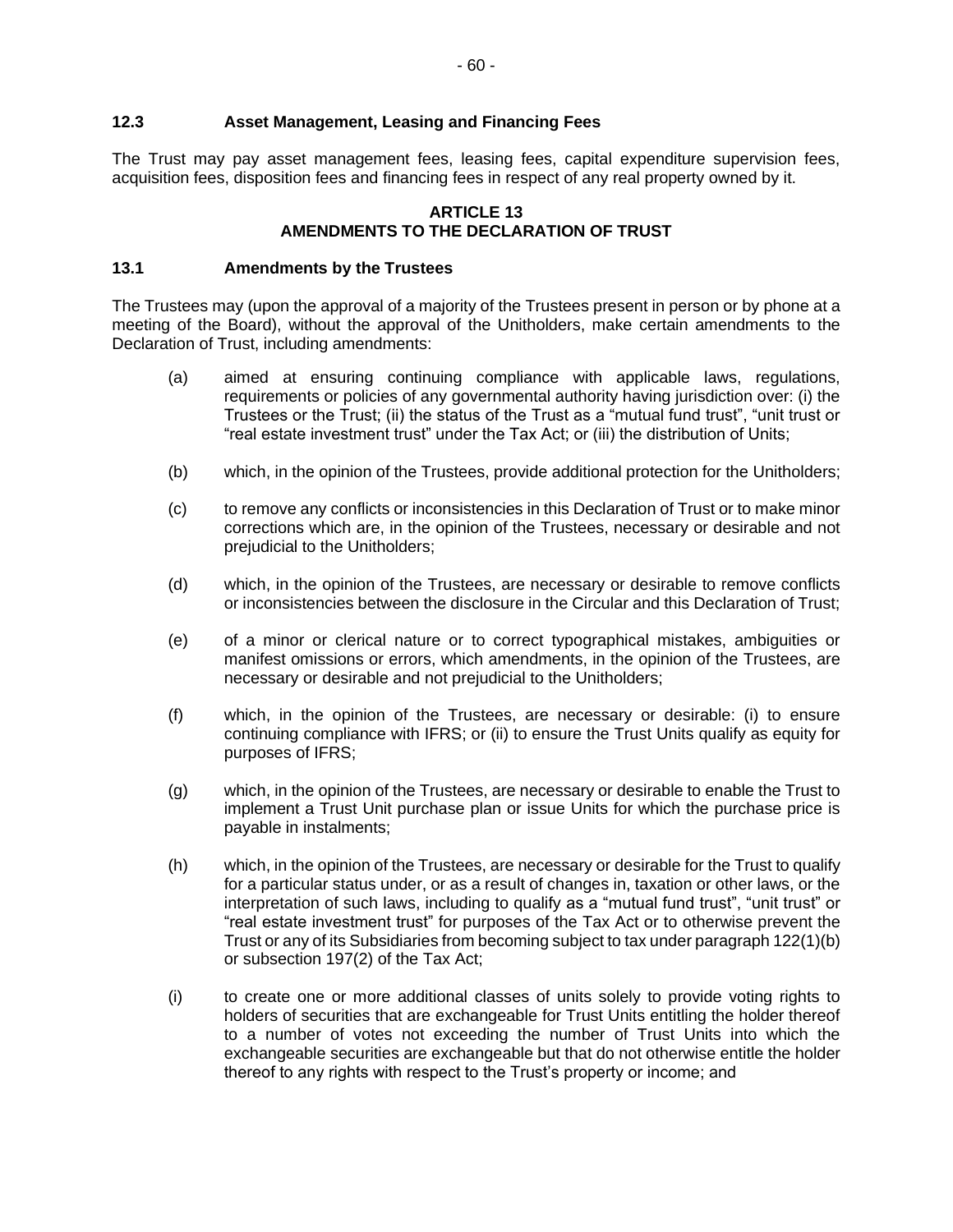(j) for any purpose (except one in respect of which a Unitholder vote is specifically otherwise required) which, in the opinion of the Trustees, is not prejudicial to Unitholders and is necessary or desirable,

but notwithstanding the foregoing, no such amendment, other than an amendment made pursuant to Subsection 13.1(f), shall modify the right to vote attached to any Unit or reduce the equal undivided interest in the property of the Trust or the entitlement to distributions from the Trust provided hereunder (including those provided for in Article 11 and Article 16) represented by any Unit without the consent of the Unitholders provided in accordance with Sections 13.2, 13.3, 13.4 and 13.7, as applicable. Any amendment to the Declaration of Trust which directly or indirectly adds, changes or removes any of the rights, privileges, restrictions or conditions in respect of the Special Voting Units shall require the approval of a majority of the votes cast by all holders of Special Voting Units at a meeting of Unitholders (or by written resolution in lieu thereof).

## **13.2 Amendments by Unitholders**

Subject to Sections 13.3, 13.4 and 13.7, this Declaration of Trust may be amended by the vote of a majority of the votes cast at a meeting of Unitholders called for that purpose.

## **13.3 Approval by Special Resolution**

None of the following shall occur unless the same has been duly approved by Special Resolution:

- (a) any amendment to this Section 13.3;
- (b) an exchange, reclassification or cancellation of all or part of the Units;
- (c) the addition, change or removal of the rights, privileges, restrictions or conditions attached to the Units except where such addition, change or removal is made by the Trustees pursuant to Subsections 13.1(f), 13.1(h) or 13.1(i) of this Declaration of Trust;
- (d) any constraint of the issue, transfer or ownership of Units or the change or removal of such constraint;
- (e) any sale or transfer of the assets of the Trust or its Subsidiaries as an entirety or substantially as an entirety (other than as part of an internal reorganization of the assets of the Trust or its Subsidiaries as approved by the Trustees);
- (f) the termination of the Trust or its Subsidiaries (other than as part of an internal reorganization as approved by the Trustees);
- (g) the combination, amalgamation or arrangement of any of the Trust or its Subsidiaries with any other entity that is not the Trust or a Subsidiary of the Trust (other than as part of an internal reorganization as approved by the Trustees); or
- (h) any amendment referred to in the first sentence of Section 6.3;

but notwithstanding the foregoing and subject to Section 13.1, any amendment that directly or indirectly adds, removes or changes any of the rights, privileges, restrictions or conditions in respect of the Special Voting Units shall not occur without the approval of holders of more than a majority of the Special Voting Units represented at any such meeting and voted on a poll upon such resolution (or by written resolution in lieu thereof).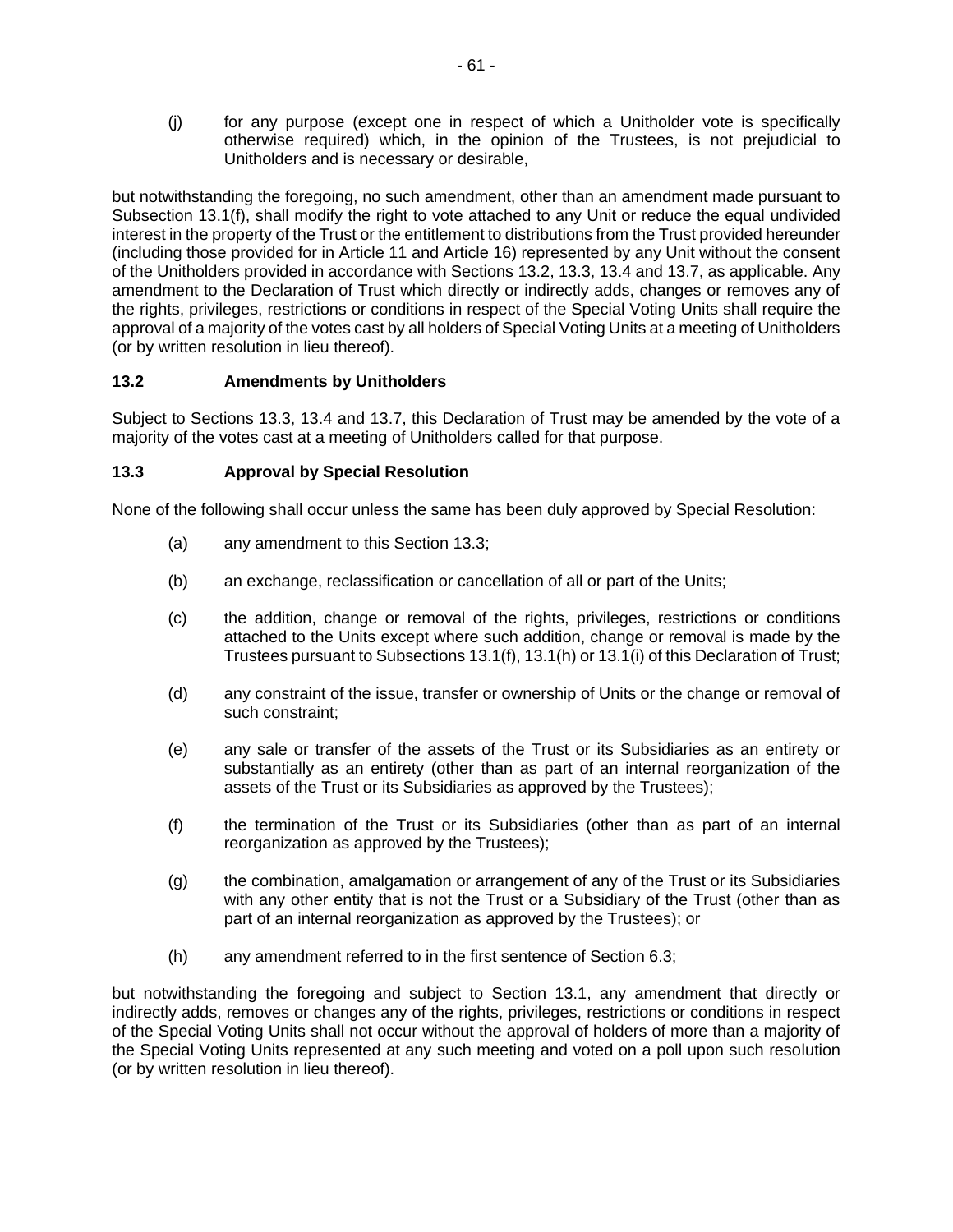Notwithstanding Sections 13.1, 13.2, 13.3 and 13.7, so long as the Initial Unitholder is the sole Unitholder of the Trust, the Initial Unitholder may make any amendment to this Declaration of Trust including this Section 13.4, and will provide prompt notice of any such amendment to the Trustees.

## **13.5 No Termination**

No amendment to or amendment and restatement of this Declaration of Trust, whether pursuant to this Article 13 or otherwise, shall be construed as a termination of the Trust and the settlement or establishment of a new trust.

## **13.6 Trustees to Sign Amendment**

When a vote of the Unitholders approves an amendment to this Declaration of Trust or when the Trustees may amend this Declaration of Trust alone as provided herein, then the Trustees shall sign such documents as may be necessary to effect such amendment.

#### **ARTICLE 14 FURTHER SPECIAL RESOLUTION MATTERS**

## **14.1 Further Unitholder Special Resolution Matters**

No material amendment shall be made to any Limited Partnership Agreement, if the partnership governed by such Limited Partnership Agreement beneficially owns real properties that would result in the Trust being considered to have an aggregate cost for such property (net of the amount of debt incurred or assumed at the time of their acquisition) exceeding 20% of Gross Book Value, unless the same has been duly approved by Special Resolution.

#### **ARTICLE 15 SUPPLEMENTAL INDENTURES**

## **15.1 Provision for Supplemental Indentures for Certain Purposes**

The Trustees may, without approval of the Unitholders and subject to the provisions hereof, and shall, when so directed in accordance with the provisions hereof, execute and deliver indentures or instruments supplemental hereto which thereafter shall form part hereof, for any one or more or all of the following purposes:

- (a) modifying or amending any provisions of this Declaration of Trust in the circumstances set forth in Section 13.1 where the Trustees may do so without the consent, approval or ratification of the Unitholders or any other person; and
- (b) modifying or amending any provisions of this Declaration of Trust where the modification or amendment has been approved by an ordinary resolution, Special Resolution or, if required, with the consent of the holders of the applicable class of Units.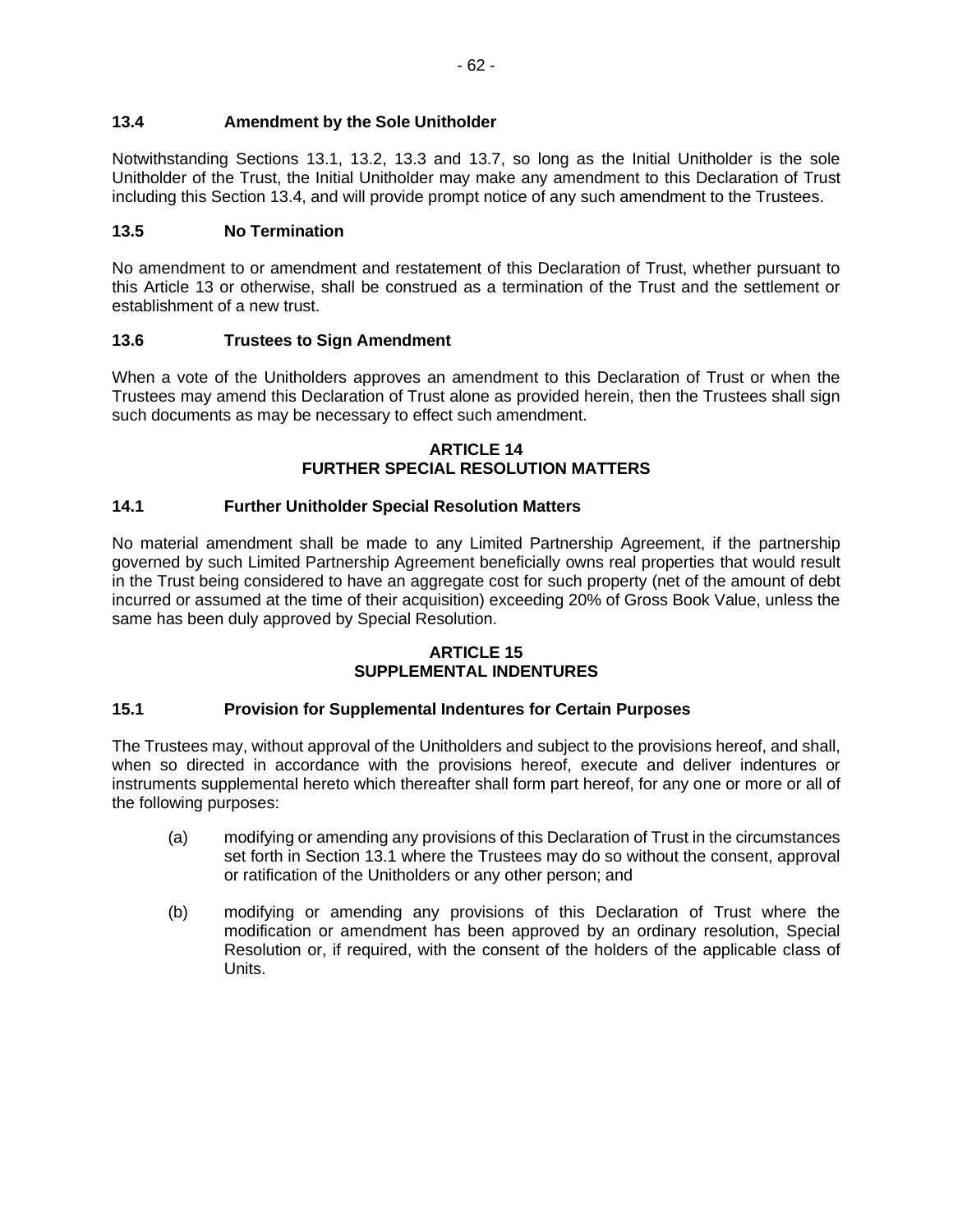#### **ARTICLE 16 TERMINATION OF THE TRUST**

### **16.1 Duration of the Trust**

Unless the Trust is sooner terminated as otherwise provided herein, the Trust shall continue in full force and effect so long as the Trustees hold any property of the Trust, and the Trustees shall have all the powers and discretions, expressed and implied, conferred upon them by law or by this Declaration of Trust.

#### **16.2 Termination**

The Trust shall terminate at the time specified in a decision to terminate the Trust by a Special Resolution passed at a meeting of Unitholders called for that purpose.

### **16.3 Effect of Termination**

Upon the termination of the Trust, the liabilities and obligations of the Trust shall be paid, retired or discharged with due speed and the net assets of the Trust shall be liquidated and the proceeds distributed proportionately to the Trust Unitholders in accordance with their pro rata interests. Such distribution may be made in cash or in kind or partly in each, all as the Trustees in their sole discretion may determine. The holders of Special Voting Units are not entitled to any distributions with respect to the termination of the Trust.

### **16.4 Procedure Upon Termination**

Forthwith upon being required to commence to wind up the affairs of the Trust, the Trustees shall give notice thereof to the Unitholders, which notice shall designate the time or times at which Unitholders may surrender their Units for cancellation and the date at which the Registers shall be closed.

## **16.5 Powers of the Trustees Upon Termination**

After the date on which the Trustees have commenced the wind up the affairs of the Trust, the Trustees shall undertake no activities except for the purpose of winding-up the affairs of the Trust as hereinafter provided and, for this purpose, the Trustees shall continue to be vested with and may exercise all or any of the powers conferred upon the Trustees at law and under this Declaration of Trust.

#### **16.6 Further Notice to Unitholders**

In the event that less than all of the Unitholders have surrendered their Units for cancellation within six months after the time specified in the notice referred to in Section 16.4, the Trustees shall give further notice to the remaining Unitholders to surrender their Units for cancellation and if, within one year after the further notice, all the Units shall not have been surrendered for cancellation, such remaining Units shall be deemed to be cancelled without prejudice to the rights of the holders of such Units to receive their pro rata share of the remaining property of the Trust, and the Trustees may either take appropriate steps, or appoint an agent to take appropriate steps, to contact such Unitholders (deducting all expenses thereby incurred from the amounts to which such Unitholders are entitled as aforesaid) or, in the discretion of the Trustees, may pay such amounts into court.

## **16.7 Responsibility of the Trustees after Sale and Conversion**

The Trustees shall be under no obligation to invest the proceeds of any sale of investments or other assets or cash forming part of the Trust's property after the date referred to in Section 16.4 and, after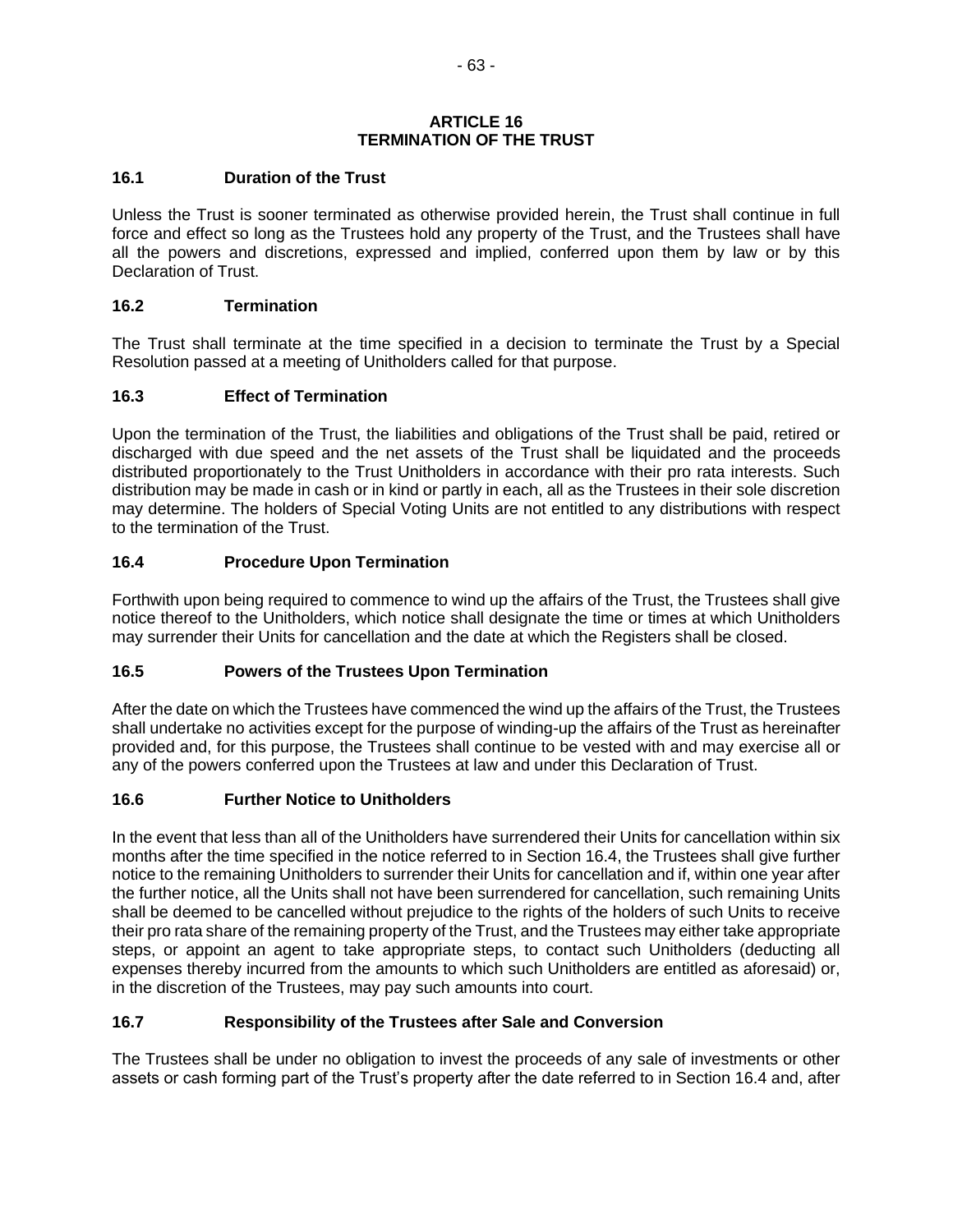such sale, the sole obligation of the Trustees under this Declaration of Trust shall be to hold such proceeds or assets in trust for distribution under Section 16.3.

#### **ARTICLE 17 LIABILITIES OF TRUSTEES AND OTHERS**

### **17.1 Liability and Indemnification of the Trustees**

The Trustees shall at all times, including, for the purposes of this Article 17, the time after they have ceased to be a Trustee, be indemnified and saved harmless out of the property of the Trust from and against all liabilities, damages, losses, debts and claims whatsoever, including costs, charges and expenses in connection therewith, sustained, incurred, brought, commenced or prosecuted against them for or in respect of any act, deed, matter or thing whatsoever made, done, acquiesced in or omitted in or about or in relation to the execution of their duties as Trustees and also from and against all other liabilities, damages, losses, debts, claims, costs, charges, and expenses (including, without limitation, legal fees and disbursements on a solicitor and client basis) which they sustain or incur in or about or in relation to the affairs of the Trust (whether accrued, actual, contingent or otherwise), claims, costs, charges or expenses arising out of or in connection with the presence, release, discharge or disposal of any hazardous substance or any adverse environmental conditions at, on, under or near any real property or any investigation, remediation or clean up action required to be undertaken in connection with any real property. Further, the Trustees shall not be liable to the Trust or to any Unitholder or Annuitant for any loss or damages relating to any matter regarding the Trust, including, without limitation, any loss or diminution in the value of the Trust or its assets. The foregoing provisions of this Section 17.1 in favour of any Trustee do not apply unless:

- (a) the Trustee acted honestly and in good faith with a view to the best interests of the Trust and the Unitholders; and
- (b) in the case of a criminal or administrative action or proceeding that is enforced by a monetary penalty, the Trustee had reasonable grounds for believing his conduct was lawful.

The Trustees shall not at any time be indemnified or saved harmless by any Unitholder.

#### **17.2 Indemnification of Trustees**

Each Trustee, each former Trustee, each officer of the Trust and each former officer of the Trust shall be entitled to be and shall be indemnified and reimbursed out of the Trust's property in respect of any and all taxes, penalties or interest in respect of unpaid taxes or other governmental charges imposed upon the Trustee or former Trustee or officer or former officer in consequence of its performance of its duties hereunder and in respect of any and all costs, charges and expenses, including amounts paid to settle an action or satisfy a judgment, reasonably incurred in respect of any civil, criminal or administrative action or proceeding, to which the Trustee, former Trustee, officer or former officer is made a party by reason of being or having been a Trustee or officer of the Trust or, at the request of the Trust, a trustee or officer or any Subsidiary or Affiliate thereof, provided that a Trustee, former Trustee, officer or former officer shall not be indemnified out of the Trust's property in respect of unpaid taxes or other governmental charges or in respect of such costs, charges and expenses that arise out of or as a result or in the course of a breach of the standard of care, diligence and skill set out in Section 4.7. A Trustee, former Trustee, officer or former officer shall not be entitled to satisfy any right of indemnity or reimbursement granted herein, or otherwise existing under law, except out of the Trust's property, and no Unitholder or other Trustee or officer shall be personally liable to any person with respect to any claim for such indemnity or reimbursement as aforesaid.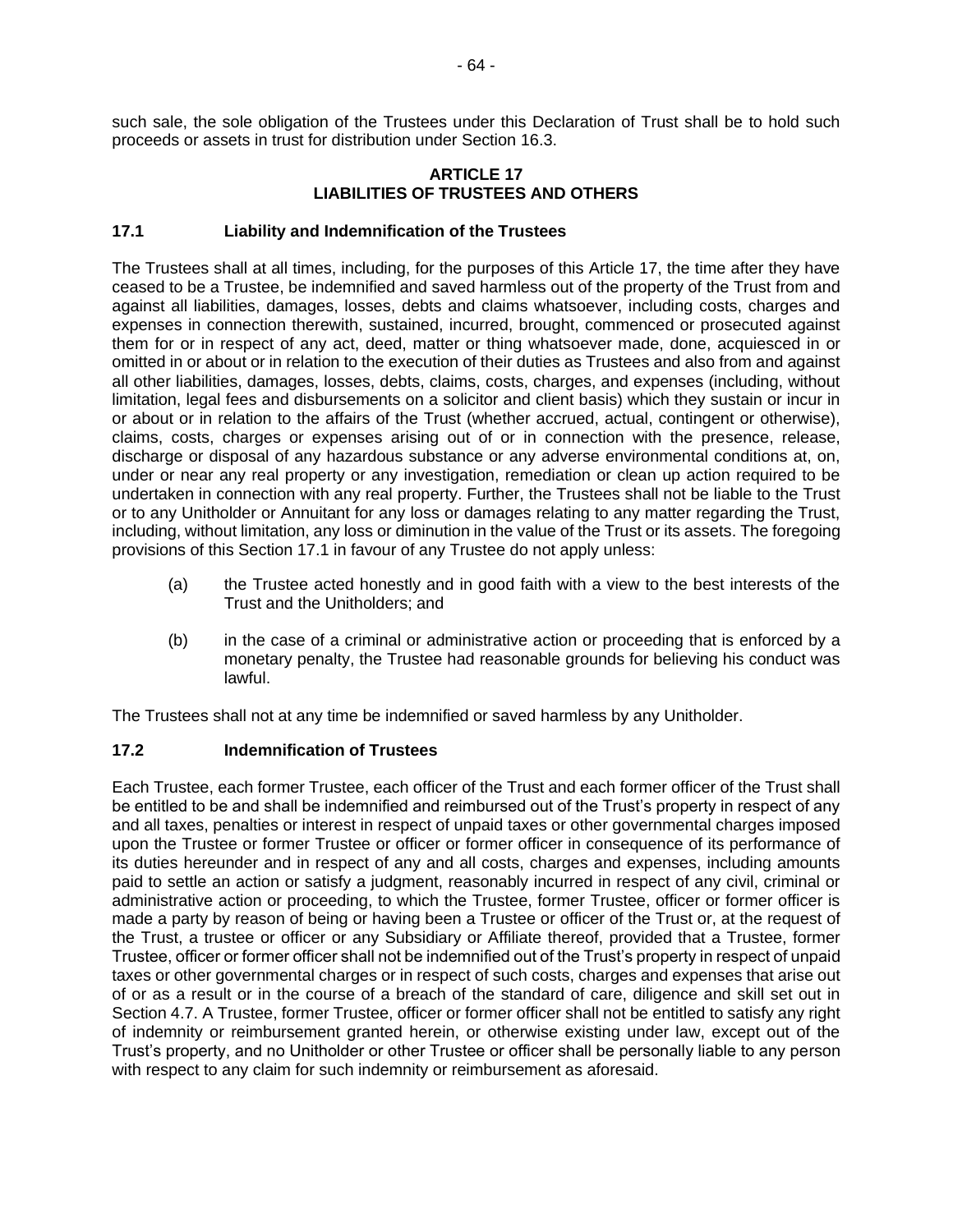### **17.3 Contractual Obligations of the Trust**

The omission of the statement described in Subsection 6.2(b)(ii) or 17.5 from any document or instrument shall not render the Trustees or the Unitholders liable to any person, nor shall the Trustees or the Unitholders be liable for such omission. If the Trustees or any Unitholder shall be held liable to any person by reason of the omission of such statement from any such agreement, undertaking or obligation such Trustee or Unitholder shall be entitled to indemnity and reimbursement out of the Trust's property to the full extent of such liability.

## **17.4 Liability of the Trustees**

The Trustees shall not be liable to the Trust or to any Unitholder, Annuitant or any other person for the acts, omissions, receipts, neglects or defaults of any person, firm or corporation employed or engaged by it as permitted hereunder, or for joining in any receipt or act of conformity or for any loss, damage or expense caused to the Trust through the insufficiency or deficiency of any security in or upon which any of the monies of or belonging to the Trust shall be paid out or invested, or for any loss or damage arising from the bankruptcy, insolvency or tortious act of any person, firm or corporation with whom or which any monies, securities or property of the Trust shall be lodged or deposited, or for any loss occasioned by error in judgment or oversight on the part of the Trustees, or for any other loss, damage or misfortune which may happen in the execution by the Trustees of their duties hereunder, except to the extent the Trustees have not acted in accordance with Subsections 17.1(a) and 17.1(b).

## **17.5 Liability of Unitholders and Others**

No Unitholder or Annuitant or any officer, employee or agent of the Trust shall be held to have any personal liability as such, and no resort shall be had to her private property (including, without limitation, any property consisting of or arising from a distribution of any kind or nature by the Trust) for satisfaction of any obligation or claim arising out of or in connection with any contract or obligation of the Trust or of the Trustees or any obligation which a Unitholder or Annuitant would otherwise have to indemnify a Trustee for any personal liability incurred by the Trustee as such, but rather the assets of the Trust only are intended to be liable and subject to levy or execution for such satisfaction. Any written instrument creating an obligation which is or includes the granting by the Trust of a Mortgage or which is, in the judgment of the Trustees, a material obligation, shall contain a provision to the effect that the obligation being created is not personally binding upon, and that resort shall not be had to, nor shall recourse or satisfaction be sought from, the private property (including, without limitation, any property consisting of or arising from a distribution of any kind or nature by the Trust) of any of the Unitholders or Annuitants or officers, employees and agents of the Trust, but the property of the Trust or a specific portion thereof only shall be bound. If the Trust acquires any real property investment subject to existing contractual obligations, the Trustees shall use reasonable efforts to have any such obligations under material agreements (including Mortgages) modified so as to achieve the aforesaid disavowal of contractual liability. Further, the Trustees shall cause the operations of the Trust to be conducted in such a way and in such jurisdictions as to avoid, as far as reasonably possible, any material risk of liability on the Unitholders or Annuitants for claims against the Trust, and shall, to the extent which they determine to be possible and reasonable, including in the cost or premiums, to cause the Trust to carry insurance for the benefit of such persons in such amounts as they consider adequate to cover any foreseeable non-contractual or non-excluded contractual liability. Any potential liability of the Trustees with respect to their foregoing obligations or their failure to perform the same shall be governed by the provisions of Section 17.1 and Section 17.4. Nothing in this Declaration of Trust will preclude the Trustees from exercising any rights granted to them under the Tax Act or any other applicable taxation legislation to withhold from amounts payable to Unitholders or otherwise recover from Unitholders any taxes that the Trustees have paid on behalf of Unitholders.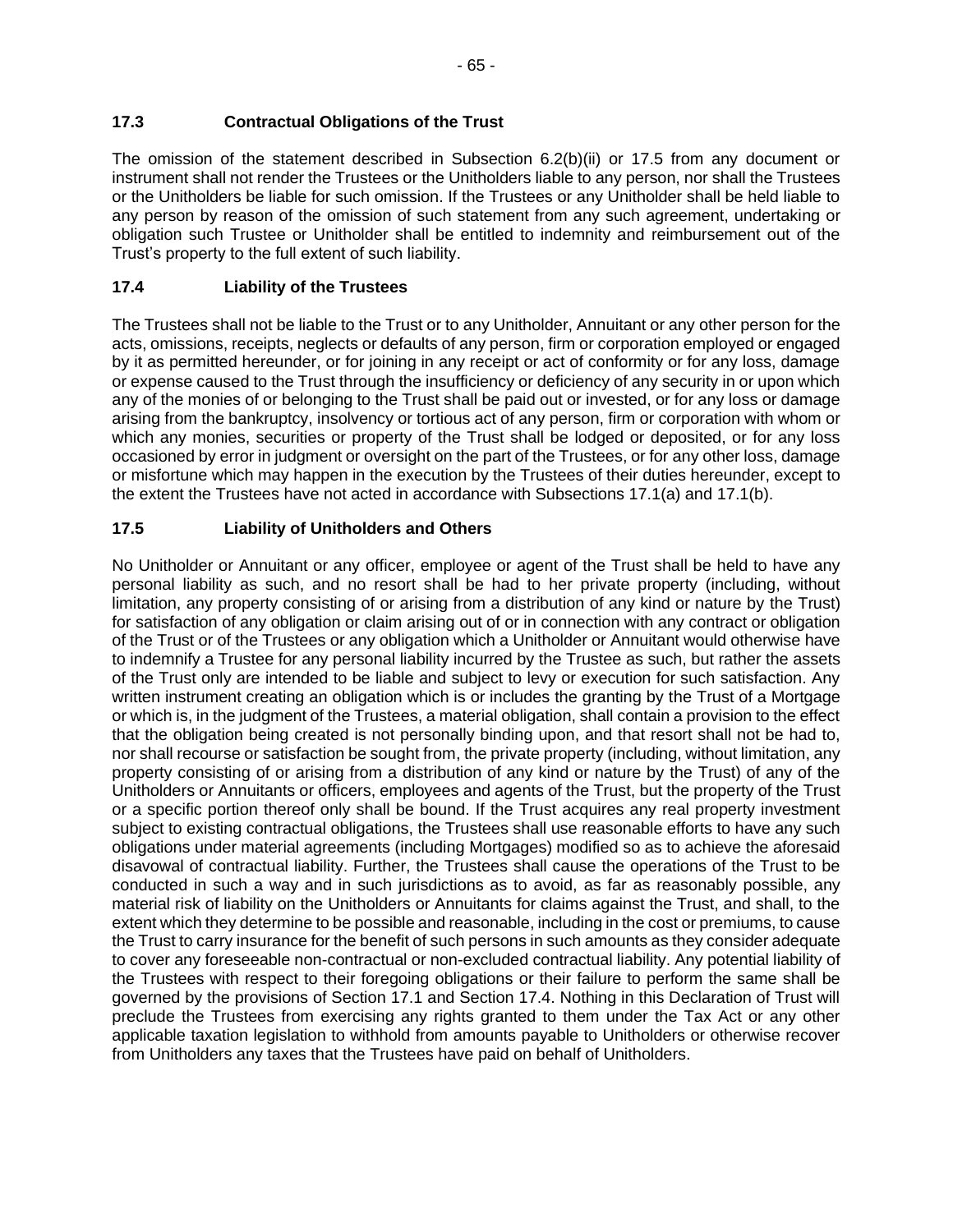#### **ARTICLE 18 GENERAL**

#### **18.1 Execution of Instruments**

The Trustees shall have power from time to time to appoint any Trustee or Trustees or officer or officers of the Trust or any person or persons on behalf of the Trust either to sign instruments in writing generally or to sign specific instruments in writing. Provisions respecting the foregoing may be contained in the Trustees' Regulations.

#### **18.2 Manner of Giving Notice**

- (a) Any notice or other document required or permitted by the provisions of this Declaration of Trust to be given to a Unitholder, a Trustee or the Auditors shall be deemed conclusively to have been given if given either by delivery or by prepaid firstclass mail addressed to the Unitholder at the address shown in the Register, to a Trustee at the last address provided by such Trustee to the Chief Executive Officer of the Trust, or to the Auditors of the Trust at the last address provided by the Auditors to the Trustees, as the case may be provided that if there is a general discontinuance of postal service due to strike, lockout or otherwise, such notice may be given by publication twice in the Report on Business section of the National Edition of The Globe and Mail or similar section of any other newspaper having national circulation in Canada provided further that if there is no newspaper having national circulation, then by publishing twice in the business section of a newspaper in each city where the register or a branch register is maintained. Any notice so given shall be deemed to have been given on the day following that on which the letter or circular was posted or, in the case of notice being given by publication, after publishing such notice twice in the designated newspaper or newspapers. In proving notice was posted, it shall be sufficient to prove that such letter or circular was properly addressed, stamped and posted.
- (b) Any written notice or written communication given to the Trustees shall be addressed to the Trustees at the head office of the Trust, and shall be deemed to have been given on the date of delivery or date sent by facsimile or other means of prepaid, transmitted or recorded communications or, if mailed, five days from the date of mailing. If any such notice or communication shall have been mailed and if regular mail service shall be interrupted by strikes or other irregularities, such notice or communication shall be deemed to have been received 48 hours after 12:01 a.m. on the day following the resumption of normal mail service, provided that during the period that regular mail service shall be interrupted any notice or other communication shall be given by personal delivery or by facsimile or other means of prepaid, transmitted or recorded communication.

#### **18.3 Failure to Give Notice**

The failure by the Trustees, by accident or omission or otherwise unintentionally, to give any Unitholder, any Trustee or the Auditors any notice provided for herein shall not affect the validity, effect, taking effect or time of taking effect of any action referred to in such notice, and the Trustees shall not be liable to any Unitholder for any such failure.

#### **18.4 Joint Holders**

Service of a notice or document on any one of several joint holders of Units shall be deemed effective service on the other joint holders.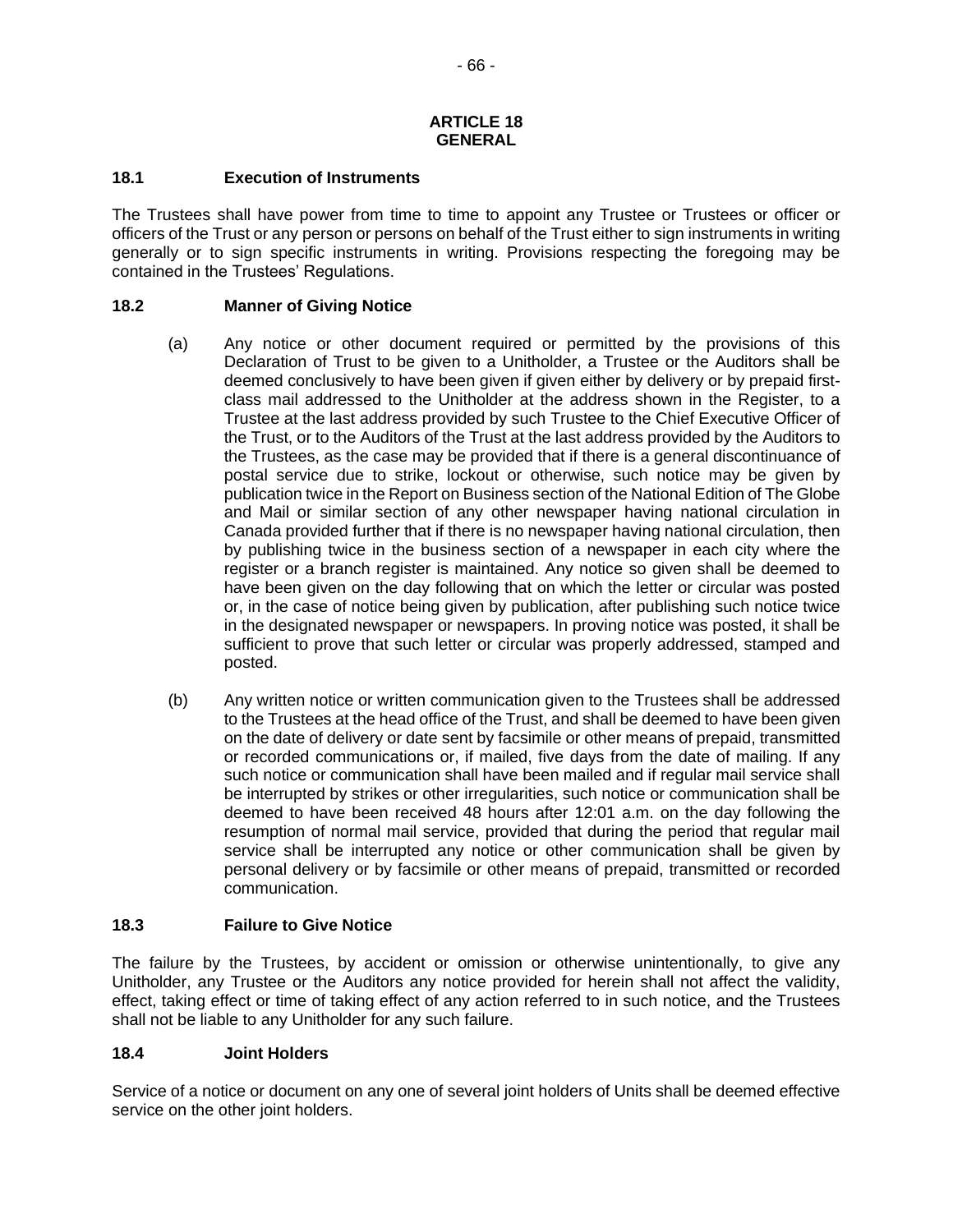Any notice or document sent by post to or left at the address of a Unitholder pursuant to this Article 18 shall, notwithstanding the death or bankruptcy of such Unitholder, and whether or not the Trustees have notice of such death or bankruptcy, be deemed to have been fully served and such service shall be deemed sufficient service on all persons having an interest in the Units concerned.

### **18.6 Trust Auditors**

The Auditors shall be appointed at each annual meeting save that, until the first such annual meeting, such Auditors shall be appointed by the Trustees. If at any time a vacancy occurs in the position of auditors of the Trust, the Trustees may appoint a firm of chartered accountants qualified to practice in all provinces and territories of Canada to act as the Auditors at the next annual meeting of Unitholders. The Auditors shall report to the Trustees and the Unitholders on the annual financial statements of the Trust and shall fulfil such other responsibilities as they may properly be called upon by the Trustees to assume. The Auditors shall have access to all records relating to the affairs of the Trust.

### **18.7 Fiscal Year**

The Fiscal Year of the Trust shall end on December 31 in each year.

### **18.8 Reports to Unitholders**

The Trust will furnish to Unitholders such financial statements (including quarterly and annual financial statements) and other reports as are from time to time required by applicable law, including Securities Laws and the *Business Corporations Act (Ontario)*.

Prior to a meeting of Unitholders, the Trustees will provide the Unitholders (along with notice of such meeting) information similar to that required to be provided to shareholders of a public corporation governed by the *Business Corporations Act (Ontario)* and as required by applicable law, including tax laws and Securities Laws.

### **18.9 Trust Property to be Kept Separate**

The Trustees shall maintain the property of the Trust separate from all other property in their possession.

### **18.10 Electronic Documents**

Any requirement under this Declaration of Trust, the *Securities Act* (Ontario) or any other applicable law that a notice, statement, document or other information be created or provided is satisfied by the creation or provision of an electronic document to the extent permitted by law.

### **18.11 Trustees May Hold Units**

Any Trustee or Associate of a Trustee may be a Unitholder or may be an Annuitant, and may be required to hold Units as the board of Trustees may determine from time to time.

### **18.12 Trust Records**

The Trustee shall prepare and maintain, at its principal office or at any other place in Canada designated by the Trustees, records containing (i) the Declaration of Trust; and (ii) minutes of meetings and, resolutions of Unitholders. The Trust shall also prepare and maintain adequate accounting records and records containing minutes of meetings and resolutions of the Trustees and any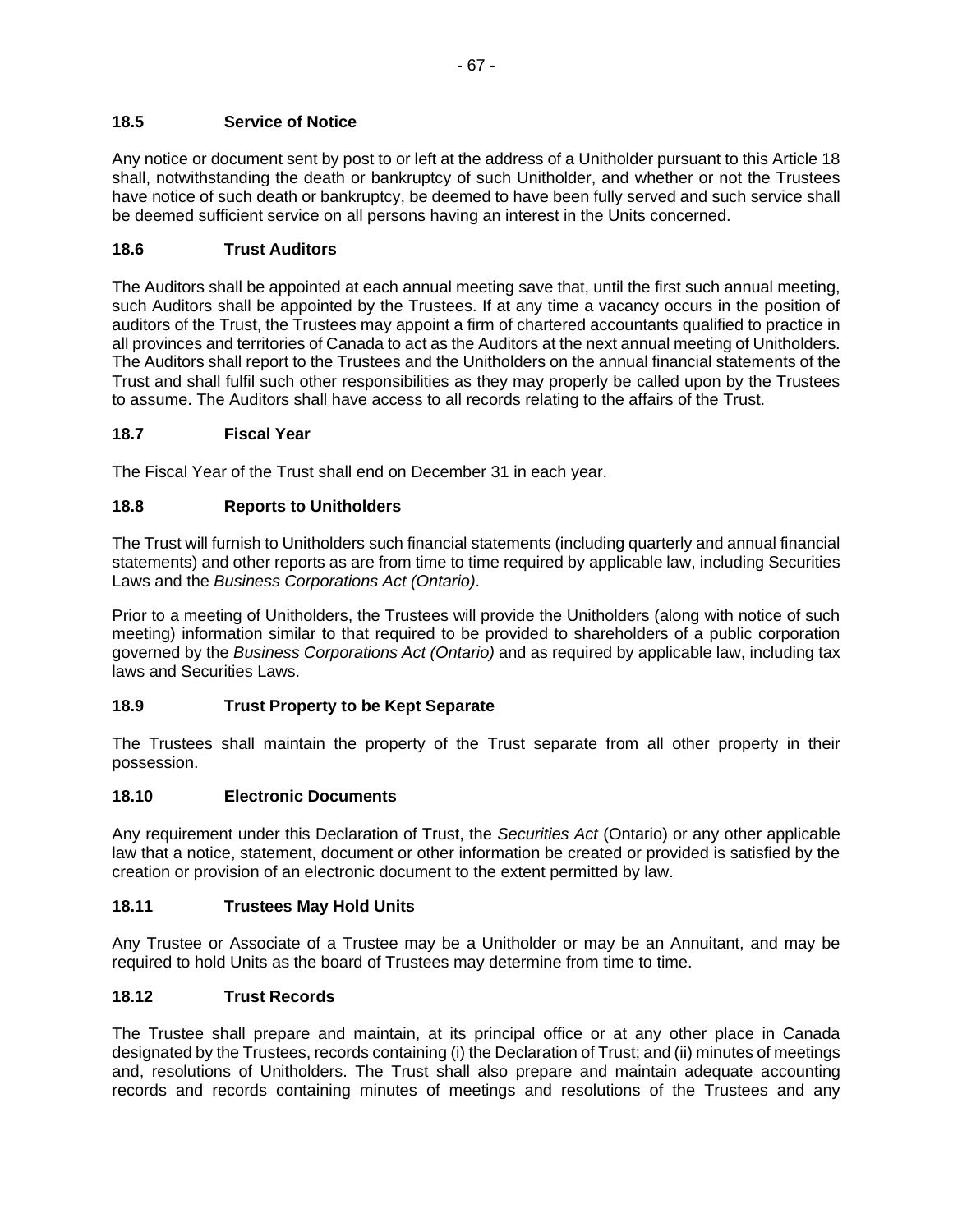committee thereof. Such records shall be kept at the principal office of the Trust or at such other place as the Trustees think fit and shall at all reasonable times be open to inspection by the Trustees.

# **18.13 Right to Inspect Documents**

A Unitholder and any agent, consultant or creditor of the Trust shall have the right to examine the Declaration of Trust, the Trustees' Regulations, the minutes of meetings and resolutions of Unitholders, and any other documents or records which the Trustees determine should be available for inspection by such Persons, during normal business hours at the principal office of the Trust. Unitholders and creditors of the Trust shall have the right to obtain or make or cause to be made a list of all or any of the registered holders of Units, to the same extent and upon the same conditions as those which apply to shareholders and creditors of a corporation governed by the *Business Corporations Act (Ontario)*, as replaced or amended from time to time.

## **18.14 Taxation Information**

On or before March 30 in each year, or such earlier day as is required by applicable legislation or regulation, the Trust will provide to Trust Unitholders who received distributions from the Trust in the prior calendar year, such information required by Canadian law to be submitted to Trust Unitholders for income tax purposes to enable Trust Unitholders to complete their tax returns in respect of such distributions. In particular, each Trust Unitholder shall be informed each year of the composition of the amounts payable by the Trust to such Trust Unitholder in terms of net income, taxable dividends, net taxable gains, foreign source income and return of capital, and will be informed of the portion of such net income that has been designated as taxable dividends on shares of taxable Canadian corporations and taxable capital gains and of the amount of any foreign taxes paid by the Trust in respect of which the Trust Unitholder may claim a credit for tax purposes to the extent permitted by the Tax Act, where those items are applicable.

## **18.15 Consolidations**

Any one or more Trustees may prepare consolidated copies of the Declaration of Trust as it may from time to time be amended, supplemented or amended and restated from time to time, and may certify the same to be a true consolidated copy of the Declaration of Trust, as amended, supplemented or amended and restated from time to time.

## **18.16 Counterparts**

This Declaration of Trust may be executed in several counterparts, each of which when so executed shall be deemed to be an original and such counterparts together shall constitute one and the same instrument, which shall be sufficiently evidenced by any such original counterpart.

## **18.17 Severability**

The provisions of this Declaration of Trust are severable. If any provision of this Declaration of Trust shall be held invalid or unenforceable in any jurisdiction, such invalidity or enforceability shall attach only to such provision in such jurisdiction and shall not in any manner affect or render invalid or unenforceable such provision in any other jurisdiction or any other provision of this Declaration of Trust in any jurisdiction.

# **18.18 Headings for Reference Only**

The headings preceding the articles and sections hereof have been inserted for convenience and reference only and shall not be construed to affect the meaning, construction, interpretation or effect of this Declaration of Trust.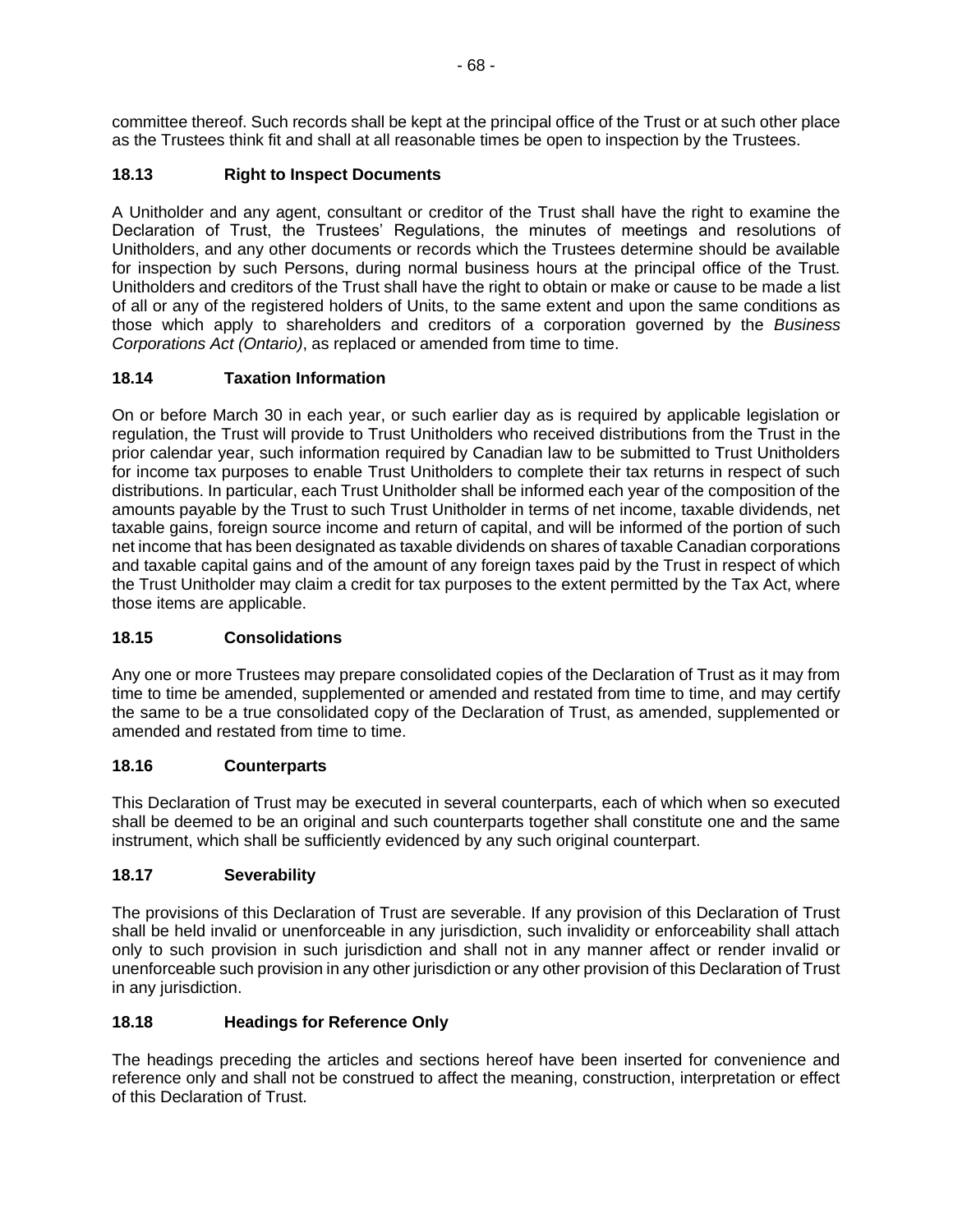This Declaration of Trust and the Unit Certificates and DRS Advice shall be interpreted and governed by and take effect exclusively in accordance with the laws of the Province of Ontario and the laws of Canada applicable therein and shall be treated in all respects as Ontario contracts. Any and all disputes arising under this Declaration of Trust, whether as to interpretation, performance or otherwise, shall be subject to the exclusive jurisdiction of the courts of the Province of Ontario and each of the Trustees hereby irrevocably attorns, and each Unitholder shall be deemed to hereby irrevocably attorn, to the exclusive jurisdiction of the courts of such province.

### **18.20 Transition**

Notwithstanding any other provision hereof, if otherwise applicable, the approval of a majority of the Independent Trustees shall not be required, and the provisions of Section 4.2, Section 4.12, Subsections 10.1(a), 10.1(b) or 10.1(c) shall not be operative or effective with respect to the entering into of any Material Agreement or transaction or proposed Material Agreement or transaction disclosed under the headings "Material Contracts" or "The REIT Properties" in the Circular.